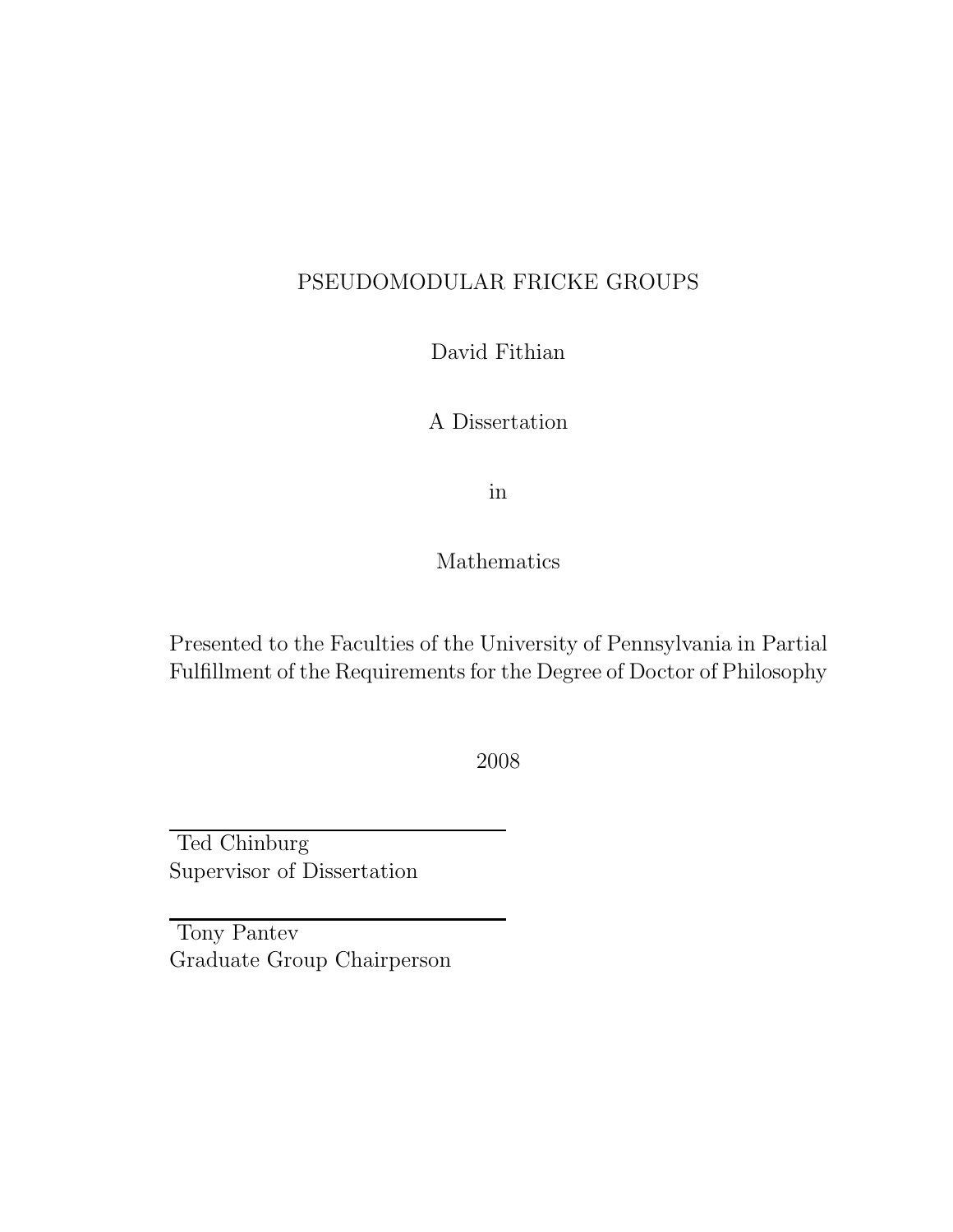## Acknowledgements

The appearance of my name front and center on this work cloaks the significance of many people around me without whom I may not have been able to overcome the challenges and trials—expected and otherwise—of my experience at Penn.

First, I must thank my parents and family out west for looking after me constantly over the past few years, even if they had to do so remotely. They were (and are) always there, forever supportive, encouraging me to go further and yet further again.

I am indebted to my friends Martin, Pilar, Chris, Jen, Armin, Shea, Wil, Colin, the other David F., Clay, Obus, Paul, Joe, Shuvra and surely others for their boundless support, their good humor and their tolerance! I also have to thank Mike McDuffee in particular for all of this and for fruitful exchanges about life, people and beer... often over beer, in fact.

I thank Doug for visiting between his adventures and for listening to me from around the world.

Obviously none of this could have been done without guidance from Ted, who simultaneously directed me and allowed me to roam. He has gifted me with advice about mathematical matters in and beyond the department, immense help with my (ongoing) job search, a healthy dose of humor and, of course, for my defense, a rather intimidating stainless steel boning knife.

Of course I owe much to the wonderful department staff—Paula, Janet, Monica and Robin—for going well beyond the call of duty and for helping in all sorts of circumstances, inside and outside the department. I am extremely appreciative and grateful for all they have done in keeping myself (and, probably, the department as a whole) functional, sane and cheery, especially given that us math types tend to have a great share of quirks.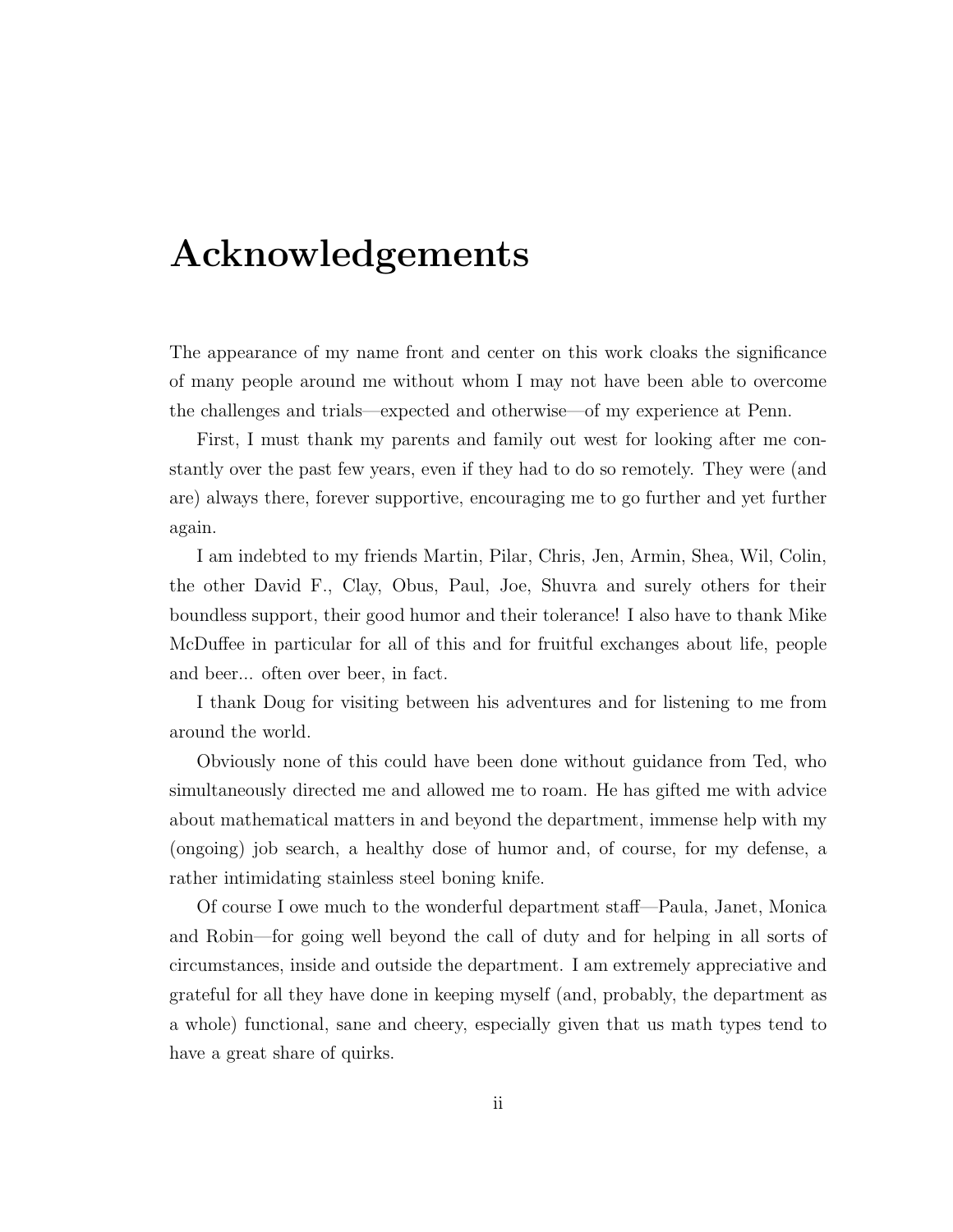I have to thank Sarah and Jerome for help wrestling with the French language so that I could actually submit some of this stuff for publication.

Finally, an honorable mention goes to the Penn Student Insurance Plan, which shielded me from roughly fifty thousand dollars in costs incurred when my appendix popped. One cannot measure the relief of seeing the phrase "you pay: \$200" at the bottom of a truly nightmarish hospital bill.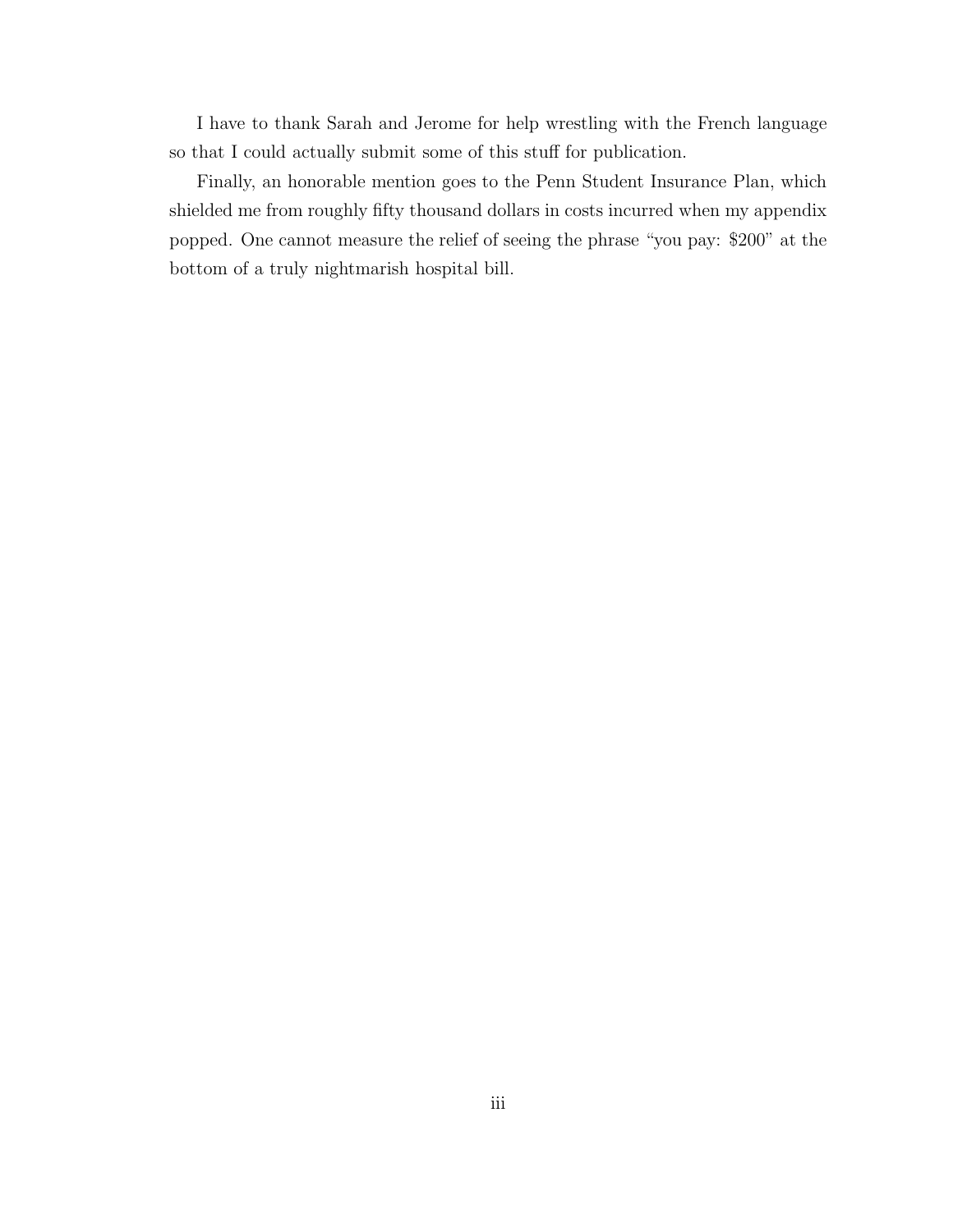#### ABSTRACT PSEUDOMODULAR FRICKE GROUPS

#### David Fithian Ted Chinburg, Advisor

The action of the modular group  $SL_2(\mathbb{Z})$  on  $\mathbb{P}^1(\mathbb{Q})$  by fractional linear transformations has exactly one orbit and encodes the classical Euclidean algorithm. Long and Reid sought discrete, nonarithmetic subgroups of  $SL_2(\mathbb{R})$  that also act transitively on  $\mathbb{P}^1(\mathbb{Q})$  through fractional linear transformations. By considering a particular two-parameter family  $\Delta$  of discrete subgroups of  $SL_2(\mathbb{R})$ —more specifically, Fricke groups—they succeeded in their search. They dubbed the four groups they discovered "pseudomodular".

In this thesis we identify sufficient conditions for which a group in the family  $\Delta$  has more than one orbit in its action on  $\mathbb{P}^1(\mathbb{Q})$  and is thus *not* pseudomodular. These conditions are that the aforementioned two parameters, which are rational numbers, either have particular congruence properties or specific number-theoretical relations.

Our main technique is as follows. The groups in  $\Delta$  are Fuchsian groups whose cusps form one orbit that is a subset of  $\mathbb{P}^1(\mathbb{Q})$ . We endow  $\mathbb{P}^1(\mathbb{Q})$  with a topology that is given in a certain way by some p-adic fields and ask when the cusp sets of particular groups in  $\Delta$  are dense in this topology. For each of our chosen topologies, if the set of cusps  $\mathcal C$  of a particular group in  $\Delta$  is not dense, then  $\mathcal C$  cannot equal  $\mathbb{P}^1(\mathbb{Q})$ , so the group in question cannot be pseudomodular. Through this method, we find several families of groups in  $\Delta$  that are not pseudomodular and, along the way, we show that cusp sets admit numerous types of behavior with respect to p-adic topologies.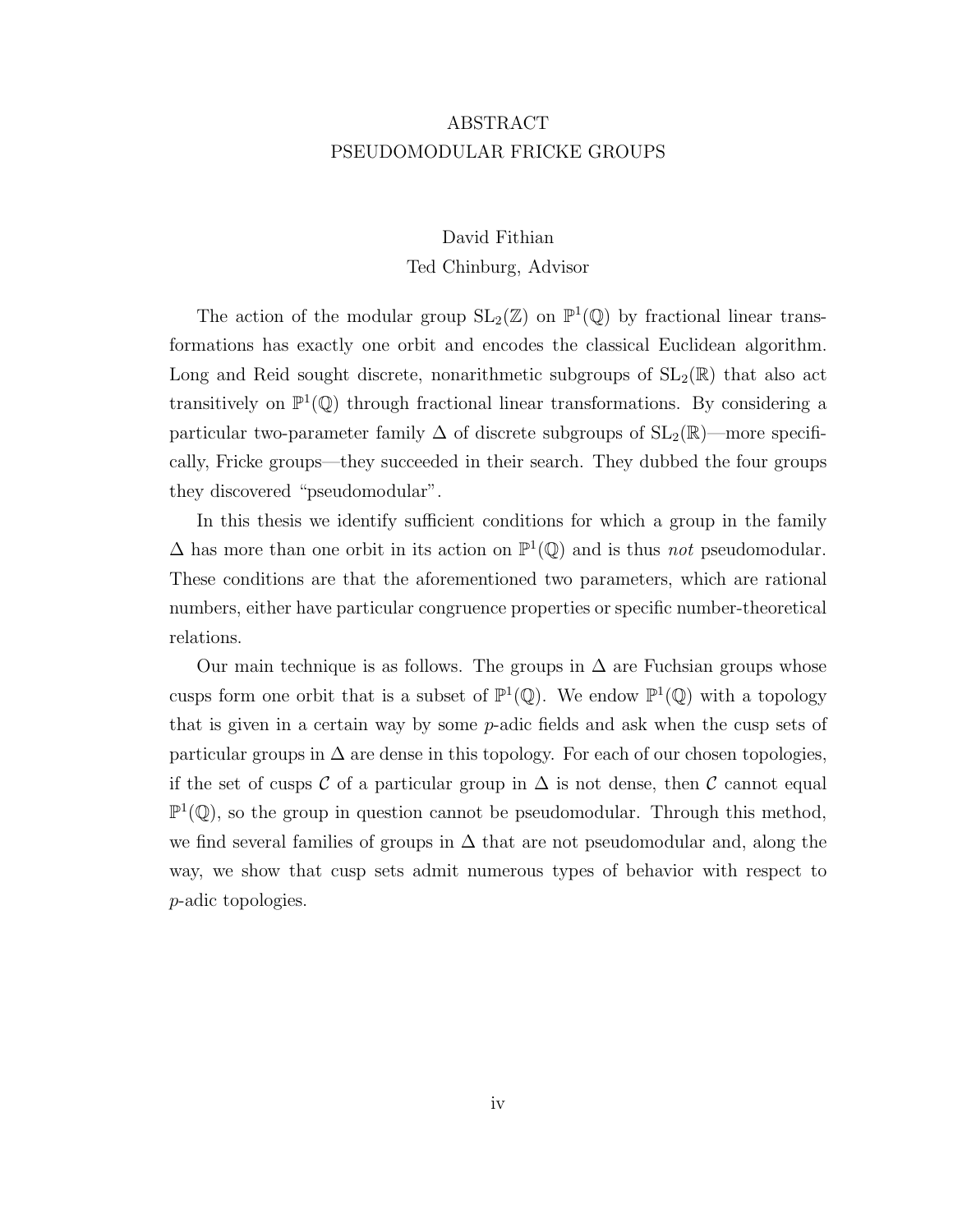# **Contents**

| 1              |                                 | Introduction                                                                                                      | $\mathbf{1}$   |  |  |  |  |  |  |  |  |  |  |  |  |
|----------------|---------------------------------|-------------------------------------------------------------------------------------------------------------------|----------------|--|--|--|--|--|--|--|--|--|--|--|--|
| $\mathbf{2}$   |                                 | Preliminaries                                                                                                     | 6              |  |  |  |  |  |  |  |  |  |  |  |  |
|                | 2.1                             |                                                                                                                   | 6              |  |  |  |  |  |  |  |  |  |  |  |  |
|                | 2.2                             |                                                                                                                   | $\overline{7}$ |  |  |  |  |  |  |  |  |  |  |  |  |
|                | 2.3                             | Fricke groups and the family $\Delta$ $\;\ldots\; \ldots\; \ldots\; \ldots\; \ldots\; \ldots\; \ldots\; \ldots\;$ | 10             |  |  |  |  |  |  |  |  |  |  |  |  |
|                | 2.4                             |                                                                                                                   | 12             |  |  |  |  |  |  |  |  |  |  |  |  |
| 3              | Equivalences for $\Delta$<br>15 |                                                                                                                   |                |  |  |  |  |  |  |  |  |  |  |  |  |
|                | 3.1                             | Trace coordinates $\ldots \ldots \ldots \ldots \ldots \ldots \ldots \ldots \ldots \ldots$                         | 15             |  |  |  |  |  |  |  |  |  |  |  |  |
|                | 3.2                             |                                                                                                                   | 17             |  |  |  |  |  |  |  |  |  |  |  |  |
| $\overline{4}$ | 24<br>Density obstructions      |                                                                                                                   |                |  |  |  |  |  |  |  |  |  |  |  |  |
|                | 4.1                             |                                                                                                                   | 25             |  |  |  |  |  |  |  |  |  |  |  |  |
|                | 4.2                             |                                                                                                                   | 28             |  |  |  |  |  |  |  |  |  |  |  |  |
|                |                                 | 4.2.1                                                                                                             | 29             |  |  |  |  |  |  |  |  |  |  |  |  |
|                |                                 | 4.2.2<br>Two-prime obstructions $\ldots \ldots \ldots \ldots \ldots \ldots \ldots$                                | 36             |  |  |  |  |  |  |  |  |  |  |  |  |
|                |                                 | 4.2.3                                                                                                             | 45             |  |  |  |  |  |  |  |  |  |  |  |  |
|                |                                 | 4.2.4                                                                                                             | 49             |  |  |  |  |  |  |  |  |  |  |  |  |
|                | 4.3                             |                                                                                                                   | 56             |  |  |  |  |  |  |  |  |  |  |  |  |
| $\bf{5}$       |                                 | 65<br><b>Congruence Topologies</b>                                                                                |                |  |  |  |  |  |  |  |  |  |  |  |  |
|                | 5.1                             | Definition and properties $\ldots \ldots \ldots \ldots \ldots \ldots \ldots \ldots$                               | 66             |  |  |  |  |  |  |  |  |  |  |  |  |
|                | 5.2                             |                                                                                                                   | 76             |  |  |  |  |  |  |  |  |  |  |  |  |
|                | 5.3                             |                                                                                                                   | 89             |  |  |  |  |  |  |  |  |  |  |  |  |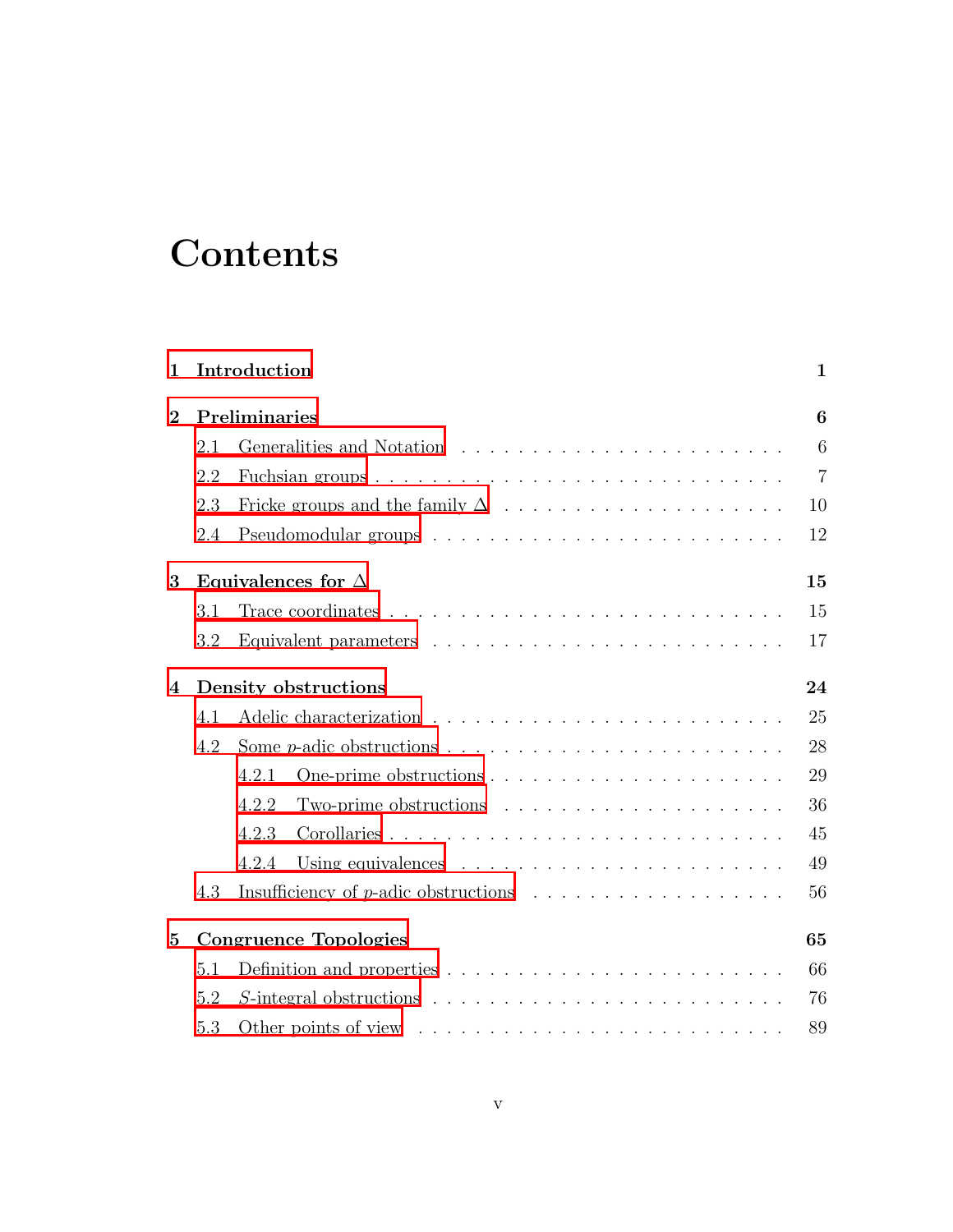|  | A Tabular Data |  |  |  |  |  |  |  |  |  |  |  |  |  | 94 |
|--|----------------|--|--|--|--|--|--|--|--|--|--|--|--|--|----|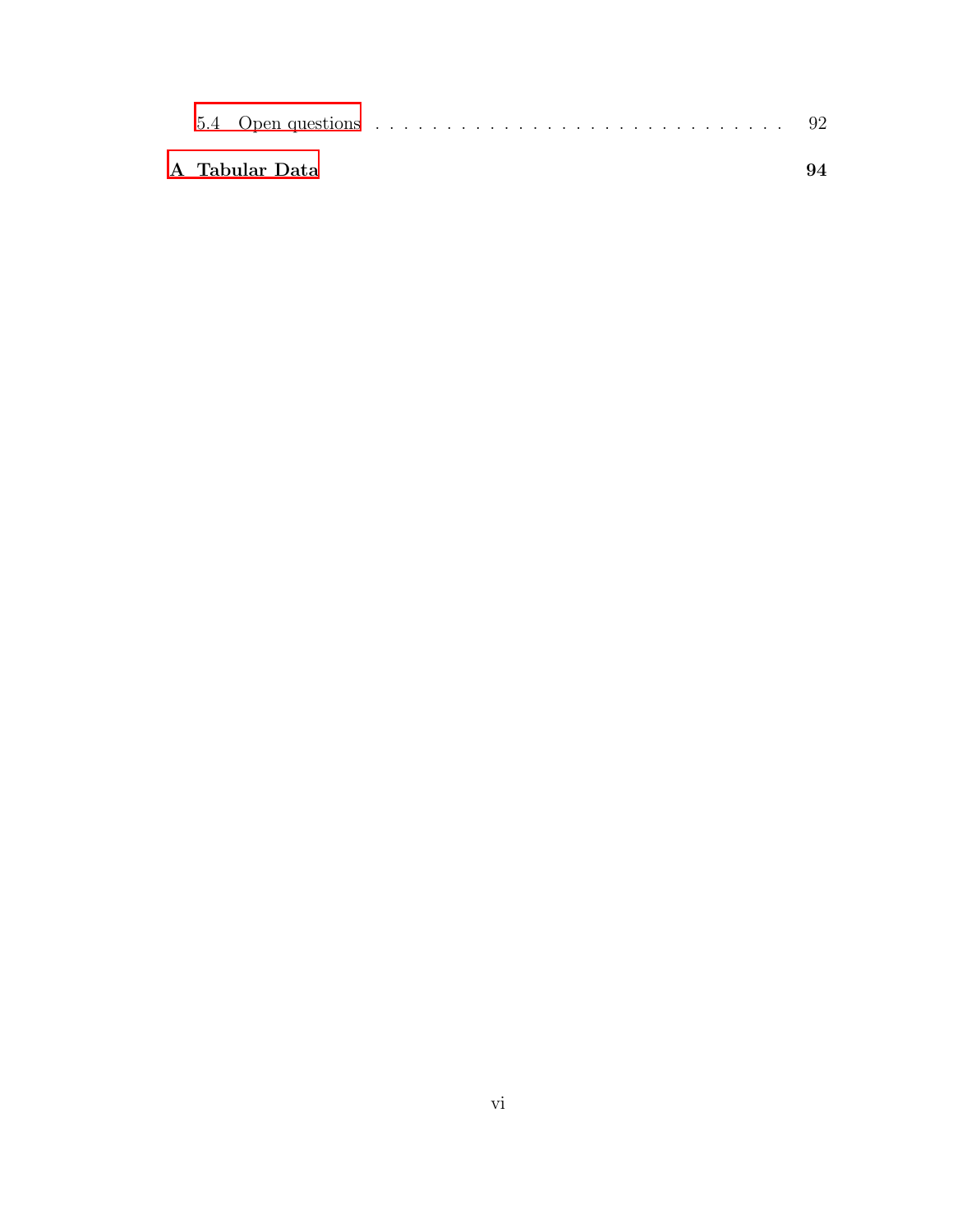# List of Tables

| A.3 Summary of p-adic density obstructions of $\S 4.2$ and $\S 4.3$ 99 |  |
|------------------------------------------------------------------------|--|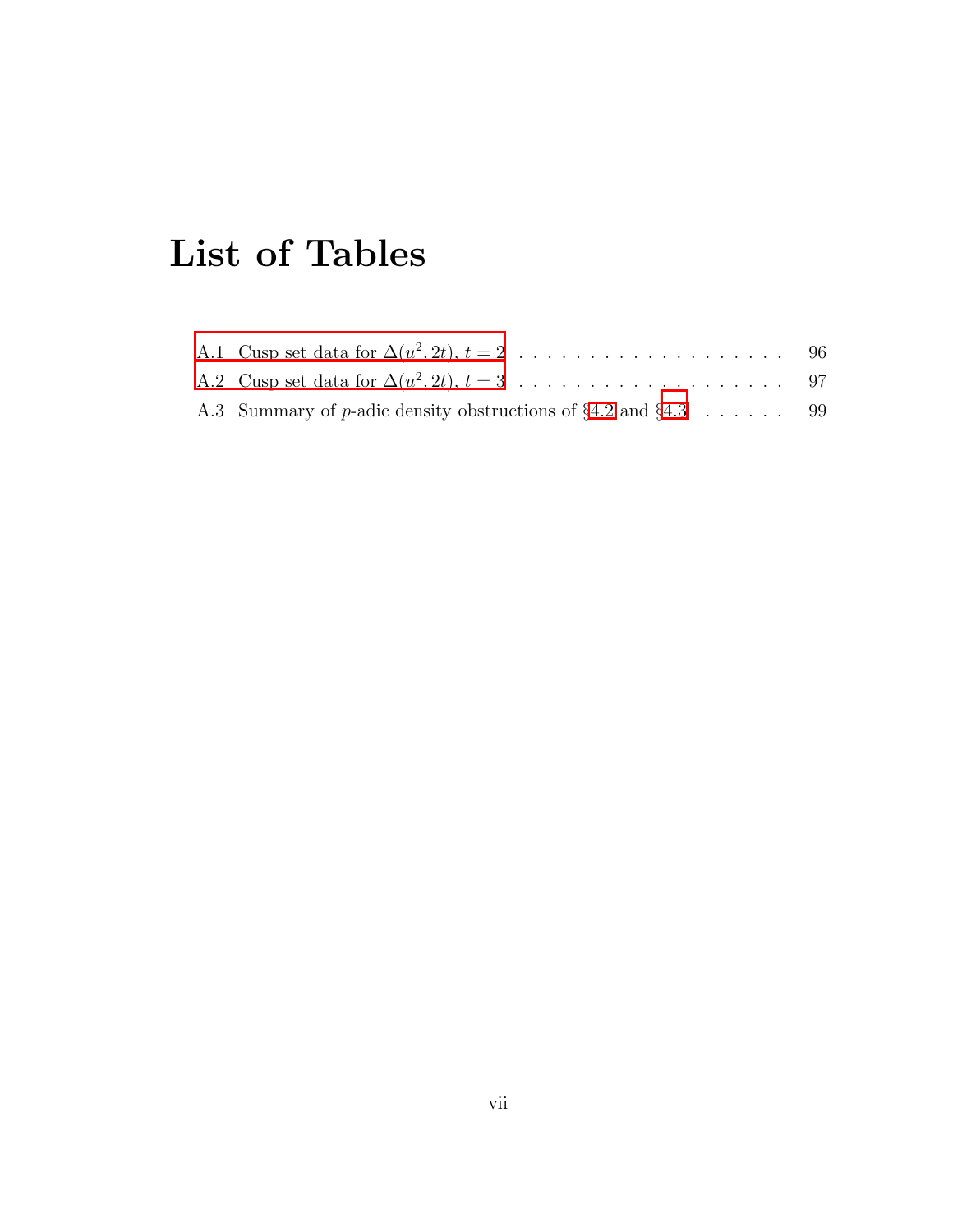# List of Figures

| 4.1 Produce a third cooperating pair using intersections                                                    | 38 |
|-------------------------------------------------------------------------------------------------------------|----|
|                                                                                                             | 45 |
| 4.3 Plot of obstructions for $p = 2$ $(1 \times 1$ grid) $\ldots \ldots \ldots \ldots \ldots$ 45            |    |
| 4.4 Plot of extended obstructions for $p \ge 3$ $(1 \times 1 \text{ grid}) \dots \dots \dots$               | 55 |
| 4.5 Plot of extended obstructions for $p = 2$ (1 $\times$ 1 grid)                                           | 55 |
|                                                                                                             |    |
| 5.1 $(\mathbb{Z}/2)^2$ -cover X of $S^1 \vee S^1$ with generators of $\pi_1(X, p) \cong \Lambda(u^2, 2t)$ . | 76 |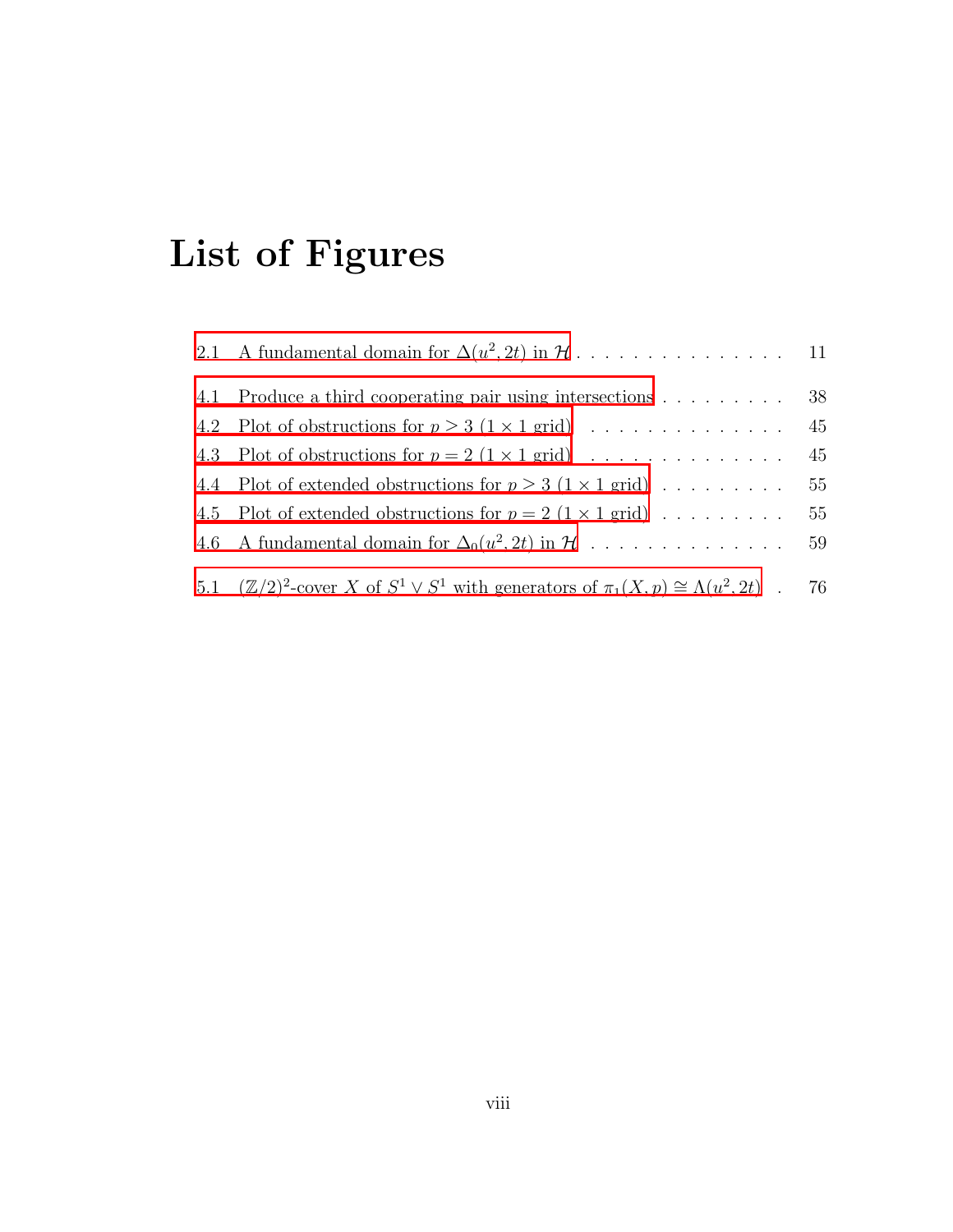## <span id="page-8-0"></span>Chapter 1

### Introduction

A prominent example of a discrete group of hyperbolic isometries is the modular group  $SL_2(\mathbb{Z})$ , which acts on the hyperbolic plane H together with its boundary B at infinity. Under the action of this group, the rational points of B, identified with  $\mathbb{P}^1(\mathbb{Q}) = \mathbb{Q} \cup \{\infty\}$ , form one orbit of cusps and are the vertices of the Farey tessellation of  $H$ . We can use these facts to describe, for example, continued fractions [\[Ser1\]](#page-80-0), the Rademacher function and Dedekind sums [\[KM\]](#page-80-1).

Generally, for an algebraic number field K with ring of integers  $O_K$ , the action of  $SL_2(O_K)$  on  $\mathbb{P}^1(K)$ , induced as in the above case by multiplying column vectors on the left by entries of  $SL_2(O_K)$ , has number of orbits equal to the class number of K. Motivated in part by this and other (e.g.,  $|CLR|$ ) connections between orbits of cusps and class numbers of number fields, Long and Reid sought examples of discrete groups of isometries of hyperbolic 2- and 3-space that had a single cusp orbit equal to a number field (together with infinity). This search turned out to be quite difficult in full generality, so they investigated Fricke groups [\[Abe\]](#page-79-1), i.e., discrete groups G of isometries of H such that  $G\backslash H$  is a finite-area, once punctured torus with a complete hyperbolic metric. Among the Fricke groups with rational cusps, Long and Reid then found [\[LR1\]](#page-80-2) finitely many nonarithmetic groups whose sets of cusps are exactly  $\mathbb{Q} \cup \{\infty\}$ . They dubbed these groups *pseudomodular* in analogy with the modular group. Their open questions include whether there are infinitely many commensurability classes of pseudomodular groups and whether their algorithmic methods can detect each pseudomodular Fricke group.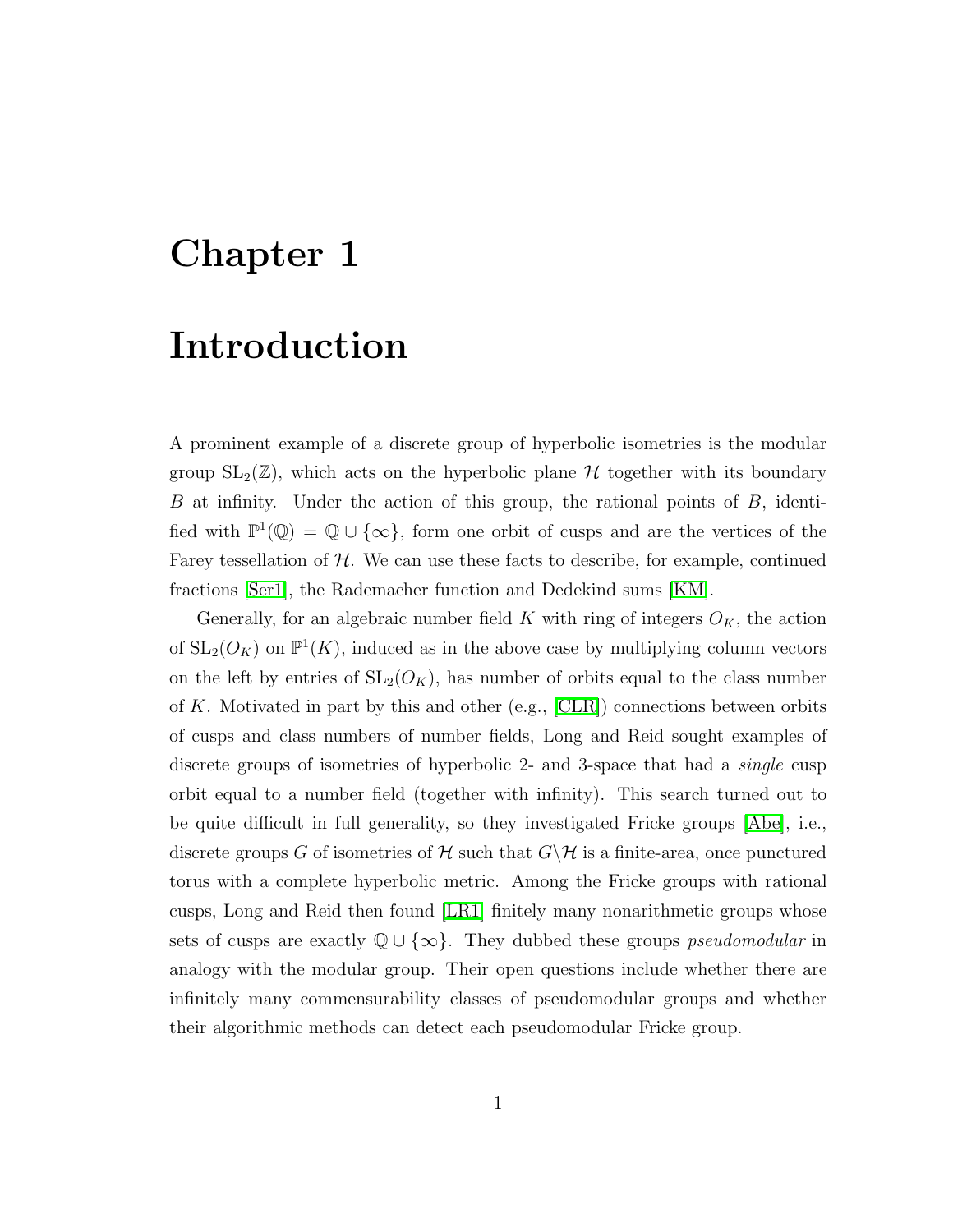The work here extends that of the author in [\[Fit\]](#page-79-2), in which we describe some obstructions to pseudomodularity of Fricke groups given by looking at how cusps behave with respect to "congruence data". More precisely, our work is motivated by the following question: if the set  $\mathcal C$  of cusps of a Fricke group with only rational cusps is dense in some space X into which  $\mathbb{P}^1(\mathbb{Q})$  densely includes, is C equal to  $\mathbb{P}^1(\mathbb{Q})$ ? The spaces X that we use are defined in terms of p-adic numbers and adeles, and the resulting topologies on  $\mathbb{P}^1(\mathbb{Q})$  constitute our "congruence data".

If we call a Fricke group whose cusps are contained in  $\mathbb{P}^1(\mathbb{Q})$  rational, then our chief results are as follows.

**THEOREM [4.2.](#page-24-0)** A nonarithmetic, rational Fricke group having a cusp at infinity is pseudomodular if and only if its set of finite cusps is dense in the ring of finite adeles over Q.

This theorem epitomizes the type of statements we seek and provides an "upper bound" for topologies of interest, as we discuss at the beginning of Chapter [5.](#page-53-0) Next, we consider topologies on  $\mathbb{P}^1(\mathbb{Q})$  given by diagonal inclusions into products of the form  $\prod_{\ell} \mathbb{P}^1(\mathbb{Q}_{\ell})$ . We find several families of rational Fricke groups whose sets of cusps are not dense in such products and are thus proper subsets of  $\mathbb{P}^1(\mathbb{Q})$ . Effective results are given in the numerous propositions of Section [4.2](#page-26-0) and are summarized variously by Corollary [4.17,](#page-39-0) Figures [4.4](#page-45-0) and [4.5](#page-46-1) and Table [A.3.](#page-78-0)

These results should be of interest to any reader attempting to show a particular rational Fricke group  $\Gamma$  is not pseudomodular. As a side note, a  $\Gamma$  presented in terms of trace coordinates in the Teichmüller space of the once-punctured torus can be represented by the parameters  $u^2$  and t we use throughout this work. This translation is made explicit early in the proof of Proposition [3.2.](#page-18-1) We must also note that our results do not identify all rational Fricke groups whose sets of cusps are not dense in some product  $\prod_{\ell} \mathbb{P}^1(\mathbb{Q}_{\ell}).$ 

Moving on, we find, as a consequence of our  $p$ -adic considerations, the following theorem.

THEOREM [4.18.](#page-40-0) There are infinitely many commensurability classes of non-arith-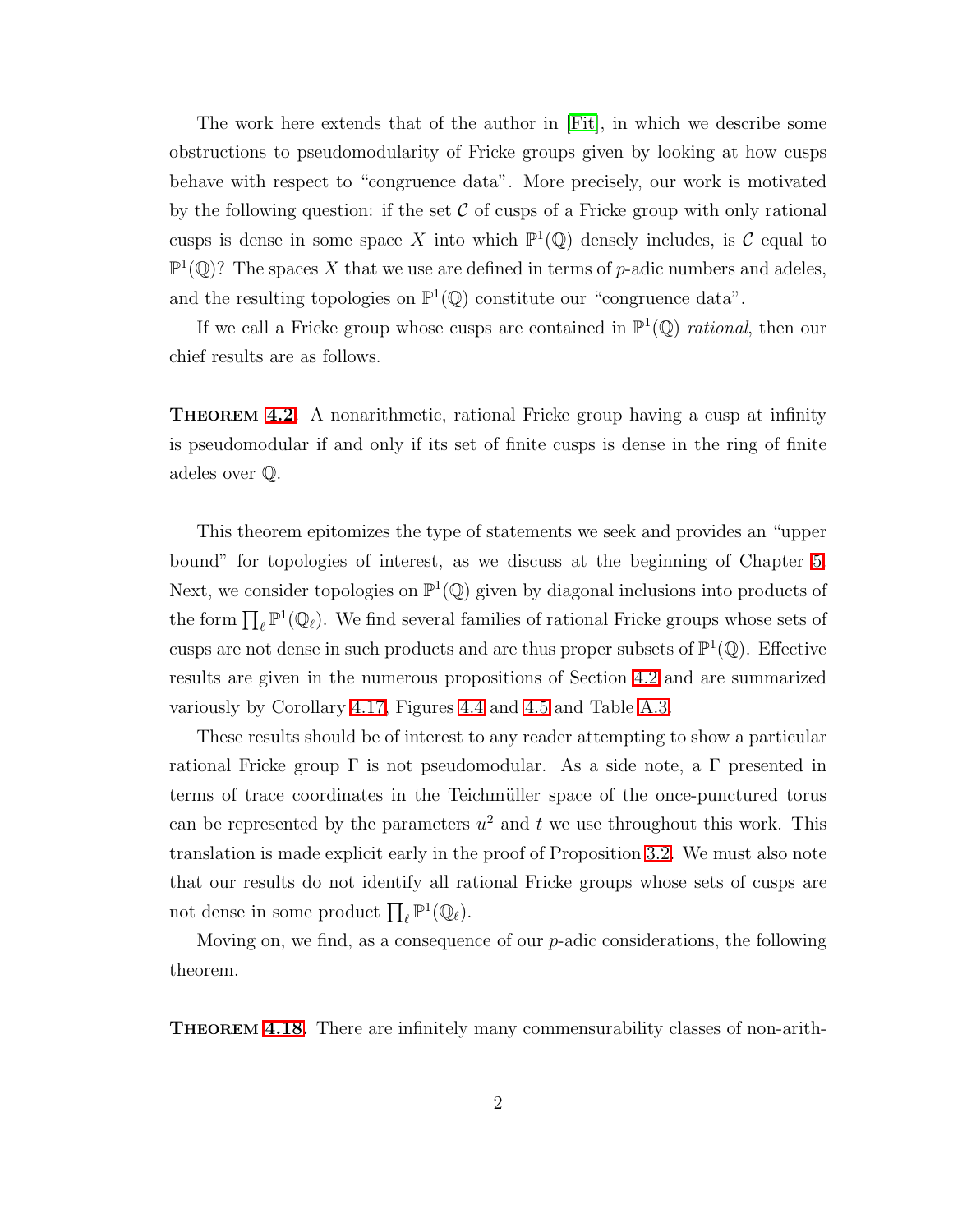metic, non-pseudomodular Fricke groups with rational cusps.

Despite this statement, there are nonarithmetic, non-pseudomodular, rational Fricke groups that cannot be detected using products  $\prod_{\ell} \mathbb{P}^1(\mathbb{Q}_{\ell})$ , as stated in the following result.

THEOREM [4.27.](#page-52-0) Density of the set of cusps of a nonarithmetic, rational Fricke group in the product  $\prod_{\ell} \mathbb{P}^1(\mathbb{Q}_{\ell})$ , ranging over all primes  $\ell$ , is not a sufficient condition for pseudomodularity.

Further refining our study, we construct in Chapter [5](#page-53-0) a profinite topological space K containing  $\mathbb{P}^1(\mathbb{Q})$  as a dense subset. This K induces a finer topology on  $\mathbb{P}^1(\mathbb{Q})$  than  $\prod_{\text{all } \ell} \mathbb{P}^1(\mathbb{Q}_\ell)$  does and provides strictly more information about pseudomodularity, showing that we can circumvent the result of Theorem [4.27.](#page-52-0) Propositions [5.9](#page-67-0) and [5.11](#page-69-0) identify explicitly some groups that are captured by the final theorem.

THEOREM [5.12.](#page-70-1) There exist rational Fricke groups whose sets of cusps are not dense in K but are nevertheless dense in  $\prod_{\text{all }\ell} \mathbb{P}^1(\mathbb{Q}_\ell)$ .

In the last two sections of Chapter [5,](#page-53-0) we motivate and pose some open questions regarding density of cusp sets in topologies on  $\mathbb{P}^1(\mathbb{Q})$  induced by K and other profinite spaces.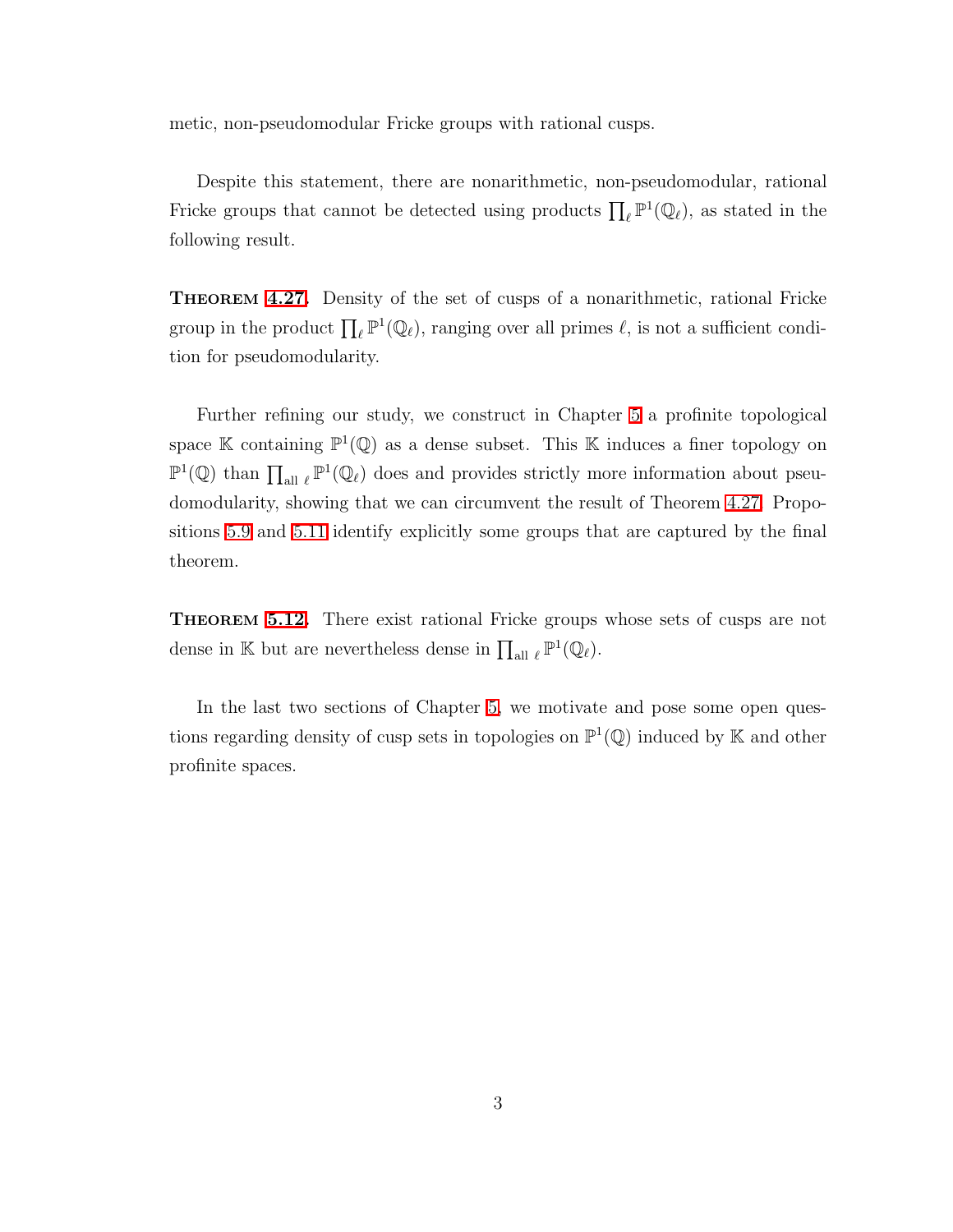### <span id="page-11-0"></span>Chapter 2

### Preliminaries

#### <span id="page-11-1"></span>2.1 Generalities and Notation

We let  $\mathbb{Z}_p$  be the ring of p-adic integers,  $\mathbb{Q}_p$  its quotient field, i.e., the p-adic completion of  $\mathbb{Q}$ ,  $\widehat{\mathbb{Z}}$  the profinite completion of  $\mathbb{Z}$  and  $\mathbb{A}_{\mathbb{Q},f}$  the ring of finite adeles of Q. Details about these rings are recalled when necessary.

For a commutative unital ring  $R$ , we define

$$
\mathbb{P}^1(R) := \{(a, b) \in R \times R : aR + bR = R\}/R^{\times}
$$

where the quotient is by diagonal scalar multiplication. Then we have identifications  $\mathbb{P}^1(\mathbb{Z}) = \mathbb{P}^1(\mathbb{Q}), \mathbb{P}^1(\mathbb{Z}_p) = \mathbb{P}^1(\mathbb{Q}_p)$  and  $\mathbb{P}^1(\mathbb{Z}) = \mathbb{P}^1(\mathbb{A}_{\mathbb{Q},f})$  each induced by coordinatewise inclusion. If F is a field, then  $\mathbb{P}^1(F)$  is the union of F—whose elements are represented by the classes of  $(a, 1)$ —and the class of  $(1, 0)$ , which we denote by  $\infty$ or  $b/0$  for  $b \neq 0$  in F.

Say a fraction  $a/b \in \mathbb{P}^1(\mathbb{Q})$  is in *lowest terms* if a and b are integers whose GCD is 1. Here, b may be zero. We shall need this notion frequently later, so we adopt the following convention and notation: when we write  $a/b \in \mathbb{P}^1(\mathbb{Z})$  or  $x \doteq a/b$ , we assume that  $a/b$  is in lowest terms. All other fractions, including those written as  $a/b \in \mathbb{P}^1(\mathbb{Q})$ , are not assumed to be in lowest terms unless explicitly noted.

The GCD of a set of integers is always denoted by  $gcd(-)$ . If an integer a divides, resp. does not divide, an integer b then we write  $a \mid b$ , resp.  $a \nmid b$ .

We shall also use these notions for residues modulo N. If N is a residue and  $a$ and b are residues mod N then  $gcd(a, b, N)$  is the GCD of N and any lifts a' and b'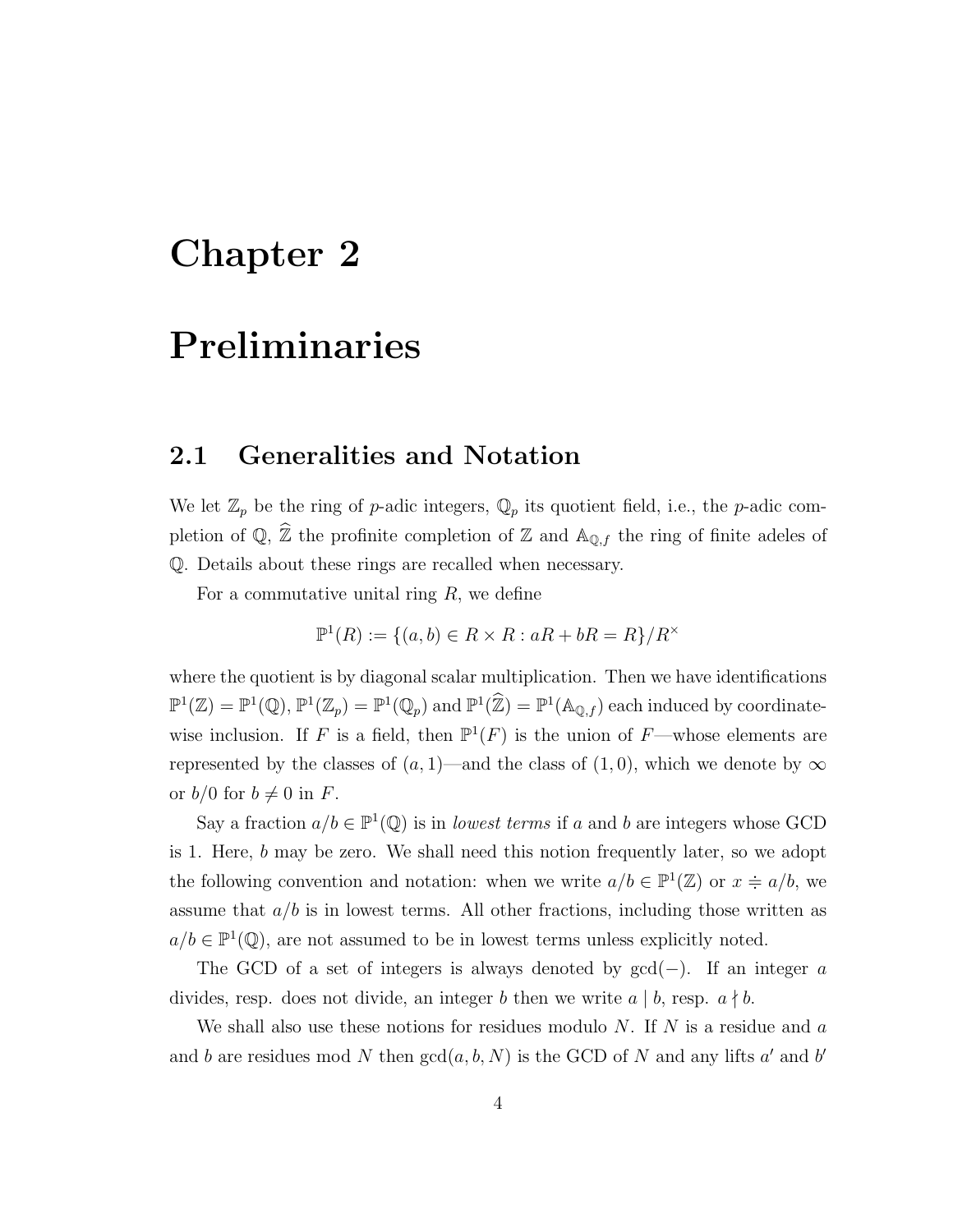of a and b. If a is a divisor of N and b is a residue mod N then a divides b if and only if  $b \equiv 0 \pmod{a}$ .

For the purposes of calling a group action continuous, we assume that all groups carry the discrete topology. Thus a continuous group action of G on a topological space X is a group action such that each mapping  $X \to X : x \mapsto g \cdot x$ , for  $g \in G$ , is continuous.

<span id="page-12-0"></span>Finally, we denote by  $\mathcal{C}(G)$  the set of cusps of a Fuchsian group G. These terms will be defined in the next section.

#### 2.2 Fuchsian groups

The material here can be found collectively in [\[Bea\]](#page-79-3) Ch. 7, [\[Shi\]](#page-80-3) Ch. 1 and [\[MR\]](#page-80-4) Ch. 1.

A Fuchsian group is a discrete subgroup  $\Gamma$  of the orientation-preserving isometry group of the hyperbolic plane  $H$ . This isometry group is identified with  $PSL_2(\mathbb{R})$ and its left action is described by the *fractional linear* (or  $M\ddot{o}bius$ ) transformations

$$
\begin{pmatrix} a & b \\ c & d \end{pmatrix} \cdot z := \frac{az+b}{cz+d}, \quad \begin{pmatrix} a & b \\ c & d \end{pmatrix} \in SL_2(\mathbb{R}),
$$

where z is a point of  $H$  taken in the complex upper half-plane model.

For Fuchsian groups Γ, the quotient  $\Gamma \backslash \mathcal{H}$  is a surface with a complex structure induced by that of H, even if  $\Gamma$  has torsion elements. We say that  $\Gamma$  uniformizes its corresponding quotient surface. If  $\Gamma$  uniformizes a surface of finite hyperbolic area, then  $\Gamma$  has *finite coarea*.

The Möbius action above extends to  $\mathbb{P}^1(\mathbb{R}) = \mathbb{R} \cup \{\infty\}$  through the same formula. An element q of  $PSL_2(\mathbb{R})$  with exactly one fixed point, resp. two fixed points, in  $\mathbb{P}^1(\mathbb{R})$  is called *parabolic*, resp. *hyperbolic*. These conditions are characterized by the trace of g: if g is nontrivial and  $|\text{tr } g| = 2$  then g is parabolic; if  $|\text{tr } g| > 2$ , then q is hyperbolic.

A cusp of a Fuchsian group  $\Gamma$  is a point of  $\mathbb{P}^1(\mathbb{R})$  that is fixed by a parabolic element of Γ. The action of Γ on  $\mathbb{P}^1(\mathbb{R})$  sends cusps to cusps. A Fuchsian group is *zonal* if  $\infty$  is among its cusps.

For a fixed Fuchsian group  $\Gamma$  we can append to  $\mathcal H$  the cusps of  $\Gamma$  to form a space  $\mathcal{H}^*$  with a topology such that  $\Gamma\backslash\mathcal{H}^*$  has the structure of a Riemann surface. When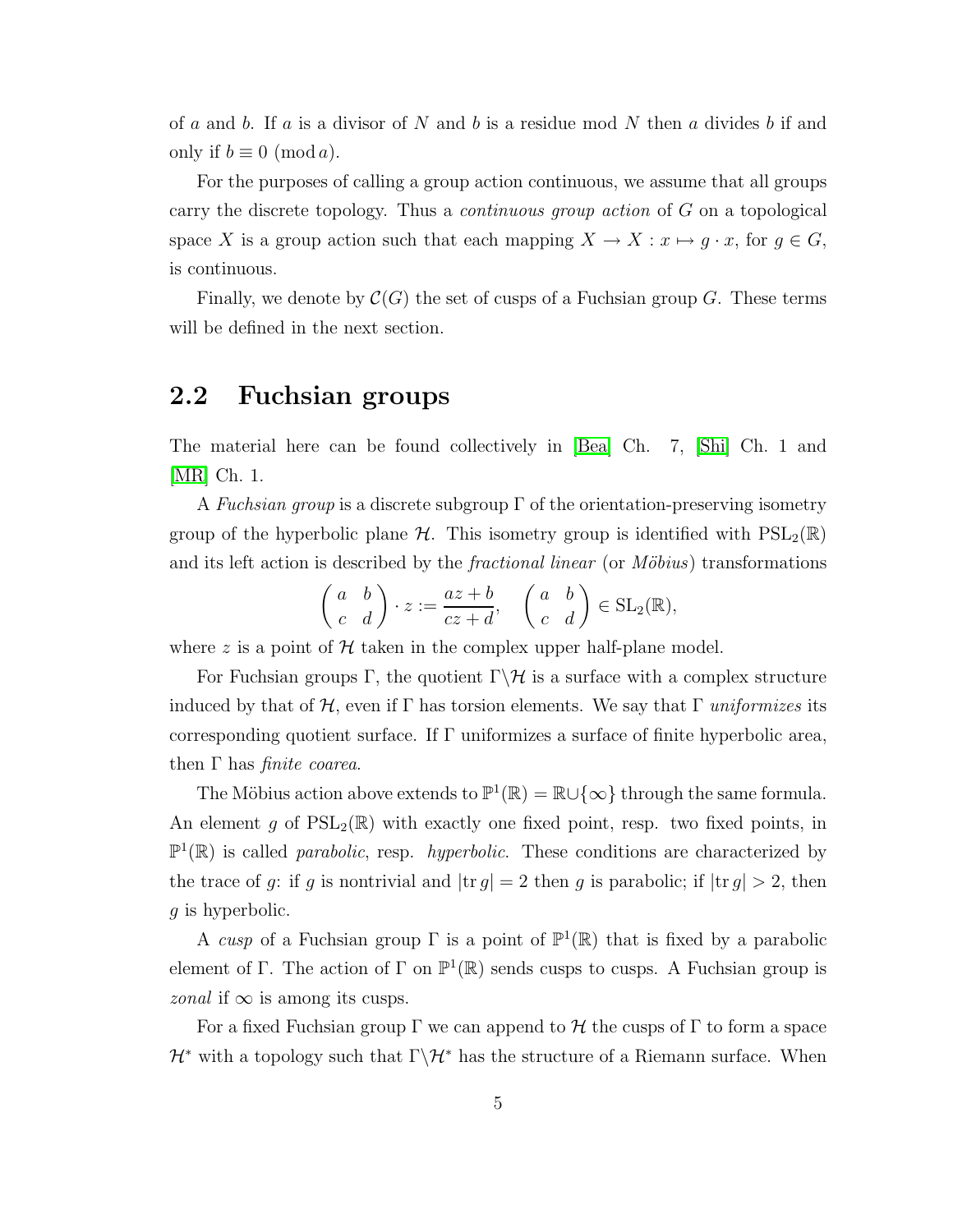$\Gamma \backslash \mathcal{H}^*$  is compact, we say  $\Gamma$  is of the first kind. All Fuchsian groups that we consider in this work are of the first kind. For such groups, the complement of  $\Gamma\backslash\mathcal{H}$  in  $\Gamma\backslash\mathcal{H}^*$ is a finite set of points, each of which is represented by a Γ-orbit of cusps. We also refer to these points or the corresponding punctures of  $\Gamma \backslash \mathcal{H}$  as cusps.

The quotient  $PSL_2(\mathbb{Z}) = SL_2(\mathbb{Z}) / {\{\pm I\}}$  of the modular group  $SL_2(\mathbb{Z})$  is arguably the most ubiquitous finite coarea Fuchsian group; we also call it the modular group. Its cusps form the set  $\mathbb{P}^1(\mathbb{Q}) = \mathbb{Q} \cup \{\infty\}$  in one orbit under the group action.

Two subgroups of a group  $G$  are *(directly)* commensurable if their intersection is of finite index in each of them; they are commensurable (in the wide sense) if one is directly commensurable with some conjugate of the other in G. Both types of commensurability are equivalence relations. Hereafter, the term "commensurable" is taken to mean commensurable in the wide sense unless otherwise noted. A Fuchsian group having cusps is *arithmetic* if it is commensurable with the modular group. (Under the broader definition of arithmeticity, which is not needed here, this follows from Theorem 8.2.7 of [\[MR\]](#page-80-4).) The set of cusps of a Fuchsian group is invariant under direct commensurability.

We will find it convenient at times to use non-unimodular matrices. Accordingly, we note that  $GL_2^+(\mathbb{R})$ , the group of invertible  $2 \times 2$  matrices having positive determinant, has a fractional linear action on  $H$  that extends the action of  $SL_2(\mathbb{R})$  and has as kernel the scalar matrices. We implicitly identify  $\mathrm{PGL}_2^+(\mathbb{R})$  with  $\mathrm{PSL}_2(\mathbb{R})$  so that we can consider, e.g.,  $PGL_2^+(\mathbb{Q})$ , as a subgroup of  $PSL_2(\mathbb{R})$ . Also, we note that conjugation of a Fuchsian group in  $PGL_2(\mathbb{R})$  gives another Fuchsian group since any conjugation preserves discreteness and the sign of the determinant.

Elements of any group  $PSL_2(-)$  or  $PGL_2(-)$  will always be denoted by representative matrices. We will explicitly distinguish between a matrix and its equivalence class when necessary.

#### <span id="page-13-0"></span>2.3 Fricke groups and the family  $\Delta$

<span id="page-13-1"></span>As in [\[LR1\]](#page-80-2), we restrict our study to Fuchsian groups uniformizing hyperbolic tori with one cusp.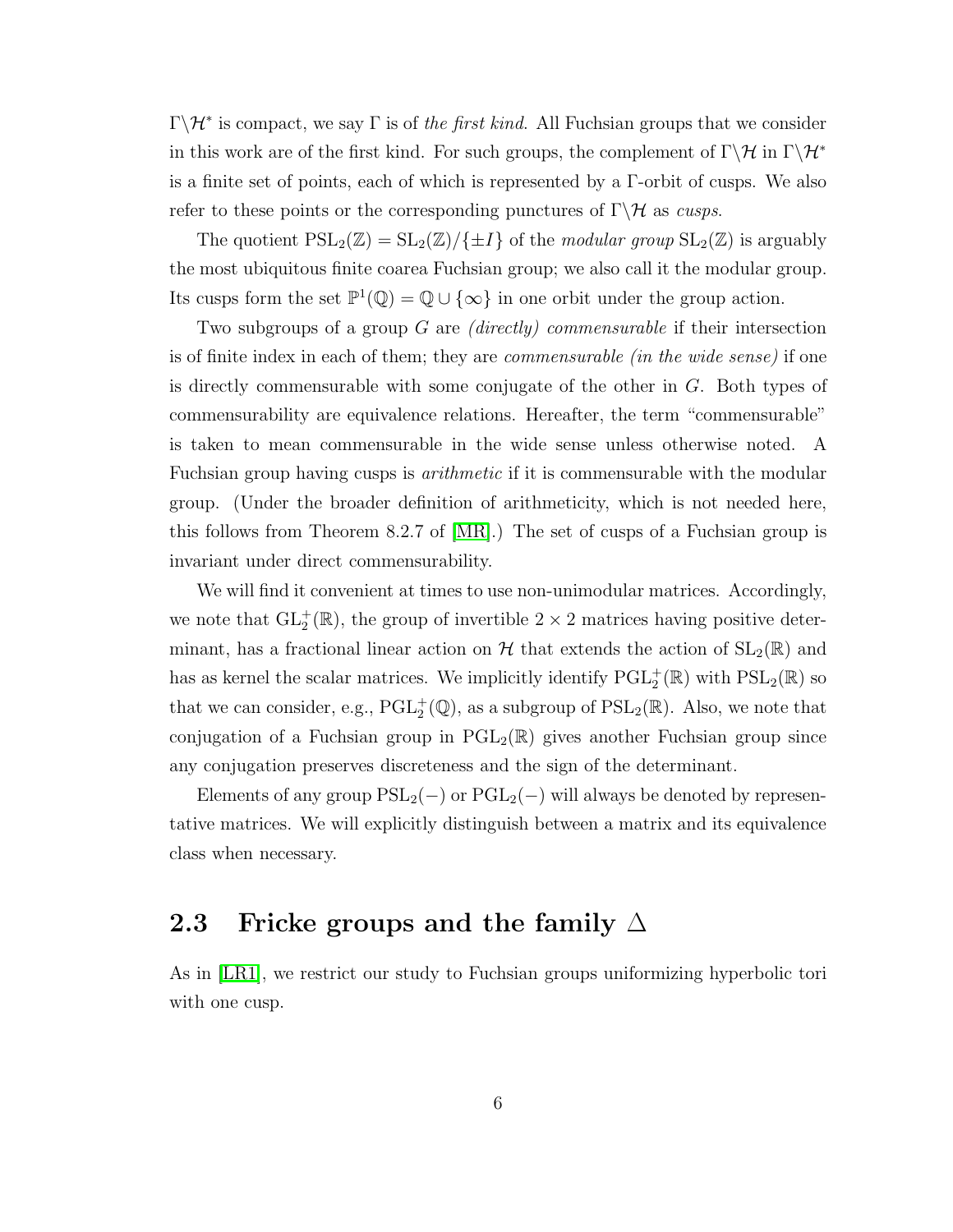**DEFINITION 2.1** (Abe) Def. 1.1). A Fuchsian group generated freely by A and B is a Fricke group if A and B are hyperbolic and the trace of  $B^{-1}A^{-1}BA$  is -2.

The trace condition is well-defined since it is invariant under negating either A or  $B$  and under exchanging  $A$  and  $B$ . Every once punctured torus with a complete hyperbolic metric is uniformized by some Fricke group.

The pair of elements freely generating a Fricke group is not unique. Should we need to specify generators A and B satisfying the conditions of the definition above, we call these generators *marked*. Marked generators will always implicitly form an ordered pair  $(A, B)$  and not just a set.

Again following [\[LR1\]](#page-80-2), we focus on the specific two-parameter family of Fricke groups defined as follows. For  $u^2$  and  $t$  real numbers with  $0 < u^2 < t-1$ , the group  $\Delta(u^2, 2t)$  is the subgroup of PSL<sub>2</sub>( $\mathbb{R}$ ) generated by the hyperbolic elements

<span id="page-14-1"></span>
$$
g_1 = \frac{1}{\sqrt{-1+t-u^2}} \begin{pmatrix} t-1 & u^2 \\ 1 & 1 \end{pmatrix}, \quad g_2 = \frac{1}{u\sqrt{-1+t-u^2}} \begin{pmatrix} u^2 & u^2 \\ 1 & t-u^2 \end{pmatrix}.
$$
 (\*)

A fundamental domain for the action of  $\Delta(u^2, 2t)$  on  $\mathcal H$  is the ideal polygon with vertices  $\infty$ , -1, 0 and  $u^2$ , as in Figure [2.1.](#page-15-0) The element  $g_1$  maps the oriented geodesic from  $-1$  to 0 to that from  $\infty$  to  $u^2$ ; likewise,  $g_2$  maps the oriented geodesic from  $-1$  to  $\infty$  to that from 0 to  $u^2$ . Each  $\Delta(u^2, 2t)$  is a Fricke group freely generated by  $g_1$  and  $g_2$  and thus has a single orbit of cusps, which corresponds to the puncture on the quotient surface  $\Delta(u^2, 2t) \backslash \mathcal{H}$ . The commutator  $g_1 g_2^{-1} g_1^{-1} g_2$  is a parabolic element generating the stabilizer of  $\infty$  in  $\Delta(u^2, 2t)$ , so each  $\Delta(u^2, 2t)$  is zonal. Since each matrix in  $\Delta(u^2, 2t)$  is represented up to a scalar by a matrix with coordinates in  $\mathbb{Q}(u^2, t)$ , the cusps of  $\Delta(u^2, 2t)$  are contained in  $\mathbb{P}^1(\mathbb{Q}(u^2, t))$ .

Hereafter we unconditionally assume for each given pair of parameters  $(u^2, 2t)$ that  $0 < u^2 < t - 1$ . Where we need the value u itself, we select it to be positive.

### <span id="page-14-0"></span>2.4 Pseudomodular groups

Long and Reid initiate the study of pseudomodular groups in [\[LR1\]](#page-80-2). In this section, we describe some of their results and methods.

**DEFINITION 2.2.** A Fuchsian group  $\Gamma$  is *pseudomodular* if it is nonarithmetic, has finite coarea and its set of cusps is  $\mathbb{P}^1(\mathbb{Q})$ .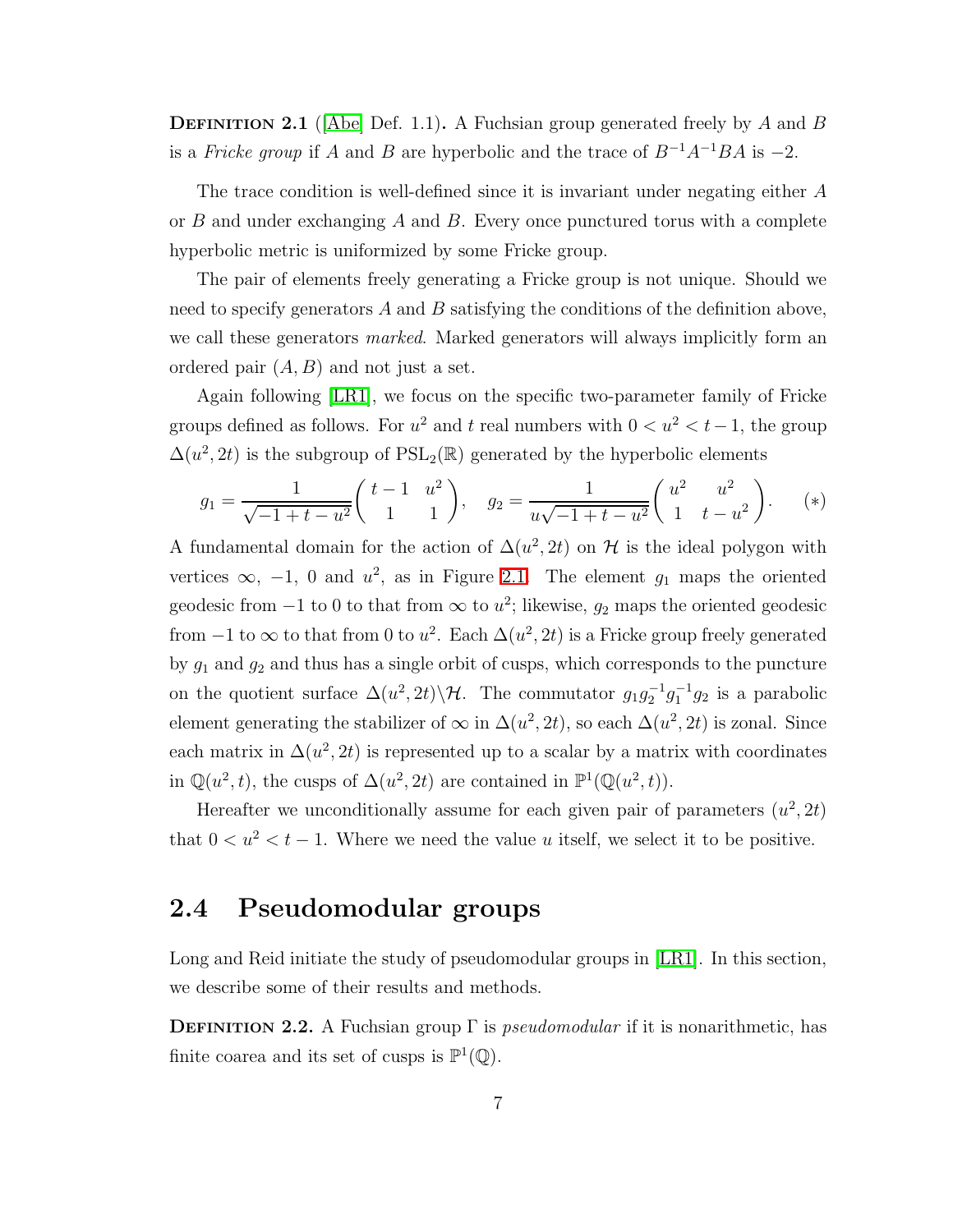

<span id="page-15-0"></span>Figure 2.1: A fundamental domain for  $\Delta(u^2, 2t)$  in  $\mathcal{H}$ 

As noted above, the set of cusps of  $\Delta(u^2, 2t)$  lies in  $\mathbb{P}^1(\mathbb{Q}(u^2, t))$ . In studying the sets of cusps of potentially pseudomodular groups, we restrict hereafter to the case where both  $u^2$  and t are rational.

Since each  $\Delta(u^2, 2t)$  has one orbit of cusps and that orbit contains  $\infty$ , one can show that  $\Delta(u^2, 2t)$  is pseudomodular by showing that for each  $x \in \mathbb{Q}$ , there is a  $g \in \Delta(u^2, 2t)$  such that  $gx = \infty$ .

In the case of the modular group  $PSL_2(\mathbb{Z})$ , such a g can be found through the Euclidean algorithm, as follows. The two matrices  $S =$  $\left(\begin{array}{cc} 0 & -1 \\ 1 & 0 \end{array}\right)$ and  $T =$  $\begin{pmatrix} 1 & 1 \\ 0 & 1 \end{pmatrix}$  generate  $PSL_2(\mathbb{Z})$  (see [\[DS\]](#page-79-4) Exercise 1.1.1) and in particular

$$
ST^m \cdot \frac{r}{s} = \frac{-s}{r + ms}
$$

for  $r/s$  in  $\mathbb{P}^1(\mathbb{Q})$  and m an integer. If r and s are coprime integers, then so too are  $-s$ and  $r + ms$ . Assuming s is nonzero, we can choose m so that  $0 \le r + ms \le s - 1$ . By replacing  $r/s$  with  $(-s)/(r + ms)$  and iterating this process, we recover the Euclidean algorithm. At each step in the iteration, we decrease the denominator of a rational number by applying to it an element of the modular group. In particular, starting with any r/s with r and s coprime integers, we ultimately arrive at  $\infty = 1/0$ in  $\mathbb{P}^1(\mathbb{Q})$ .

Long and Reid apply the same principle in [\[LR1\]](#page-80-2) using elements of the groups  $\Delta(u^2, 2t)$ . If  $g \in \Delta(u^2, 2t)$  does not fix  $\infty$ , then g is represented by some matrix  $\begin{pmatrix} a & b \\ c & d \end{pmatrix}$  of integers with  $c \neq 0$ . For  $r/s \in \mathbb{Q}$  with r and s coprime integers, we have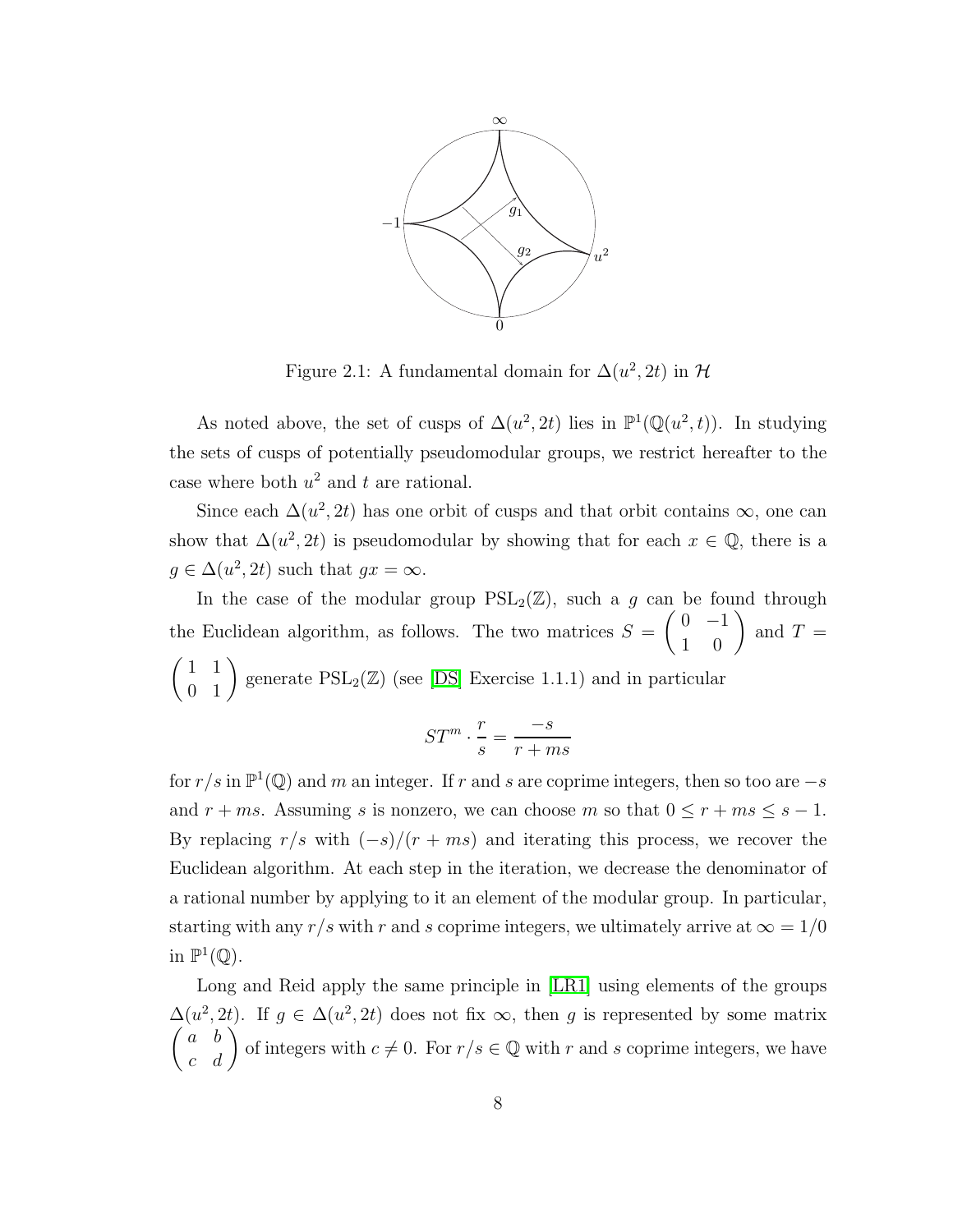$g \cdot (r/s) = (ar + bs)/(cr + ds)$ , whose denominator, when written in lowest terms, is at most  $cr + ds$ . Therefore, if  $|cr + ds| < |s|$ , or equivalently, if  $|x + d/c| < 1/|c|$ for  $x = r/s$ , then  $g \cdot (r/s)$  has a smaller denominator than  $r/s$ . The open interval of reals defined by this last inequality is the killer interval of g.

When killer intervals for elements of a fixed, nonarithmetic  $\Delta(u^2, 2t)$  cover the real line, they collectively produce a "pseudo-Euclidean" algorithm analogous to the Euclidean algorithm described above: starting with any rational number, one can iteratively map it by elements of  $\Delta(u^2, 2t)$  to rationals of strictly decreasing denominators, until eventually  $\infty$  is hit. This establishes that  $\Delta(u^2, 2t)$  is pseudomodular. Using this technique, Long and Reid show:

**THEOREM 2.3** ([\[LR1\]](#page-80-2) Theorem 1.2). The groups  $\Delta(5/7,6)$ ,  $\Delta(2/5,4)$ ,  $\Delta(3/7,4)$ and  $\Delta(3/11, 4)$  are pseudomodular and pairwise noncommensurable. Therefore pseudomodular groups exist.

They also produce finitely many groups  $\Delta(u^2, 2t)$  that are neither pseudomodular nor arithmetic by exhibiting, for each, a hyperbolic element of  $\Delta(u^2, 2t)$  that fixes a rational number x. They call such an element and the rational numbers it fixes special. Special points in  $\mathbb{P}^1(\mathbb{Q})$  cannot also be cusps as  $\Delta(u^2, 2t)$  is discrete; see the proof of Theorem 8.3.1 in [\[Bea\]](#page-79-3). It is yet unclear whether special points exist for all non-pseudomodular, nonarithmetic  $\Delta(u^2, 2t)$ .

In the appendix, we reproduce Tables 5.1 and 5.2 of [\[LR1\]](#page-80-2), which list some cusp data found using the above ideas.

The open problems stated in [\[LR1\]](#page-80-2) include determining whether there are infinitely many commensurability classes of pseudomodular groups and finding the pairs  $(u^2, 2t)$  such that  $\Delta(u^2, 2t)$  is pseudomodular. In this work, we approach the latter question by providing sufficient conditions for  $\Delta(u^2, 2t)$  to have more than one orbit and so to not be pseudomodular. These are given by requiring the parameters  $u^2$  and t to satisfy some congruence or number-theoretical relations. Notably, our proofs neither require nor produce special points.

We do not yet have a method for producing more pseudomodular groups. One of our overarching goals is to find necessary, sufficient and effective conditions for pseudomodularity that extend the results presented herein.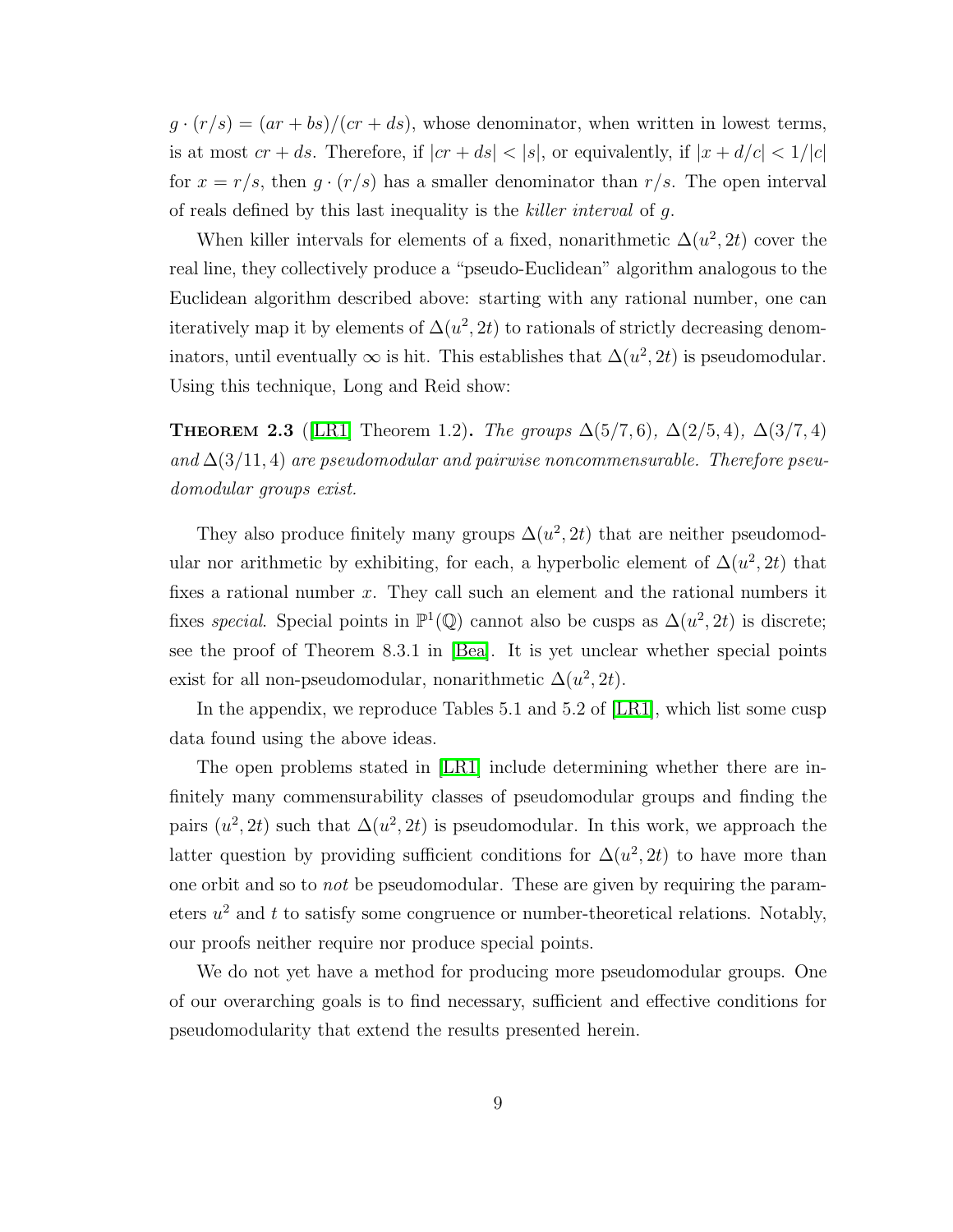### <span id="page-17-0"></span>Chapter 3

### Equivalences for  $\Delta$

In this chapter we use trace coordinates of Fricke groups to construct some results exhibiting equivalences between groups  $\Delta(u^2, 2t)$  with different parameters. These results will later be indispensable in extending certain results to wider classes of Fricke groups.

### <span id="page-17-1"></span>3.1 Trace coordinates

Suppose  $\Gamma$  is a Fricke group with marked generators A and B. Lift these to respective representatives  $\widetilde{A}$  and  $\widetilde{B}$  in  $SL_2(\mathbb{R})$  each with positive trace. If we set

<span id="page-17-2"></span>
$$
(x, y, z) = (\text{tr }\widetilde{A}, \text{tr }\widetilde{B}, \text{tr }\widetilde{A}\widetilde{B})
$$
\n(3.1.1)

<span id="page-17-3"></span>then the conditions of Definition [2.1](#page-13-1) are characterized by

$$
x^2 + y^2 + z^2 = xyz, \qquad x, y, z > 2. \tag{3.1.2}
$$

See [\[Abe\]](#page-79-1) or [\[Wol\]](#page-81-0) and the trace relations in §3.4 of [\[MR\]](#page-80-4). Call the 3-tuple of [\(3.1.1\)](#page-17-2) the trace coordinates of Γ. This is well-defined since marked generators are ordered. The next lemma justifies our interest in trace coordinates.

**LEMMA 3.1** (Equivalence Lemma). If  $\Gamma$  and  $\Sigma$  are Fricke groups with the same trace coordinates then they are conjugate in  $PGL_2(\mathbb{R})$ .

*Proof.* We shall employ numerous results from [\[CS\]](#page-79-5) on varieties of group representations. The approach herein is suggested by Long and Reid in the proof of Lemma 2.1 of [\[LR1\]](#page-80-2).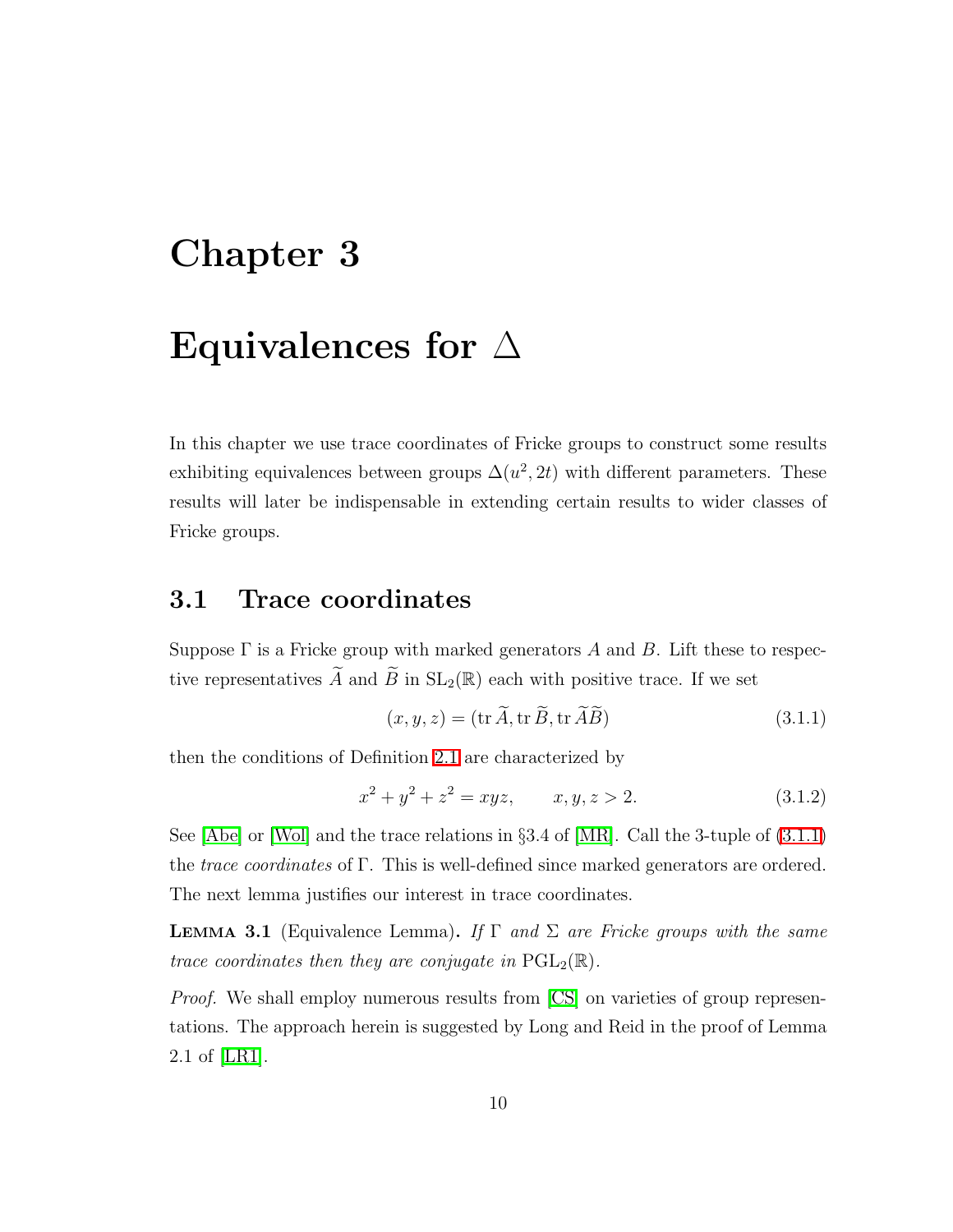Let the marked generators A and B of  $\Gamma$  and the marked generators P and Q of Σ be lifted to elements  $\widetilde{A}, \widetilde{B}, \widetilde{P}, \widetilde{Q}$  of  $SL_2(\mathbb{R})$  each with positive trace. Define  $\widetilde{\Gamma}$ , resp.  $\widetilde{\Sigma}$ , to be the subgroup of  $SL_2(\mathbb{R})$  generated (necessarily freely) by  $\widetilde{A}$  and  $\widetilde{B}$ , resp. by  $\widetilde{P}$  and  $\widetilde{Q}$ .

Fix two generators  $h_1$  and  $h_2$  of  $\mathbb{Z} \times \mathbb{Z}$  and form the representations

$$
\rho_1: \mathbb{Z} * \mathbb{Z} \longrightarrow SL_2(\mathbb{R}), \qquad \rho_2: \mathbb{Z} * \mathbb{Z} \longrightarrow SL_2(\mathbb{R})
$$

$$
h_1 \longmapsto \widetilde{A} \qquad \qquad h_2 \longmapsto \widetilde{P}
$$

$$
h_2 \longmapsto \widetilde{B} \qquad \qquad h_2 \longmapsto \widetilde{Q},
$$

which map onto  $\widetilde{\Gamma}$  and  $\widetilde{\Sigma}$ , respectively. Through the definition of Fricke group we find that

$$
\operatorname{tr}\rho_1(h_1h_2^{-1}h_1^{-1}h_2)=\operatorname{tr}\rho_2(h_1h_2^{-1}h_1^{-1}h_2)=-2.
$$

The presence of a commutator of trace  $-2$  implies that  $\rho_1$  and  $\rho_2$  are irreducible representations, according to [\[CS\]](#page-79-5) Lemma 1.2.1.

As in the proof of [\[CS\]](#page-79-5) Proposition 1.5.5, we now invoke [\[CS\]](#page-79-5) Proposition 1.4.1 to say that the character of a representation in  $SL_2(\mathbb{C})$  of a free group generated by  $h_1$  and  $h_2$  is determined its values on  $h_1$ ,  $h_2$  and  $h_1h_2$ . By construction, then, the characters of  $\rho_1$  and  $\rho_2$  are equal, whence, by irreducibility and [\[CS\]](#page-79-5) Proposition 1.5.2,  $\rho_1$  and  $\rho_2$  are equivalent as representations into  $GL_2(\mathbb{C})$ ; i.e.,  $\widetilde{\Gamma}$  and  $\widetilde{\Sigma}$  are conjugate in  $GL_2(\mathbb{C})$ .

In their fractional linear actions on  $\mathbb{P}^1(\mathbb{C})$ , both  $\Gamma$  and  $\Sigma$  fix  $\mathbb{P}^1(\mathbb{R})$  setwise, so they in fact conjugate in  $GL_2(\mathbb{R})$ . This completes the proof.  $\Box$ 

### <span id="page-18-0"></span>3.2 Equivalent parameters

Below, we will use the Equivalence Lemma to exhibit instances of distinct groups  $\Delta(u^2, 2t)$  that are conjugate in PGL<sub>2</sub>(Q). First, we show that, up to conjugation, the family  $\Delta$  represents all Fricke groups whose set of cusps is in  $\mathbb{P}^1(\mathbb{Q})$ .

<span id="page-18-1"></span>**PROPOSITION 3.2.** Every Fricke group whose cusps are contained in  $\mathbb{P}^1(\mathbb{Q})$  is conjugate in  $\text{PGL}_2(\mathbb{Q})$  to some  $\Delta(u^2, 2t)$  with  $u^2$  and t in  $\mathbb{Q}$ .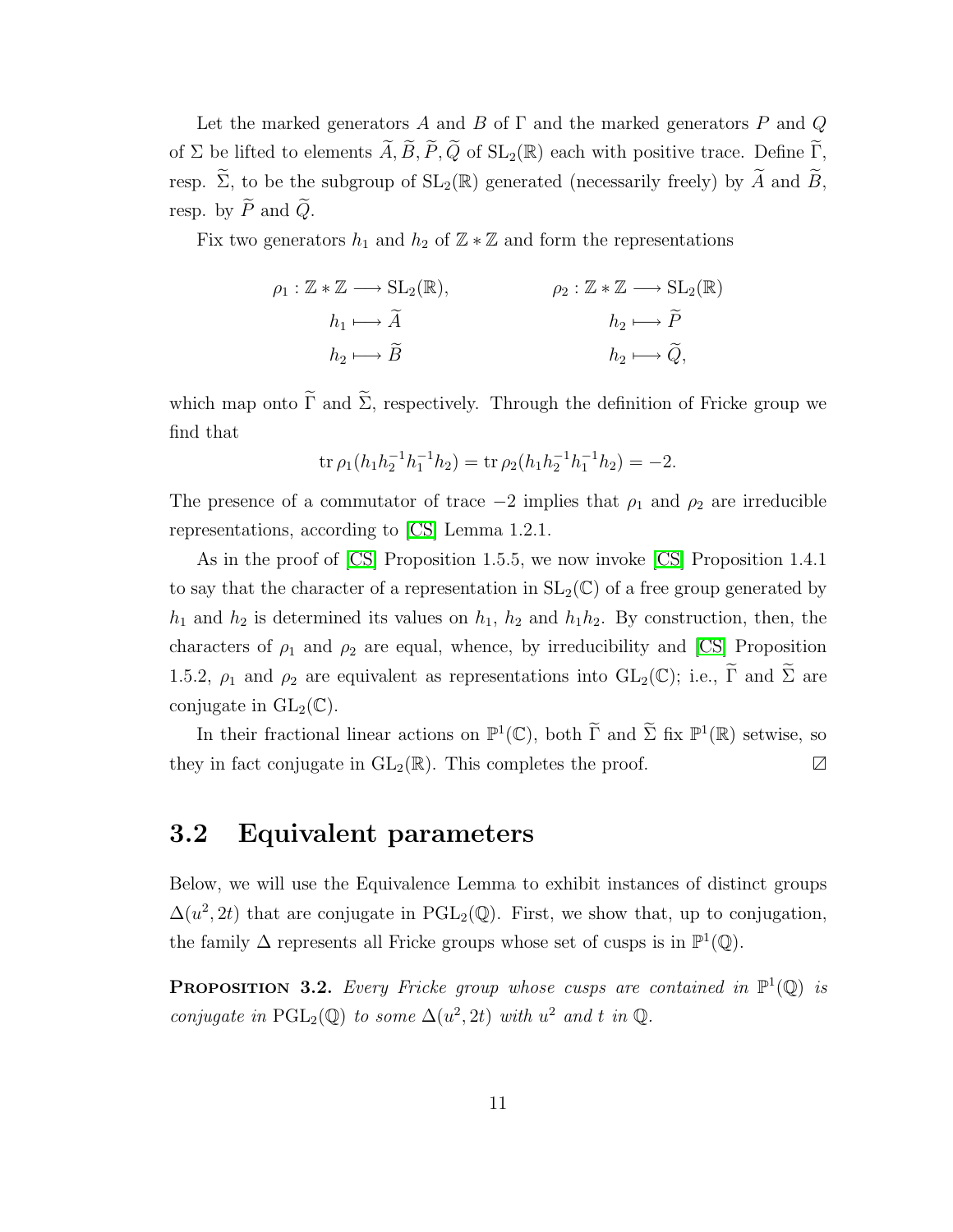*Proof.* Say  $\Gamma$  is a Fricke group whose cusps are in  $\mathbb{P}^1(\mathbb{Q})$  and let  $(x, y, z)$  be its trace coordinates. Define

$$
u = \frac{x}{y}, \qquad t = \frac{x(x^2 + y^2)}{yz}.
$$

Then, using [\(3.1.2\)](#page-17-3),

$$
-1 + t - u^{2} = -1 + \frac{x(x^{2} + y^{2})}{yz} - \frac{x^{2}}{y^{2}} = \frac{(x^{2} + y^{2})(xyz - z^{2})}{y^{2}z^{2}} = \frac{(x^{2} + y^{2})^{2}}{y^{2}z^{2}},
$$

which is positive, so that  $0 < u^2 < t - 1$  and  $\Delta(u^2, 2t)$  is defined.

Choose  $g_1$  and  $g_2$  as marked generators of  $\Delta(u^2, 2t)$ . Then, using the lifts to  $SL_2(\mathbb{R})$  given by  $(*)$ , we compute

$$
\operatorname{tr} g_1 = \frac{t}{\sqrt{-1 + t - u^2}} = \frac{x(x^2 + y^2)}{yz} \cdot \frac{yz}{x^2 + y^2} = x
$$

and

$$
\operatorname{tr} g_2 = \frac{t}{u\sqrt{-1 + t - u^2}} = \frac{x}{u} = y.
$$

Moreover,

$$
\begin{aligned} \n\text{tr } g_1 g_2 &= \frac{-t(1+u^2)}{u - tu + u^3} \\ \n&= \frac{-x((x^2 + y^2)/yz)(1 + x^2/y^2)}{(x/y)(1 - x(x^2 + y^2)/yz + x^2/y^2)} \\ \n&= \frac{-x(x^2 + y^2)(x^2 + y^2)}{x(y^2z - xy(x^2 + y^2) + x^2z)} \\ \n&= \frac{x^2 + y^2}{xy - z} = \frac{xyz - z^2}{xy - z} = z. \n\end{aligned}
$$

Therefore  $\Gamma$  and  $\Delta(u^2, 2t)$  share the same trace coordinates and by the Equivalence Lemma are conjugate in  $PGL_2(\mathbb{R})$ .

Since the cusps of  $\Delta(u^2, 2t)$  include  $\infty$ , 0 and -1 and the cusps of  $\Gamma$  are all in  $\mathbb{P}^1(\mathbb{Q})$ , and because fractional linear transformations are determined by images of three points,  $\Delta(u^2, 2t)$  and  $\Gamma$  are in fact conjugate in PGL<sub>2</sub>( $\mathbb{Q}$ ).

This implies that the cusps of  $\Delta(u^2, 2t)$  lie in  $\mathbb{P}^1(\mathbb{Q})$ . The values  $u^2 = g_2 \cdot \infty$ and  $t - 1 = g_1 \cdot \infty$  are evidently cusps of  $\Delta(u^2, 2t)$ , so  $u^2$  and  $t$  lie in  $\mathbb{Q}$ .  $\Box$ 

The preceding proposition—together with the fact that the property of pseudomodularity is invariant under conjugation in  $PGL_2(\mathbb{Q})$ —implies that we can study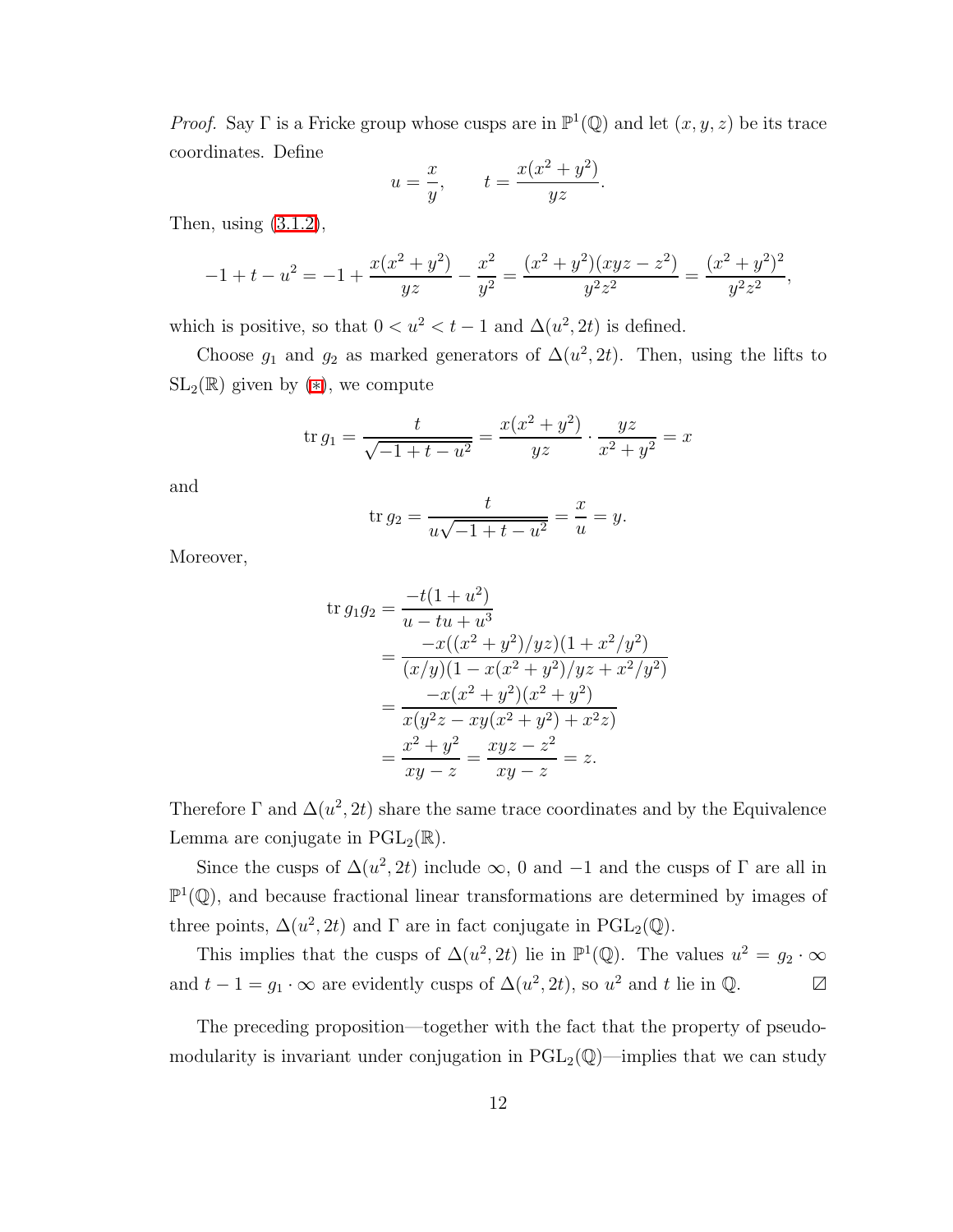the pseudomodularity of all Fricke groups with only rational cusps by restricting attention to those groups  $\Delta(u^2, 2t)$  with  $u^2$  and t rational (as already assumed above in Section [2.4\)](#page-14-0).

Having proved this, we now turn our attention to equivalences between groups in the family  $\Delta(u^2, 2t)$ .

**DEFINITION 3.3.** Two groups  $\Delta(u_1^2, 2t_1)$  and  $\Delta(u_2^2, 2t_2)$  are *equivalent* if they are conjugate in  $PGL_2(\mathbb{Q})$ .

This notion of equivalence preserves the property of whether or not the set of cusps is equal to  $\mathbb{P}^1(\mathbb{Q})$ . Of course, it also defines an equivalence relation. We next exhibit some explicit equivalences. In the course of the upcoming proof, we repeatedly and implicitly use that the trace coordinates of  $\Delta(u^2, 2t)$ , with the marked generators  $g_1$  and  $g_2$ , are

$$
\left(\frac{t}{\sqrt{-1+t-u^2}}, \frac{t}{u\sqrt{-1+t-u^2}}, \frac{t(u^2+1)}{u(-1+t-u^2)}\right)
$$

<span id="page-20-0"></span>as functions of  $u$  and  $t$ .

**PROPOSITION 3.4.** The following groups are equivalent to  $\Delta(u^2, 2t)$ :

(a) 
$$
\Delta(u^{-2}, 2tu^{-2}),
$$
  
\n(b)  $\Delta\left(u^{2}, \frac{2t(u^{2}+1)}{-1+t-u^{2}}\right),$   
\n(c)  $\Delta\left(\frac{(u^{2}+1)^{2}}{-1+t-u^{2}}, \frac{2t(u^{2}+1)}{-1+t-u^{2}}\right),$   
\n(d)  $\Delta\left(-1+t-u^{2}, \frac{2t(t-u^{2})}{u^{2}}\right).$ 

*Proof.* Fix the parameters  $u^2$  and t. In this proof,  $g_1$  and  $g_2$  always denote the usual marked generators of the fixed group  $\Delta(u^2, 2t)$ .

For each of the other given groups  $\Delta(v^2, 2s)$ , we have to show that  $-1+s-v^2>0$ to ensure that it is well-defined. (Already, in each case,  $v^2$  is visibly positive since  $-1+t-u^2 > 0$ .) Having done this, we will give the trace coordinates of each group and show that there are generators of  $\Delta(u^2, 2t)$  that yield the same traces.

**Case (a):** Set  $v = u^{-1}$  and  $s = tu^{-2}$ . The given group  $\Delta(v^2, 2s)$  is well-defined since

$$
-1 + s - v^2 = u^{-2}(-1 + t - u^2) > 0.
$$

Its trace coordinates are

$$
\left(\frac{t}{u\sqrt{-1+t-u^2}}, \frac{t}{\sqrt{-1+t-u^2}}, \frac{t(u^2+1)}{u(-1+t-u^2)}\right).
$$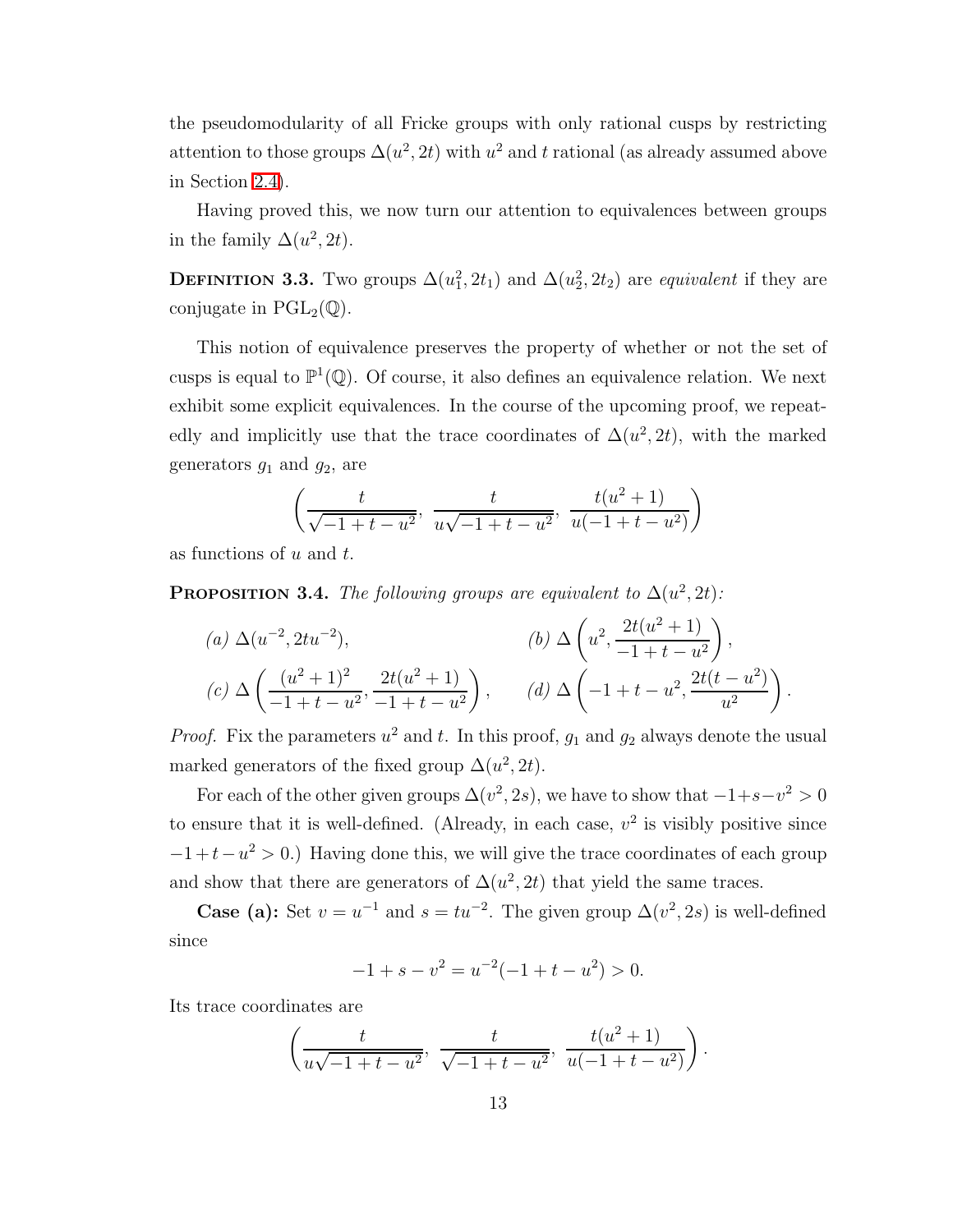These coordinates are also given by  $(\text{tr } g_2, \text{tr } g_1, \text{tr } g_2g_1)$ . According to the remarks at the beginning of Section [3.1,](#page-17-1) this implies that  $(g_2, g_1)$  can be taken as a pair of marked generators for the Fricke group  $\Delta(u^2, 2t)$ . Using the Equivalence Lemma and the fact that the cusps of  $\Delta(u^2, 2t)$  and of  $\Delta(v^2, 2s)$  lie in  $\mathbb{P}^1(\mathbb{Q})$ , we find that  $\Delta(u^2, 2t)$  and  $\Delta(v^2, 2s)$  are equivalent as claimed.

**Case (b):** Set  $v = u$  and  $s = t(u^2 + 1)/(-1 + t - u^2)$ . The group in question is well-defined since

$$
-1 + s - v^2 = \frac{(u^2 + 1)^2}{-1 + t - u^2} > 0.
$$

Its trace coordinates are

$$
\left(\frac{t}{\sqrt{-1+t-u^2}}, \frac{t}{u\sqrt{-1+t-u^2}}, \frac{t}{u}\right) = (\text{tr } g_1^{-1}, \text{tr } g_2, \text{tr } g_1^{-1}g_2).
$$

Thus  $g_1^{-1}$  and  $g_2$  serve as marked generators for  $\Delta(u^2, 2t)$ , which is then equivalent to  $\Delta(v^2, 2s)$ .

Case (c): Set 
$$
v = (u^2 + 1)/\sqrt{-1 + t - u^2}
$$
 and  $s = t(u^2 + 1)/(-1 + t - u^2)$ . Then  
\n
$$
-1 + s - v^2 = \frac{1 - t + u^2 + t(u^2 + 1) - (u^2 + 1)^2}{-1 + t - u^2} = u^2 > 0,
$$

whence the given group  $\Delta(v^2, 2s)$  is well-defined. The trace coordinates of  $\Delta(v^2, 2s)$ are

$$
\left(\frac{t(u^2+1)}{u(-1+t-u^2)}, \frac{t}{u\sqrt{-1+t-u^2}}, \frac{t(u^4+u^2+t)}{u^2(-1+t-u^2)^{3/2}}\right) = (\text{tr } g_1g_2, \text{tr } g_2, \text{tr } g_1g_2^2),
$$

so  $g_1g_2$  and  $g_2$  serve as marked generators for  $\Delta(u^2, 2t)$ . The claimed equivalence is again true by the Equivalence Lemma.

**Case (d):** Set  $v = \sqrt{-1 + t - u^2}$  and  $s = t(t - u^2)/u^2$ . Then

$$
-1 + s - v^{2} = \frac{t(t - u^{2}) - tu^{2} + u^{4}}{u^{2}} = \frac{(u^{2} - t)^{2}}{u^{2}} > 0,
$$

so the group given in part (d) is well-defined. We find that this group's trace coordinates are

$$
\left(\frac{t}{u}, \frac{t}{u\sqrt{-1+t-u^2}}, \frac{t}{\sqrt{-1+t-u^2}}\right) = (\text{tr } g_1g_2^{-1}, \text{tr } g_2, \text{tr } g_1).
$$

Consequently  $g_1 g_2^{-1}$  and  $g_2$  can be taken as a pair of marked generators for  $\Delta(u^2, 2t)$ . As above we have that  $\Delta(u^2, 2t)$  and  $\Delta(v^2, 2s)$  are equivalent.  $\Box$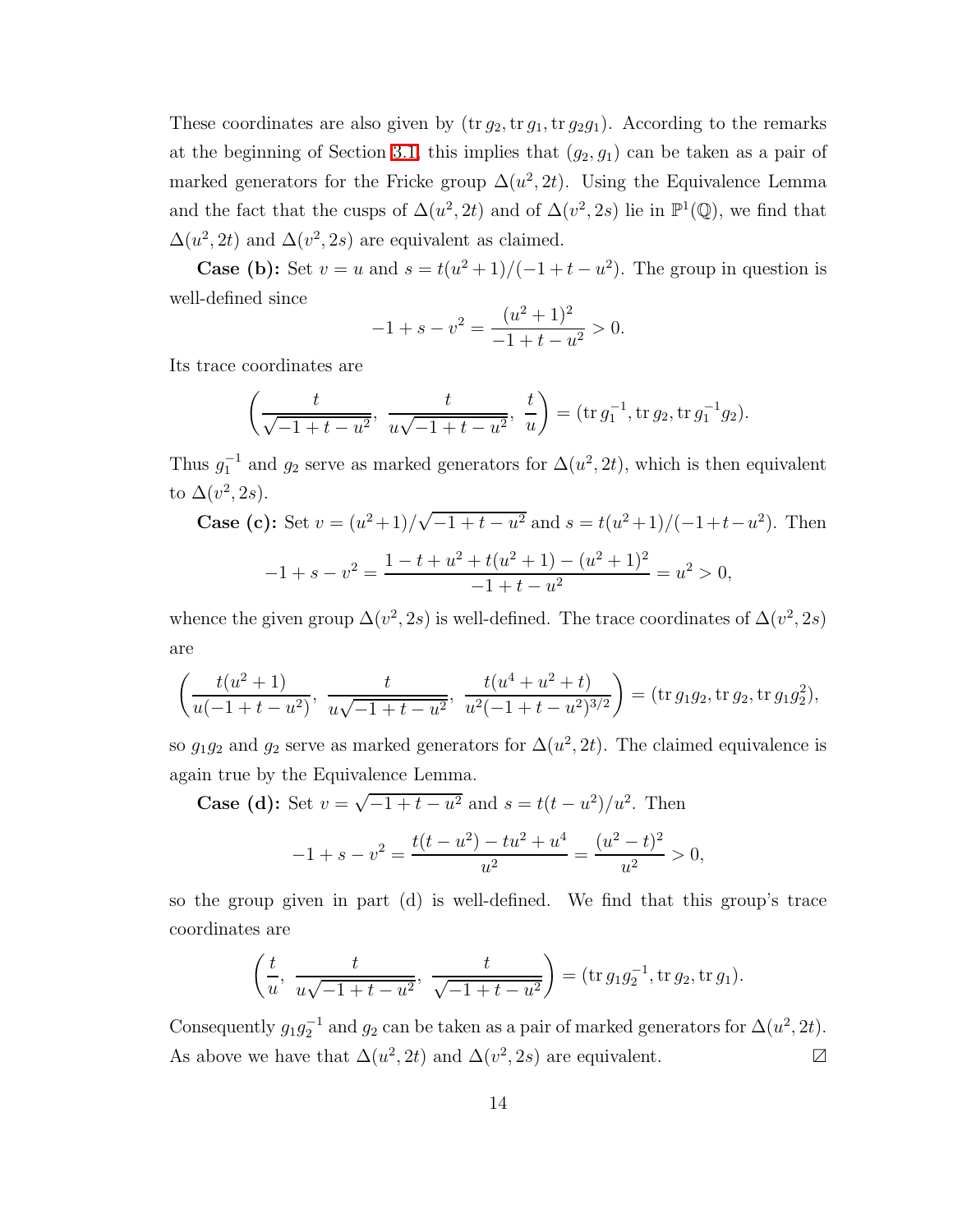The next definition is motivated by the "changes of parameters" given by each of the four equivalences just established.

#### DEFINITION 3.5. Let

$$
\mathcal{P} := \{(u^2, 2t) \in \mathbb{R}^2 : 0 < u^2 < t - 1\}
$$

be the space of parameters  $(u^2, 2t)$  for which  $\Delta(u^2, 2t)$  is defined. Label the following functions  $\mathcal{P} \rightarrow \mathcal{P}$ :

$$
\beta : (u^2, 2t) \longmapsto \left(\frac{1}{u^2}, \frac{2t}{u^2}\right), \n\sigma : (u^2, 2t) \longmapsto \left(u^2, \frac{2t(u^2+1)}{-1+t-u^2}\right), \n\psi : (u^2, 2t) \longmapsto \left(\frac{(u^2+1)^2}{-1+t-u^2}, \frac{2t(u^2+1)}{-1+t-u^2}\right), \n\psi^{-1} : (u^2, 2t) \longmapsto \left(-1+t-u^2, \frac{2t(t-u^2)}{u^2}\right).
$$

We claim that P and  $\sigma$  are involutions and that the map labeled  $\psi^{-1}$  is in fact the inverse of  $\psi$ , so that  $\beta$ ,  $\sigma$  and  $\psi$  are bijections of P. Denote by G the group of bijections of P generated by  $\beta$ ,  $\sigma$  and  $\psi$ . For a function  $f \in \mathcal{G}$ , define  $f\Delta(u^2, 2t)$  to be  $\Delta(v^2, 2s)$  where  $(v^2, 2s) = f(u^2, 2t)$ .

Now according to Proposition [3.4](#page-20-0) above,  ${}^f\Delta(u^2, 2t)$  and  $\Delta(u^2, 2t)$  are equivalent for each choice of  $f \in \mathcal{G}$  and of  $(u^2, 2t) \in \mathcal{P}$ . Using  $f = \psi \beta \sigma \beta$ , we recover Lemma 2.1 of [\[LR1\]](#page-80-2).

**PROPOSITION 3.6.** The groups  $\Delta(u^2, 2t)$  and  $\Delta(-1 + t - u^2, 2t)$  are equivalent.

Equivalences will see use in Sections [4.2](#page-26-0) and [4.3.](#page-46-0)

Remark. Although we do not need this fact for our work, the elements of the above discussion are related to the Teichmüller space of the once-punctured torus and to the automorphism group of  $\mathbb{Z} * \mathbb{Z}$ . Indeed, we claim without proof that  $\mathcal G$  is isomorphic to the opposite group of  $Aut(\mathbb{Z}*\mathbb{Z})$ . The reader interested on following up on this material should consult [\[Abe\]](#page-79-1).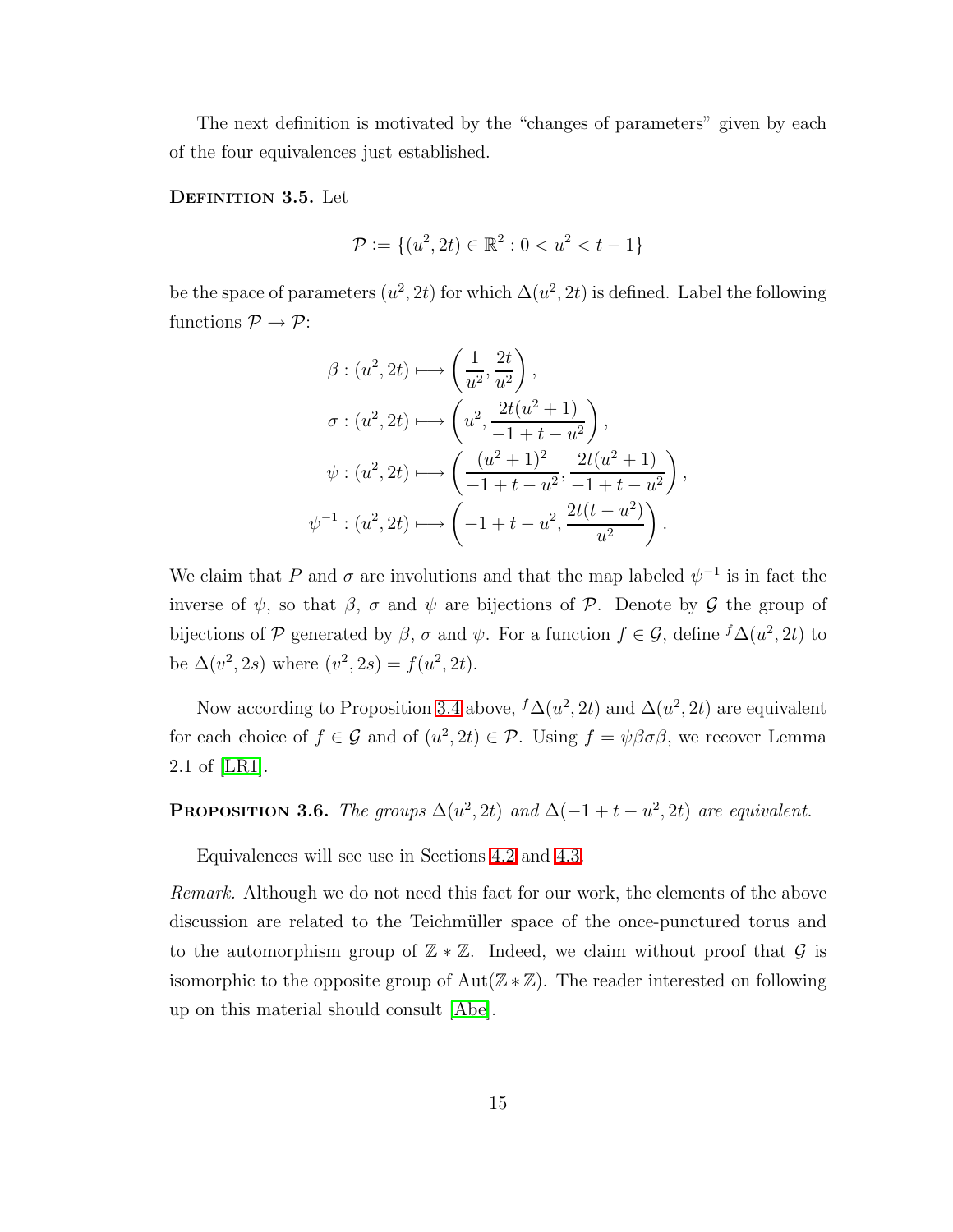### <span id="page-23-0"></span>Chapter 4

### Density obstructions

Clearly, if the group  $\Delta(u^2, 2t)$  is arithmetic or pseudomodular, then its set of cusps, respectively finite cusps, is dense in any space into which  $\mathbb{P}^1(\mathbb{Q})$ , respectively  $\mathbb{Q}$ , has a dense inclusion. In this chapter we use the contrapositive of this statement to provide some obstructions to pseudomodularity, using number-theoretically defined topologies on  $Y = \mathbb{Q}$  or  $Y = \mathbb{P}^1(\mathbb{Q})$ . Each of the topologies on Y we consider in this chapter is given by a dense inclusion of  $Y$  into some topological space  $X$ . A subset of Y is dense in Y in the topology induced by said inclusion if and only if it is dense in X. We will use this implication without further comment.

We call any result in which we have the set of cusps of a (zonal) Fuchsian group not dense in a specified  $X$  a *density obstruction* to pseudomodularity, since pseudomodularity implies having the set of (finite) cusps dense in X.

### <span id="page-23-1"></span>4.1 Adelic characterization

We first give a condition characterizing pseudomodularity using the finite-adelic topology on Q. This will not be useful in producing effective results but gives an upper bound on topologies of interest, as we shall discuss at the beginning of Chapter [5.](#page-53-0)

Recall that the finite adele ring  $A_{\mathbb{Q},f}$  of  $\mathbb Q$  is the restricted direct product of the non-archimedean completions  $\mathbb{Q}_p$  of  $\mathbb Q$  with respect to the compact subrings  $\mathbb{Z}_p$  of p-adic integers; see Chapter VII of [\[Lan\]](#page-80-5). Alternatively, we may write  $\mathbb{A}_{\mathbb{Q},f} = \mathbb{Q} \otimes \mathbb{Z}$ ,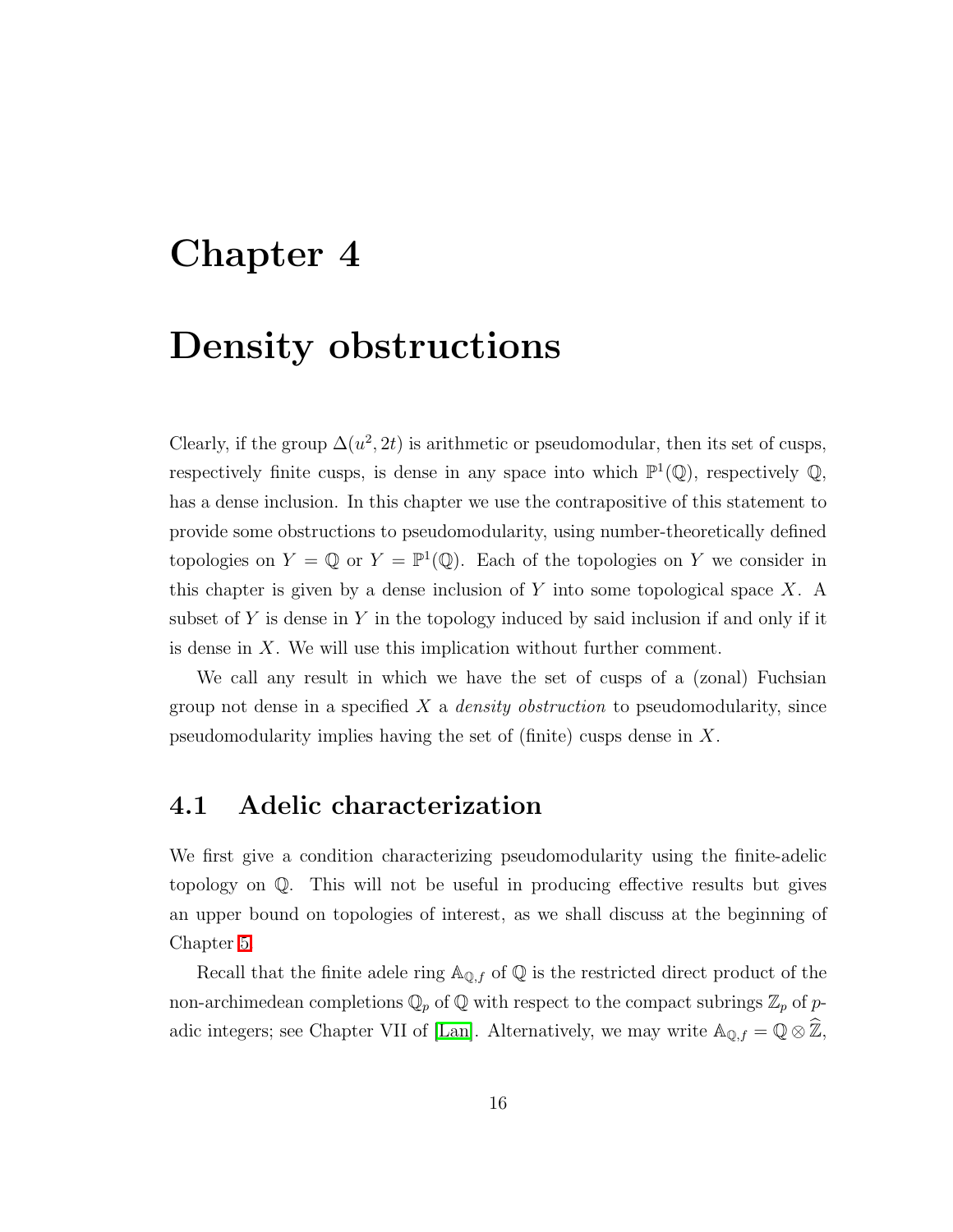where  $\widehat{\mathbb{Z}}$  is the profinite completion of  $\mathbb{Z}$ . The topology induced on  $\mathbb{A}_{\mathbb{Q},f}$  by the profinite topology on  $\hat{\mathbb{Z}}$  is the same as that given by the restricted direct product. The inclusion of  $\mathbb Q$  into  $\mathbb A_{\mathbb Q,f}$  is dense by the Strong Approximation Theorem [\[Cas\]](#page-79-6). Therefore it is of interest to see when the set of finite cusps of a  $\Delta(u^2, 2t)$  is dense in Q.

**LEMMA 4.1.** Let S be a nonempty subset of Q such that  $S = S + \alpha$  for some nonzero  $\alpha \in \mathbb{Q}$ . Then  $\mathbb{Q} - S$  is not dense in  $\mathbb{A}_{\mathbb{Q},f}$ .

*Proof.* It suffices to find a nonempty open set U in  $\mathbb{A}_{\mathbb{Q},f}$  such that  $\mathbb{Q} \cap U \subseteq S$ . (Since  $\mathbb Q$  is dense in  $\mathbb A_{\mathbb Q,f}$ , the intersection  $\mathbb Q \cap U$  will be nonempty.)

Fix an  $s_0 \in S$ . Write  $\alpha = m/n$  for integers m and n and let the prime factorization of m be  $p_1^{e_1}$  $i_1^{e_1} \cdots p_r^{e_r}$ . Define the open neighborhood  $U_0$  of 0 in  $\mathbb{A}_{\mathbb{Q},f}$  by

$$
U_0 = p_1^{e_1} \mathbb{Z}_{p_1} \times \cdots \times p_r^{e_r} \mathbb{Z}_{p_r} \times \prod_{p \nmid m} \mathbb{Z}_p
$$

and set  $U = s_0 + U_0$ . Suppose  $x \in \mathbb{Q} \cap U$ . Then  $x - s_0 \in U_0 \cap \mathbb{Q}$ , but this set is exactly the ideal  $p_1^{e_1}$  $i_1^{e_1} \cdots p_r^{e_r} \mathbb{Z} = m \mathbb{Z}$ . It follows that for some integer  $b, x = s_0 + mb =$  $s_0 + nb\alpha$ , which lands in S by hypothesis. Thus  $\mathbb{Q} \cap U \subseteq S$ .  $\Box$ 

Remark. The proof holds if we choose  $U_0$  to take the denominator of  $\alpha$  into account too; that is, we can choose  $U_0 = (m/n) \prod \mathbb{Z}_p$  instead of  $U_0 = m \prod \mathbb{Z}_p$ . Moreover, we can take the union of the U as  $s_0 \in S$  varies to get an open set in  $\mathbb{A}_{\mathbb{Q},f}$  whose intersection with  $\mathbb Q$  is exactly S, so such S are themselves open in  $\mathbb Q$  in the finiteadelic topology.

<span id="page-24-0"></span>**THEOREM 4.2.** The group  $\Delta(u^2, 2t)$  is pseudomodular or arithmetic if and only if its set of finite cusps is dense in the ring  $\mathbb{A}_{\mathbb{Q},f}$  of finite adeles over  $\mathbb{Q}$ .

*Proof.* The set of points of  $\mathbb{P}^1(\mathbb{Q})$  that are not cusps of  $\Delta(u^2, 2t)$  is either empty or is a nonempty subset S of Q such that  $S + 2t = S$ . Using that t is nonzero, we apply the preceding lemma.  $\Box$ 

Through this proof, we see that this theorem in fact applies to any Fuchsian subgroup that is represented by elements of  $GL_2^+(\mathbb{Q})$  and that has a cusp at infinity.

We now make a few remarks related to the implicit choice of the cusp  $\infty$ , to which the result of Theorem [4.2](#page-24-0) is sensitive.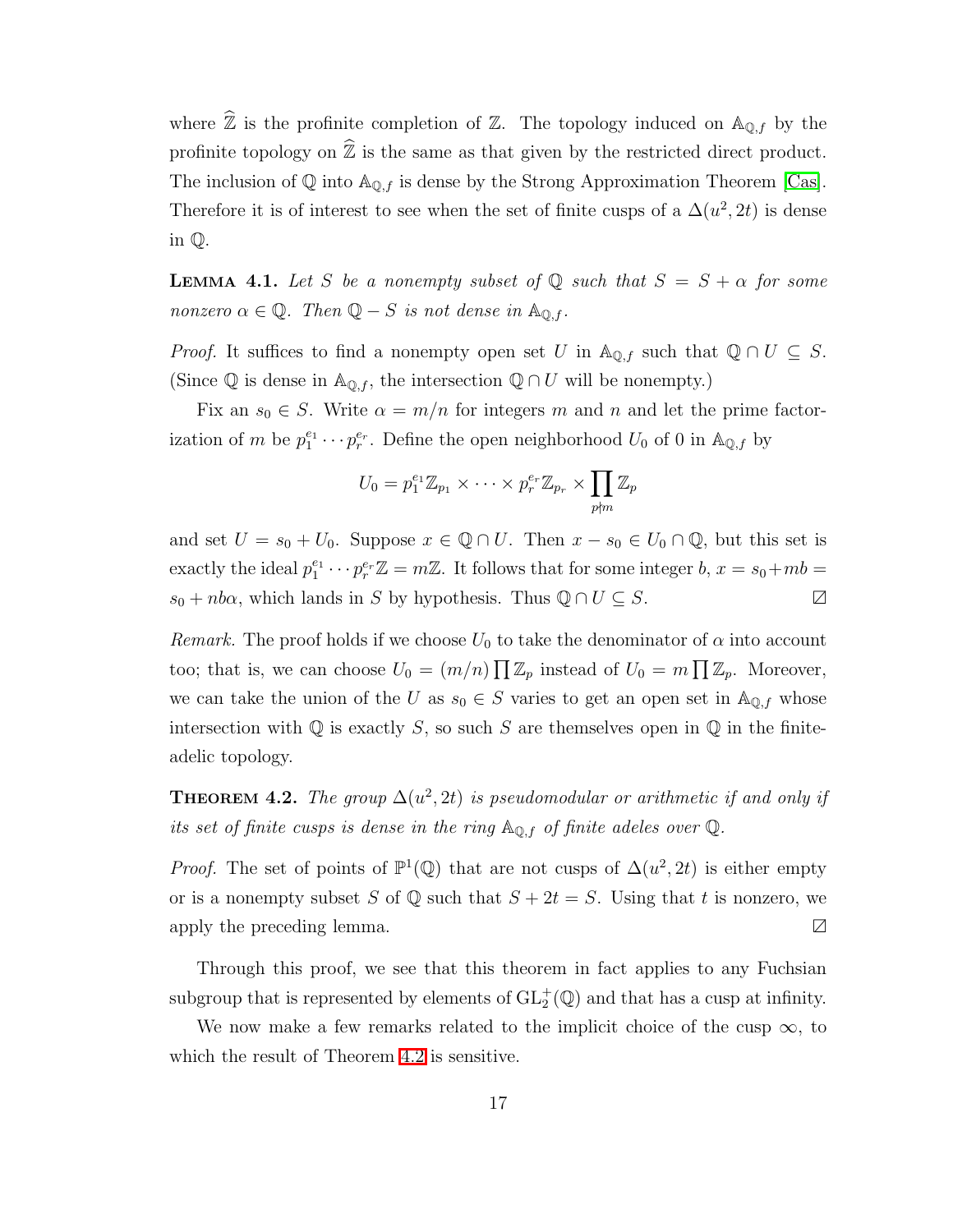If we have a Fuchsian group  $\Gamma$  whose cusps are in  $\mathbb{P}^1(\mathbb{Q})$  and  $x_0$  is one of the cusps, then we can get a statement that is analogous to Theorem [4.2](#page-24-0) and related to  $x_0$  as follows. Endow Q with the topology inherited from  $\mathbb{A}_{\mathbb{Q},f}$ , let  $\tau$  be a fractional linear transformation mapping  $\mathbb{P}^1(\mathbb{Q})$  onto itself (setwise) and mapping  $x_0$  to  $\infty$ , and then give  $\mathbb{P}^1(\mathbb{Q})\setminus\{x_0\}$  the topology induced by the bijection  $\tau|_{\mathbb{Q}}:\mathbb{Q}\to\mathbb{P}^1(\mathbb{Q})\setminus\{x_0\}.$ If  $\tau_0$  is another such  $\tau$ , then  $\tau \circ \tau_0^{-1}$  fixes  $\infty$  and is thus some affine transformation  $x \mapsto ax + b$  with a and b rational and a nonzero. Such a transformation is a homeomorphism of  $\mathbb Q$  with the finite-adelic topology, so the topology on  $\mathbb P^1(\mathbb Q)\backslash\{x_0\}$ is well-defined. Now  $\Gamma$  is pseudomodular or arithmetic if and only if its set of cusps excluding  $x_0$  is dense in  $\mathbb{P}^1(\mathbb{Q}) \setminus \{x_0\}.$ 

In this sense,  $\infty$  is not a special value for the result of Theorem [4.2.](#page-24-0) However, for the family of groups  $\Delta(u^2, 2t)$ , the most useful choice of cusp is among those common to all groups in the family, which are (at least) 0,  $-1$  and  $\infty$ . We select  $\infty$ since it makes the statement of Theorem [4.2](#page-24-0) most natural: we can simply discuss Q without cumbersome references to fractional linear transformations.

Below we will be stating results and questions in terms of topologies  $T$  on  $\mathbb{P}^1(\mathbb{Q})$ . Although this is most natural, it is not strictly necessary. Each  $\mathcal T$  considered below, in this chapter and the next, is Hausdorff and thus has  $\{\infty\}$  as a closed subset. Therefore a set  $X \subset \mathbb{Q}$  is dense in  $\mathbb Q$  with the subspace topology induced by a fixed T if and only if  $X \cup \{\infty\}$  is dense in  $\mathbb{P}^1(\mathbb{Q})$  with the same topology T. All results below can thus be restated in terms of density of the set of finite cusps in  $\mathbb Q$  with the appropriate (subspace) topology. Hence they are comparable with Theorem [4.2](#page-24-0) above despite their initial appearance. We shall say more later about comparisons between various results.

Finally, through the homeomorphisms

$$
\mathbb{P}^1(\mathbb{A}_{\mathbb{Q},f})=\mathbb{P}^1(\widehat{\mathbb{Z}})\cong \prod_{\text{all }\ell}\mathbb{P}^1(\mathbb{Z}_\ell)=\prod_{\text{all }\ell}\mathbb{P}^1(\mathbb{Q}_\ell),
$$

we show in Theorem [4.27](#page-52-0) below that density of the cusp set in  $\mathbb{P}^1(\mathbb{A}_{\mathbb{Q},f})$  does not ensure that the cusp set is  $\mathbb{P}^1(\mathbb{Q})$ . Thus, the analogue of Theorem [4.2](#page-24-0) using the inclusion of the set of cusps into  $\mathbb{P}^1(\mathbb{A}_{\mathbb{Q},f})$  is false.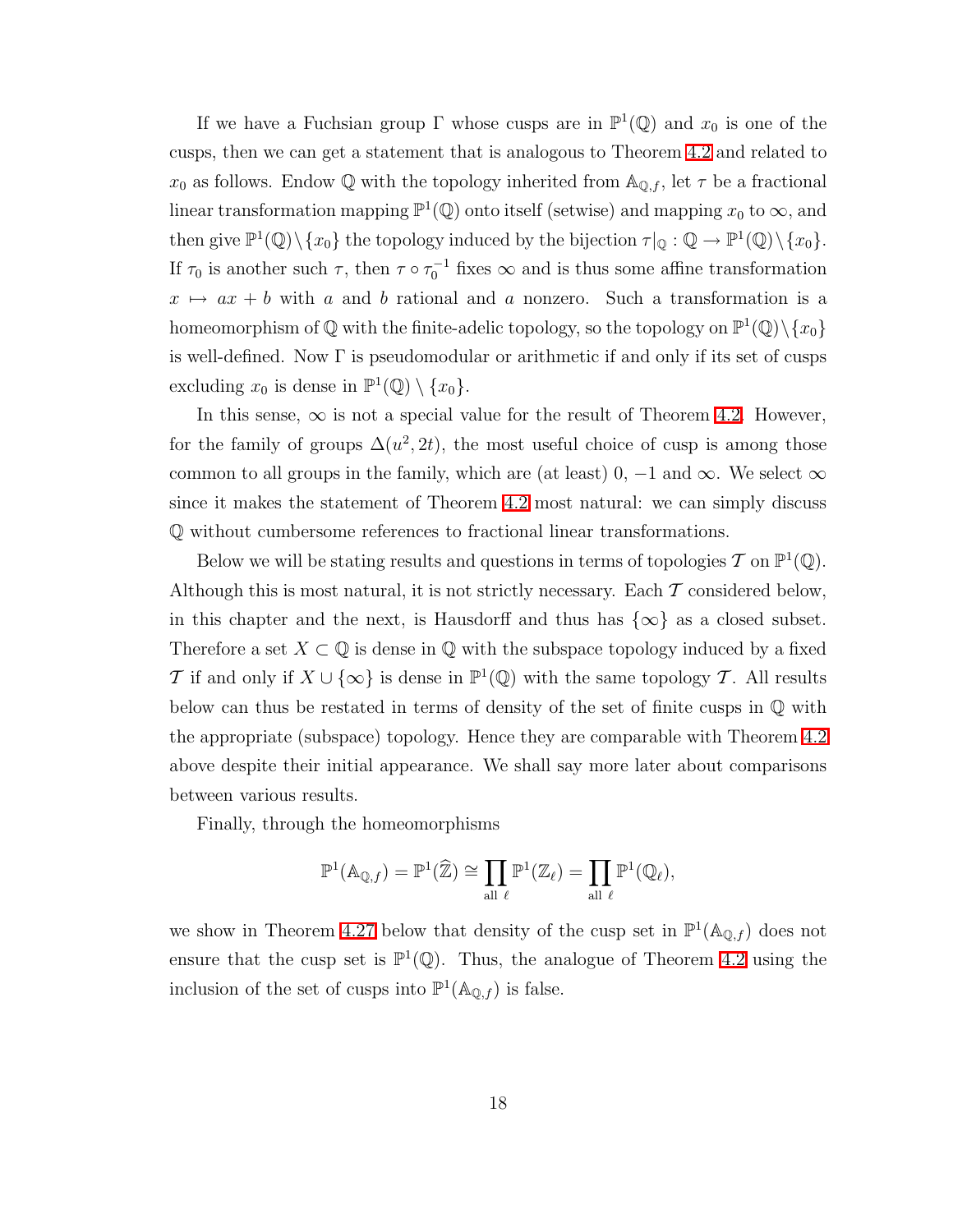#### <span id="page-26-0"></span>4.2 Some p-adic obstructions

In this section, all topologies on  $\mathbb{P}^1(\mathbb{Q})$  arise from the diagonal embedding  $\iota_S$  of  $\mathbb{P}^1(\mathbb{Q})$  into a product of distinct spaces  $\mathbb{P}^1(\mathbb{Q}_\ell)$  over a set S of primes  $\ell$ . Using the product topology and Theorem 1 of §II.1 of [\[Lan\]](#page-80-5) we see that the diagonal embedding of  $\mathbb Q$  into any product  $\prod_{\ell} \mathbb Q_{\ell}$  is dense. Since also each inclusion of  $\prod_{\ell} \mathbb{Q}_{\ell}$  into  $\prod_{\ell} \mathbb{P}^1(\mathbb{Q}_{\ell})$  is dense, each inclusion  $\iota_S$  is dense. Hence we are justified in investigating the density of the cusp sets of  $\Delta(u^2, 2t)$  in the aforementioned products.

For a rational prime p, we let  $v_p : \mathbb{Q}_p^{\times} \to \mathbb{Z}$  denote the standard logarithmic valuation. Extend  $v_p$  to  $\mathbb{P}^1(\mathbb{Q}_p)$  by setting  $v_p(0) = \infty$  and  $v_p(\infty) = -\infty$  in the affinely extended real numbers. Note that  $v_p$  is defined on  $\mathbb{P}^1(\mathbb{Q})$  for each prime p. Recall that the set of cusps of a Fuchsian group G is denoted by  $\mathcal{C}(G)$ .

#### <span id="page-26-1"></span>4.2.1 One-prime obstructions

Our first proposition says that if the valuation of  $u^2$  with respect to p is sufficiently low, then  $\mathcal{C}(\Delta(u^2, 2t))$  is not dense in  $\mathbb{P}^1(\mathbb{Q}_p)$ . The lemma preceding this proposition demonstrates the general technique we use to show that  $\mathcal{C}(\Delta(u^2, 2t))$  is not dense in some product of spaces  $\mathbb{P}^1(\mathbb{Q}_\ell)$ : we exhibit a  $\Delta(u^2, 2t)$ -invariant set of rationals that is nonempty, proper and open in the induced topology on  $\mathbb{P}^1(\mathbb{Q})$ .

<span id="page-26-3"></span>**LEMMA 4.3.** Suppose that  $u^2 = m/p^a$  and  $t = n/p^b$ , where m is p-adically a unit, n is p-adically integral, a is positive and b is nonnegative. If  $b - a < -b - 1$ , then  $\Delta(u^2, 2t)$  fixes the set of rationals  $U = \{x \in \mathbb{Q} : b - a + 1 \le v_p(x) \le -b - 1\}.$ 

*Proof.* Suppose  $x \in U$ . Write x as a quotient  $r/s$  of coprime integers and assign  $e = v_p(s) = -v_p(x)$ . Then  $p \nmid r, p^e \mid s$  and  $s_0 := s/p^e$  is a p-adic unit. We note that, by hypothesis,

<span id="page-26-2"></span>
$$
b + 1 \le e \le a - b - 1. \tag{4.2.1}
$$

We compute the valuations of images of x under the generators of  $\Delta(u^2, 2t)$  and their inverses. First, represent the generators and their inverses in  $PGL_2(\mathbb{R})$  by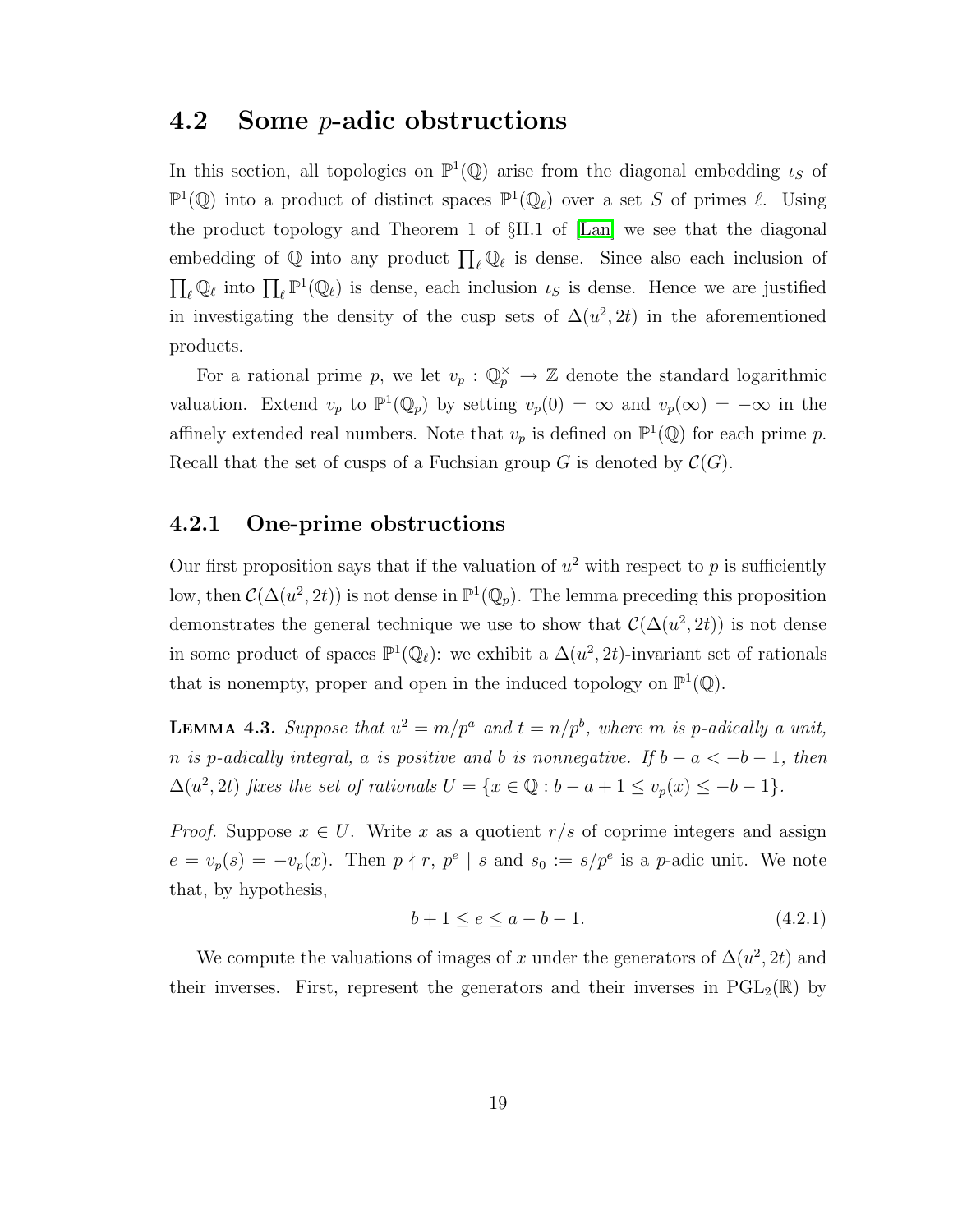matrices whose entries are p-adically integral:

$$
g_1 = \begin{pmatrix} (n-p^b)p^a & mp^b \\ p^{a+b} & p^{a+b} \end{pmatrix}, \qquad g_1^{-1} = \begin{pmatrix} p^{a+b} & -mp^b \\ -p^{a+b} & (n-p^b)p^a \end{pmatrix},
$$
  
\n
$$
g_2 = \begin{pmatrix} mp^b & mp^b \\ p^{a+b} & np^a - mp^b \end{pmatrix}, \qquad g_2^{-1} = \begin{pmatrix} np^a - mp^b & -mp^b \\ -p^{a+b} & mp^b \end{pmatrix}.
$$

Now use these to compute:

$$
v_p(g_1x) = v_p((n-p^b)p^a r + mp^b s) - v_p(p^{a+b}r + p^{a+b}s)
$$
  
\n
$$
= v_p((n-p^b)p^a r + mp^{b+c}s_0) - (a+b)
$$
  
\n
$$
= b + e - (a + b)
$$
  
\n
$$
= e - a
$$
  
\n
$$
v_p(g_1^{-1}x) = v_p(p^{a+b}r - mp^b s) - v_p(-p^{a+b}r + (n-p^b)p^a s)
$$
  
\n
$$
= v_p(p^{a+b}r - mp^{b+c}s_0) - v_p(-p^{a+b}r + (n-p^b)p^{a+c}s_0)
$$
  
\n
$$
= b + e - (a + b)
$$
  
\n
$$
= e - a
$$
  
\n
$$
v_p(g_2x) = v_p(mp^b r + mp^b s) - v_p(p^{a+b}r + (np^a - mp^b)s)
$$
  
\n
$$
= b - b - v_p(p^a r + (np^{a-b} - m)p^e s_0)
$$
  
\n
$$
= -e
$$
  
\n
$$
v_p(g_2^{-1}x) = v_p((np^a - mp^b)r - mp^b s) - v_p(-p^{a+b}r + mp^b s)
$$
  
\n
$$
= b + v_p((np^{a-b} - m)r - mp^e s_0) - b - v_p(-p^a r + mp^e s_0)
$$
  
\n
$$
= -e.
$$
  
\n
$$
(e < a)
$$

We immediately see that  $g_2x$  and  $g_2^{-1}x$  are in U, since their p-valuations equal that of  $x$ . The inequality [4.2.1](#page-26-2) implies

$$
b - a + 1 \le e - a \le -b - 1,
$$

whence  $g_1x$  and  $g_1^{-1}x$  are also in U. Since  $g_1$  and  $g_2$  generate  $\Delta(u^2, 2t)$ , we conclude that U is  $\Delta(u^2, 2t)$ -invariant.  $\Box$ 

<span id="page-27-0"></span>**PROPOSITION 4.4** (One-prime p-adic Obstruction I). Let p be prime. If (a)  $v_p(t) \ge$ 0 and  $v_p(u^2) \le -2$ , or if (b)  $v_p(t) < 0$  and  $v_p(u^2) \le 2v_p(t) - 2$ , then  $\mathcal{C}(\Delta(u^2, 2t))$ is not dense in  $\mathbb{P}^1(\mathbb{Q}_p)$ , and so  $\Delta(u^2, 2t)$  is neither pseudomodular nor arithmetic.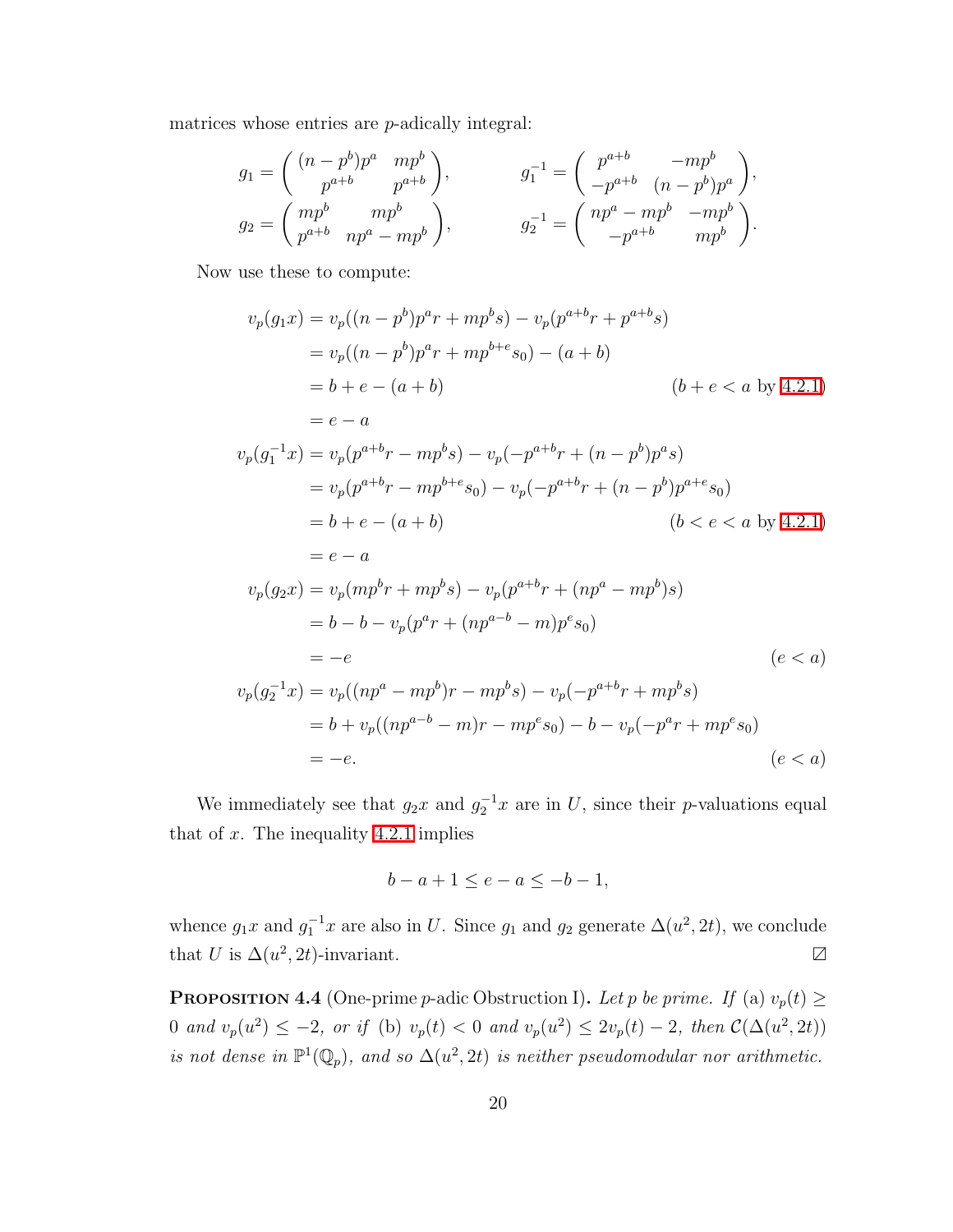*Proof.* Write  $u^2 = m/p^a$  and  $t = n/p^b$  as in Lemma [4.3.](#page-26-3) Hypothesis (a) is equivalent to setting  $b = 0$  and  $a \ge 2$ , while hypothesis (b) is equivalent to assuming that  $b > 0$ and  $-a \le -2b - 2$  and also that n is a p-adic unit. The inequality  $b - a < -b - 1$ that is a hypothesis for the above lemma is satisfied by the conditions of (a) and is equivalent to the inequality condition of (b). Therefore, in either case, Lemma [4.3](#page-26-3) applies and there is a nonempty  $\Delta(u^2, 2t)$ -invariant set  $U \subset \mathbb{P}^1(\mathbb{Q})$  that is relatively open in  $\mathbb{P}^1(\mathbb{Q}_p)$  and does not contain  $\infty$ . Since  $\Delta(u^2, 2t)$  has only one orbit of cusps and  $\infty$  is a cusp, U contains no cusps. The proposition follows.  $\boxtimes$ 

Remark. This proposition generalizes the phenomenon witnessed by Long and Reid for  $\Delta(3/4, 4)$  in Theorem 2.9 of [\[LR1\]](#page-80-2), though in contrast to their example, it does not identify any rational hyperbolic fixed points. The proof of Lemma [4.3](#page-26-3) does, however, give a lower bound for the number of orbits of  $\Delta(u^2, 2t)$  on  $\mathbb{P}^1(\mathbb{Q})$ . Indeed, those x with  $v_p(x) \in \{-e, e - a\}$  constitute a  $\Delta(u^2, 2t)$ -invariant set for each e satisfying condition [4.2.1.](#page-26-2) This fact partitions the set of valuations in the interval  $[b+1, a-b-1]$  into pairs, except for the value  $a/2$  (corresponding to the case  $-e = e - a$ ) if it is an integer. We so obtain  $\lfloor (a - 2b)/2 \rfloor$  sets of rationals that are not cusps, each invariant under  $\Delta(u^2, 2t)$ , thus giving a lower bound of  $\lfloor (a-2b)/2 \rfloor + 1$  for the number of orbits on  $\mathbb{P}^1(\mathbb{Q})$ .

The computations in the proof of Lemma [4.3](#page-26-3) showed that, for  $a, b, e$  fixed and as given there, if we define  $U_1$  and  $U_2$  to be the sets of rationals with p-valuations, respectively,  $e - a$  and  $-e$ , then  $g_1^{\pm 1}$  exchanges  $U_1$  and  $U_2$ , while  $g_2^{\pm 1}$  fixes  $U_1$  and  $U_2$ setwise. (If  $a = 2e$ , then  $U_1 = U_2$ .) This shows that  $U_1 \cup U_2$  is  $\Delta(u^2, 2t)$ -invariant. Since this phenomenon occurs numerous times below, we make a definition.

**DEFINITION** 4.5. Fix a  $\Delta(u^2, 2t)$ . Let  $U_1$  and  $U_2$  be nonempty, proper subsets of  $\mathbb{P}^1(\mathbb{Q})$  such that  $g_1$  and  $g_1^{-1}$  exchange  $U_1$  and  $U_2$  and  $g_2$  and  $g_2^{-1}$  fix  $U_1$  and  $U_2$ setwise. Then  $(U_1, U_2)$  is a *cooperating pair* for the action of  $\Delta(u^2, 2t)$ ; we also say U<sub>1</sub> and U<sub>2</sub> cooperate for  $\Delta(u^2, 2t)$ . When the context is clear, we will omit the reference to the group.

The chosen order of the generators in this definition is deliberate and will be an important detail in Section [4.2.4](#page-41-0) below.

As a general principle, if  $U_1$  and  $U_2$  cooperate for  $\Delta(u^2, 2t)$  and their union is not all of  $\mathbb{P}^1(\mathbb{Q})$ , then  $\Delta(u^2, 2t)$  can be neither pseudomodular nor arithmetic.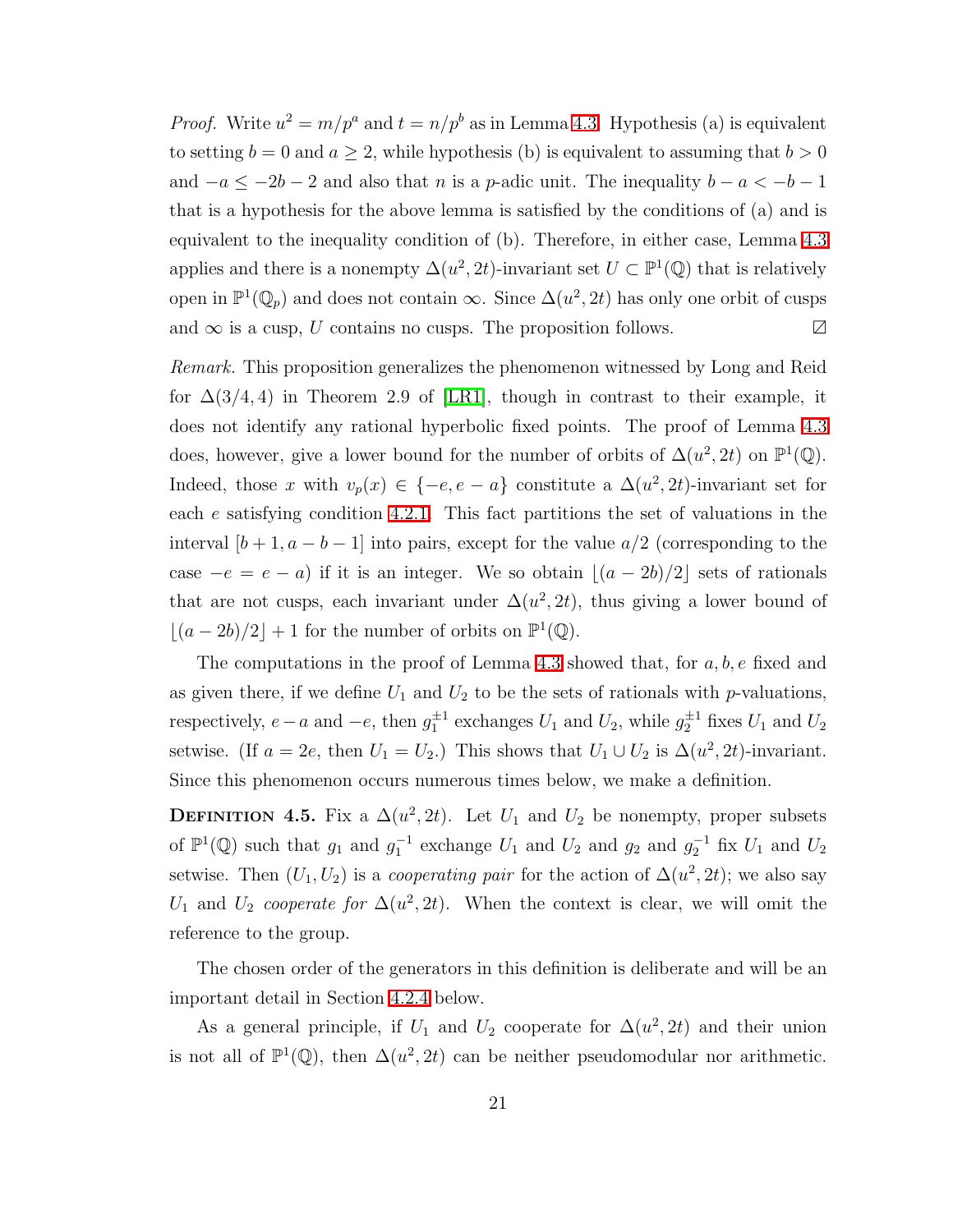This is because we can then form two disjoint, nonempty  $\Delta(u^2, 2t)$ -invariant sets, namely  $U_1 \cup U_2$  and its complement in  $\mathbb{P}^1(\mathbb{Q})$ . Whichever one of these two sets does not contain  $\infty$  also contains no other cusps since  $\mathcal{C}(\Delta(u^2, 2t))$  is exactly the  $\Delta(u^2, 2t)$ -orbit of  $\infty$ .

<span id="page-29-0"></span>Armed with this principle, we next strengthen part (a) of Proposition [4.4](#page-27-0) by allowing the *p*-valuation of  $u^2$  to be higher, assuming mild additional conditions on  $p$  and  $t$ .

**PROPOSITION 4.6** (One-prime p-adic Obstruction II). Let p be an odd prime. If  $v_p(t) > 0$  and  $v_p(u^2) = -1$  then the following pair of subsets of  $\mathbb{P}^1(\mathbb{Q})$  is cooperative for  $\Delta(u^2, 2t)$ :

$$
U_1 = \{x : v_p(x) = 0 \text{ and } x \not\equiv -1 \pmod{p}\},
$$
  

$$
U_2 = \{x : v_p(x) = -1 \text{ and } px \not\equiv pu^2 \pmod{p}\}.
$$

Consequently  $C(\Delta(u^2, 2t))$  is not dense in  $\mathbb{P}^1(\mathbb{Q}_p)$  and  $\Delta(u^2, 2t)$  is neither pseudomodular nor arithmetic.

*Proof.* We mimic the proofs of the above lemmas. Write  $t = ap$  and  $u^2 = m/p$  where a is p-adically integral and m is p-adically a unit. The generators of  $\Delta(u^2, 2t)$  and their inverses are represented in  $PGL_2(\mathbb{R})$  by

$$
g_1 = \begin{pmatrix} p(ap-1) & m \\ p & p \end{pmatrix}, \qquad g_1^{-1} = \begin{pmatrix} p & -m \\ -p & p(ap-1) \end{pmatrix}, g_2 = \begin{pmatrix} m & m \\ p & ap^2 - m \end{pmatrix}, \qquad g_2^{-1} = \begin{pmatrix} ap^2 - m & -m \\ -p & m \end{pmatrix}.
$$

Say  $x \in U_1$ . Accordingly, we write  $x = r/s$  for integers r and s with  $p \nmid r, p \nmid s$ and  $v_p(r + s) = 0$  (i.e.,  $r \not\equiv -s \mod p$ ). Compute:

$$
p \cdot g_1 x = \frac{p(ap-1)r + ms}{r+s} \equiv \frac{ms}{r+s} \pmod{p},
$$
  
\n
$$
p \cdot g_1^{-1} x = \frac{pr - ms}{-r + (ap - 1)s} \equiv \frac{-ms}{-r - s} \equiv \frac{ms}{r+s} \pmod{p},
$$
  
\n
$$
g_2 x = \frac{mr + ms}{pr + (ap^2 - m)s} \equiv \frac{m(r+s)}{-ms} \equiv \frac{r+s}{-s} \pmod{p},
$$
  
\n
$$
g_2^{-1} x = \frac{(ap^2 - m)r - ms}{-pr + ms} \equiv \frac{-m(r+s)}{ms} \equiv \frac{r+s}{-s} \pmod{p}.
$$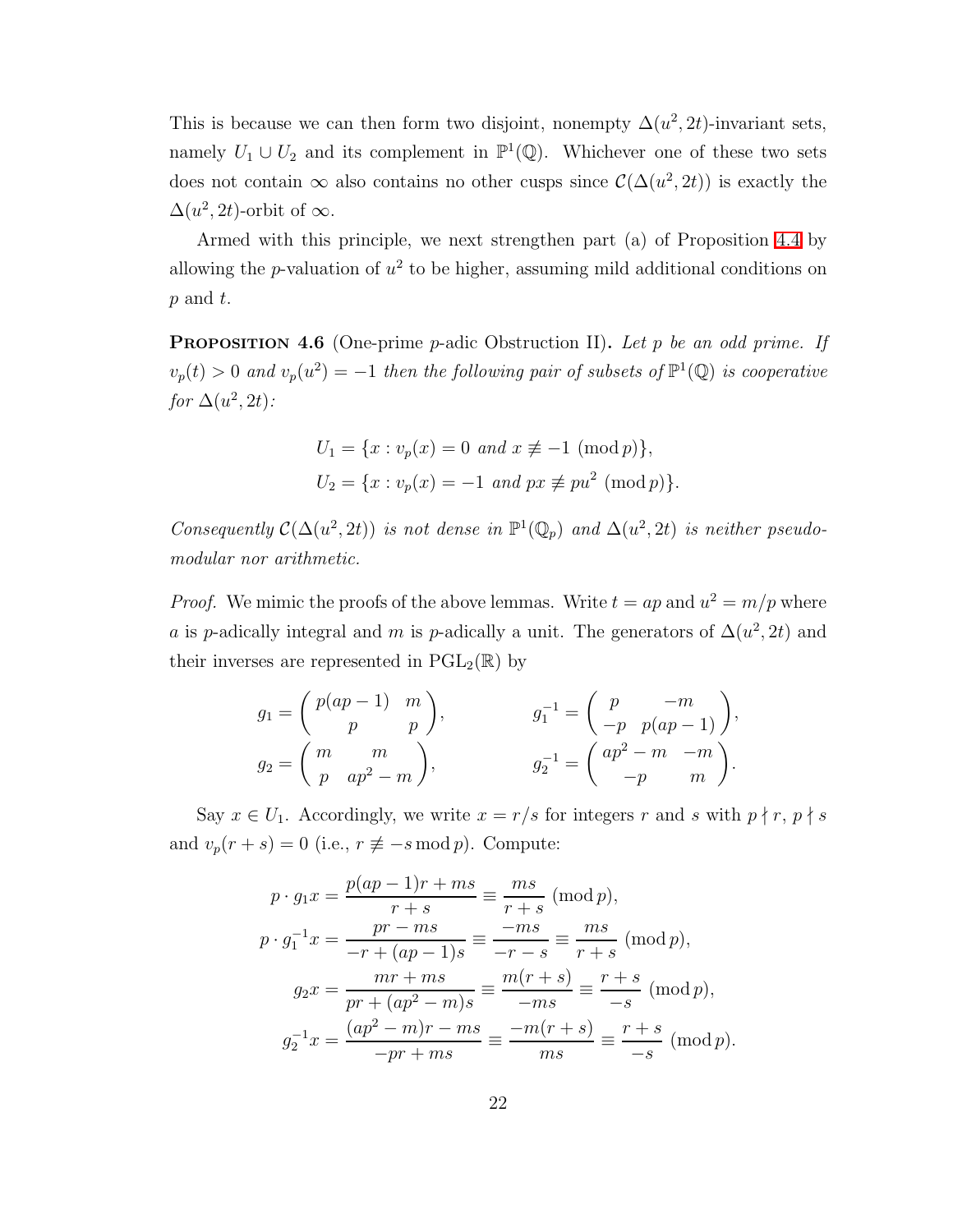Since p does not divide r, we have that  $ms/(r+s) \neq m = pu^2$  and  $(r+s)/(-s) \neq -1$ modulo p, so  $g_1^{\pm 1}x \in U_2$  and  $g_2^{\pm 1}x \in U_1$ .

If  $x \in U_2$ , then we write  $x = r/ps$  with r and s integers not divisible by p and  $v_p(r - ms) = 0$  (using that  $m = pu^2$ ). Then:

$$
g_1 x = \frac{p(ap-1)r + mps}{pr + p^2s} = \frac{(ap-1)r + ms}{r + ps} \equiv \frac{-r + ms}{r} \pmod{p},
$$
  
\n
$$
g_1^{-1} x = \frac{pr - mps}{-pr + p(ap-1)ps} = \frac{r - ms}{-r + p(ap-1)s} \equiv \frac{-r + ms}{r} \pmod{p},
$$
  
\n
$$
p \cdot g_2 x = \frac{mr + mps}{r + (ap^2 - m)s} \equiv \frac{mr}{r - ms} \pmod{p},
$$
  
\n
$$
p \cdot g_2^{-1} x = \frac{(ap^2 - m)r - mps}{-r + ms} \equiv \frac{mr}{r - ms} \pmod{p}.
$$

Because p does not divide ms, we have modulo p that  $mr/(r - ms) \neq m$  and  $(-r + ms)/r \neq -1$ . Thus  $g_1^{\pm 1}x \in U_1$  and  $g_2^{\pm 1}x \in U_2$ .

It follows that  $U_1$  and  $U_2$  cooperate for  $\Delta(u^2, 2t)$ , so  $U_1 \cup U_2$ , a nonempty open set in the p-adic topology on  $\mathbb{P}^1(\mathbb{Q})$ , is  $\Delta(u^2, 2t)$ -invariant. Since  $U_1 \cup U_2$  does not contain  $\infty$ , it contains no cusps and the proof is complete.  $\boxtimes$ 

Again weakening the valuation condition on  $u^2$  and also assuming an additional congruence condition on  $u^2$ , we can still produce a cooperating pair of sets. This result is stated in a standalone lemma here, since we will use it below.

**LEMMA 4.7.** Let p be an odd prime. If  $v_p(t) > 0$  and  $u^2$  is a p-adic unit not congruent to  $-1$  modulo p, then the following pair of subsets of  $\mathbb{P}^1(\mathbb{Q})$  is cooperative for  $\Delta(u^2, 2t)$ :

$$
U_1 = \{x : v_p(x) > 0 \text{ or } (v_p(x) = 0 \text{ and } x \equiv -1 \pmod{p})\},
$$
  

$$
U_2 = \{x : v_p(x) < 0 \text{ or } (v_p(x) = 0 \text{ and } x \equiv u^2 \pmod{p})\}.
$$

*Proof.* Write  $t = ap$  with  $v_p(a) \ge 0$ . Represent  $g_1^{\pm 1}$  and  $g_2^{\pm 1}$  in  $PGL_2(\mathbb{R})$  by:

$$
g_1 = \begin{pmatrix} ap-1 & u^2 \\ 1 & 1 \end{pmatrix}, \qquad g_1^{-1} = \begin{pmatrix} 1 & -u^2 \\ -1 & ap-1 \end{pmatrix},
$$
  
\n
$$
g_2 = \begin{pmatrix} u^2 & u^2 \\ 1 & ap-u^2 \end{pmatrix}, \qquad g_2^{-1} = \begin{pmatrix} ap-u^2 & -u^2 \\ -1 & u^2 \end{pmatrix}.
$$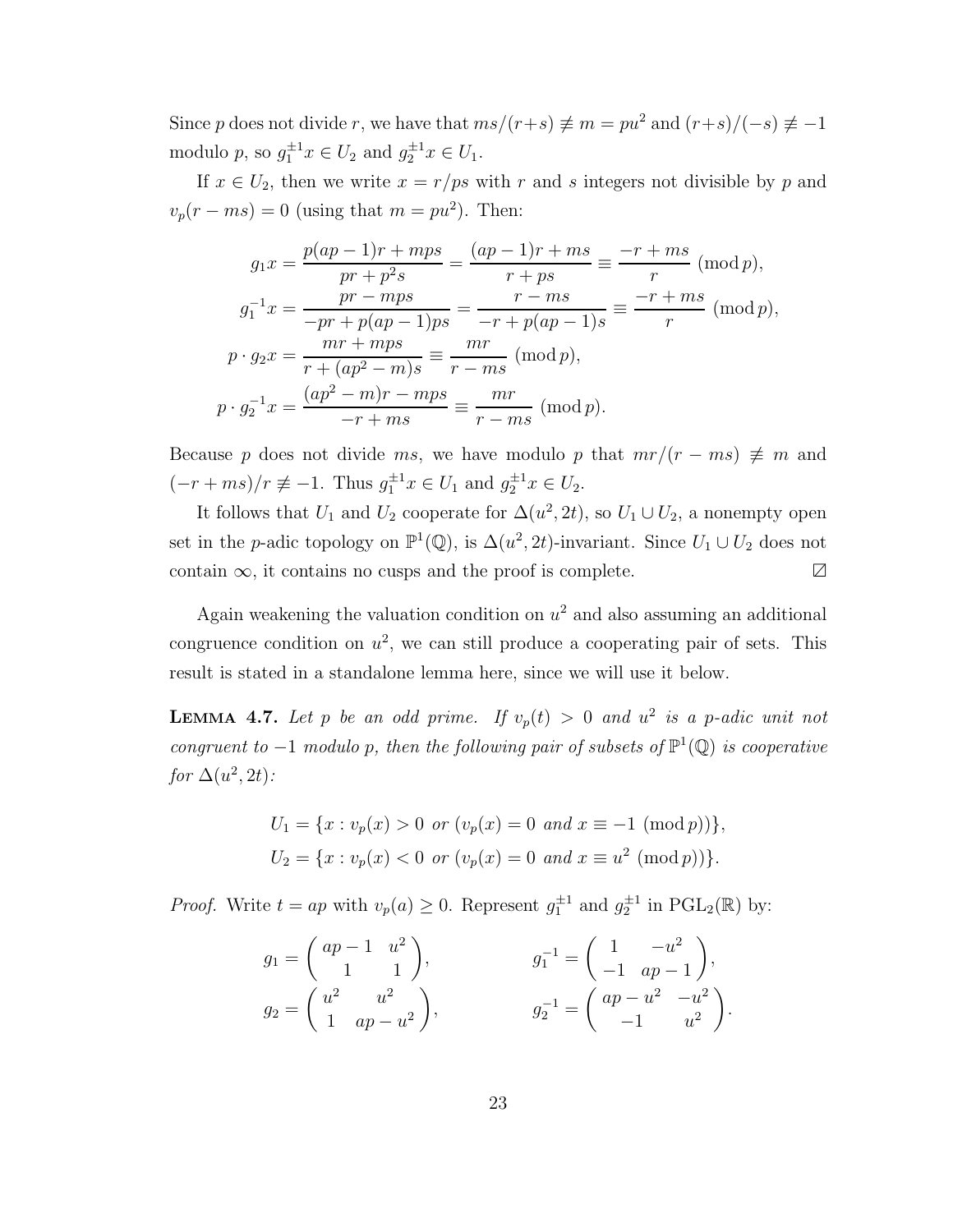Suppose  $x \in \mathbb{P}^1(\mathbb{Q})$  and  $v_p(x) > 0$ . Write  $x = r/s$  with p dividing r. Then

$$
g_1 x = \frac{(ap-1)r + u^2 s}{r + s} \equiv u^2 \equiv \frac{r - u^2 s}{-r + (ap - 1)s} = g_1^{-1} x
$$

and

$$
g_2 x = \frac{u^2 r + u^2 s}{r + (ap - u^2)s} \equiv -1 \equiv \frac{(ap - u^2)r - u^2 s}{-r + u^2 s} = g_2^{-1} x
$$

where the quotients are  $p$ -adically integral and equivalences are taken modulo  $p$ .

Next assume  $v_p(x) = 0$  and  $x \equiv -1 \pmod{p}$ . Then

$$
g_1 x = \frac{(ap-1)x + u^2}{x+1}
$$
 and  $g_1^{-1} x = \frac{x - u^2}{-x + ap - 1}$ 

have negative p-valuation and

$$
g_2 x = \frac{u^2(x+1)}{x+ap-u^2}
$$
 and  $g_2^{-1} x = \frac{(ap-u^2)x-u^2}{-x+u^2}$ 

have positive *p*-valuation since  $u^2 \not\equiv -1 \pmod{p}$ . Taken with the above computations, this says that  $g_1^{\pm 1}U_1 \subset U_2$  and  $g_2^{\pm 1}U_1 \subset U_1$ .

Now let x have negative p-valuation; write  $x = r/s$  as above but with p dividing s. Using the above expressions in r and s, we find that

$$
g_1^{\pm 1}x \equiv -1
$$
 and  $g_2^{\pm 1}x \equiv u^2 \pmod{p}$ .

Finally, select x with  $v_p(x) = 0$  and  $x \equiv u^2 \pmod{p}$ . Using the expressions in x above, we determine that  $v_p(g_1^{\pm 1}x) > 0$  and  $v_p(g_2^{\pm 1}x) < 0$ , again using that  $u^2 \not\equiv -1 \pmod{p}$ . Therefore  $g_1^{\pm 1}U_2 \subset U_1$  and  $g_2^{\pm 1}U_2 \subset U_2$ .

The lemma gives another one-prime obstruction.

<span id="page-31-0"></span>**PROPOSITION 4.8** (One-prime *p*-adic Obstruction III). Let *p* be a prime greater than 3. If  $v_p(t) > 0$  and  $u^2$  is a p-adic unit not congruent to  $-1$  modulo p, then  $\mathcal{C}(\Delta(u^2,2t))$  is not dense in  $\mathbb{P}^1(\mathbb{Q}_p)$ , whence  $\Delta(u^2,2t)$  is neither pseudomodular nor arithmetic.

*Proof.* Let  $U_1$  and  $U_2$  be as in the preceding lemma. Their union and thus the complement of their union,

$$
U := \{ x \in \mathbb{P}^1(\mathbb{Q}) : v_p(x) = 0, \ x \not\equiv -1, \ x \not\equiv u^2 \ (\text{mod } p) \}
$$

is invariant under the action of  $\Delta(u^2, 2t)$ . This U is nonempty since  $p > 3$ . It is also p-adically open and contains no cusps since it misses  $\infty$ . ∠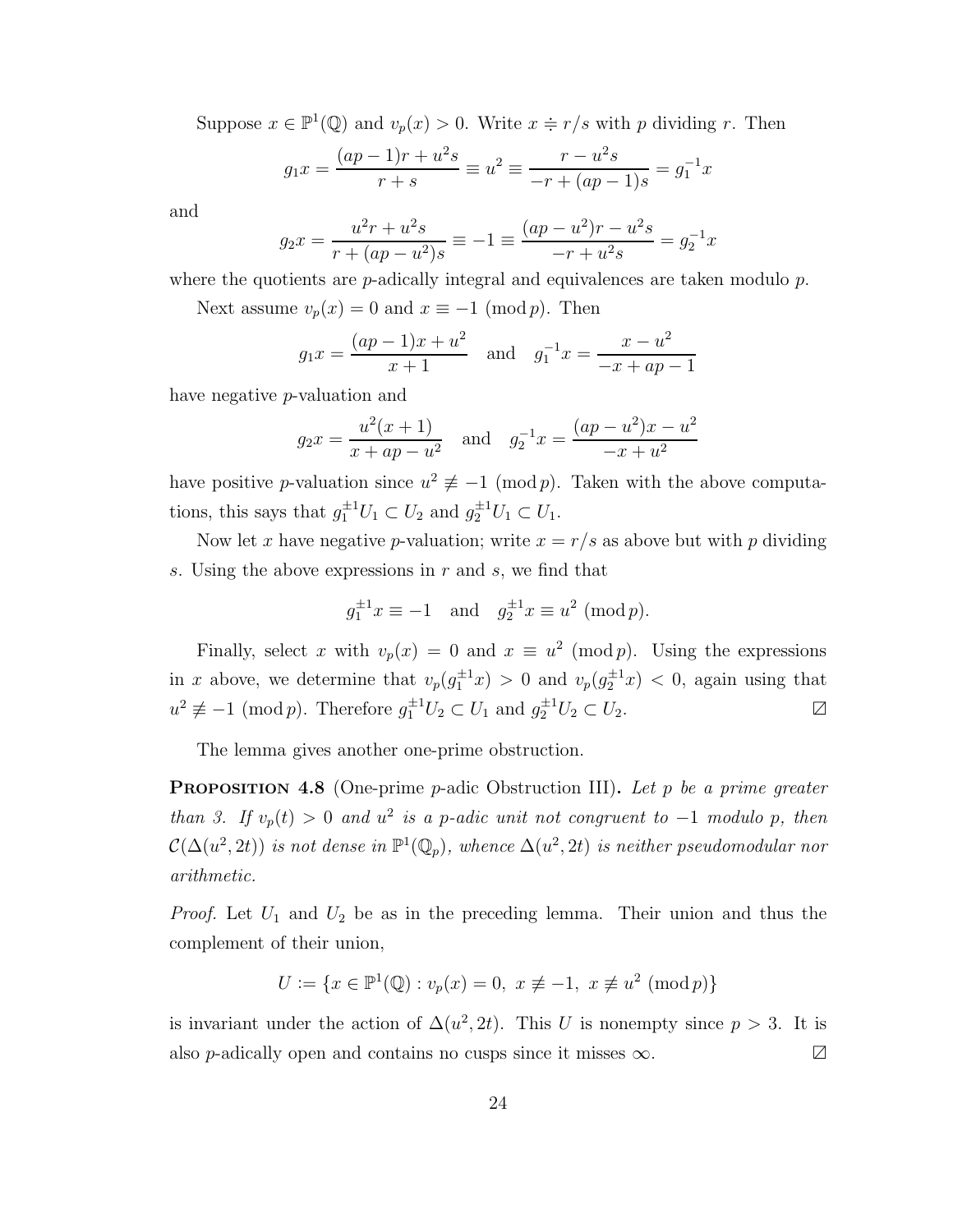#### <span id="page-32-0"></span>4.2.2 Two-prime obstructions

Notice that if we take  $p$  to be 3 in the statement of Proposition [4.8](#page-31-0) then we get a cooperating pair of complementary sets in  $\mathbb{P}^1(\mathbb{Q})$ . We cannot produce with this pair and the methods above a  $\Delta(u^2, 2t)$ -invariant, 3-adically open, nonempty, proper subset of  $\mathbb{P}^1(\mathbb{Q})$ . However, this circumstance still allows us to produce some density obstructions and so motivates the next definition.

**DEFINITION 4.9.** For a prime p, a pair of parameters  $(u^2, 2t)$  is borderline with respect to p (or p-borderline) if there is a cooperating pair of p-adically open, disjoint sets for  $\Delta(u^2, 2t)$  whose union is  $\mathbb{P}^1(\mathbb{Q})$ .

Remark. Having  $(u^2, 2t)$  be borderline with respect to only one prime is not sufficient to produce a density obstruction. Indeed,  $\Delta(5/7, 6)$  is pseudomodular [\[LR1\]](#page-80-2) although  $(u^2, 2t) = (5/7, 6)$  is borderline with respect to 7.

Our interest in borderline cases is justified by the following statement.

**PROPOSITION** 4.10. If  $(u^2, 2t)$  is borderline with respect to two distinct primes p and q then the set of cusps of  $\Delta(u^2, 2t)$  is not dense in  $\mathbb{P}^1(\mathbb{Q}_p) \times \mathbb{P}^1(\mathbb{Q}_q)$ . In particular,  $\Delta(u^2, 2t)$  is neither pseudomodular nor arithmetic.

Proof. Our idea is to produce a cooperating pair by intersecting sets from the two implicitly given pairs.

Suppose  $(U_1, U_2)$  and  $(V_1, V_2)$  are cooperating pairs for  $\Delta(u^2, 2t)$  that demonstrate, respectively, that  $(u^2, 2t)$  is p-borderline and q-borderline. Define the following two subsets of  $\mathbb{P}^1(\mathbb{Q})$ :

$$
X_1 = (U_1 \cap V_1) \cup (U_2 \cap V_2), \quad X_2 = (U_1 \cap V_2) \cup (U_2 \cap V_1).
$$

Since the  $U_i$  are p-adically open and the  $V_j$  are q-adically open,  $X_1$  and  $X_2$  are open in  $\mathbb{P}^1(\mathbb{Q})$  in the topology induced by diagonal inclusion into  $\mathbb{P}^1(\mathbb{Q}_p) \times \mathbb{P}^1(\mathbb{Q}_q)$ . Because  $U_1 \cap U_2$  and  $V_1 \cap V_2$  are each empty,  $X_1$  and  $X_2$  do not intersect. Moreover, each  $X_k$  is nonempty by the density of  $\mathbb{P}^1(\mathbb{Q})$  in  $\mathbb{P}^1(\mathbb{Q}_p) \times \mathbb{P}^1(\mathbb{Q}_q)$ . Finally,  $X_1 \cup X_2$ is of course  $\mathbb{P}^1(\mathbb{Q})$  by definition of the  $U_i$  and  $V_j$ .

Armed with all of this, we assume without loss of generality (relabeling the  $V_i$ if necessary) that  $\infty$  is not in  $X_1$ . By construction,  $U_1 \cap V_1$  and  $U_2 \cap V_2$  cooperate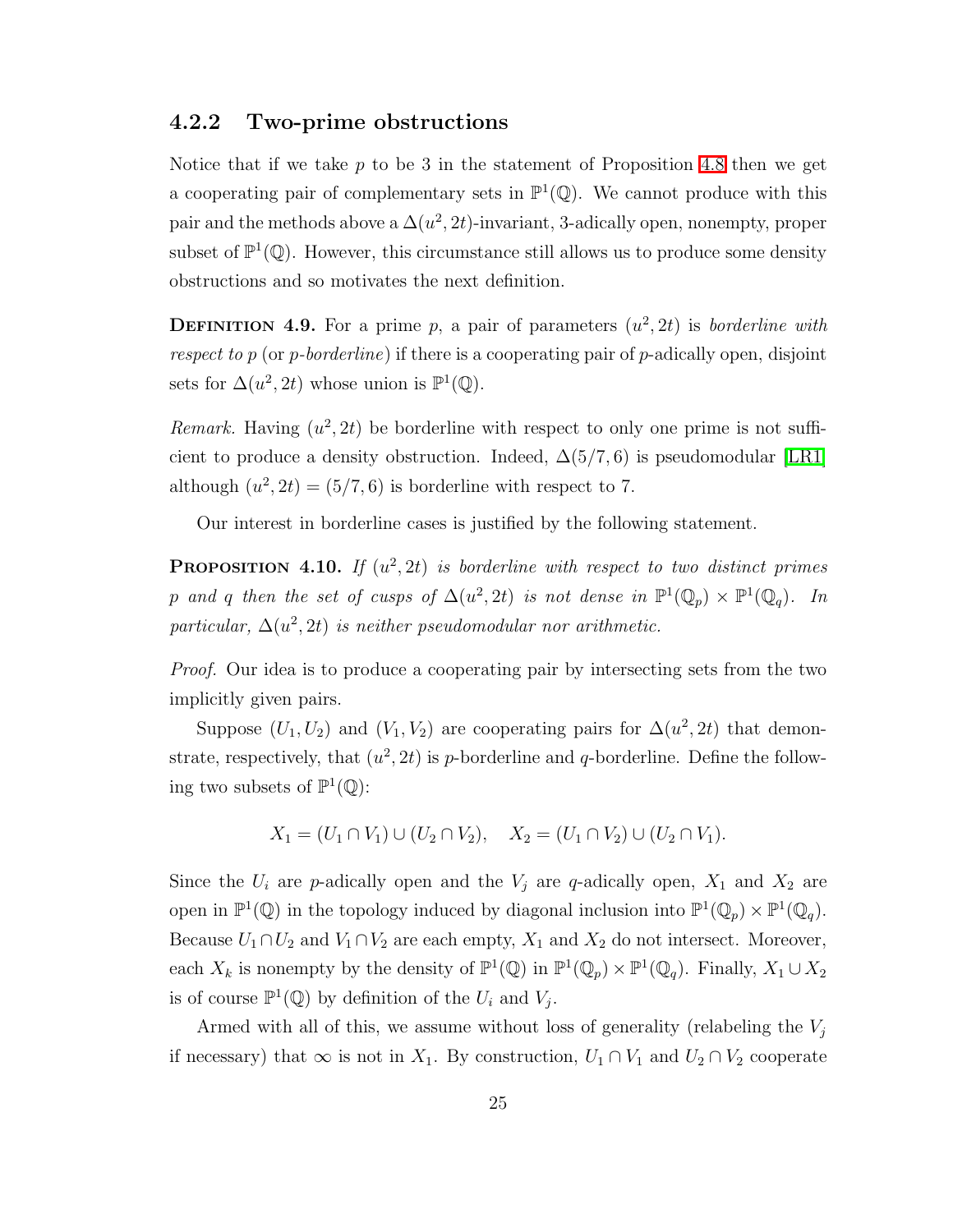for  $\Delta(u^2, 2t)$ . Therefore,  $X_1$  is  $\Delta(u^2, 2t)$ -invariant. Now  $X_1$  contains no cusps as it does not contain  $\infty$  and as  $\Delta(u^2, 2t)$  has only one orbit of cusps. The fact that  $X_1$ is nonempty and open in the topology induced by  $\mathbb{P}^1(\mathbb{Q}_p) \times \mathbb{P}^1(\mathbb{Q}_q)$  completes the proof.  $\Box$ 



<span id="page-33-0"></span>Figure 4.1: Produce a third cooperating pair using intersections

Now we can produce effective two-prime obstructions simply by finding numerous (effective) sets of hypotheses under which  $(u^2, 2t)$  is p-borderline and then pairing these together for different primes p.

First we state the above-noted variation of Proposition [4.8](#page-31-0) with  $p = 3$ .

**LEMMA 4.11** (Borderline Lemma I). If  $v_3(t) > 0$  and  $u^2$  is a 3-adic unit congruent to 1 modulo 3, then the following pair of subsets of  $\mathbb{P}^1(\mathbb{Q})$  is cooperative for  $\Delta(u^2, 2t)$ :

$$
U_1 = \{x : v_3(x) > 0 \text{ or } (v_3(x) = 0 \text{ and } x \equiv -1 \pmod{3})\},
$$
  

$$
U_2 = \{x : v_3(x) < 0 \text{ or } (v_3(x) = 0 \text{ and } x \equiv 1 \pmod{3})\}.
$$

In particular  $(u^2, 2t)$  is 3-borderline.

The next two lemmas, which also exhibit borderline sets of parameters, are given by weakening the inequalities on  $v_p(u^2)$  in each of the parts of Proposition [4.4.](#page-27-0) (This also justifies the term "borderline", as can be seen in, e.g., Figure [4.3](#page-38-1) below.)

**LEMMA 4.12** (Borderline Lemma II). Let p be prime, and assume that  $v_p(t) \geq 0$ and  $v_p(u^2) = -1$ . Define  $U_1 = \{x \in \mathbb{P}^1(\mathbb{Q}) : v_p(x) \ge 0\}$  and  $U_2 = \mathbb{P}^1(\mathbb{Q}) \setminus U_1$ . Then U<sub>1</sub> and U<sub>2</sub> cooperate for the action of  $\Delta(u^2, 2t)$  on  $\mathbb{P}^1(\mathbb{Q})$ , so  $(u^2, 2t)$  is p-borderline.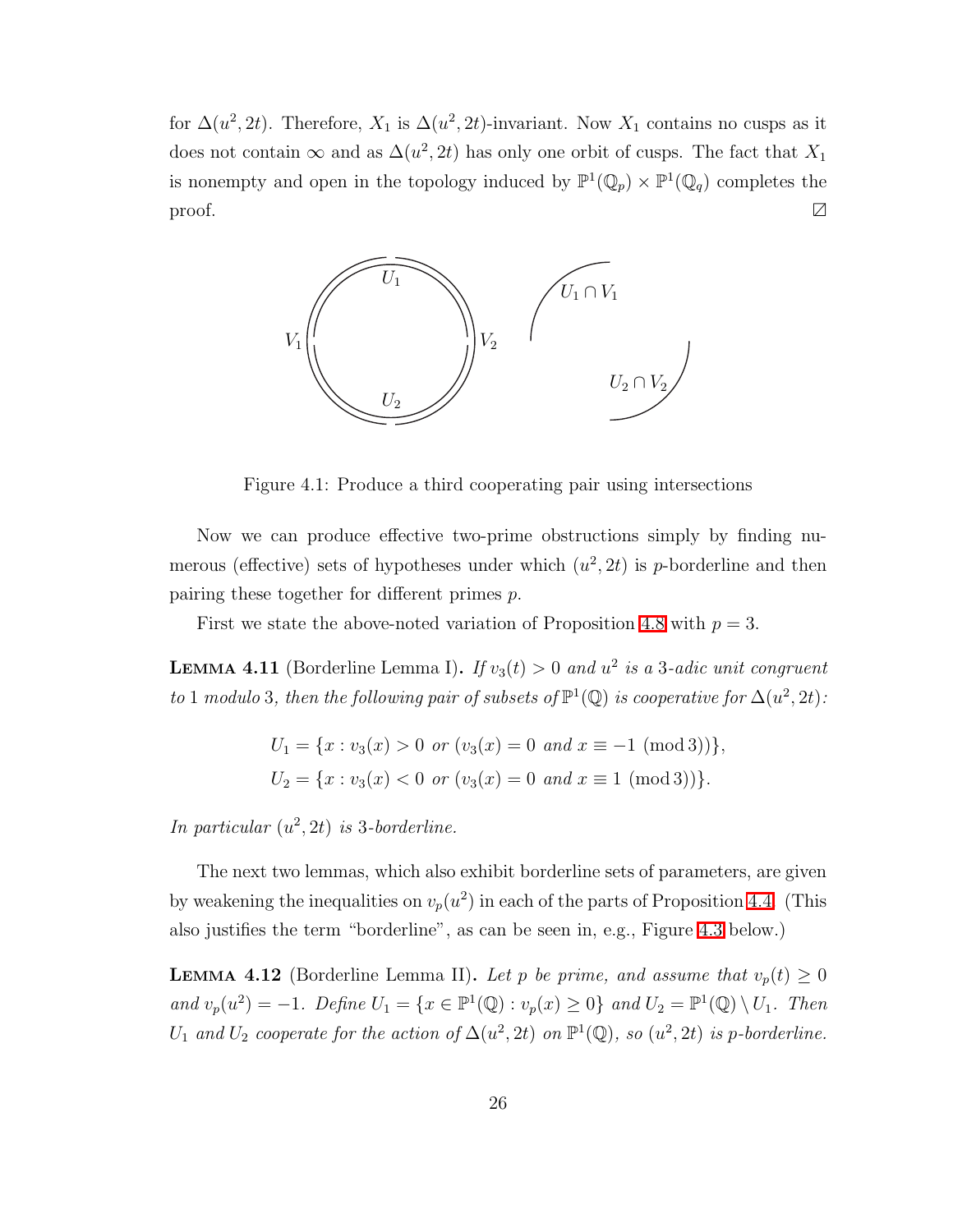*Proof.* Write  $u^2 = m/p$  for m a p-adic unit. Fix an  $x \in \mathbb{P}^1(\mathbb{Q})$  and write  $x \doteq r/s$ . Represent  $g_1$  and  $g_2$  in PGL<sub>2</sub>( $\mathbb{R}$ ) by matrices whose entries are p-adically integral:

$$
g_1 = \begin{pmatrix} (t-1)p & m \\ p & p \end{pmatrix}, \qquad \qquad g_2 = \begin{pmatrix} m & m \\ p & tp-m \end{pmatrix}.
$$

Then

$$
v_p(g_1x) = v_p((t-1)pr + ms) - v_p(r+s) - 1,
$$
  

$$
v_p(g_2x) = v_p(r+s) - v_p(pr + (tp - m)s).
$$

If  $x \in U_1$ , then p does not divide s, so

$$
v_p(g_1x) = -v_p(r+s) - 1 < 0
$$
 and  $v_p(g_2x) = v_p(r+s) \ge 0$ ,

whence  $g_1x \in U_2$  and  $g_2x \in U_1$ . On the other hand, if  $x \in U_2$ , then p divides s and does not divide r, so

$$
v_p(g_1x) = 1 + v_p((t - 1)r + ms/p) - 1 \ge 0, \text{ and}
$$
  

$$
v_p(g_2x) = -1 - v_p(r + (tp - m)s/p) < 0.
$$

Thus  $g_1x \in U_1$  and  $g_2x \in U_2$ . It follows that  $g_1$  maps  $U_1$  into  $U_2$  and maps  $U_2$  into  $U_1$ , and that  $g_2$  maps each  $U_i$  into itself. Since  $U_1$  and  $U_2$  are complements of each other in  $\mathbb{P}^1(\mathbb{Q})$ ,  $U_1$  and  $U_2$  cooperate.  $\Box$ 

*Remark.* If p is odd and  $v_p(t) > 0$  then the above lemma is superseded by Proposition [4.6.](#page-29-0) For the sake of brevity, we will omit this note in our statements of two-prime obstructions below.

**LEMMA 4.13** (Borderline Lemma III). Let p be prime, and suppose that  $v_p(t) < 0$ and that  $v_p(u^2) = 2v_p(t) - 1$ . Define  $U_1 = \{x \in \mathbb{P}^1(\mathbb{Q}) : v_p(x) \ge v_p(t)\}\$ and  $U_2 = \mathbb{P}^1(\mathbb{Q}) \setminus U_1$ . Then  $U_1$  and  $U_2$  cooperate for the action of  $\Delta(u^2, 2t)$  on  $\mathbb{P}^1(\mathbb{Q})$ , so  $(u^2, 2t)$  is p-borderline.

*Proof.* Write  $t = n/p^a$  and  $u^2 = m/p^{2a+1}$  with n and m p-adic units and a a positive integer. Fix an  $x \in \mathbb{P}^1(\mathbb{Q})$  and write  $x = r/s$ . Represent  $g_1$  and  $g_2$  in  $\text{PGL}_2(\mathbb{R})$  by matrices whose entries are p-adically integral:

$$
g_1 = {np^{a+1} - p^{2a+1} \over p^{2a+1}} \frac{m}{p^{2a+1}},
$$
  $g_2 = {m \over p^{2a+1}} \frac{m}{np^{a+1} - m}.$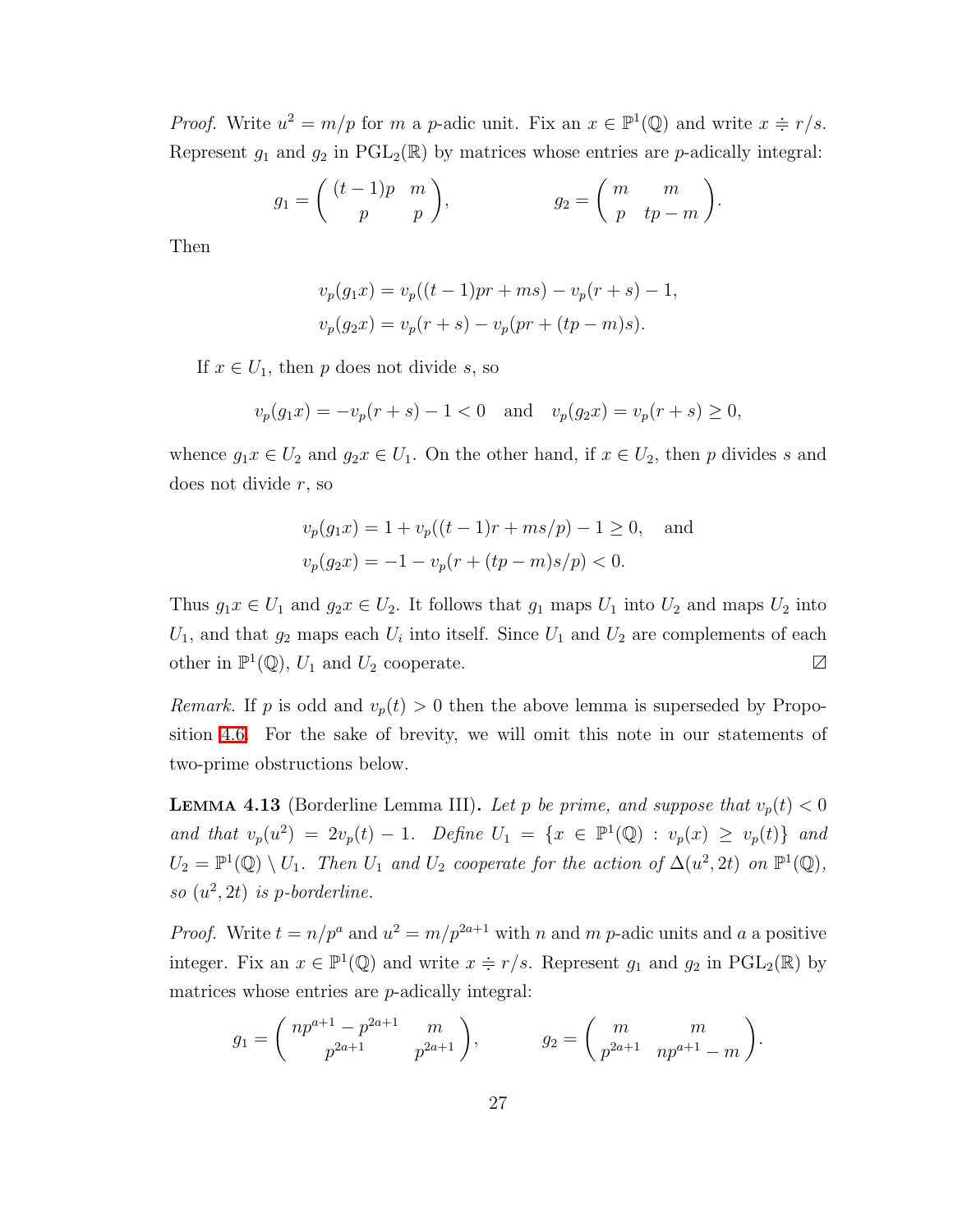Compute:

<span id="page-35-0"></span>
$$
v_p(g_1x) = v_p(p^{a+1}(n-p^a)r+ms) - v_p(r+s) - (2a+1), \qquad (4.2.2)
$$

$$
v_p(g_2x) = v_p(r+s) - v_p(p^{2a+1}r + (np^{a+1} - m)s).
$$
\n(4.2.3)

First we see how equation [4.2.2](#page-35-0) responds to various values of x. If  $v_p(x) \geq 0$ , then  $p \nmid s$  and so

<span id="page-35-1"></span>
$$
v_p(g_1x) = 0 - v_p(r+s) - (2a+1) < -a = v_p(t).
$$

If  $v_p(t) \le v_p(x) < 0$ , then  $p \nmid r, p \mid s$  and  $p^{a+1} \nmid s$ . Thus the first term on the right hand side of equation [4.2.2](#page-35-0) is between 1 and a inclusive. Since  $v_p(r + s) = 0$ , it follows that  $v_p(g_1x) \le a - (2a + 1) = -a - 1 < v_p(t)$ . These two computations collectively exhaust all  $x \in U_1$ , so  $g_1$  maps  $U_1$  to  $U_2$ . For  $x \in U_2$ , i.e. with  $p \nmid r$  and  $p^{a+1} \mid s$ , we see

$$
v_p(g_1x) = a + 1 + v_p((n - p^a)r + ms/p^{a+1}) - (2a + 1) \ge -a = v_p(t).
$$

Therefore  $g_1 x \in U_1$ . Since the sets  $U_1$  and  $U_2$  are complementary in  $\mathbb{P}^1(\mathbb{Q})$ ,  $g_1$  and  $g_1^{-1}$  exchange them.

Similarly considering equation [4.2.3,](#page-35-1) we have the cases

$$
0 \le v_p(x) : \t v_p(g_2x) = v_p(r+s) \ge 0 > v_p(t);
$$
  
\n
$$
v_p(t) \le v_p(x) < 0 : \t v_p(g_2x) = 0 - v_p(s) = v_p(x) \ge v_p(t);
$$
  
\n
$$
v_p(x) < v_p(t) : \t v_p(g_2x) = -v_p(p^{2a+1}r + (np^{a+1} - m)s) \le -(a+1) < v_p(t).
$$

Consequently,  $g_2$  maps each of the sets  $U_1$  and  $U_2$  into itself. Again we use that  $U_1$ and  $U_2$  are complements of each other to say that both  $g_2$  and  $g_2^{-1}$  fix  $U_1$  and  $U_2$ setwise.

We conclude that 
$$
U_1
$$
 and  $U_2$  cooperate for  $\Delta(u^2, 2t)$ .

Now, as promised, we can produce explicit two-prime obstructions using the preceding lemmas.

**PROPOSITION 4.14** (Two-prime *p*-adic Obstructions I). Fix  $(u^2, 2t)$ . Assume that  $v_3(t)$  is positive and that  $u^2$  is a 3-adic unit congruent to 1 modulo 3. Let p be a prime distinct from 3. If (a)  $v_p(t) \ge 0$  and  $v_p(u^2) = -1$  or if (b)  $v_p(t) < 0$  and  $v_p(u^2) = 2v_p(t) - 1$ , then  $\mathcal{C}(\Delta(u^2, 2t))$  is not dense in  $\mathbb{P}^1(\mathbb{Q}_3) \times \mathbb{P}^1(\mathbb{Q}_p)$  and  $\Delta(u^2, 2t)$ is neither pseudomodular nor arithmetic.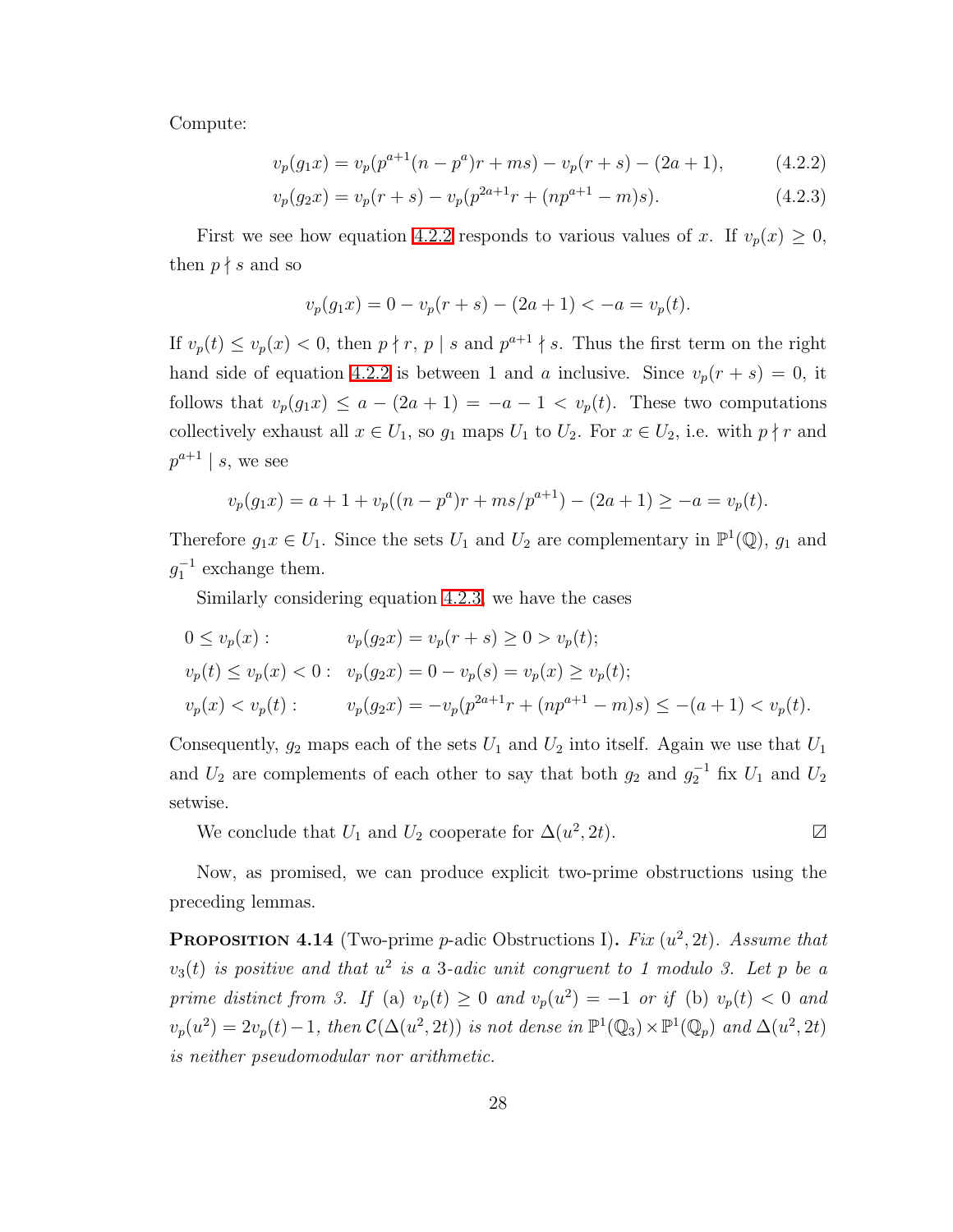Proof. For part (a), select Lemmas [4.11](#page-33-0) and [4.12](#page-33-1) and invoke Proposition [4.10.](#page-32-0) In this case, one subset of  $\mathbb{P}^1(\mathbb{Q})$  containing no cusps of  $\Delta(u^2, 2t)$  is

$$
\{x : v_p(x) < 0 \text{ and } \left(v_3(x) > 0 \text{ or } \left(v_3(x) = 0 \text{ and } x \equiv -1 \ (3)\right)\right)\}
$$
\n
$$
\cup \{x : v_p(x) \ge 0 \text{ and } \left(v_3(x) < 0 \text{ or } \left(v_3(x) = 0 \text{ and } x \equiv 1 \ (3)\right)\right)\}.
$$

Do the same for part (b), except selecting Lemma [4.13](#page-34-0) in place of [4.12.](#page-33-1) Here, a set that misses  $\mathcal{C}(\Delta(u^2, 2t))$  is

$$
\{x : v_p(x) < v_p(t) \text{ and } \left(v_3(x) > 0 \text{ or } (v_3(x) = 0 \text{ and } x \equiv -1 \text{ (3)})\right)\}
$$
\n
$$
\cup \{x : v_p(x) \ge v_p(t) \text{ and } \left(v_3(x) < 0 \text{ or } (v_3(x) = 0 \text{ and } x \equiv 1 \text{ (3)})\right)\}.
$$

∠

<span id="page-36-0"></span>**PROPOSITION 4.15** (Two-prime p-adic Obstructions II). Fix  $(u^2, 2t)$  and let p and q be distinct primes. If:

(a) 
$$
v_p(t) \ge 0
$$
,  $v_q(t) \ge 0$  and  $v_p(u^2) = v_q(u^2) = -1$ ;  
\n(b)  $v_p(t) \ge 0$ ,  $v_q(t) < 0$ ,  $v_p(u^2) = -1$  and  $v_q(u^2) = 2v_q(t) - 1$ ; or  
\n(c)  $v_p(t) < 0$ ,  $v_q(t) < 0$ ,  $v_p(u^2) = 2v_p(t) - 1$  and  $v_q(u^2) = 2v_q(t) - 1$ ,

then  $C(\Delta(u^2, 2t))$  is not dense in  $\mathbb{P}^1(\mathbb{Q}_p) \times \mathbb{P}^1(\mathbb{Q}_q)$  and  $\Delta(u^2, 2t)$  is neither pseudomodular nor arithmetic.

Proof. In each case we invoke Proposition [4.10](#page-32-0) as in the proof of the previous proposition.

**Case (a):** Select Lemma [4.12](#page-33-1) for each of the primes  $p$  and  $q$ . A set that misses  $\mathcal{C}(\Delta(u^2, 2t))$  is

$$
\{x : (v_p(x) \ge 0 \text{ and } v_q(x) < 0) \text{ or } (v_p(x) < 0 \text{ and } v_q(x) \ge 0)\}.
$$

**Case (b):** Select Lemma [4.12](#page-33-1) using the prime  $p$  and Lemma [4.13](#page-34-0) using the prime q. A set that misses  $\mathcal{C}(\Delta(u^2, 2t))$  is

$$
\{x : (v_p(x) \ge 0 \text{ and } v_q(x) < v_q(t)) \text{ or } (v_p(x) < 0 \text{ and } v_q(x) \ge v_q(t))\}.
$$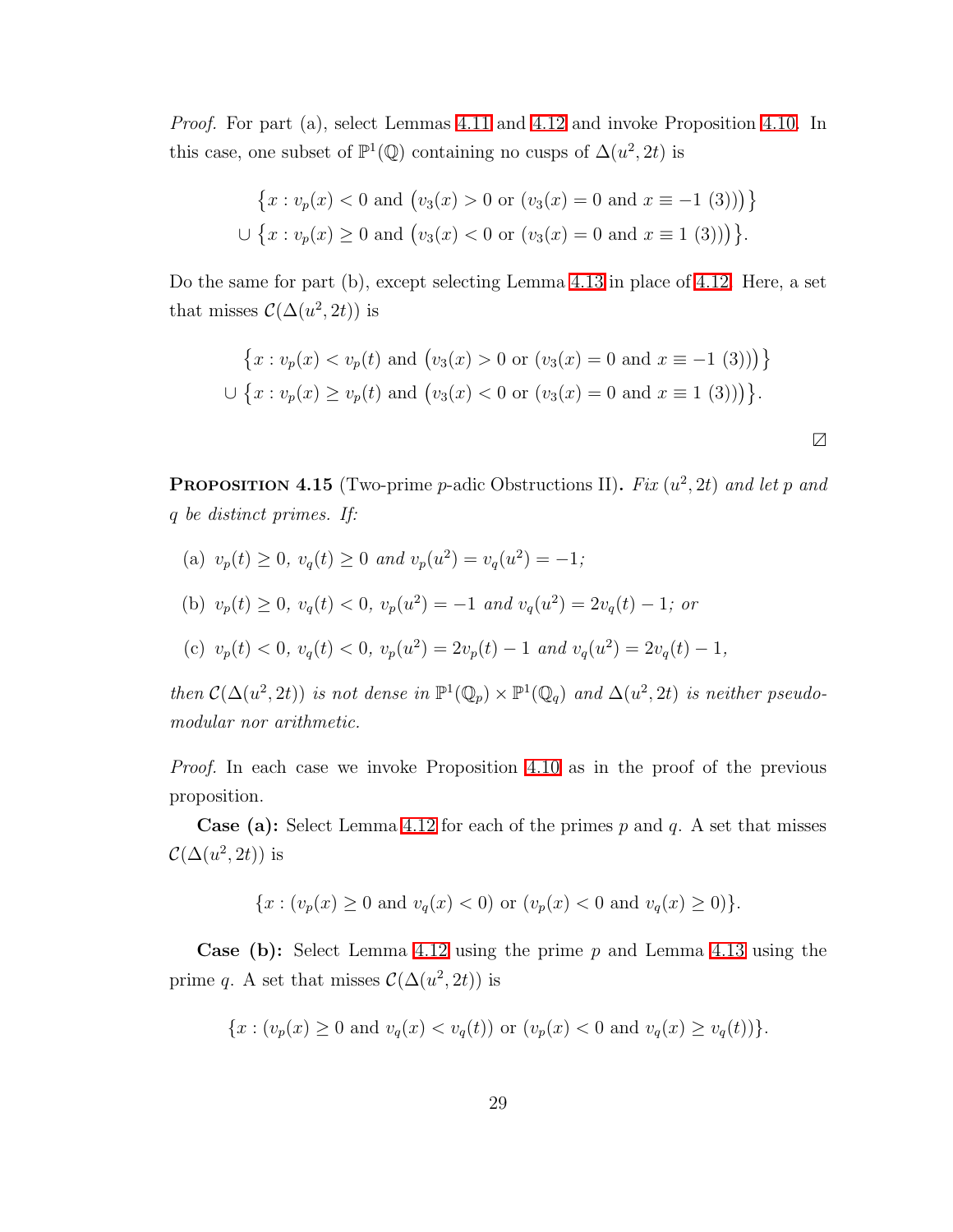**Case (c):** Select Lemma [4.13](#page-34-0) for each of the primes p and q. A set that misses  $\mathcal{C}(\Delta(u^2, 2t))$  is

{
$$
x : (v_p(x) \ge v_p(t)
$$
 and  $v_q(x) < v_q(t)$ ) or  $(v_p(x) < v_p(t)$  and  $v_q(x) \ge v_q(t)$  }.

Were we to be given a triple of pairs of subsets of  $\mathbb{P}^1(\mathbb{Q})$  that are borderline with respect to mutually distinct primes, we could pair any two of them to obtain a two-prime obstruction. In this sense, taking more than two borderline pairs does not produce a density obstruction in cases where we could not otherwise find one.

A conceivably more fruitful type of generalization would be to iterate the process that we now describe. For a pair of subsets  $U_1$  and  $U_2$  of  $\mathbb{P}^1(\mathbb{Q})$ , let condition  $(Q_1)$  on this pair be the condition that they cooperate. Let condition  $(Q_2)$  be some condition on such a pair such that if we take another pair  $(V_1, V_2)$  satisfying  $(Q_2)$ , then each of  $(U_1 \cap V_1, U_2 \cap V_2)$  and  $(U_1 \cap V_2, U_2 \cap V_1)$  satisfies  $(Q_1)$ . For example, we may take  $(Q_2)$ to be the condition of being borderline with respect to a prime p. (Accordingly, we may need to add some parameters to the definitions of our conditions, such as the prime with respect to which a pair is borderline.) Iteratively, for  $j$  at least 3, let  $(Q_j)$  be a condition on a pair such as above so that, given two pairs as above, the noted pairs of intersections each satisfy condition  $(Q_{j-1})$ . Then, with sufficiently many pairs of subsets of  $\mathbb{P}^1(\mathbb{Q})$  satisfying a fixed  $(Q_j)$ —seemingly, rather a lot as j increases—one could produce more obstructions.

We have yet to investigate the possibilities so described, but pairs of sets satisfying, e.g., some condition  $(Q_3)$ , may be easier to find than their borderline or cooperating counterparts. This section and the previous one of course address the first and second steps of this iteration.

#### <span id="page-37-0"></span>4.2.3 Corollaries

The one- and two-prime obstructions given above are summarized by Figures [4.2](#page-38-0) and [4.3.](#page-38-1) Table [A.3](#page-78-0) in the appendix also collects the above results.

Now we give some consequences of the above obstructions that are comparable with the tables of [\[LR1\]](#page-80-0), which are reproduced (and augmented) in the appendix.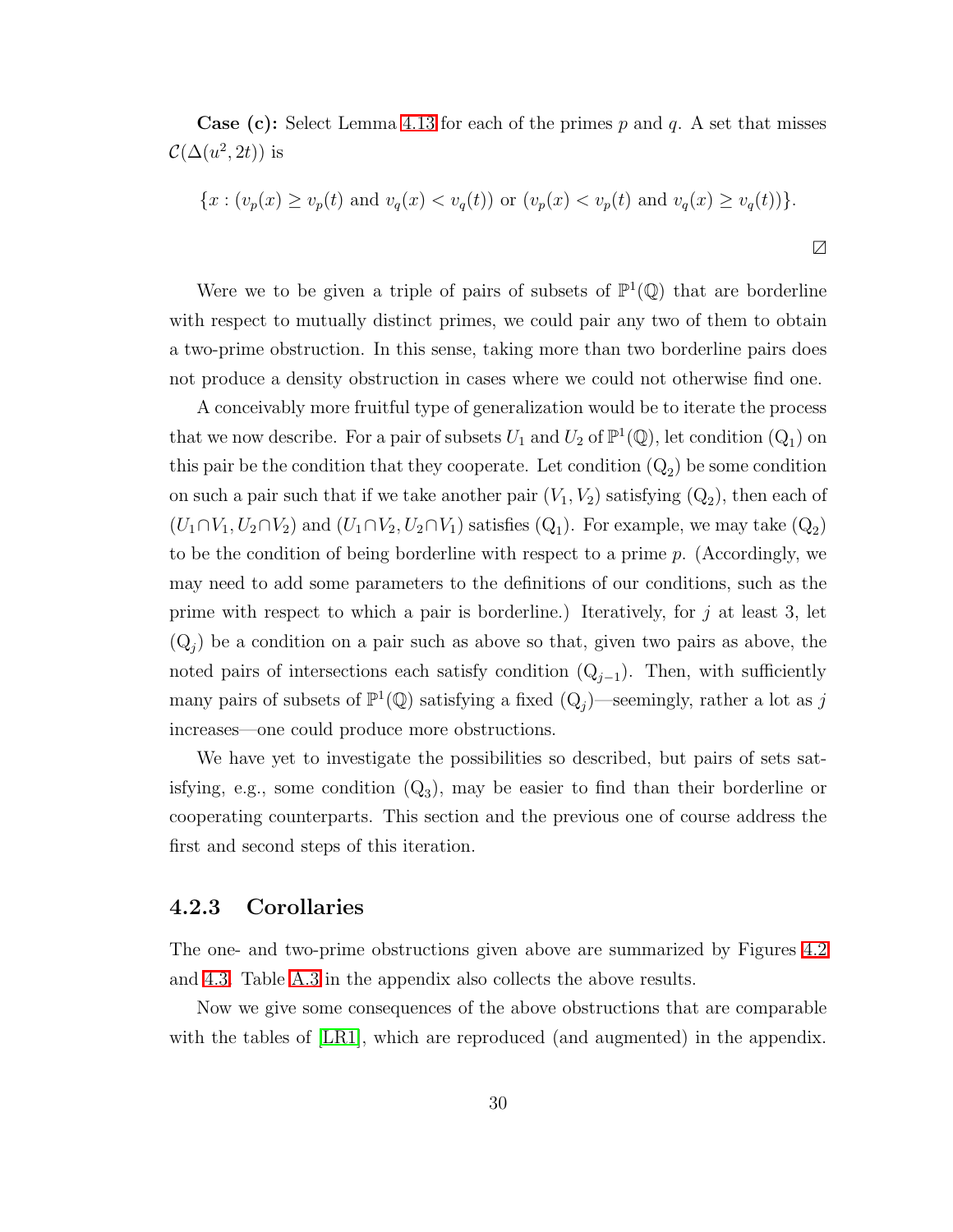

<span id="page-38-0"></span>Figure 4.2: Plot of obstructions for  $p\geq 3$   $(1\times 1$  grid)



<span id="page-38-1"></span>Figure 4.3: Plot of obstructions for  $p = 2$  (1 × 1 grid)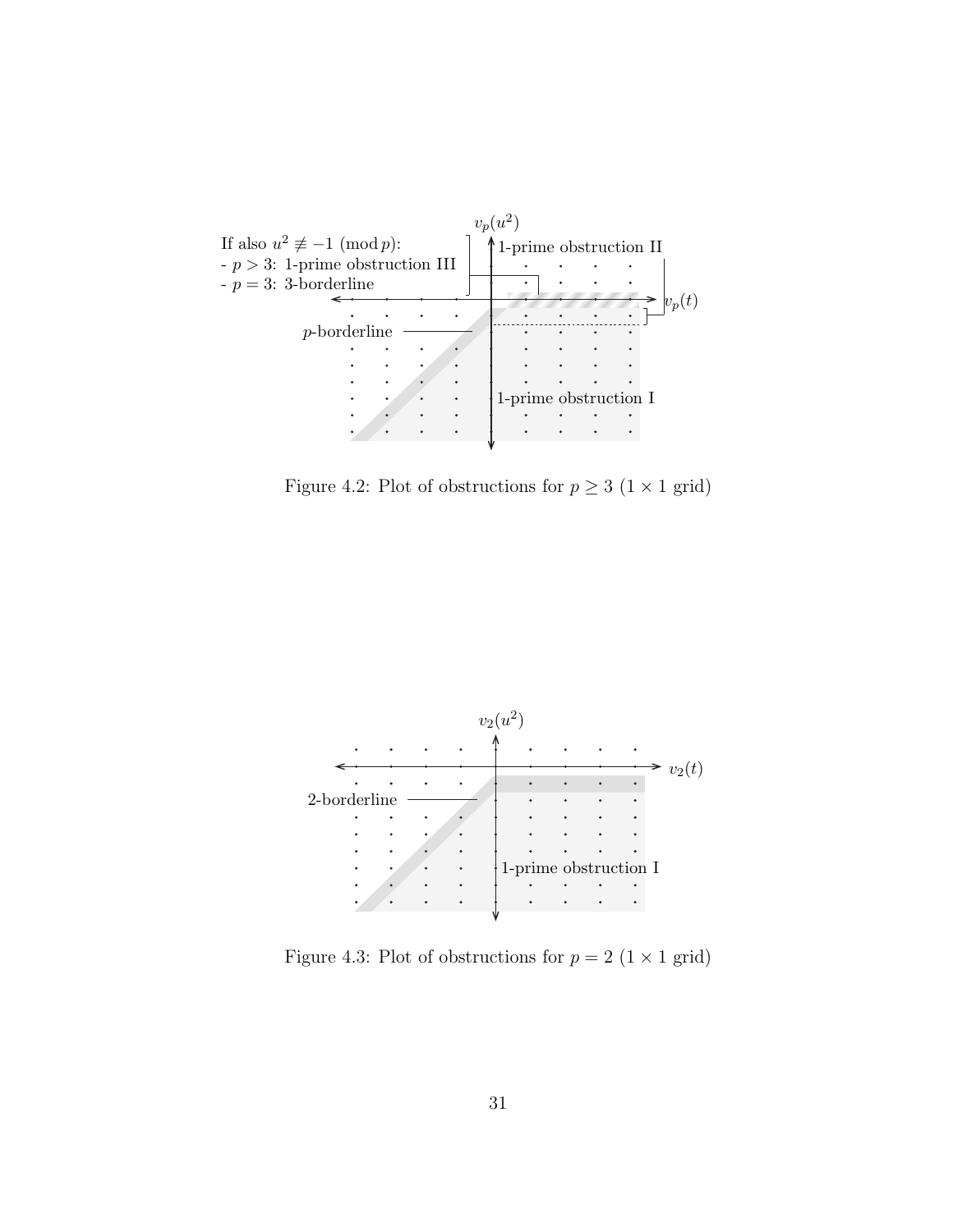<span id="page-39-0"></span>The next result, in particular, applies to all of the visibly nonarithmetic, non-pseudomodular examples in Table [A.1,](#page-75-0) with  $t = 2$ , and many of those in Table [A.2,](#page-76-0) where  $t = 3$ .

**COROLLARY 4.16.** If t is an integer (necessarily at least 2) and  $u^2$  has composite denominator, then  $\Delta(u^2, 2t)$  is neither pseudomodular nor arithmetic.

*Proof.* If the denominator of  $u^2$  is not square-free, then there is a prime p such that  $v_p(u^2) < -1$ . The result then follows from part (a) of Proposition [4.4.](#page-27-0) Otherwise, there are two distinct primes p and q such that  $v_p(u^2) = v_q(u^2) = -1$  and Proposition [4.15\(](#page-36-0)a) affirms the desired result.  $\boxtimes$ 

More generally, we have:

**COROLLARY** 4.17. Let t be an integer and suppose  $\Delta(u^2, 2t)$  is pseudomodular or arithmetic. Then

- (a)  $u^2$  has prime or unit denominator, say p,
- (b) if this p is an odd prime, then p does not divide t, and
- (c) if q is a prime dividing t and  $q > 3$ , then  $u^2$  (which is, by part (b), q-adically integral) is congruent to 0 or  $-1$  modulo q; and
- (d) if 3 divides t and  $p \neq 1$ , then  $u^2$  is congruent to 0 or -1 modulo 3.

Proof. Part (a) is a reformulation of the preceding corollary. Part (b) follows immediately from Proposition [4.6.](#page-29-0) Part (c) follows from Proposition [4.8](#page-31-0) and part (d) is a consequence Proposition [4.14\(](#page-35-0)a).  $\Box$ 

A particular implication of this last result is that if  $\Delta(u^2, 2t)$  is pseudomodular and  $t$  is an integer divisible by large primes, then each such prime enforces a strong congruence condition on  $u^2$ .

In Table [A.2,](#page-76-0) where  $t = 3$ , the corollary ensures that those groups  $\Delta(u^2, 2t)$ with  $u^2$  among the set

$$
\{1/3, 2/3, 2/5, 1/7, 4/7, 2/11, 5/11, 8/11\},\
$$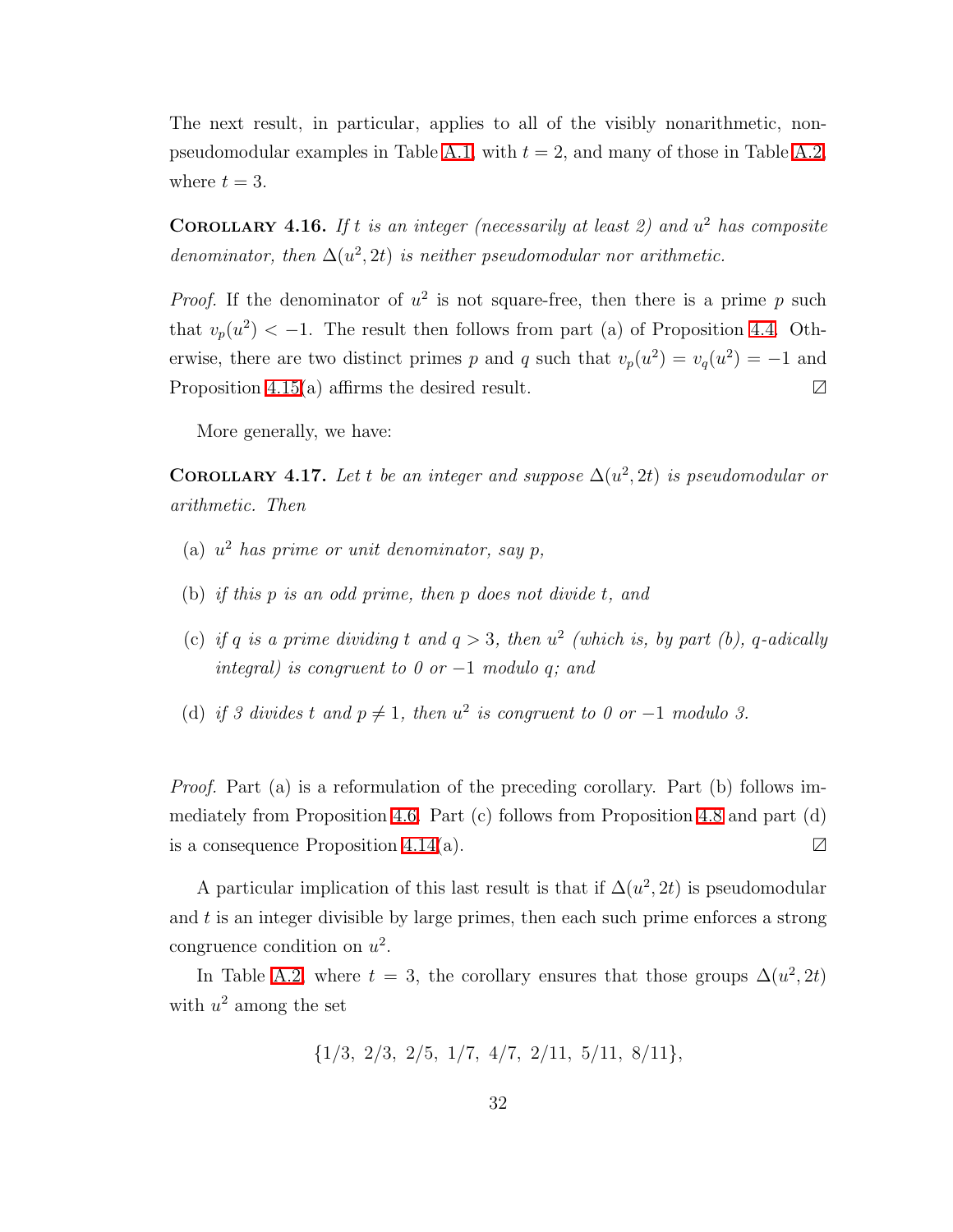in addition to those with composite denominator, are not pseudomodular. Some groups in this table whose cusp sets are known a priori to be proper subsets of  $\mathbb{P}^1(\mathbb{Q})$  are not eliminated by the above propositions. We will show in Section [4.3](#page-46-0) that among these groups are some whose sets of cusps are in fact dense in all finite products of distinct spaces  $\mathbb{P}^1(\mathbb{Q}_\ell)$ .

Obviously, now, infinitely many nonarithmetic  $\Delta(u^2, 2t)$  are not pseudomodular. A strictly stronger statement is true. For the sake of its proof, we briefly identify certain subgroups of the groups  $\Delta(u^2, 2t)$ . For each  $(u^2, 2t)$ , let  $\Lambda(u^2, 2t)$  be the kernel of the group homomorphism from  $\Delta(u^2, 2t)$  to  $\mathbb{Z}/2 \oplus \mathbb{Z}/2$  given by  $g_1 \mapsto (1, 0)$ and  $g_2 \mapsto (0, 1)$ . More explicit information about the groups  $\Lambda(u^2, 2t)$  is given in Chapter [5.](#page-53-0)

**THEOREM 4.18.** There are infinitely many commensurability classes of non-arithmetic, non-pseudomodular Fricke groups with rational cusps.

*Proof.* We shall establish that the family of groups  $\Lambda(1/4, 2t)$ , with t ranging over integers at least 2, spans infinitely many commensurability classes. This suffices since  $\Lambda(1/4, 2t)$  is always of finite index in  $\Delta(1/4, 2t)$ .

First, we claim that  $\Lambda(1/4, 2t)$  is a subgroup of  $PSL_2(\mathbb{Z}[(4t-5)^{-1}])$ . The computations justifying this are in Section [5.2.](#page-60-0) Using Dirichlet's Theorem, we select a sequence of distinct integers  $\{t_i\}$  with  $t_i \geq 2$  (ensuring  $\Delta(1/4, 2t_i)$  is defined) such that  $q_i := 4t_i - 5$  is prime for each *i*.

Fix index *i*. Since  $\Lambda_i := \Lambda(1/4, 2t_i) \subset \text{PSL}_2(\mathbb{Z}[q_i^{-1}])$  $[\overline{i}^{-1}]$ , the traces of elements in  $\Lambda_i$ are *p*-adically integral for  $p \neq q_i$ . Suppose now that  $G \subset \Lambda_i$  is a subgroup of finite index. The Fuchsian group G has cusps and is of finite coarea, so by Theorem 1 of  $[Tak]$ , if G has integral traces (i.e., all traces of elements in G are integers) then G is arithmetic. But we have already established in Corollary [4.16](#page-39-0) that the cusp set of  $\Lambda_i$  is not  $\mathbb{P}^1(\mathbb{Q})$ , so  $\Lambda_i$ , and therefore G, is not arithmetic. It follows that G cannot have integral traces. Consequently, since  $G \subset \mathrm{PSL}_2(\mathbb{Z}[q_i^{-1}])$  $\binom{-1}{i}$ , there is an element of G with trace not  $q_i$ -adically integral.

Now consider  $\Lambda_i$  and  $\Lambda_j$  for  $i \neq j$ . Let  $H_i$  (resp.  $H_j$ ) be finite index in  $\Lambda_i$ (resp.  $H_j$ ). Then, for  $k \in \{i, j\}$ , the traces of  $H_k$  are p-adically integral except for  $p = q_k$  and  $H_k$  has a trace not integral at  $q_k$ . Since  $q_i \neq q_j$  and trace is invariant under conjugation,  $H_i$  and  $H_j$  are not conjugate subgroups of  $PSL_2(\mathbb{R})$ . This holds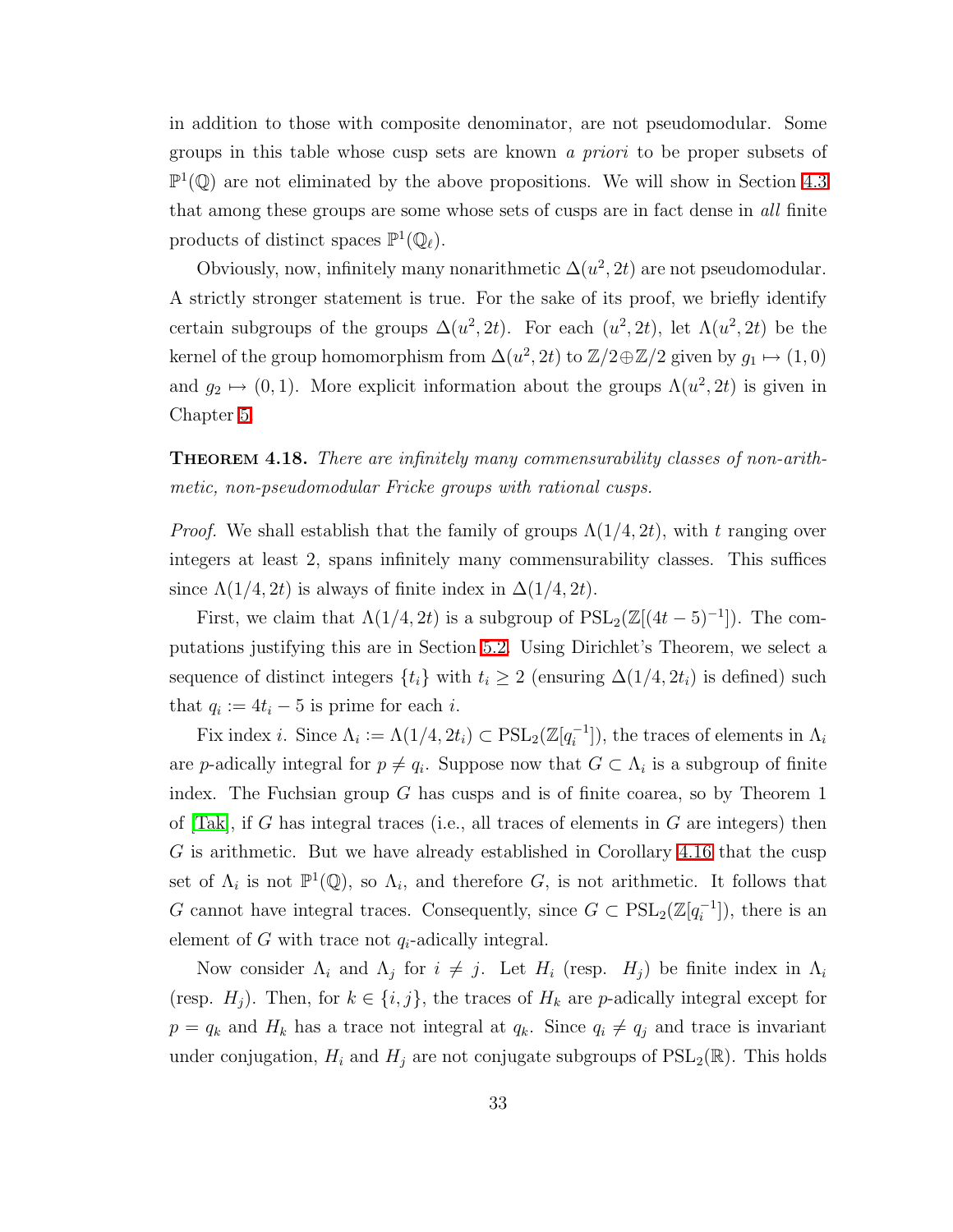regardless of choice of  $H_i$  and  $H_j$ , so  $\Lambda_i$  and  $\Lambda_j$  are not commensurable. It follows that  $\{\Delta(1/4, 2t_i)\}_i$  is a family of nonarithmetic, non-pseudomodular groups with rational cusps, spanning infinitely many commensurability classes. ∠

#### 4.2.4 Using equivalences

Here we employ the equivalences of Section [3.2](#page-18-0) to extend our one- and two-prime obstructions. The results so obtained are as effective as those above in terms of hypotheses on the parameters  $u$  and  $t$  but, in contrast, do not explicitly describe  $\Delta(u^2, 2t)$ -invariant sets of rationals.

We must of course note that equivalence of groups  $\Delta(u^2, 2t)$  preserves topological properties of sets of cusps with respect to the topologies induced by products of spaces  $\mathbb{P}^1(\mathbb{Q}_\ell)$ . This is because  $GL_2(\mathbb{Q})$  acts continuously on  $\mathbb{P}^1(\mathbb{Q})$  with respect to all such topologies.

If  $U_1$  and  $U_2$  form a cooperating pair for  $\Delta(u^2, 2t)$  and we have through an equivalence that  $\Delta(v^2, 2s) = A\Delta(u^2, 2t)A^{-1}$  for an  $A \in \text{PGL}_2(\mathbb{Q})$ ,  $AU_1$  and  $AU_2$  do not necessarily form a cooperating pair for  $\Delta(v^2, 2s)$ . The reason for this is that the definition of cooperation is not symmetric in the marked generators of  $\Delta(u^2, 2t)$ . For example, by the proof of Proposition  $3.4(a)$ , we have that the marked generators of  ${}^{\beta}\Delta(u^2, 2t)$  are  $Ag_2A^{-1}$  and  $Ag_1A^{-1}$ , where  $g_1$  and  $g_2$  are the marked generators of  $\Delta(u^2, 2t)$ . Therefore, if  $h_1$  and  $h_2$  are the marked generators of  $\beta \Delta(u^2, 2t)$ , then  $h_1$  and its inverse fix the sets  $AU_i$  setwise while the elements  $h_2^{\pm 1}$  exchange them. Note that this phenomenon does not occur when we use  $\sigma, \psi$  or  $\psi^{-1}$  in place of  $\beta$ .

This motivates a new definition in which we must also take into account that the borderline properties are defined in terms of cooperation.

**DEFINITION 4.19.** Fix a  $\Delta(u^2, 2t)$ . Let  $U_1$  and  $U_2$  be nonempty, proper subsets of  $\mathbb{P}^1(\mathbb{Q})$  such that  $g_1$  and  $g_1^{-1}$  fix  $U_1$  and  $U_2$  setwise and  $g_2$  and  $g_2^{-1}$  exchange  $U_1$ and  $U_2$ . Then  $(U_1, U_2)$  is a *flip-cooperating pair* for the action of  $\Delta(u^2, 2t)$ . For a prime p, a pair of parameters  $(u^2, 2t)$  is *flip-borderline with respect to p* (or pflip-borderline) if there is a flip-cooperating pair of p-adically open, disjoint sets for  $\Delta(u^2, 2t)$  whose union is  $\mathbb{P}^1(\mathbb{Q})$ .

The distinction made in this definition is necessary because we cannot produce two-prime obstructions by taking a pair  $(u^2, 2t)$  that is for distinct primes p and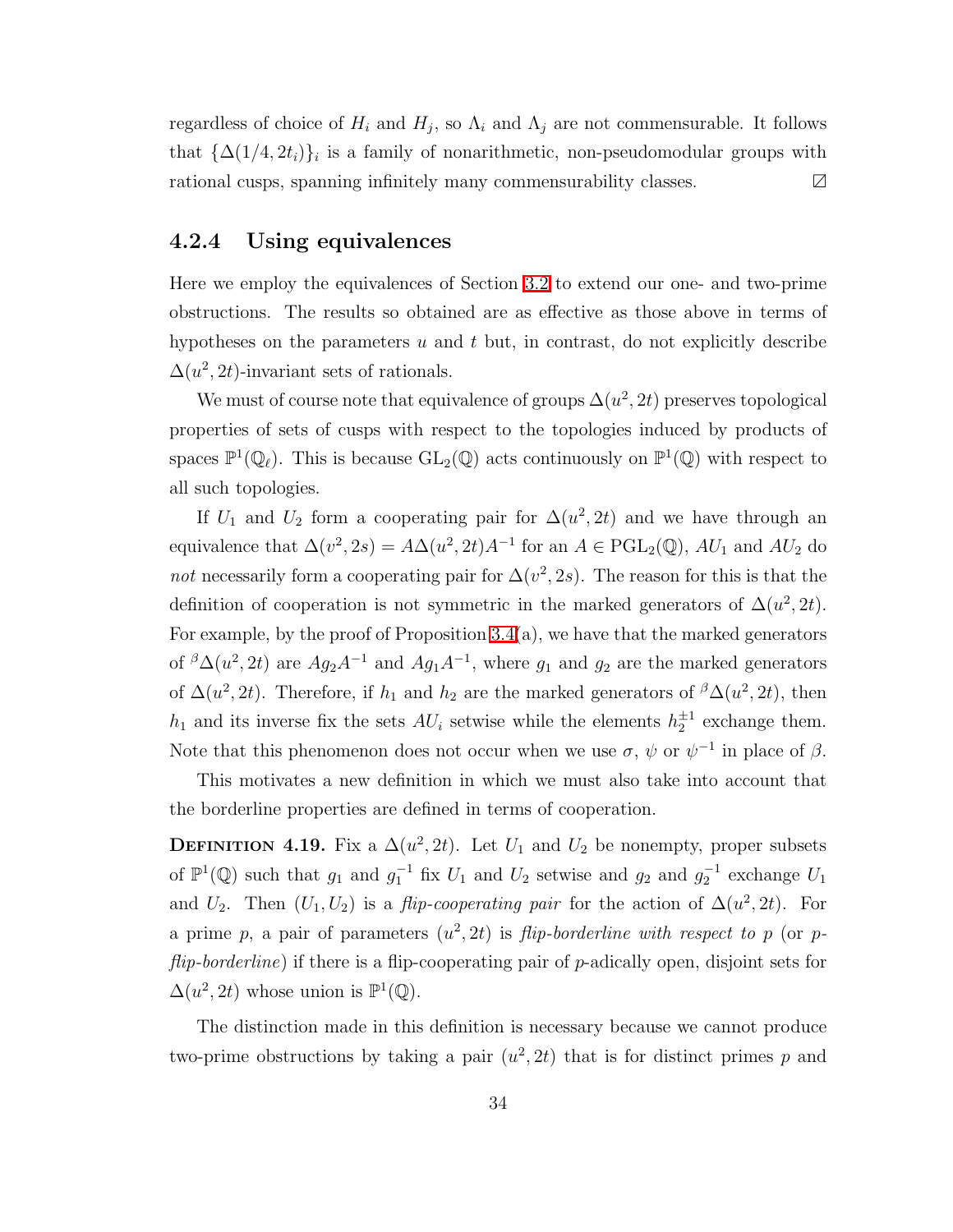q both p-borderline and q-flip-borderline. Pairs of flip-borderline conditions still produce two-prime obstructions as above; likewise, flip-cooperating sets still yield one-prime obstructions.

<span id="page-42-0"></span>We now let  $\mathcal{P}_{\mathbb{Q}} \subset \mathcal{P}$  comprise those pairs  $(u^2, 2t)$  such that  $u^2$  and t are rational. With G defined as in Section [3.2,](#page-18-0)  $\mathcal{P}_{\mathbb{Q}}$  is G-invariant. The action of G on  $\mathcal{P}_{\mathbb{Q}}$  will now be used to extend our obstructions above.

**PROPOSITION 4.20.** Let p be prime. If  $2 \le v_p(u^2) \le 2v_p(t) - 2$  then  $\mathcal{C}(\Delta(u^2, 2t))$ is not dense in  $\mathbb{P}^1(\mathbb{Q}_p)$ .

Proof. Define

$$
S_1 = \{ (u^2, 2t) \in \mathcal{P}_{\mathbb{Q}} : v_p(t) \ge 0, \ v_p(u^2) \le -2 \},
$$
  

$$
S_2 = \{ (u^2, 2t) \in \mathcal{P}_{\mathbb{Q}} : v_p(t) < 0, \ v_p(u^2) \le 2v_p(t) - 2 \}.
$$

For  $(u^2, 2t)$  in either of these sets,  $\mathcal{C}(\Delta(u^2, 2t))$  is not dense in  $\mathbb{P}^1(\mathbb{Q}_p)$  according to Proposition [4.4.](#page-27-0)

We now compute the images  $\beta \mathcal{S}_i$  for  $i = 1, 2$ . Assign  $x = v_p(t)$  and  $y = v_p(u^2)$ . If  $(v^2, 2s) = (u^{-2}, 2tu^{-2}) = \beta(u^2, 2t)$ , then  $v_p(s) = x - y$  and  $v_p(v^2) = -y$ .

For  $(u^2, 2t) \in S_1$ , we have that  $x \ge 0$  and  $y \le -2$ . Therefore  $v_p(s) \ge v_p(v^2) \ge 2$ . Conversely, if this condition on s and  $v^2$  holds, then  $x - y \ge -y \ge 2$  and so x is necessarily nonnegative and y is at most  $-2$ . Therefore

$$
\beta \mathcal{S}_1 = \{ (u^2, 2t) \in \mathcal{P}_{\mathbb{Q}} : v_p(t) \ge v_p(u^2) \ge 2 \}.
$$

If  $(u^2, 2t) \in S_2$ , then  $x \le -1$  and  $y \le 2x - 2$ . Note that  $x \le -1$  if and only if  $v_p(s) = x - y < -y = v_p(v^2)$ . Also,  $y \le 2x - 2$  exactly when

$$
v_p(v^2) = -y \le 2(x - y) - 2 = 2v_p(s) - 2.
$$

Hence

$$
\beta S_2 = \{ (u^2, 2t) \in \mathcal{P}_{\mathbb{Q}} : v_p(t) < v_p(u^2) \leq 2v_p(t) - 2 \}.
$$

<span id="page-42-1"></span>The union of  $\beta S_1$  and  $\beta S_2$  is exactly the subset of  $\mathcal{P}_{\mathbb{Q}}$  described by the hypotheses of this proposition. Since equivalence preserves topological properties of cusp sets, this completes the proof. ∠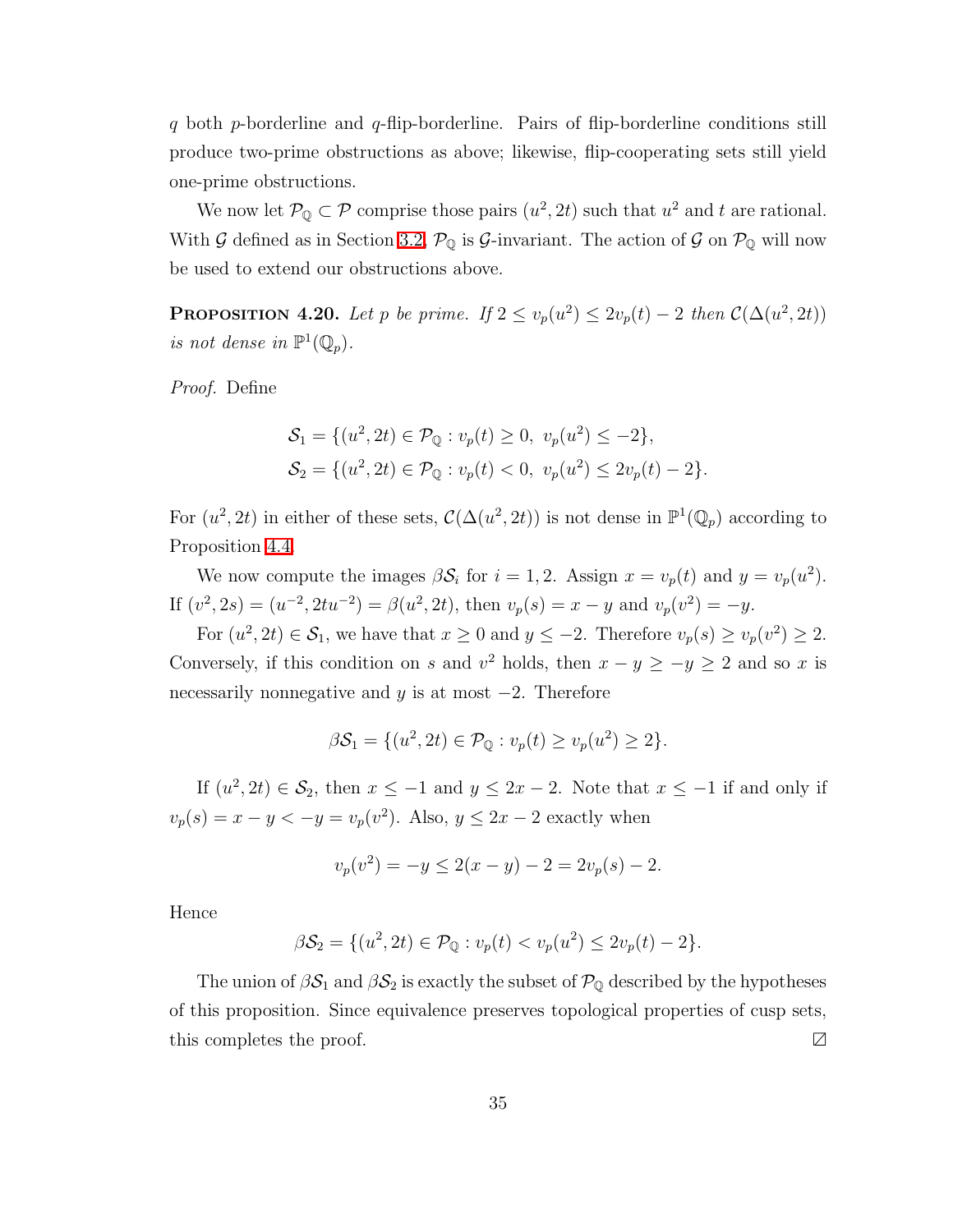**PROPOSITION** 4.21. Let p be an odd prime. If  $v_p(t) \geq 2$  and  $v_p(u^2) = 1$  then  $\mathcal{C}(\Delta(u^2, 2t))$  is not dense in  $\mathbb{P}^1(\mathbb{Q}_p)$ .

*Proof.* Set  $S = \{(u^2, 2t) \in \mathcal{P}_{\mathbb{Q}} : v_p(t) > 0, v_p(u^2) = -1\}$ . Proposition [4.6](#page-29-0) says that for all  $(u^2, 2t) \in S$ , the set of cusps of  $\Delta(u^2, 2t)$  is not dense in  $\mathbb{P}^1(\mathbb{Q}_p)$ —this statement uses that  $p$  is an odd prime.

We show that the given hypotheses describe the set  $\beta S$ . Suppose x, y, v and s are as in the proof of the preceding result. If  $(u^2, 2t) \in S$  then  $x > 0$  and  $y = -1$ . Thus  $v_p(s) \geq 2$  and  $v_p(v^2) = 1$ . Conversely, if  $v_p(s) \geq 2$  and  $v_p(v^2) = 1$ , then  $x - y \ge 2$  and  $-y = 1$ , which together imply that  $v_p(u^2) = y$  is -1 and that  $v_p(t) = x$  is positive. We conclude that

$$
\beta S = \{ (u^2, 2t) \in \mathcal{P}_{\mathbb{Q}} : v_p(t) \ge 2, \ v_p(u^2) = 1 \},\
$$

which completes the proof. ∠∠

The previous two propositions are derived from the first and second One-prime Obstructions. Curiously, the third One-prime Obstruction (Proposition [4.8\)](#page-31-0) does not similarly extend because the subset of  $\mathcal{P}_{\mathbb{Q}}$  described by its hypotheses is  $\mathcal{G}$ invariant. We record this now.

<span id="page-43-0"></span>**PROPOSITION 4.22.** Let  $p$  be a prime. Then the set

$$
S = \{(u^2, 2t) \in \mathcal{P}_\mathbb{Q} : v_p(t) \ge 1, \ v_p(u^2) = 0, \ u^2 \not\equiv -1 \ (\text{mod } p)\}\
$$

is G-invariant.

*Proof.* When p is 2, the set S is empty and this is obviously true, so assume hereafter that  $p > 2$ . It suffices to show that  $\beta$ ,  $\sigma$ ,  $\psi$  and  $\psi^{-1}$  map  $(u^2, 2t)$  into S for each  $(u^2, 2t)$  in S. Fix a pair  $(u^2, 2t)$  in S.

If  $(v^2, 2s) = \beta(u^2, 2t)$  then  $v_p(v^2) = v_p(u^{-2}) = 0$  and  $v^2 = (u^2)^{-1}$  is not equivalent to  $-1$  mod p. Also,  $v_p(s) = v_p(tu^{-2}) = v_p(t) \ge 1$ . Thus  $\beta S \subset S$ .

Next, if  $(v^2, 2s) = \sigma(u^2, 2t)$  then since  $u^2 + 1$  and  $-1 + t - u^2$  are *p*-adic units,  $s = t(u^2 + 1)/(-1 + t - u^2)$  has the same (positive) valuation as t. Additionally,  $v^2 = u^2$  so  $v^2$  is a *p*-adic unit not congruent to  $-1$  mod *p*, whence  $\sigma S \subset S$ .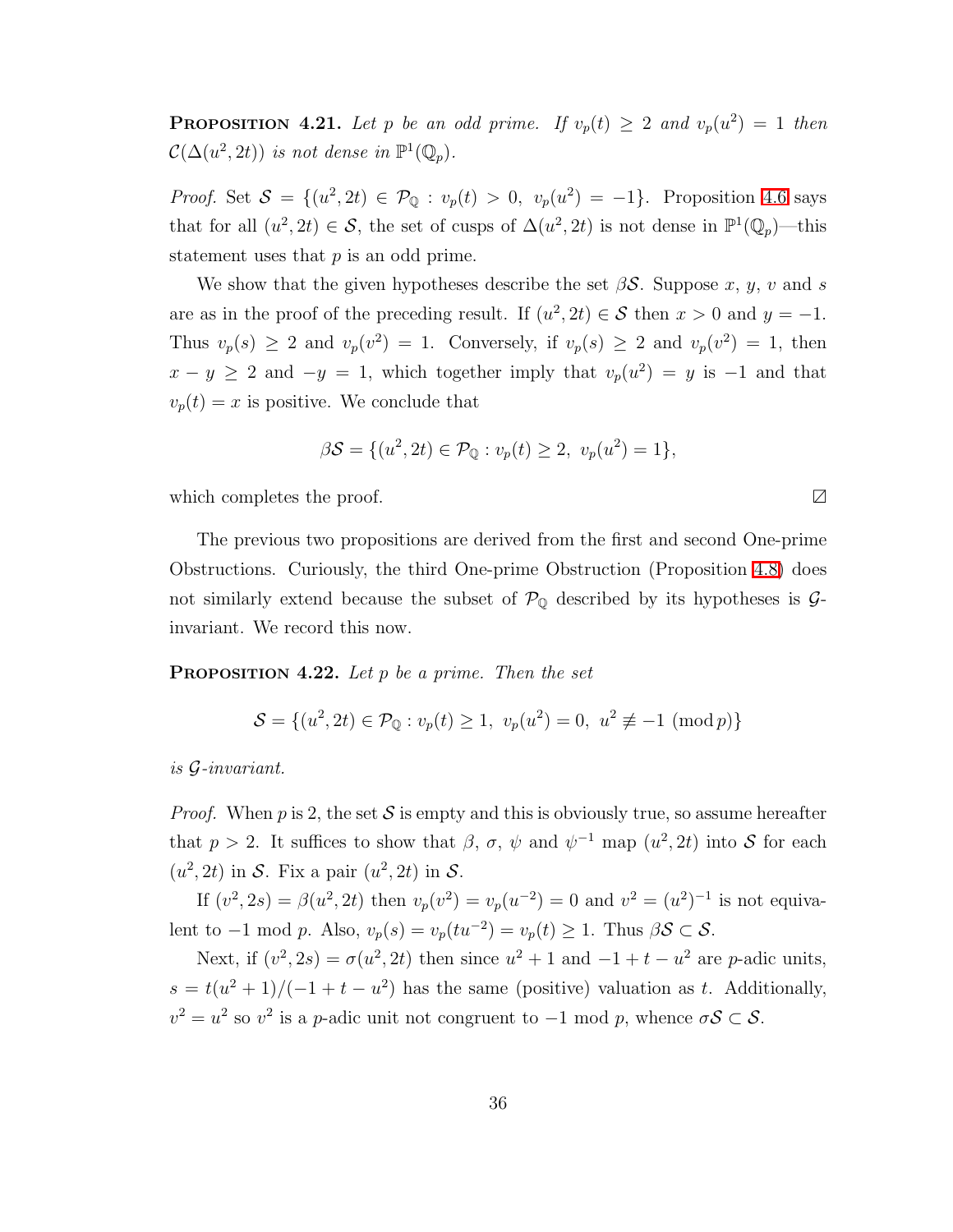Thirdly, if  $(v^2, 2s) = \psi(u^2, 2t)$ , then  $v^2 = (u^2 + 1)^2/(-1 + t - u^2)$  is a quotient of p-adic units. Modulo p,  $v^2$  is congruent to  $-(u^2+1)$ , which is not congruent to  $-1$ by hypothesis. Since here s is again  $t(u^2 + 1)/(-1 + t - u^2)$ , we find that  $\psi S \subset S$ .

Finally, setting  $(v^2, 2s) = \psi^{-1}(u^2, 2t)$ , we have that  $v^2 = -1 + t - u^2$  is a p-adic unit congruent to  $-(u^2 + 1)$  mod p and so not congruent to  $-1$  by hypothesis on  $u^2$ . Here  $s = t(t - u^2)/u^2$  is a product of t and a p-adic unit, so its valuation is positive. Therefore  $\psi^{-1}S \subset S$ .

Now we translate our Borderline Lemmas above into flip-borderline conditions using the same techniques.

**PROPOSITION** 4.23. Let p be prime. If (a)  $v_p(t) \ge 1$  and  $v_p(u^2) = 1$  or (b)  $v_p(t) \geq 2$  and  $v_p(u^2) = 2v_p(t) - 1$ , then  $(u^2, 2t)$  is flip-borderline with respect to p. Proof. Define

$$
\mathcal{S}_1 = \{ (u^2, 2t) \in \mathcal{P}_{\mathbb{Q}} : v_p(t) \ge 0, \ v_p(u^2) = -1 \},
$$
  

$$
\mathcal{S}_2 = \{ (u^2, 2t) \in \mathcal{P}_{\mathbb{Q}} : v_p(t) < 0, \ v_p(u^2) = 2v_p(t) - 1 \}.
$$

Pairs  $(u^2, 2t)$  in either of these sets are *p*-borderline by Lemmas [4.12](#page-33-1) and [4.13.](#page-34-0)

We will identify the images  $\beta \mathcal{S}_i$  as we did in Proposition [4.20.](#page-42-0) The pairs in the sets  $\beta S_i$  will be p-flip-borderline since the equivalence  $\beta$  is given by exchanging marked generators and then conjugating. Again set  $x = v_p(t)$  and  $y = v_p(u^2)$  and recall that if  $(v^2, 2s) = \beta(u^2, 2t)$ , then  $v_p(s) = x - y$  and  $v_p(v^2) = -y$ .

For part (a), we have

$$
(u^2, 2t) \in S_1 \iff x \ge 0
$$
 and  $y = -1 \iff v_p(s) \ge 1$  and  $v_p(v^2) = 1$ ,

so

$$
\beta S_1 = \{ (u^2, 2t) \in \mathcal{P}_{\mathbb{Q}} : v_p(t) \ge 1, \ v_p(u^2) = 1 \}.
$$

As to part (b), note first that  $y = v_p(u^2) = 2v_p(t) - 1 = 2x - 1$  if and only if  $v_p(v^2) = -y = 2(x - y) - 1 = 2v_p(s) - 1$ . Given that  $y = 2x - 1$ , we also have that  $v_p(s) = x - y \ge 2$  exactly when  $x - (2x - 1) \ge 2$ , which holds if and only if  $v_p(t) = x \leq -1$ . Thus

$$
\beta \mathcal{S}_2 = \{ (u^2, 2t) \in \mathcal{P}_{\mathbb{Q}} : v_p(t) \ge 2, \ v_p(u^2) = 2v_p(t) - 1 \}.
$$

∠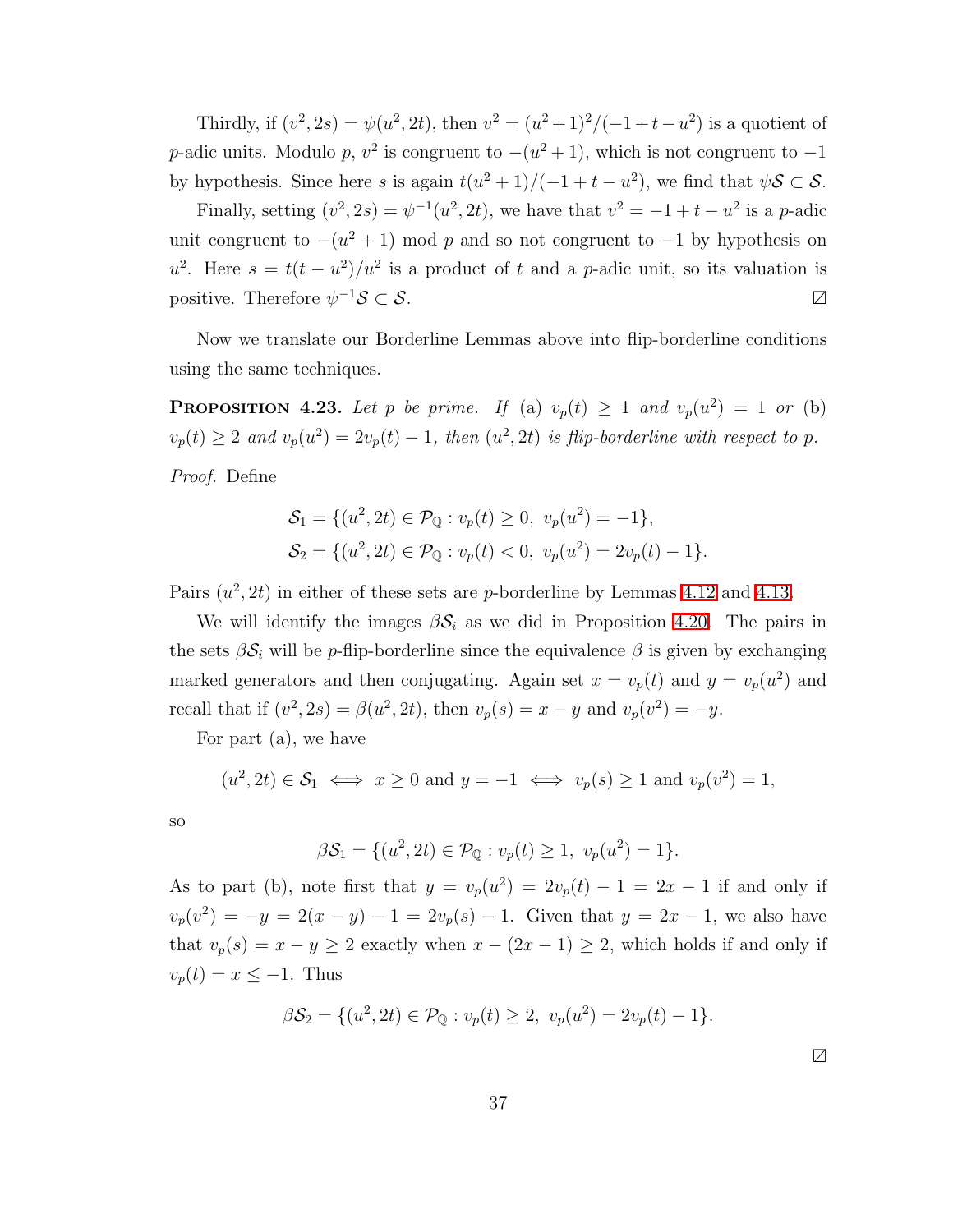The final proposition of this section invokes Borderline Lemma I.

**PROPOSITION 4.24.** If  $v_3(t) > 0$  and  $u^2$  is a 3-adic unit congruent to 1 modulo 3, then  $(u^2, 2t)$  is 3-flip-borderline.

Proof. Let

$$
S = \{(u^2, 2t) \in \mathcal{P}_{\mathbb{Q}} : v_3(t) > 0, v_3(u^2) = 0, u^2 \equiv 1 \pmod{3}\}.
$$

Points in S are 3-borderline by Lemma [4.11.](#page-33-0) Invoke Proposition [4.22](#page-43-0) with  $p = 3$  to see that S is G-invariant. In particular  $\beta S = S$ .

The results from this section together with the original one-prime obstructions and borderline results we found are plotted together in Figures [4.4](#page-45-0) and [4.5.](#page-46-1)



<span id="page-45-0"></span>Figure 4.4: Plot of extended obstructions for  $p \geq 3$  (1 × 1 grid)

Though we do not state any more two-prime obstructions explicitly, we note that we can pair hypotheses from the previous two propositions just as we did with the Borderline Lemmas of Section [4.2.2.](#page-32-1)

We can continue producing obstructions by applying generators of  $\mathcal G$  to the sets of hypotheses of results in this section. These hypotheses seem to become increasingly complicated as we repeatedly apply generators of  $\mathcal{G}$ . For example, by applying  $\psi$  to the set  $\beta S$  in the proof of Proposition [4.21,](#page-42-1) we can show (we claim) that if p is an odd prime,  $v_p(t) \geq 2$ ,  $v_p(u^2) = 0$  and  $v_p(u^2 + 1) = 1$  then  $\mathcal{C}(\Delta(u^2, 2t))$  is not dense in  $\mathbb{P}^1(\mathbb{Q}_p)$ . Because of this increased complexity, we have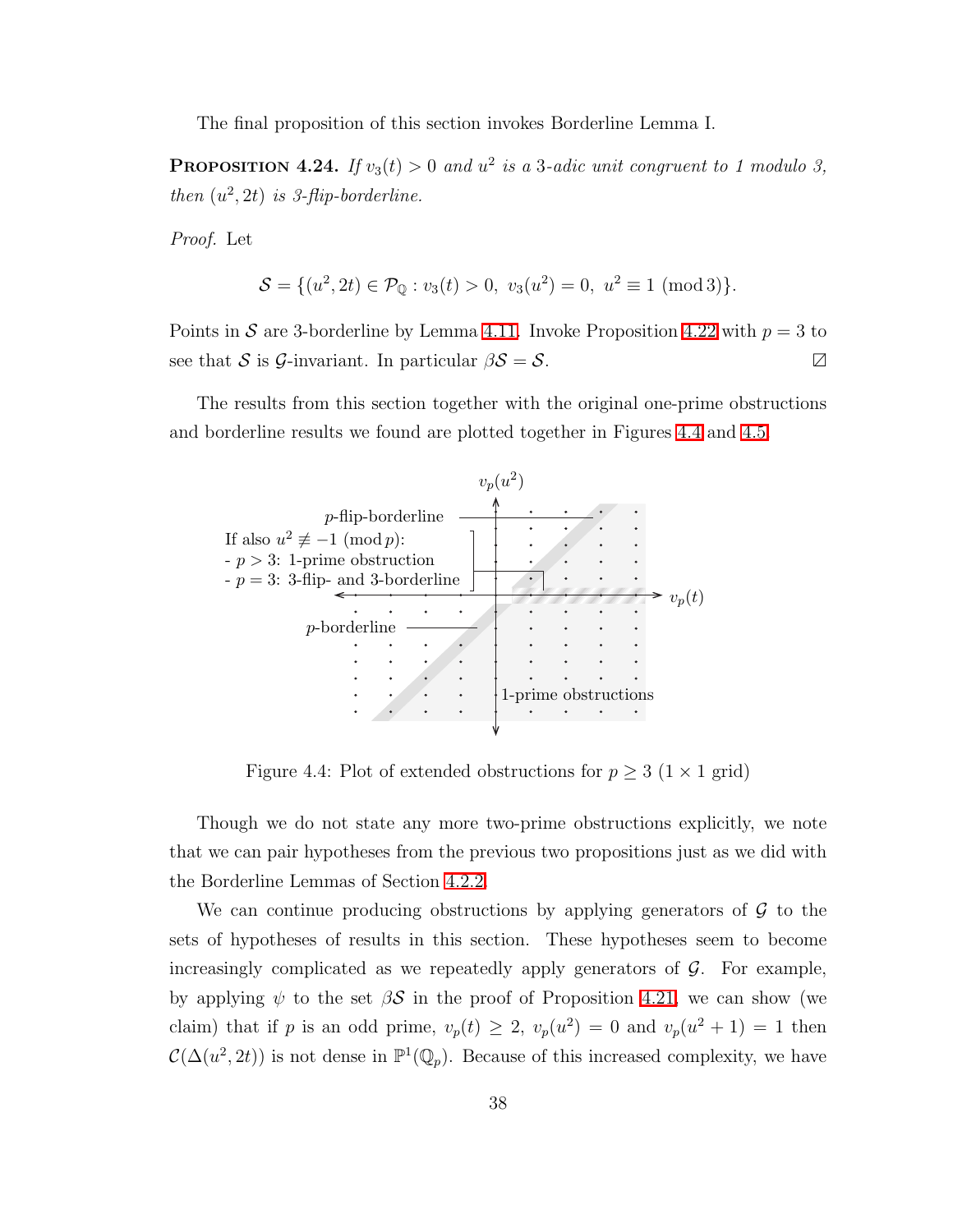

<span id="page-46-1"></span>Figure 4.5: Plot of extended obstructions for  $p = 2$  (1 × 1 grid)

yet to investigate the full extent to which we can so generate more obstructions. Of course, this means that we cannot claim that our obstructions are exhaustive.

Much of the foreseeable work extending results of this section is to describe the G-orbits of subsets of  $\mathcal{P}_{\mathbb{Q}}$  that are described by our results' hypotheses. It is yet unclear whether these could collectively identify all pairs  $(u^2, 2t)$  such that  $\mathcal{C}(\Delta(u^2, 2t))$  is not dense in  $\prod_{\text{all } \ell} \mathbb{P}^1(\mathbb{Q}_\ell)$ .

## <span id="page-46-0"></span>4.3 Insufficiency of p-adic obstructions

We next show that we cannot promote the results of the previous section to a collective, complete obstruction to pseudomodularity. More precisely, we show that there are non-pseudomodular, nonarithmetic groups whose sets of cusps are dense in all (finite or infinite) products of the form  $\prod_{\ell} \mathbb{P}^1(\mathbb{Q}_{\ell})$ .

The key ideas of our proof are as follows.

- (1) In the topology of a product of the form just given, there is a neighborhood  $U \subset \mathbb{P}^1(\mathbb{Q})$  of some fixed cusp such that the cusps in U form a dense subset of U. This holds for all  $\Delta(u^2, 2t)$ .
- (2) For a fixed  $\Delta(u^2, 2t)$  and a U as above, the union of all gU as g ranges over  $\Delta(u^2, 2t)$  is  $\mathbb{P}^1(\mathbb{Q})$ . This is not always the case, as per the obstructions above. Below, we actually only use a small set of elements g.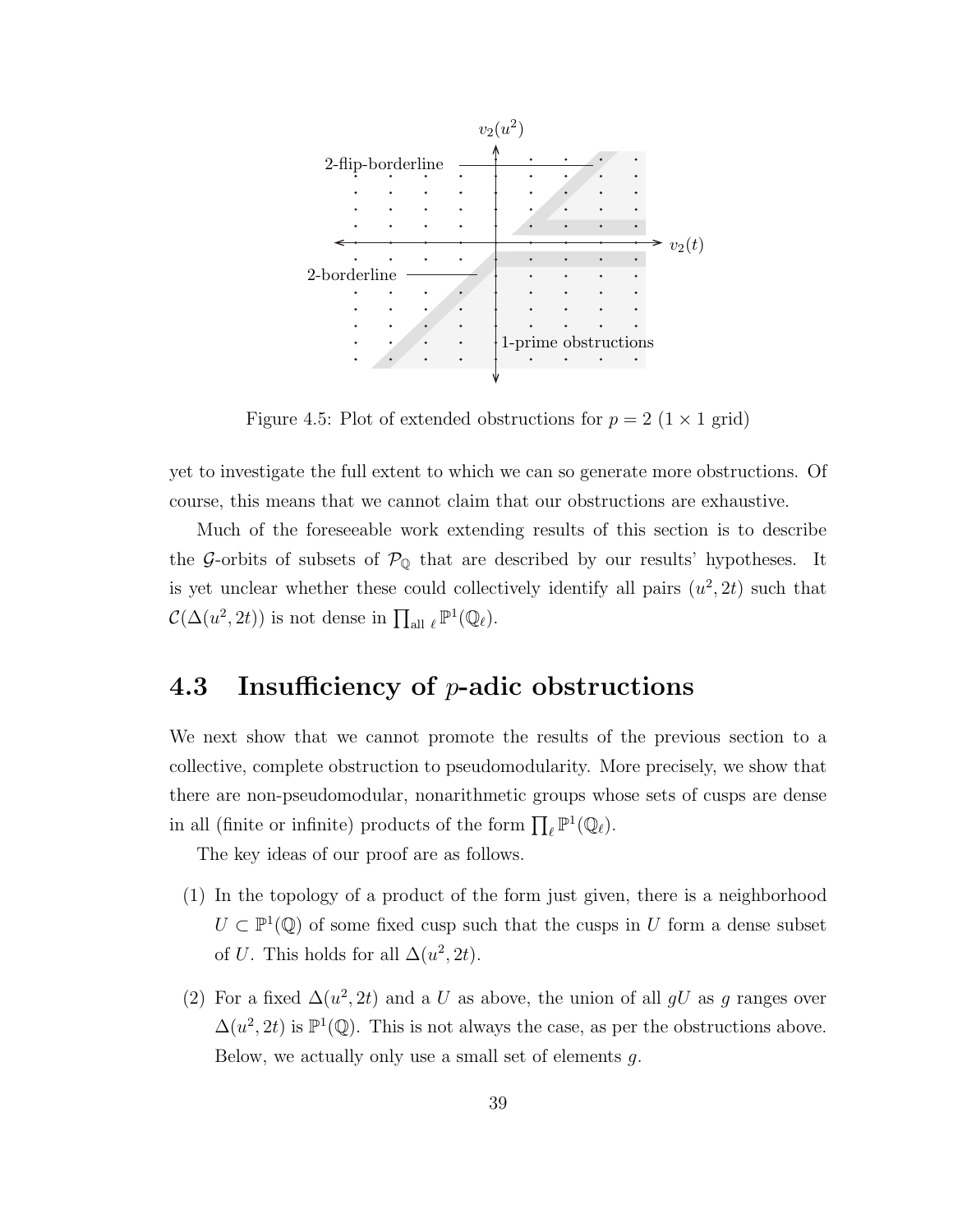(3) There exist groups  $\Delta(u^2, 2t)$  that satisfy the condition of (2) and are neither pseudomodular nor arithmetic, either by an obstruction of Chapter [5](#page-53-0) or by prior knowledge (i.e., the tables of [\[LR1\]](#page-80-0)).

The first two ideas are implemented in the proposition that follows the next lemma.

**LEMMA 4.25.** Endow  $\mathbb{P}^1(\mathbb{Q})$  with the subspace topology from the diagonal inclusion into a finite product  $H := \prod_{\ell} \mathbb{P}^1(\mathbb{Q}_{\ell})$ . Let  $\Delta$  be a fixed  $\Delta(u^2, 2t)$  and fix x in  $\mathbb{P}^1(\mathbb{Q})$ . If for every neighborhood U of 0 in H, there is a  $g \in \Delta$  such that  $gx \in U$ , then x is in the closure of  $\mathcal{C}(\Delta(u^2, 2t))$  inside H.

*Proof.* The generators of  $\Delta$  are represented by matrices in PGL<sub>2</sub>(Q), so  $\Delta$  acts continuously by Möbius transformations on  $\mathbb{P}^1(\mathbb{Q}_\ell)$  for each  $\ell$ , in each case extending its action on  $\mathbb{P}^1(\mathbb{Q})$ . Thus the component-wise action of  $\Delta$  on H, which extends its action on the diagonal  $\mathbb{P}^1(\mathbb{Q})$ , is continuous.

Since the translation  $z \mapsto z + 2t$  is in  $\Delta$  and 0 is a cusp of  $\Delta$ , the set  $2t\mathbb{Z}$ is contained in  $\mathcal{C}(\Delta)$ . Let  $U = 2t \prod_{\ell} \mathbb{Z}_{\ell}$  in H. Then U is open and closed and  $U \cap \mathbb{P}^1(\mathbb{Q}) = 2t\mathbb{Z}$  is a subset of  $\mathcal{C}(\Delta)$ . It follows that U is in the closure of  $\mathcal{C}(\Delta)$  in H. Now, by hypothesis, there is a  $g \in \Delta$  such that  $gx \in U$ , i.e., such that  $x \in g^{-1}U$ . Since g fixes  $\mathcal{C}(\Delta)$  setwise and acts by homeomorphism on  $H, g^{-1}U$  is in the closure of  $\mathcal{C}(\Delta)$  in H. Therefore x is in the closure of  $\mathcal{C}(\Delta)$ .  $\Box$ 

We shall show that, in certain situations, this lemma applies to all x in  $\mathbb{P}^1(\mathbb{Q})$ , thus establishing that the cusp set of the  $\Delta(u^2, 2t)$  in question is dense in a specified product H as defined above. Of course, it is equivalent to show that each x in  $\mathbb{P}^1(\mathbb{Q})$ can be moved by an element of  $\Delta(u^2, 2t)$  to the U defined in the preceding proof. Indeed, any element of  $2t\mathbb{Z}$  can be moved arbitrarily close to 0 in H by applying some power of the matrix  $\begin{pmatrix} 1 & 2t \\ 0 & 1 \end{pmatrix}$ , which lies in  $\Delta(u^2, 2t)$ .

For the proof of the upcoming proposition, we introduce a family of groups  $\Delta_0$ related to the family  $\Delta$ . By Lemma 2.6 of [\[LR1\]](#page-80-0), there is for each  $(u^2, 2t)$  a Fuchsian group  $\Delta_0(u^2, 2t)$  containing  $\Delta(u^2, 2t)$  as a subgroup of index 2. This  $\Delta_0(u^2, 2t)$  is isomorphic to the 3-fold free product of  $\mathbb{Z}/2$  and is generated by the order-2 elements

$$
S:=\begin{pmatrix} 0 & -u \\ u^{-1} & 0 \end{pmatrix}, \quad A:=Sg_1, \quad B:=Sg_2.
$$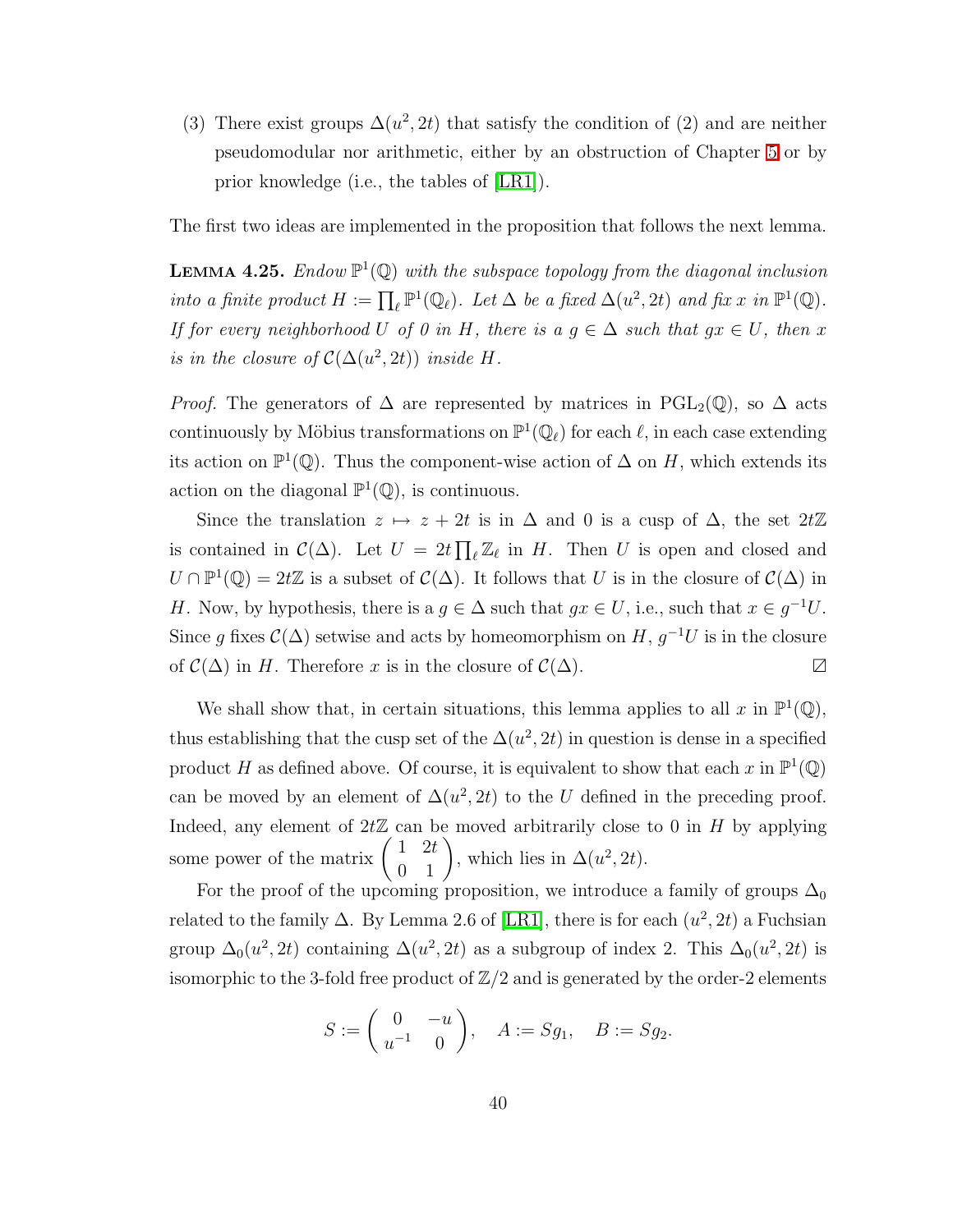The stabilizer of  $\infty$  is generated by  $T := SAB =$  $\left(\begin{array}{cc} 1 & t \\ 0 & 1 \end{array}\right)$ . (See the beginning of Section 2 of [\[LR2\]](#page-80-1).)



Figure 4.6: A fundamental domain for  $\Delta_0(u^2, 2t)$  in  $\mathcal{H}$ 

<span id="page-48-0"></span>**PROPOSITION 4.26.** If t equals a prime q, p is 1 or a prime distinct from q and  $u^2 = m/p$  for some integer m coprime to p and divisible by q, then the set of cusps of  $\Delta := \Delta(u^2, 2t)$  is dense in all finite products of  $\mathbb{P}^1(\mathbb{Q}_\ell)$ 's.

*Proof.* We establish the proposition using  $\Delta_0(u^2, 2t)$  in place of  $\Delta(u^2, 2t)$ , for our technique uses elements from the group  $\Delta_0(u^2, 2t)$ . This suffices since cusp sets are invariant under direct commensurability and  $\Delta(u^2, 2t)$  is a finite-index subgroup of  $\Delta_0(u^2, 2t)$ .

Assume that  $p$  is not 1. The case in which  $p$  is 1 will be handled at the end of the proof.

Let Z be a fixed finite set of primes. We assume without loss of generality that p, q and all primes dividing m are in Z. This is harmless since, for  $Z' \subset Z$ , density of a subset of  $\mathbb{P}^1(\mathbb{Q})$  in  $\prod_{\ell \in \mathbb{Z}} \mathbb{P}^1(\mathbb{Q}_\ell)$  implies density in  $\prod_{\ell \in \mathbb{Z}'} \mathbb{P}^1(\mathbb{Q}_\ell)$ .

Call a subset  $X \subset \mathbb{P}^1(\mathbb{Q})$  close to zero if for each  $x \in X$ , we can choose elements  $\gamma \in \Delta_0 := \Delta_0(u^2, 2t)$  so as to get x arbitrarily close to 0 in  $H := \prod_{\ell \in \mathbb{Z}} \mathbb{P}^1(\mathbb{Q}_\ell)$ . To get cusp density, we want to show that in fact the whole set  $\mathbb{P}^1(\mathbb{Q})$  is close to zero, whence the lemma above implies the cusp set of  $\Delta_0$  is dense in H. First, note that

- (a) If X is close to zero and  $g \in \Delta_0$  then  $gX$  is close to zero.
- (b) If  $\{X_i\}$  is a collection of sets that are close to zero, then  $\cup_i X_i$  is close to zero.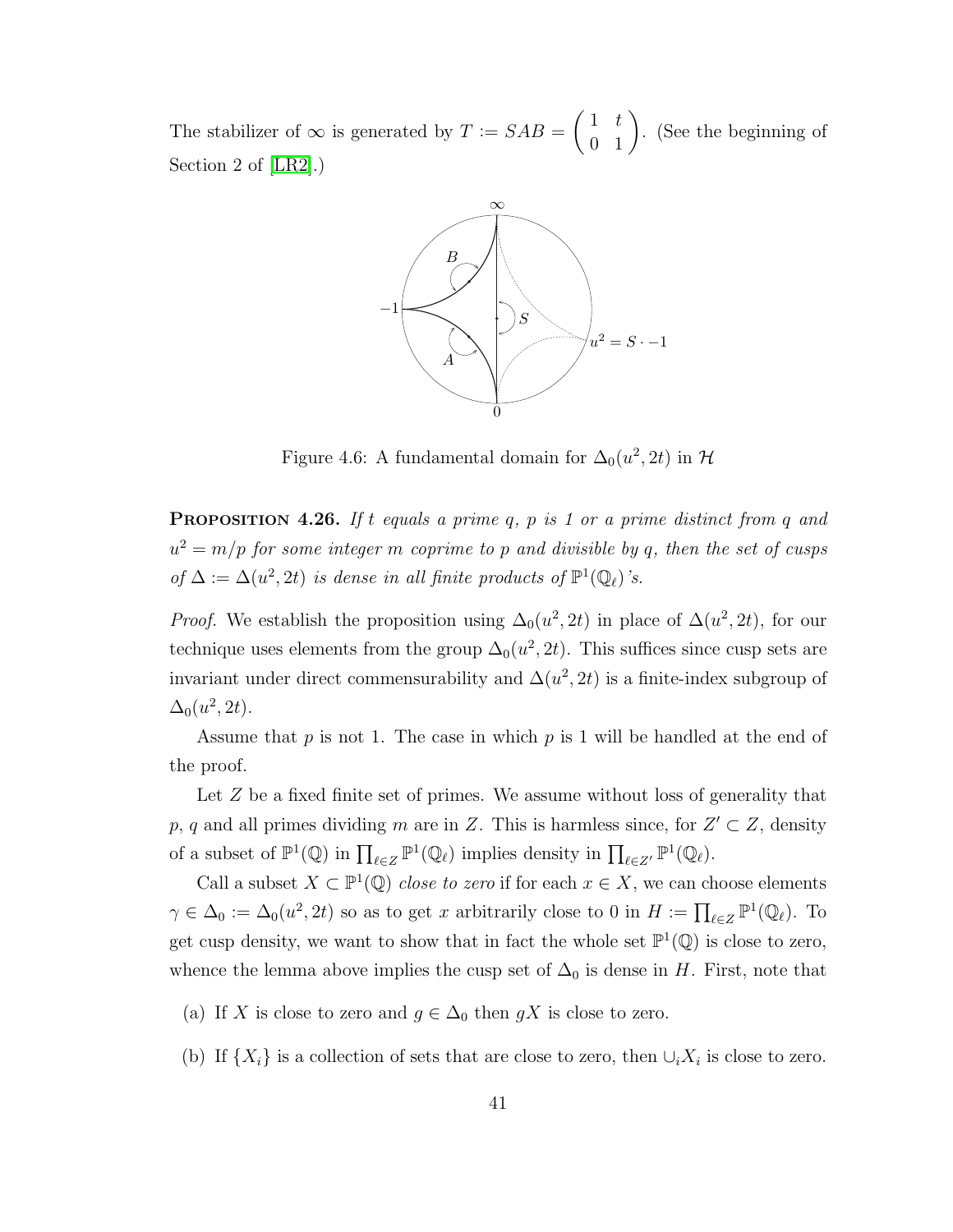We will use these without further mention.

First define  $V_1 := t\mathbb{Z}$ . One basis of neighborhoods of 0 in  $\mathbb{P}^1(\mathbb{Q})$  in the topology from H is the collection of sets  $n\mathbb{Z}$  for n a nonzero integer divisible by  $q = t$ . A given  $x \in V_1$  can be mapped into any such  $n\mathbb{Z}$  by some power of  $T : z \mapsto z + t$ . Therefore  $V_1$  is close to zero.

Next, consider  $S \in \Delta_0$ , represented in PGL<sub>2</sub>(Q) by  $\begin{pmatrix} 0 & -m/p \\ 1 & 0 \end{pmatrix}$ . This maps  $x$ to  $-m/px$ . Its effect on valuations is

$$
v_p(x) = e \Rightarrow v_p(Sx) = -1 - e
$$
  
\n
$$
v_q(x) = e \Rightarrow v_q(Sx) = v_q(m) - e
$$
  
\n
$$
v_\ell(x) = e \Rightarrow v_\ell(Sx) = v_\ell(m) - e, \quad \ell \neq p, q.
$$

With this in mind set

$$
V_2 = \{ x \in \mathbb{P}^1(\mathbb{Q}) : v_p(x) < 0, \quad v_q(x) \le 0, \quad v_\ell(x) \le 0 \text{ for } \ell \in \mathbb{Z}, \ell \ne p, q \}.
$$

Then

$$
SV_2 = \{ x \in \mathbb{P}^1(\mathbb{Q}) : v_p(x) \ge 0, \ v_q(x) \ge v_q(m), \ v_\ell(x) \ge v_\ell(m) \text{ for } \ell \in \mathbb{Z}, \ell \ne p, q \}.
$$

Since q divides  $m, v_q(m) \geq 1$ , so  $SV_2 \subset V_1$ . Therefore  $V_2$  is close to zero. Indeed, by the Chinese Remainder Theorem, we can do much better: let

$$
V_2' = \{ x \in \mathbb{P}^1(\mathbb{Q}) : v_p(x) < 0, \quad v_q(x) \le 0 \}.
$$

In other words, drop the restrictions in the definition of  $V_2$  on primes in  $Z$  other than  $p$  and  $q$ .

Now suppose  $x \in V'_2$ . If  $v_{\ell}(x) \leq 0$  for all  $\ell$  in Z other than p and q, then  $x \in V_2$ . Otherwise, by the Chinese Remainder Theorem, we can apply some power of  $T$  to x to enforce this. Moreover, the inequalities  $v_p(x) < 0$  and  $v_q(x) \leq 0$  are invariant under T, so this implies  $T^a x \in V_2$  for some  $a \in \mathbb{Z}$ . Therefore  $V_2'$  is close to zero. Note that  $V_2'$  is defined in terms of conditions on only two primes. We shall proceed similarly below, first finding a set that is close to zero and defined by a condition with respect to one prime, and then eliminating this condition to establish the final result.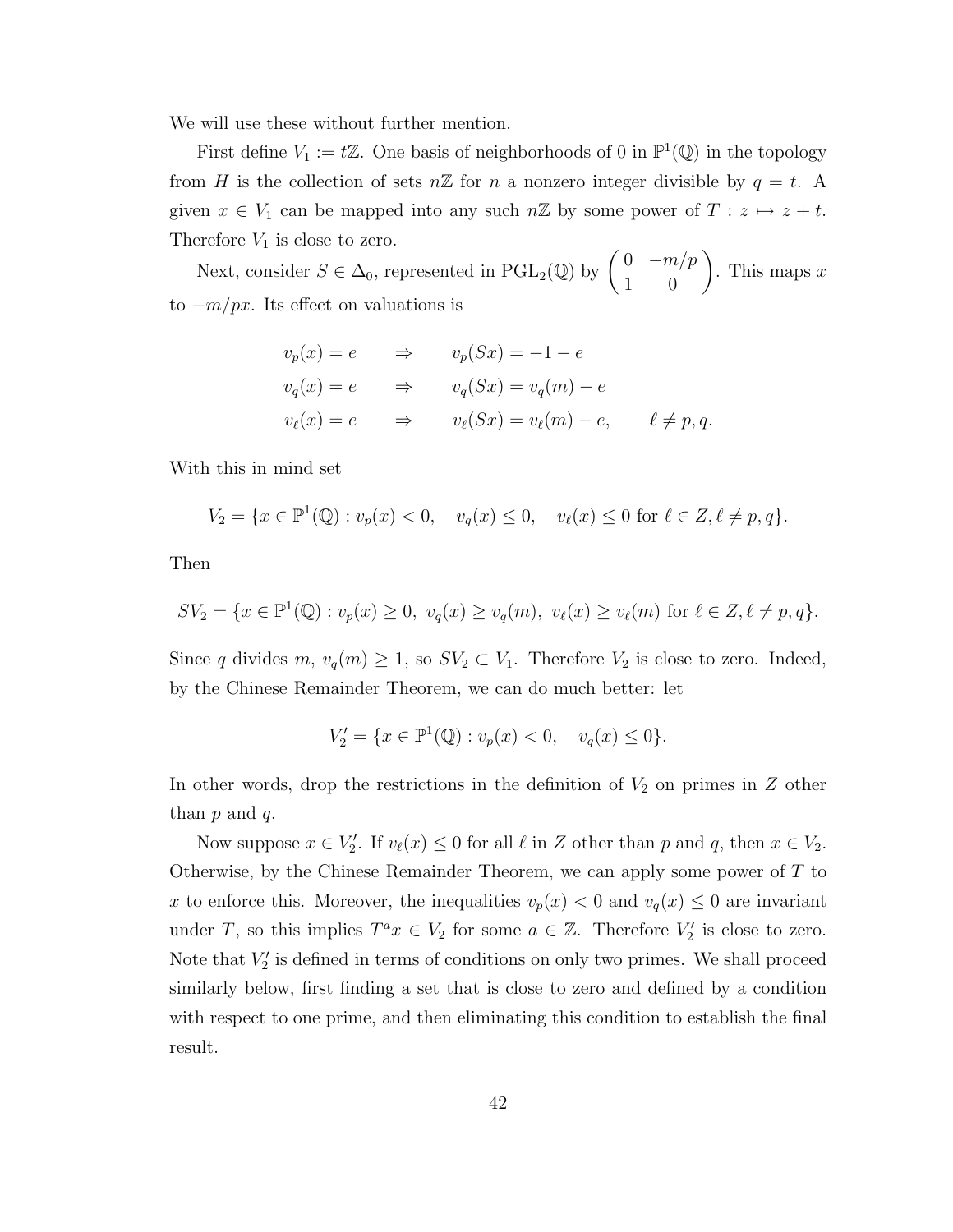Next we consider how  $A \in \Delta_0$  treats values with specified p- and q-valuations.<br> $\begin{pmatrix} -m & -m \end{pmatrix}$ Since  $u^2 = m/p$  and  $t = q$ , A is represented by the integral matrix  $\begin{pmatrix} -m & -m \\ m & 1 \end{pmatrix}$  $p(q-1)$  m . Suppose x, written as a quotient  $r/s$  of coprime integers, has negative p-valuation, so  $p \mid s$  and  $p \nmid r$ . Then

$$
v_p(Ax) = v_p(m(r+s)) - v_p(p(q-1)r + ms) < 0
$$

since  $p \nmid m(r + s)$  and  $p \mid s$ . As A has order 2 in  $\Delta_0$ , we infer that  $v_p(x) < 0$  if and only if  $v_p(Ax) < 0$ .

To see how A interacts with  $v_q$ , compute

$$
v_q(Ax) = v_q(m) + v_q(r+s) - v_q(p(q-1)r+ms).
$$

If  $v_q(x) \leq 0$  then  $q \nmid r$  so, since q divides m, we find that  $v_q(p(q-1)r+ms) = 0$  and thus  $v_q(Ax) \ge v_q(m)$ . On the other hand, if  $v_q(x) \ge v_q(m)$ , then because  $v_q(m)$  is positive, we see that  $q$  divides  $r$  but not  $s$ , whence

$$
v_q(Ax) = v_q(m) - v_q(p(q-1)r + ms).
$$

Now  $v_q(r) \ge v_q(m)$ , so  $v_q(Ax) \le 0$ . Therefore, since A is of order 2, A exchanges the sets of x with q-valuation, respectively, at most 0 and at least  $v_q(m)$ .

We use the behavior of A to eliminate the condition on  $v_p$  as follows. Through the computations with  $S$  above, we have that

$$
SV_2' = \{ x \in \mathbb{P}^1(\mathbb{Q}) : v_p(x) \ge 0, \quad v_q(x) \ge v_q(m) \}
$$

and so

$$
ASV_2' = \{ x \in \mathbb{P}^1(\mathbb{Q}) : v_p(x) \ge 0, \quad v_q(x) \le 0 \}.
$$

Being an image of  $V'_2$  under  $AS \in \Delta_0$ , this set is close to zero, so its union with  $V'_2$ , namely  $V_3 := \{x \in \mathbb{P}^1(\mathbb{Q}) : v_q(x) \leq 0\}$ , is also close to zero.

Finally, note that

$$
V_4 := V_3 \cup SV_3 = \{ x \in \mathbb{P}^1(\mathbb{Q}) : v_q(x) \le 0 \text{ or } v_q(x) \ge v_q(m) \}
$$

is close to zero. If  $x \in \mathbb{P}^1(\mathbb{Q})$  with  $v_q(x) \leq 0$ , then  $x \in V_4$ . Otherwise,  $v_q(x) \geq$  $1 = v_q(t)$  and so by applying some power  $T^a$  of T we can enforce the inequality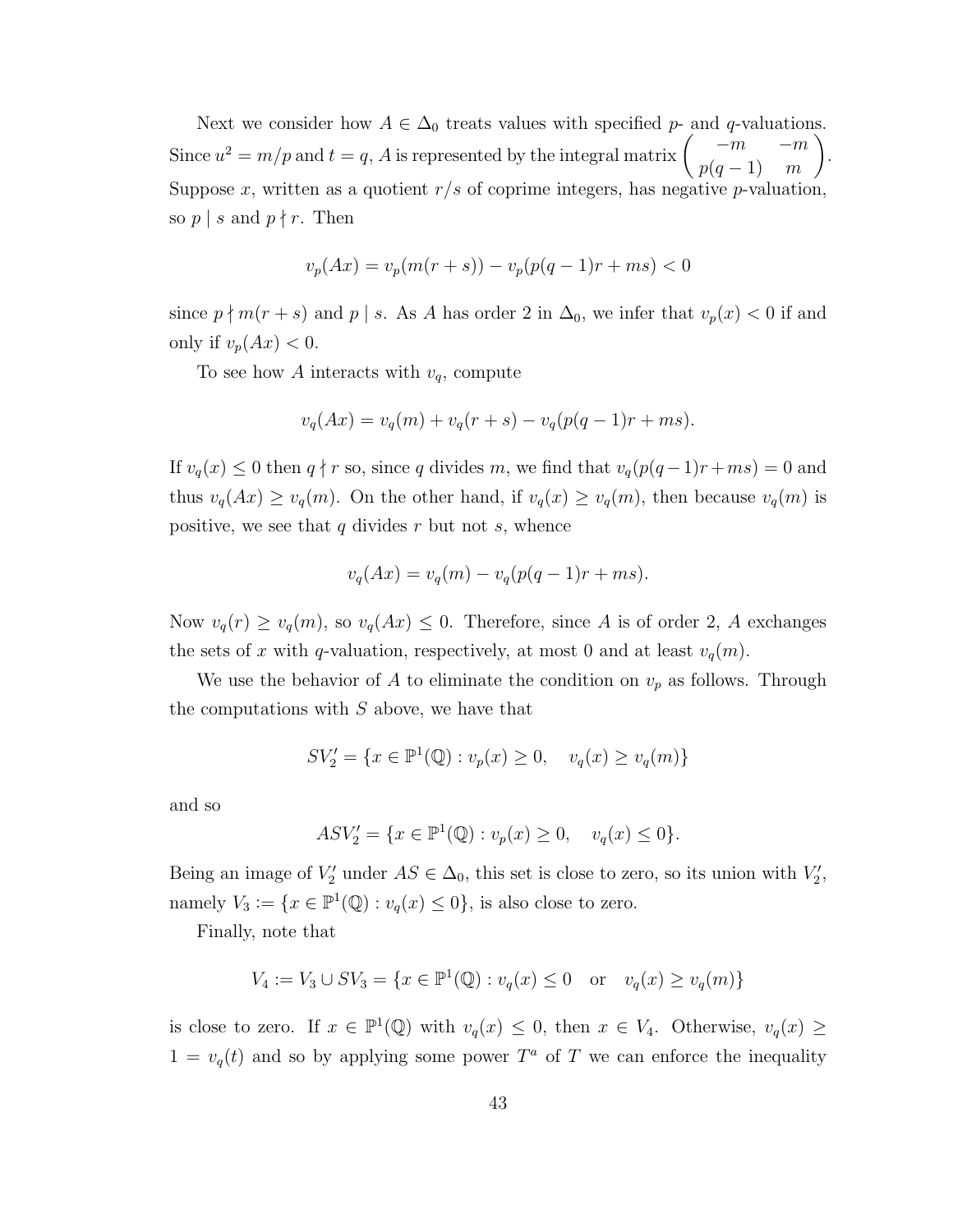$v_q(T^a x) \ge v_q(m)$ . Therefore, every element of  $\mathbb{P}^1(\mathbb{Q})$  can be pushed into  $V_4$  by some  $g \in \Delta_0$ . We conclude that  $\mathbb{P}^1(\mathbb{Q})$  is close to zero.

If  $p = 1$ , then the above proof holds with the following modifications: assume Z contains q and all primes dividing m; drop the conditions on  $v_p$  from the definitions of  $V_2$  and  $V_2'$ ; and, noting that  $V_2'$  then equals the set  $V_3$  above, omit the analysis of the behavior of A.  $\Box$ 

By the definition of the product topology, the cusps of those  $\Delta(u^2, 2t)$  satisfying the hypotheses of the preceding proposition are in fact dense in  $\prod_{\text{all } \ell} \mathbb{P}^1(\mathbb{Q}_{\ell})$ .

We remark that the process described by the above result somewhat parallels the use of a covering of  $\mathbb R$  by killer intervals (§[2.4\)](#page-14-0) as done in [\[LR1\]](#page-80-0). Given a set of killer intervals corresponding to a pseudomodular group  $\Delta(u^2, 2t)$ , we can iteratively use elements of  $\Delta(u^2, 2t)$ , corresponding to the intervals, to send each rational to another rational of strictly lower denominator. For each rational number this process terminates since we ultimately reach the cusp  $\infty$ . In contrast, in Proposition [4.26](#page-48-0) above, we are in effect producing a covering of  $\mathbb{P}^1(\mathbb{Q})$  by sets open with respect to the product topology on a space  $\prod_{\ell} \mathbb{P}^1(\mathbb{Q}_{\ell})$  and using this to show that each rational number can be moved arbitrarily close, in this product, to the cusp 0. As we said above and as we will soon show, the existence of one of our coverings does not imply pseudomodularity.

According to Proposition [3.6,](#page-22-0) the groups  $\Delta(u^2, 2t)$  and  $\Delta(-1 + t - u^2, 2t)$  are equivalent. In particular, the cusp set of one is dense in  $\prod_{\ell} \mathbb{P}^1(\mathbb{Q}_{\ell})$  if and only if the cusp set of the other is as well. The above hypotheses on  $u^2$  are that it has prime denominator and is congruent to  $0 \mod t$ . Then, through the noted equivalence, and using that t is assumed to be an integer, the proposition also applies to  $u^2$  that are congruent to  $-1$  mod t and have prime denominator.

To compare this to the results of Long and Reid in [\[LR1\]](#page-80-0) that are reproduced in Tables [A.1](#page-75-0) and [A.2,](#page-76-0) note that

- (a) the set of cusps of each  $\Delta(m/p, 4)$ , with p an odd prime, is dense in the product of all  $\mathbb{P}^1(\mathbb{Q}_\ell);$
- (b) the set of cusps of each  $\Delta(m/p, 6)$ , with p a prime distinct from 3 and with  $m/p \not\equiv 1 \pmod{3}$ , is dense in the product of all  $\mathbb{P}^1(\mathbb{Q}_\ell)$ .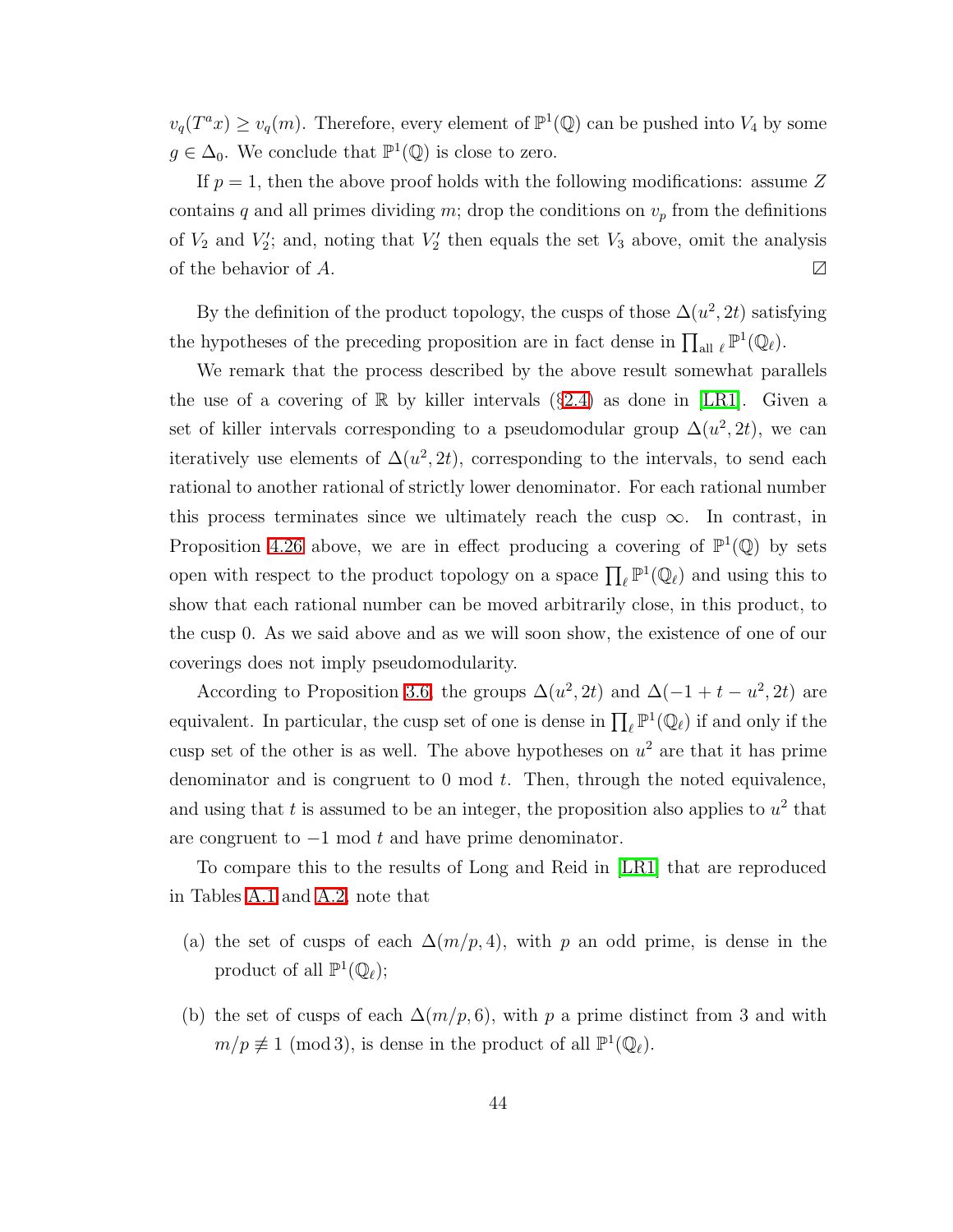<span id="page-52-0"></span>As promised, there are some groups, such as  $\Delta(6/11, 6)$ , that are neither pseudomodular nor arithmetic—see Proposition [5.9](#page-67-0) or Table [A.2—](#page-76-0)but nevertheless have set of cusps dense in  $\prod_{\text{all } \ell} \mathbb{P}^1(\mathbb{Q}_\ell)$ . This establishes the final result of this chapter.

**THEOREM 4.27** (p-adic Insufficiency). Let  $\Delta(u^2, 2t)$  be nonarithmetic. Then density of  $\mathcal{C}(\Delta(u^2, 2t))$  in the product  $\prod_{\ell} \mathbb{P}^1(\mathbb{Q}_{\ell})$ , ranging over all primes  $\ell$ , is not a sufficient condition for pseudomodularity.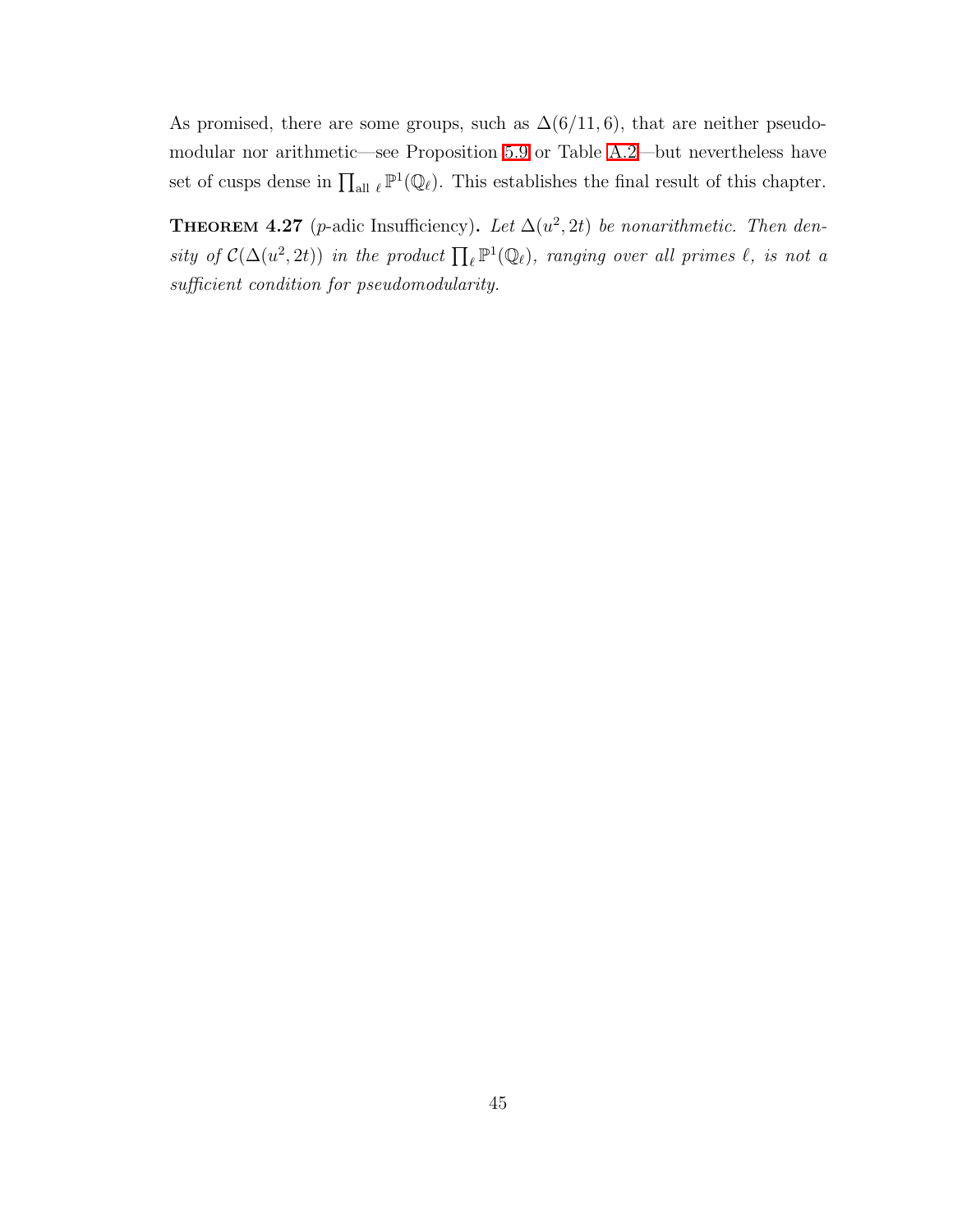# <span id="page-53-0"></span>Chapter 5

# Congruence Topologies

In the previous chapter, we examined the relation between having the cusp set  $\mathcal C$  of  $\Delta(u^2, 2t)$  equal  $\mathbb{P}^1(\mathbb{Q})$  and having  $\mathcal{C} \setminus \{\infty\}$ , the set of finite cusps, be dense in two certain topologies on  $\mathbb{Q}$ . These topologies, which we now label  $\mathcal{T}_{\text{adelic}}$  and  $\mathcal{T}_{\text{p-adic}}$ , are those induced by the inclusions of  $\mathbb Q$  into  $\mathbb A_{\mathbb Q,f}$  and  $\prod_{\text{all }\ell}\mathbb Q_\ell$ . Theorem [4.2](#page-24-0) says that, for nonarithmetic groups  $\Delta(u^2, 2t)$ , pseudomodularity is equivalent to density of the set of finite cusps in  $\mathcal{T}_{\text{adelic}}$ . The results of Section [4.2](#page-26-0) indicate that infinitely many non-pseudomodular groups (spanning infinitely many commensurability classes) have sets of finite cusps not dense in  $\mathcal{T}_{p\text{-adic}}$ , but Theorem [4.27](#page-52-0) implies cusp density in  $\mathcal{T}_{\text{p-adic}}$  is not equivalent to pseudomodularity.

In this sense, the topology  $T_{p\text{-adic}}$  has too few open sets, although it gives several effective results obstructing pseudomodularity for certain families of Fricke groups. On the other hand, the adelic topology  $\mathcal{T}_{\text{adelic}}$  has enough open sets. We might even say that it has too *many* open sets: every orbit of rationals is open in this topology and none of our effective results are direct consequences of Theorem [4.2.](#page-24-0) Thus, we are interested in finding a topology  $\mathcal T$  on  $\mathbb Q$  that is strictly between  $\mathcal T_{\text{adelic}}$  and  $\mathcal{T}_{\text{p-adic}}$ , such that density of the set of finite cusps of a nonarithmetic  $\Delta(u^2, 2t)$  in T is equivalent to pseudomodularity, and such that we can derive further effective results using  $\mathcal T$ .

Towards this end, we exhibit below a topology on  $\mathbb Q$  that is finer than  $\mathcal{T}_{\text{p-adic}}$ and yields strictly more obstructions to pseudomodularity than  $\mathcal{T}_{p\text{-adic}}$ .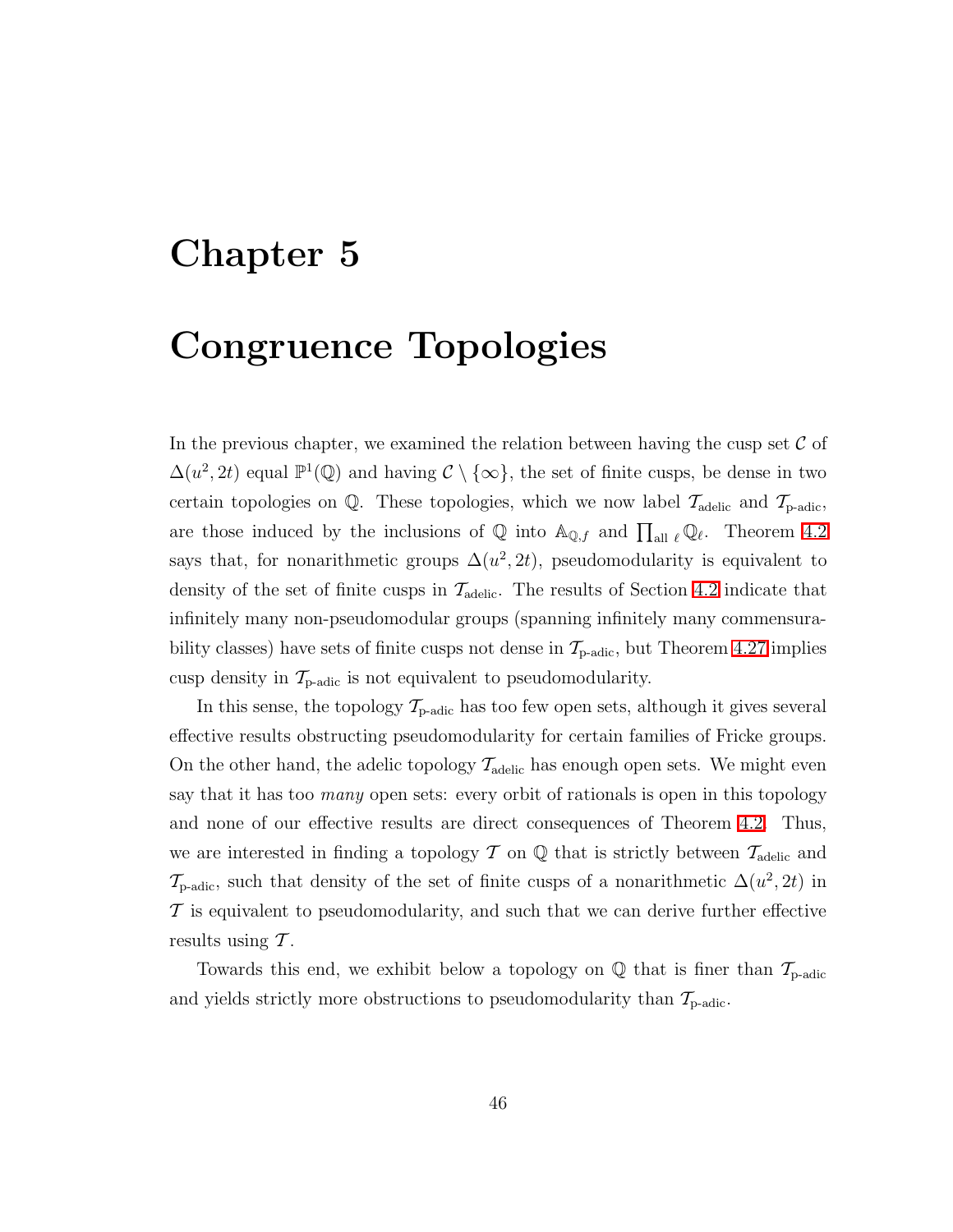#### <span id="page-54-0"></span>5.1 Definition and properties

**DEFINITION 5.1.** Identify  $\mathbb{P}^1(\mathbb{Q})$  with  $\mathbb{P}^1(\mathbb{Z})$ , considered as a subset of  $\mathbb{Z}^2/\{\pm 1\}$ . Let S be a set of primes. The diagonal embedding of  $\mathbb{Z}^2/\{\pm 1\}$  in  $(\prod_{\ell \in S} \mathbb{Z}_{\ell}^2)/\{\pm 1\}$ , endowed with the product topology, induces a topology on  $\mathbb{P}^1(\mathbb{Q})$  that we call the S-congruence topology. If S is the set of all primes, call the S-congruence topology the full congruence topology. If  $N$  is an integer, let the  $N$ -congruence topology be the S-congruence topology for which S is the set of primes dividing  $N$ .

Notice that for each prime  $\ell$  that  $A_{\ell} := \mathbb{Z}_{\ell}^2 \setminus \{(0,0)\}$  maps continuously into and surjectively onto  $\mathbb{P}^1(\mathbb{Q}_\ell)$  via  $(a, b) \mapsto a/b$ . Using these we can build a continuous, surjective function

$$
\bigg(\prod_{\text{all }\ell} A_{\ell}\bigg) / \{\pm 1\} \longrightarrow \prod_{\text{all }\ell} \mathbb{P}^1(\mathbb{Q}_{\ell}) : (a_{\ell}, b_{\ell})_{\ell} \longmapsto (a_{\ell}/b_{\ell})_{\ell}.
$$

Since the map from  $\mathbb{P}^1(\mathbb{Z})$  to the product in Definition [5.1](#page-54-0) misses  $(0,0)$  in all factors, it in fact maps into  $(\prod_{\ell} A_{\ell})/\{\pm 1\}$ . It follows that the full congruence topology is finer than the topology on  $\mathbb{P}^1(\mathbb{Q})$  induced by inclusion into the product  $\prod_{\text{all }\ell} \mathbb{P}^1(\mathbb{Q}_\ell)$ . Similarly, each S-congruence topology is finer than that induced by the product  $\prod_{\ell \in S} \mathbb{P}^1(\mathbb{Q}_\ell).$ 

As a consequence of this, in each result of Section [4.2](#page-26-0) in which  $\mathcal{C}(\Delta(u^2, 2t))$  is not dense in a product of spaces  $\mathbb{P}^1(\mathbb{Q}_\ell)$  over a set S of primes  $\ell$ , we have that  $\mathcal{C}(\Delta(u^2, 2t))$  is not dense in  $\mathbb{P}^1(\mathbb{Q})$  given either the S-congruence or full congruence topology.

Now we show that all congruence topologies arise from *dense* inclusions of  $\mathbb{P}^1(\mathbb{Q})$ into profinite topological spaces as with the case of products of spaces  $\mathbb{P}^1(\mathbb{Q}_\ell)$ . The elements used in our constructions here will be helpful in later proofs. (Note that the inclusions of  $\mathbb{P}^1(\mathbb{Q})$  into  $(\prod_{\ell} A_{\ell})/\{\pm 1\}$  are not dense since we can choose nonempty open sets in  $A_{\ell}$  containing no pairs in the image of  $\mathbb{P}^1(\mathbb{Z})$ .)

Suppose N is an integer at least 2 and K is a subgroup of  $(\mathbb{Z}/N)^{\times}$ . Let the space  $P_K(N)$  be the set of pairs  $(a, b)$  in  $(\mathbb{Z}/N)^2$  with  $gcd(a, b, N) = 1$ , modulo scalar multiplication by elements of  $K$ , and endowed with the discrete topology. The class of  $(a, b)$  in  $P_K(N)$  is denoted by  $[a : b]_K$  or  $[a : b]$  when the context is clear. In any case we will mention the modulus  $N$  as necessary. For the special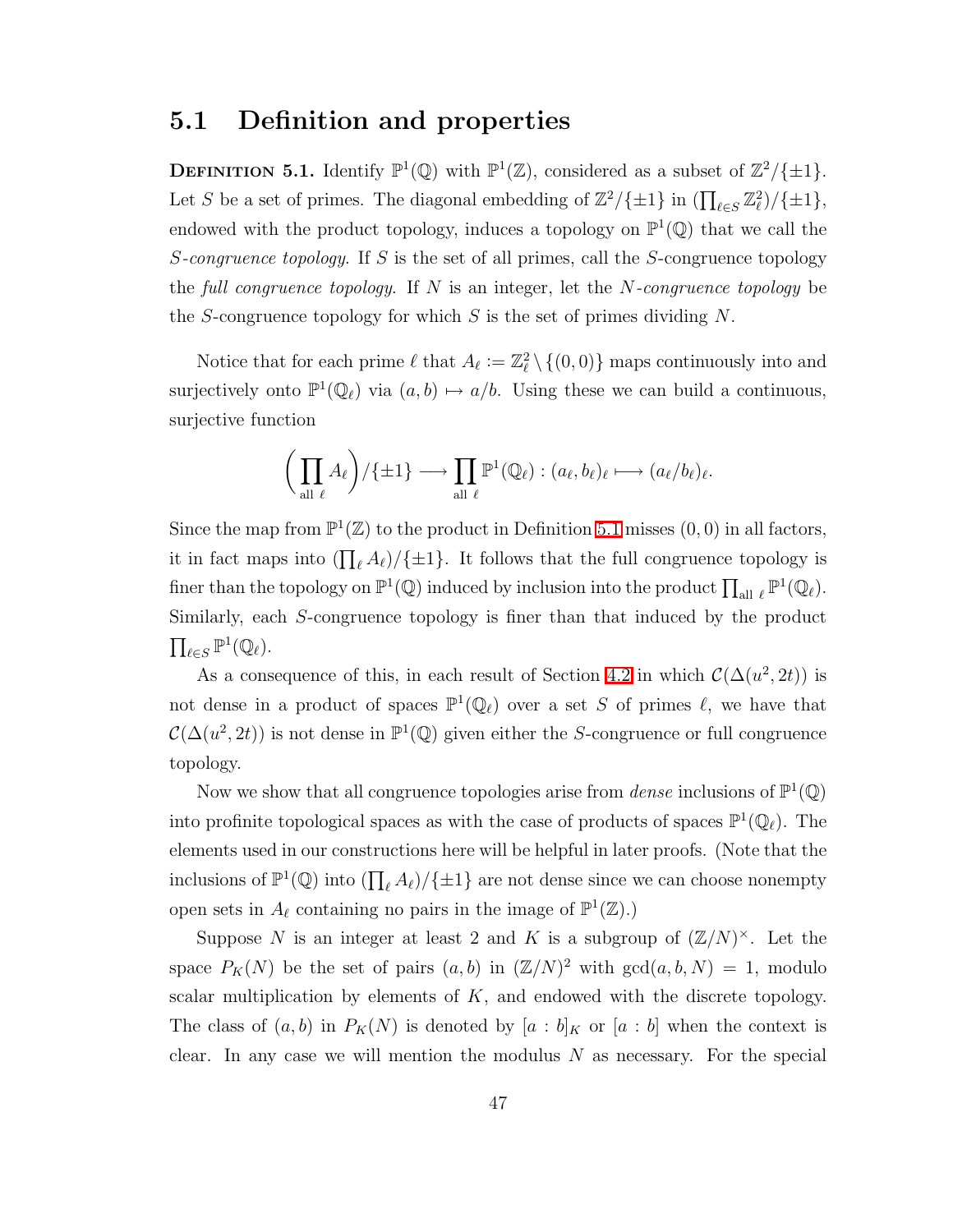cases where  $K = \langle -1 \rangle$ , resp.  $K = (\mathbb{Z}/N)^{\times}$ , we adopt the notation  $P_{-1}(N)$ , resp.  $P_*(N)$ .

By definition,  $P_*(N) = \mathbb{P}^1(\mathbb{Z}/N)$ . Using the obvious reduction-mod-M maps  $P_*(N) \to P_*(M)$  for M dividing N, we can form the topological inverse limit  $\varprojlim_{N} P_*(N)$ , which is homeomorphic to  $\mathbb{P}^1(\hat{\mathbb{Z}}) \cong \prod_{\text{all } \ell} \mathbb{P}^1(\mathbb{Q}_{\ell})$ . Similarly, if for a set  $S$  of primes,  $I(S)$  denotes the set of positive integers generated multiplicatively by primes in S, then  $\varprojlim_{N\in I(S)} P_*(N)$  is identified with  $\prod_{\ell\in S} \mathbb{P}^1(\mathbb{Q}_\ell)$ .

We could attempt to perform the same construction using the spaces  $P_1(N)$ , but the desired maps  $\mathbb{P}^1(\mathbb{Q}) \to P_1(N)$  sending  $r/s$   $(r, s$  coprime integers) to  $[r : s]_1$ are not well-defined since r and s are only unique modulo  $\pm 1$ . Thus we elect to use the spaces  $P_{-1}(N)$ , into which analogously defined maps are well-defined and surjective. Accordingly, for a set of primes  $S$ , let  $\mathbb{K}_{S}$  be the topological inverse limit  $\lim_{N \in I(S)} P_{-1}(N)$  and include  $\mathbb{P}^1(\mathbb{Q})$  into it using the surjections  $\mathbb{P}^1(\mathbb{Q}) \to P_{-1}(N)$ . Using the definition of the congruence topologies and the inclusions  $P_{-1}(N) \rightarrow$  $(\mathbb{Z}/N)^2/\{\pm 1\}$ , we see that  $\mathbb{K}_S$  is a profinite space into which the inclusion of  $\mathbb{P}^1(\mathbb{Q})$ induces the S-congruence topology. Paralleling Definition [5.1](#page-54-0) above, we let  $\mathbb{K}_N$ equal  $\mathbb{K}_{S}$  for S is the set of primes dividing N and we let  $\mathbb{K}$  denote  $\mathbb{K}_{S}$  when S is the set of all primes.

We remark that we can identify  $\mathbb{K}_S$  as a subspace of  $(\prod_{\ell \in S} \mathbb{Z}_{\ell}^2)/\{\pm 1\}$ :

$$
\mathbb{K}_S = \left\{ (\alpha, \beta) = \{ (\alpha_\ell, \beta_\ell) \}_\ell \in \prod_{\ell \in S} \mathbb{Z}_\ell^2 : (\forall \ell \in S)(v_\ell(\alpha_\ell) = 0 \text{ or } v_\ell(\beta_\ell) = 0) \right\} / \{\pm 1\}.
$$

The valuation condition arises from the condition  $gcd(a, b, N) = 1$  in the definition of  $P_{-1}(N)$ . This product form also makes it clear that each projection  $\mathbb{K} \to \mathbb{K}_S$ , given by restricting the index set of the inverse limit in the definition of  $\mathbb{K}$  to  $I(S)$ , is continuous and surjective. Consequently, wherever we find that a set of cusps is not dense in an S-congruence topology, so too is it not dense in the full congruence topology.

## **PROPOSITION 5.2.** All inclusions  $\mathbb{P}^1(\mathbb{Q}) \to \mathbb{K}_S$  defined as above are dense.

*Proof.* The topology on  $\mathbb{K}_S = \varprojlim_{N \in I(S)} P_{-1}(N)$  is the weakest topology with respect to which the projections  $\pi_N : \mathbb{K}_S \to P_{-1}(N)$  are continuous. Therefore the family of finite intersections of sets  $\pi_N^{-1}(V_N)$ , with  $V_N$  any subset of  $P_{-1}(N)$ , forms a basis of opens for  $\mathbb{K}_{S}$ .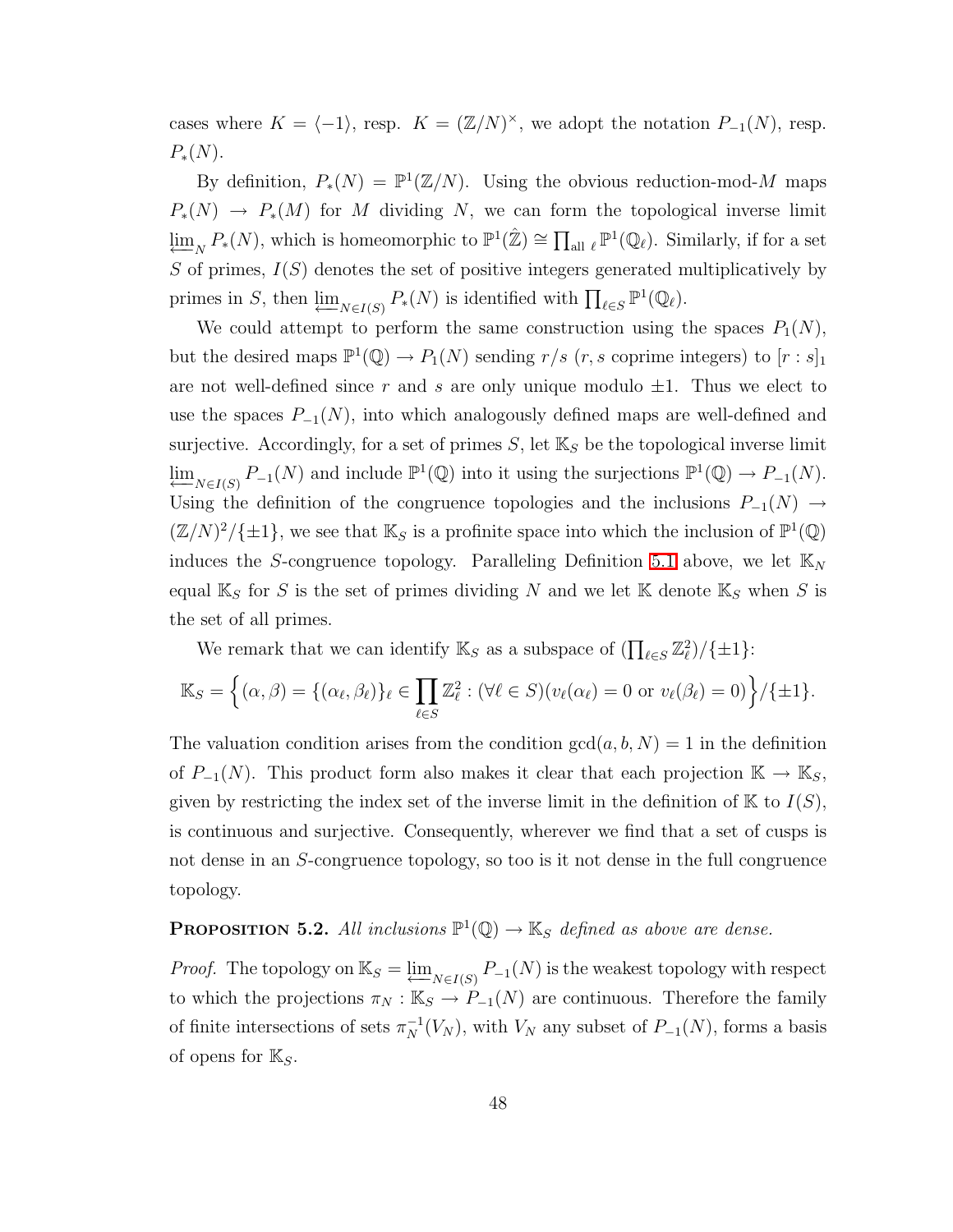Let W be one such intersection. The elements  $(\alpha, \beta)$  of  $\mathbb{K}_S$  in a set  $\pi_N^{-1}(V_N)$  are exactly those that project to [a : b] modulo N for some [a : b]  $\in V_N$ . Each  $P_{-1}(N)$ is finite, so each  $V_N$  is finite. It follows that W consists of elements  $(\alpha, \beta)$  of  $\mathbb{K}_S$ satisfying a finite set of congruence conditions. In order that  $W$  be nonempty, the congruence conditions must be consistent with respect to divisibility of the moduli N.

Assuming W is nonempty, we use this consistency and the Chinese Remainder Theorem (the set of congruence conditions is finite) to find an integer  $M \in I(S)$ and some pair  $[a : b] \in P_{-1}(M)$  such that if  $(\alpha, \beta) \in \mathbb{K}_S$  is congruent to  $\pm(a, b)$ modulo M, then  $(\alpha, \beta)$  is in W.

Since  $gcd(a, b, M) = 1$ , there is a matrix  $\begin{pmatrix} \bar{a} & * \\ \bar{b} & \bar{c} \end{pmatrix}$  $\bar{b}$  \*  $\overline{ }$ in  $SL_2(\mathbb{Z}/M)$ . The reductionmod-M map from  $SL_2(\mathbb{Z})$  to  $SL_2(\mathbb{Z}/M)$  surjects, so this matrix lifts to an integral unimodular matrix  $\begin{pmatrix} r & * \\ * & r \end{pmatrix}$ s ∗  $\overline{ }$ , whence  $[r : s]$  is in W. (See [\[DS\]](#page-79-0) Lemma 3.8.4 and its proof for these facts.) Since r and s are coprime, the inclusion of  $\mathbb{P}^1(\mathbb{Q})$  into  $\mathbb{K}_{S}$  hits W at  $r/s$ . This process is independent of the W chosen and so we have completed the proof. ∠

Using the topology given by the projective limit  $\mathbb{K}_S = \varprojlim_{N \in I(S)} P_{-1}(N)$  and the discrete topology on each set  $P_{-1}(N)$ , we see that the family of sets

$$
U(r_0, s_0, N) := \left\{ \frac{r}{s} \in \mathbb{P}^1(\mathbb{Z}) : (r, s) \equiv \pm(r_0, s_0) \pmod{N} \right\},\,
$$

where N ranges over integers in  $I(S)$  at least 2 and  $(r_0, s_0)$  ranges over pairs of residues mod N with  $gcd(r_0, s_0, N) = 1$ , forms a basis for the S-congruence topology on  $\mathbb{P}^1(\mathbb{Q})$ . We will repeatedly use this notation below.

Of note is that, in contrast to the  $p$ -adic cases of Chapter [4,](#page-23-0) the Möbius action of  $GL_2(\mathbb{Q})$  on  $\mathbb{P}^1(\mathbb{Q})$  is not continuous with respect to all of the S-congruence topologies. This is essentially because, in congruence topologies, we keep track of congruence classes of coprime numerator and denominator of elements of  $\mathbb{P}^1(\mathbb{Q})$ , rather than just congruence classes of their quotients. This distinction is visible in the definition of the family of sets  $U$  above. We will give an explicit example of the lack of continuity, but first we show that continuity does hold if we use the full congruence topology, i.e., the congruence topology corresponding to the set of all primes.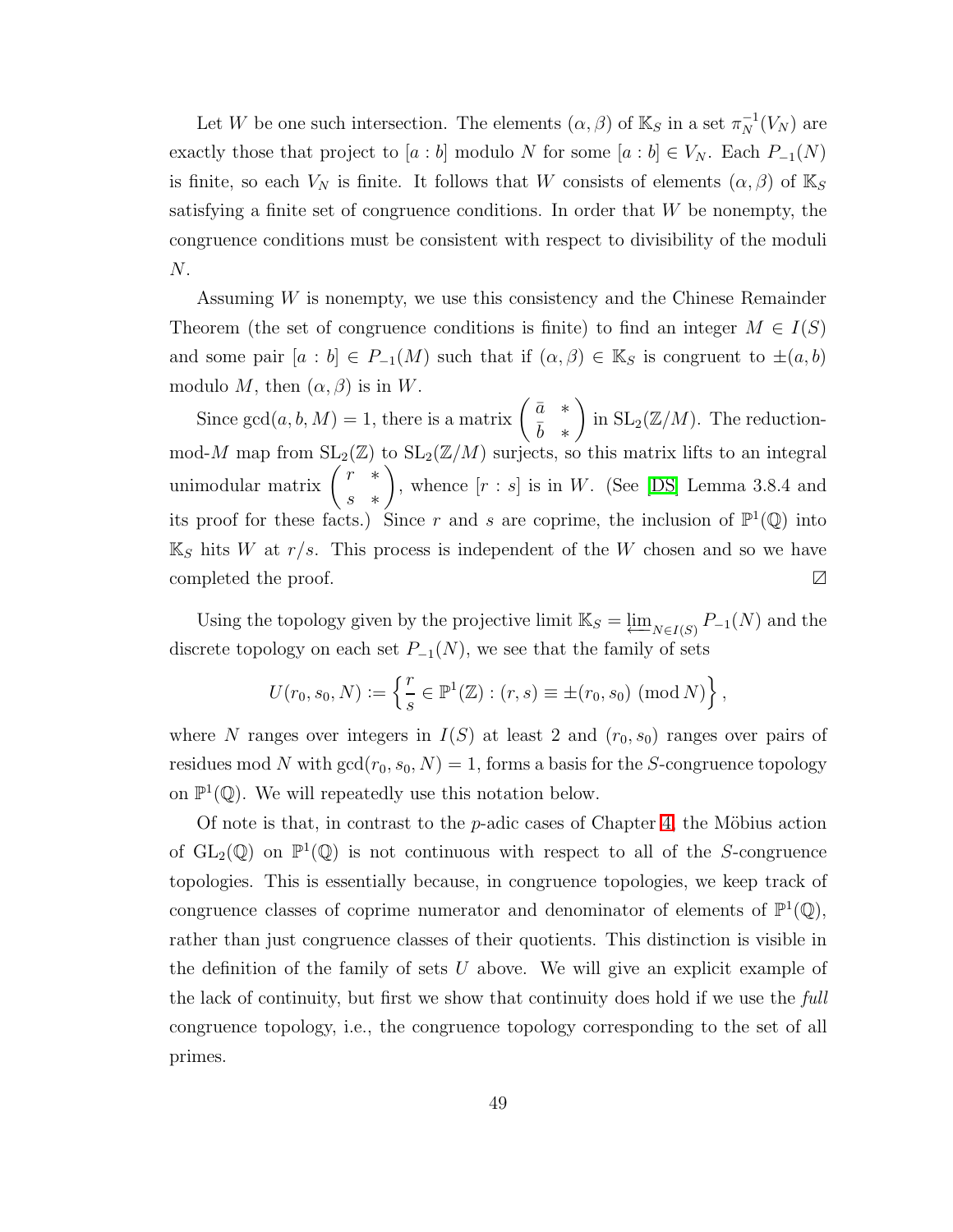**PROPOSITION 5.3.** The fractional linear action of  $GL_2(\mathbb{Q})$  on  $\mathbb{P}^1(\mathbb{Q})$  is continuous with respect to the full congruence topology.

*Proof.* Checking continuity with respect to a set of generators of  $GL_2(\mathbb{Q})$  suffices. One generating set for  $GL_2(\mathbb{Q})$  is given by the matrices

$$
\mu = \begin{pmatrix} -1 & 0 \\ 0 & 1 \end{pmatrix}, \quad \tau = \begin{pmatrix} 1 & 0 \\ 1 & 1 \end{pmatrix}, \quad \sigma = \begin{pmatrix} 0 & 1 \\ -1 & 0 \end{pmatrix}, \quad \left\{ m_p = \begin{pmatrix} p & 0 \\ 0 & 1 \end{pmatrix} \right\}_{p \text{ prime}}.
$$

To show this, we first note that any rational matrix of positive determinant can be multiplied by some matrices  $m_{p_i}^{n_i}$ ,  $n_i \in \mathbb{Z}$ , so as to produce a matrix in  $SL_2(\mathbb{Q})$ . An elementary argument (see, e.g., §2 of [\[Men\]](#page-80-2)) shows that  $SL_2(\mathbb{Z}[p^{-1}])$  is generated by  $\tau$ ,  $\sigma$  and

$$
m_p \sigma m_p^{-1} \sigma^3 = \left(\begin{array}{cc} p & 0 \\ 0 & p^{-1} \end{array}\right).
$$

Therefore SL<sub>2</sub>( $\mathbb{Q}$ ) is generated by  $\tau$ ,  $\sigma$  and the family of elements  $m_p \sigma m_p^{-1} \sigma^3$  as p ranges over all primes and so, using  $\mu$  to negate determinant if necessary, we see that  $GL_2(\mathbb{Q})$  indeed has the above generating set.

We next show that each generator (and its inverse) induces, through the group action, an open map on  $\mathbb{P}^1(\mathbb{Q})$  with the full congruence topology.

A matrix  $\begin{pmatrix} a & b \\ c & d \end{pmatrix}$  in  $GL_2(\mathbb{Z})$  maps the basic open set  $U(r_0, s_0, N)$  onto the open set  $U(ar_0 + bs_0, cr_0 + ds_0, N)$ , for if  $r/s$  is a fraction written lowest terms, so too is  $(ar + bs)/(cr + ds)$ . Therefore  $\mu$ ,  $\tau$ ,  $\sigma$  and their inverses act continuously on  $\mathbb{P}^1(\mathbb{Q})$ .

Now we prove that each map  $x \mapsto m_p x$  from  $\mathbb{P}^1(\mathbb{Q})$  to itself is open. Fix a basic open set  $V = U(r_0, s_0, n)$ . We show that for each such V and for each  $x \in V$  there is an open set containing  $m_p x$  and contained in  $m_p V$ . Let  $x = r/s$ .

If p does not divide s then  $m_p x \doteq p r/s$ . Let W be the basic open  $U(pr, s, pn)$ , which contains  $m_p x$ . Suppose  $a/b \in W$  is written in lowest terms. Then for some integers  $\alpha$  and  $\beta$ ,

$$
(a, b) = (pr + \alpha pn, s + \beta pn).
$$

It follows that

$$
m_p^{-1} \cdot \frac{a}{b} = \frac{1}{p} \cdot \frac{pr + \alpha pn}{s + \beta pn} = \frac{r + \alpha n}{s + \beta pn},
$$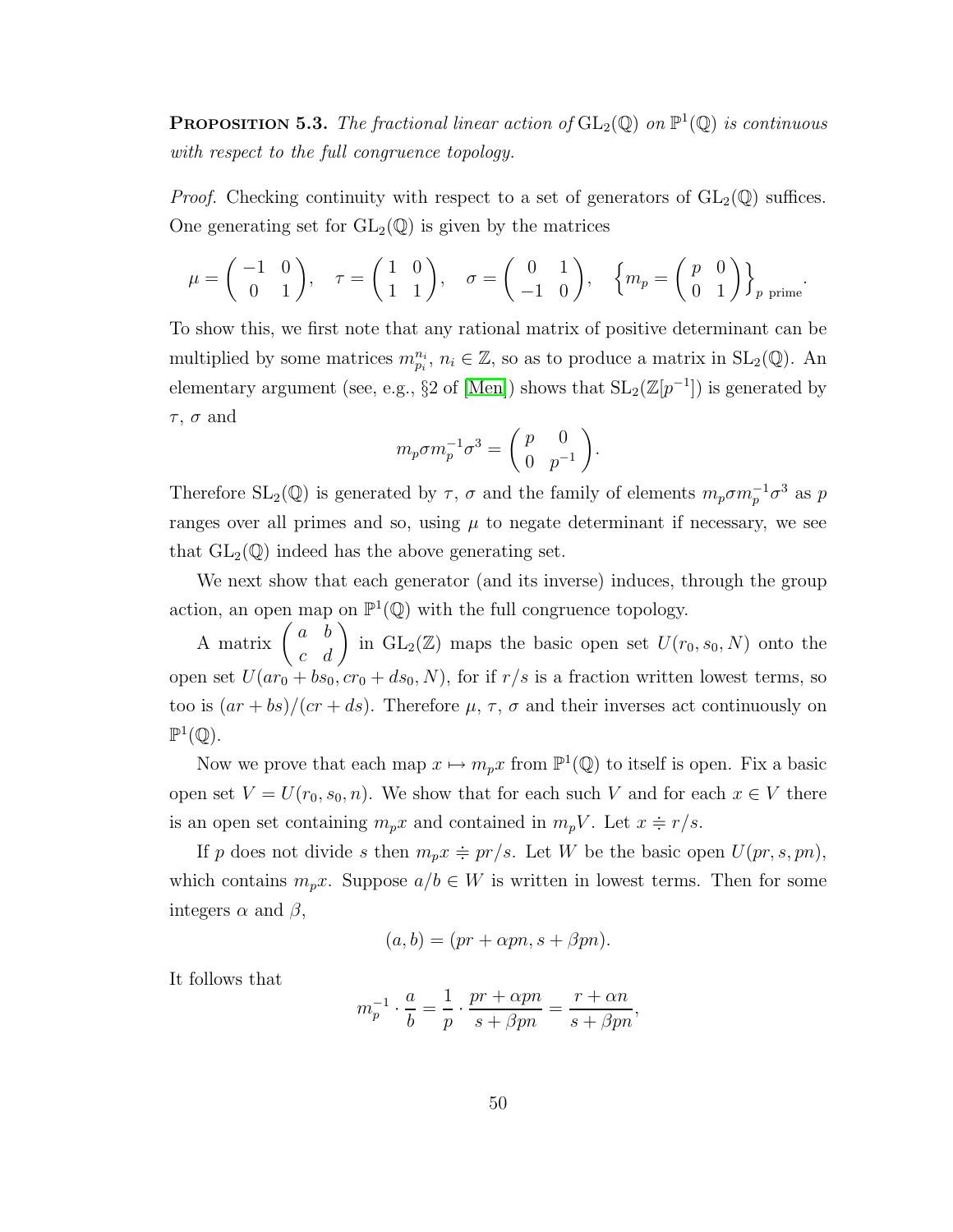which is in lowest terms since  $a$  and  $b$  are coprime. Since this is in lowest terms, it lies in  $U(r, s, n) = U(r_0, s_0, n) = V$ , so that  $a/b \in m_pV$ . This holds regardless of choice of  $a/b$  in  $W$ , so  $W \subset m_pV$ .

On the other hand, if p divides s then  $m_p x \doteq r/s'$  where  $s' = s/p$ . Here,  $W := U(r, s', pn)$  contains  $m_p x$ . Again let  $a/b \in W$  be in lowest terms, so that

$$
(a, b) = (r + \alpha pn, s' + \beta pn)
$$

for some integers  $\alpha$  and  $\beta$ . Then

$$
m_p^{-1} \cdot \frac{a}{b} = \frac{1}{p} \cdot \frac{r + \alpha pn}{s' + \beta pn} = \frac{r + \alpha pn}{s + \beta p^2 n}.
$$

The only possible common factor of numerator and denominator here is  $p$ , but  $p$ does not divide r since p divides s, which is coprime to r. Therefore  $m_p^{-1}(a/b)$  lies in  $V = U(r, s, n)$ . Again we find that  $W \subset m_p V$ .

Consequently,  $m_p$  is an open bijection, so  $m_p^{-1}$  is continuous. Transposing numerator and denominator in the preceding arguments and splitting the cases according to divisibility of r by p, we find that  $m_p$  is continuous. This completes the proof.  $\boxtimes$ 

Remark. This proposition implies that equivalence of groups  $\Delta(u^2, 2t)$  respects the property of whether the set of cusps is dense in K.

In the course of the above proof, we showed that for  $V = U(r_0, s_0, n)$ , both  $m_pV$ and  $m_p^{-1}V$  are unions of basic open sets of the form  $U(\cdot, \cdot, pn)$ . Therefore we have also proved the following result.

**PROPOSITION 5.4.** Let R be a set of primes and let  $\mathbb{Z}_R = \mathbb{Z}[p^{-1} : p \in R]$ . Then the Möbius action of  $\mathrm{GL}_2(\mathbb{Z}_R)$  on  $\mathbb{P}^1(\mathbb{Q})$  is continuous with respect to the S-congruence topology for each set of primes S containing R.

We now give an example of the general lack of continuity of the  $GL_2(\mathbb{Q})$  action for S-congruence topologies by demonstrating that  $g :=$  $\begin{pmatrix} 1 & 1/2 \\ 0 & 1 \end{pmatrix} : z \mapsto z + 1/2$ is not an open map in the 7-congruence topology. Select the open neighborhood

$$
V:=\left\{\frac{r}{s}\in\mathbb{P}^1(\mathbb{Z}) : (r,s)\equiv\pm(1,1)\ (\mathrm{mod}\ 7)\right\}
$$

of 1 in  $\mathbb{P}^1(\mathbb{Q})$ . A system of basic opens around  $g \cdot 1 = 3/2$  in  $\mathbb{P}^1(\mathbb{Q})$  is given by the sets

$$
U_j := \left\{ \frac{r}{s} \in \mathbb{P}^1(\mathbb{Z}) : (r, s) \equiv \pm(3, 2) \pmod{7^j} \right\}
$$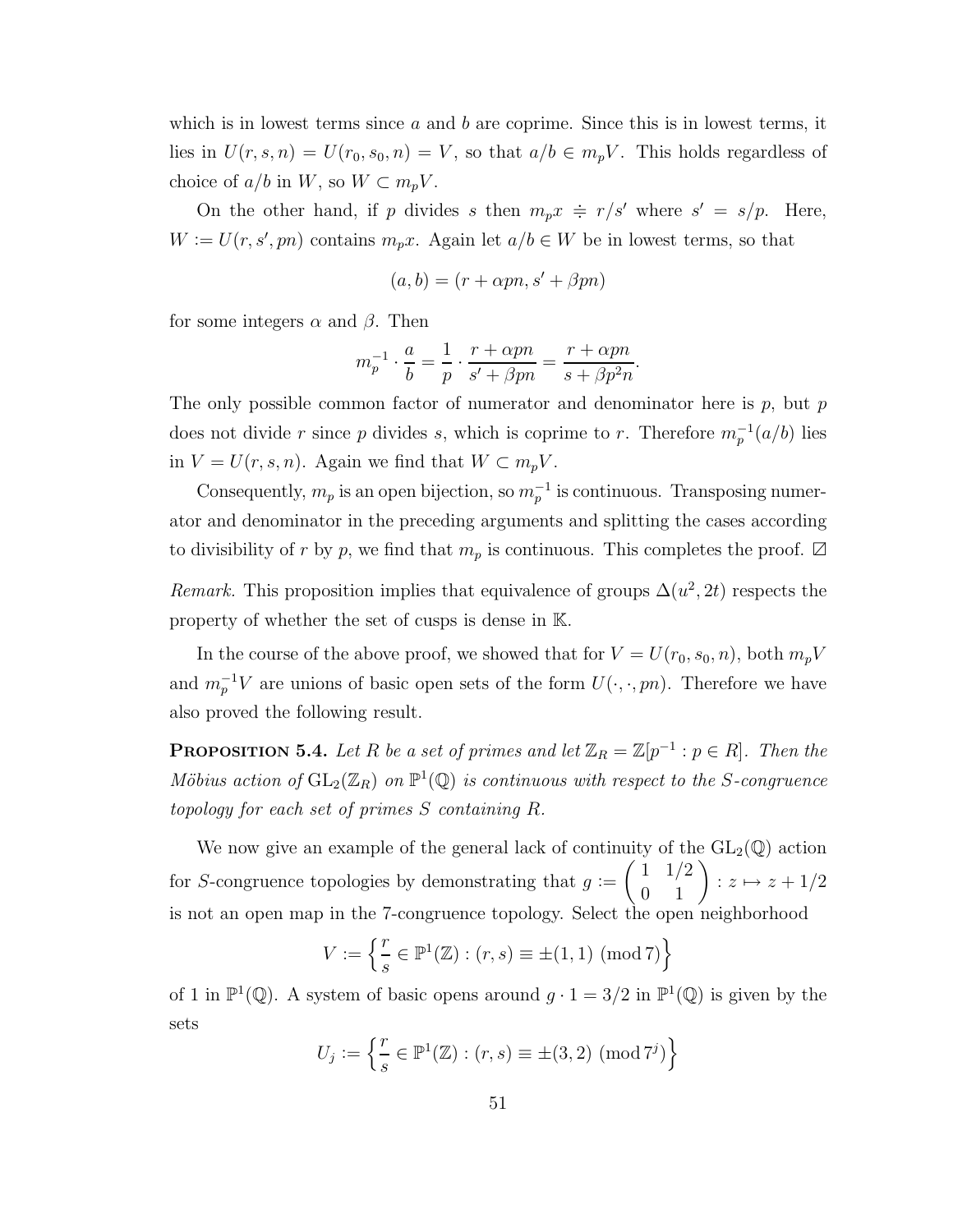as j ranges over the positive integers. For each  $j \in \mathbb{N}$ ,  $x_j := (7^j + 3)/(7^j + 2)$ , which is already in lowest terms, is in  $U_j$ . In order that  $gV$  be open it must contain some  $U_j$  and thus some  $x_j$ . We show that no  $x_j$  is in gV. Indeed, if some  $x_j$  is in gV, then V contains

$$
g^{-1}x_j = x_j - \frac{1}{2} = \frac{7^j + 3}{7^j + 2} - \frac{1}{2} = \frac{7^j + 4}{2(7^j + 2)}.
$$
 (5.1.1)

<span id="page-59-0"></span>To show that this quotient is already written in lowest terms, assume  $p$  is a prime dividing both  $7^{j}+4$  and  $2(7^{j}+2)$ . The numerator is odd, so p cannot be 2, whence p divides  $7^{j}+2$ . However, the difference between  $7^{j}+2$  and the numerator is itself 2, so p must be 2, forcing a contradiction. Hence the rightmost quotient in equation [5.1.1](#page-59-0) is in lowest terms. This being the case, we can see immediately that  $g^{-1}x_j$  is not in V: the numerator and denominator of  $g^{-1}x_j$  as written above are each congruent to 4 modulo 7, and  $(4, 4) \neq \pm (1, 1)$  modulo 7. Therefore gV is indeed not an open set in the 7-congruence topology on  $\mathbb{P}^1(\mathbb{Q})$ , so the action of  $g^{-1}$  is not continuous. Notice that, had we computed the quotient  $x_j$  modulo 7, we would have found it congruent to 3/2 mod 7 and therefore in some 7-adic neighborhood of  $3/2 = g \cdot 1$ .

We end this section by showing that the full congruence topology compares to other topologies of interest as claimed earlier.

**PROPOSITION 5.5.** The full congruence topology, restricted to  $\mathbb{Q}$ , is strictly finer than  $T_{p\text{-}adic}$  and strictly coarser than  $T_{\text{adelic}}$ .

*Proof.* The full congruence topology is finer than  $\mathcal{T}_{\text{p-adic}}$  by the remarks immediately following the definition of congruence topologies.

To show strictness, let V be the set  $U(0, 1, 5)$ , which is open in the congruence topology and contains 0. One basis of open neighborhoods around 0 in  $\mathcal{T}_{\text{p-adic}}$  is the family of sets

$$
W_M:=\mathbb{Q}\cap\Big(\big(M\prod_{\ell\mid M}\mathbb{Z}_\ell\big)\times\prod_{\ell\nmid M}\mathbb{Q}_\ell\Big)\subset\prod_{\text{all }\ell}\mathbb{Q}_\ell
$$

as M ranges over positive integers. If 5 does not divide M, then  $W_M \not\subset V$  since M itself is in  $W_M$  but not in V. If 5 does divide M then we choose, using Dirichlet's Theorem, a prime p not dividing M and congruent to 2 mod 5. Then  $M/p$  is in  $W_M$  but not in V, so again  $W_M \not\subset V$ . This establishes the first claim of strictness.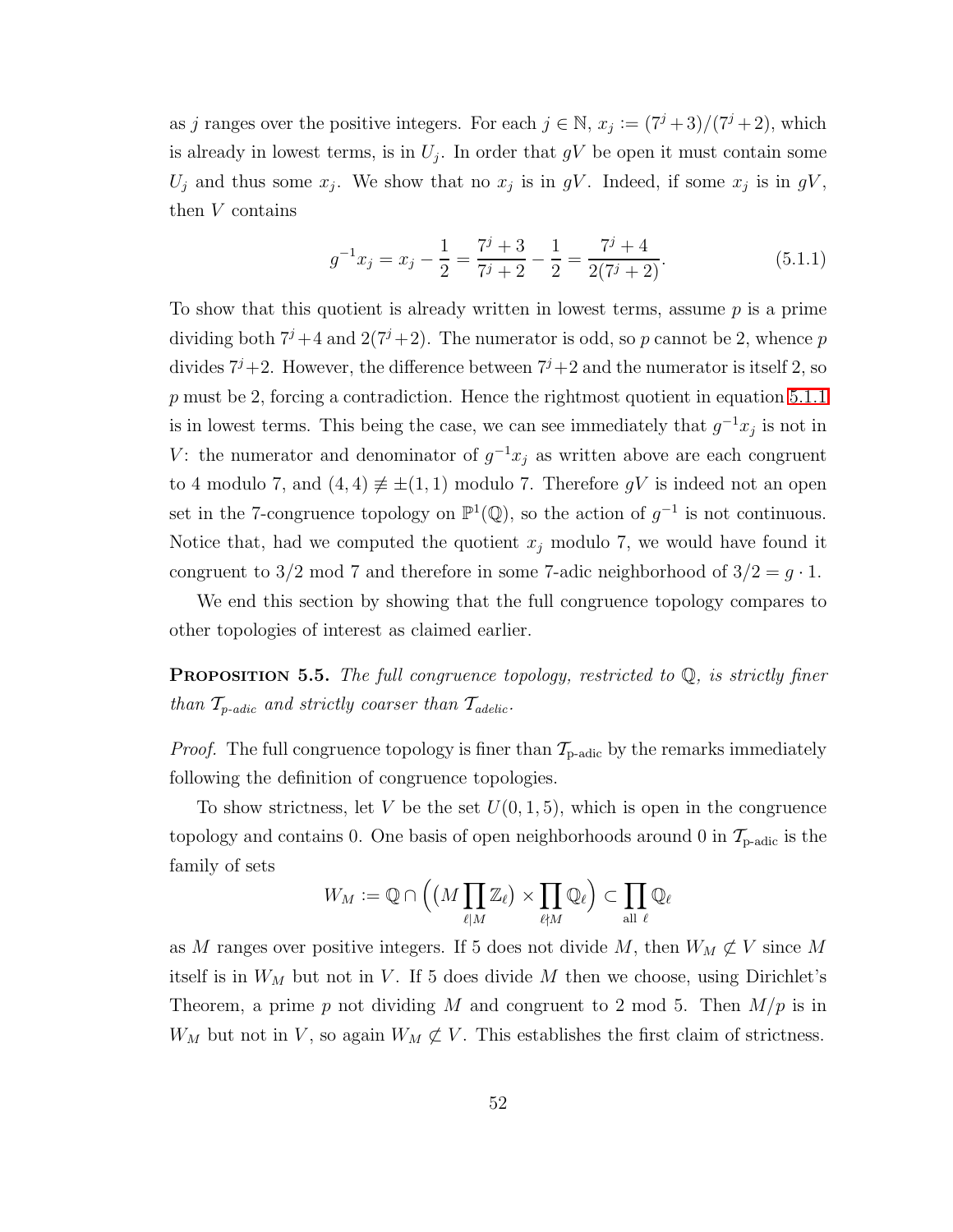As to the second comparison, recall that the full congruence topology restricted to Q has as a basis of opens the sets

$$
U(r_0, s_0, N) = \left\{ \frac{r}{s} \in \mathbb{Q} : r, s \in \mathbb{Z}, \, \gcd(r, s) = 1, \, (r, s) \equiv \pm(r_0, s_0) \, (\text{mod } N) \right\}
$$

for  $r_0$ ,  $s_0$ , N as above. If  $r/s$  is in  $U(r_0, s_0, N)$  and in lowest terms, then so too is  $r/s \pm N = (r \pm Ns)/s$ . Thus  $U(r_0, s_0, N)$ , being invariant under translation by N, is open in the finite-adelic topology on  $\mathbb{Q}$ , by the remark following Lemma [4.1.](#page-24-1) As a consequence, the full congruence topology on  $\mathbb Q$  is coarser than  $T_{\text{adelic}}$ .

We establish strictness by observing that  $\mathbb Z$  is open in  $\mathcal T_{\text{adelic}}$  and contains no set  $U(r_0, s_0, N)$ . Indeed, if  $U(r_0, s_0, N) \subset \mathbb{Z}$ , then necessarily  $s_0 = \pm 1$ . However,  $(r_0(N+1)-N)/(N+1)$ , which is in lowest terms, is in  $U(r_0, 1, N) = U(-r_0, -1, N)$ but not in  $\mathbb{Z}$ .

Similarly, for any set of primes  $S$ , the S-congruence topology on  $\mathbb Q$  is strictly between the finite-adelic topology and the topology induced by diagonal inclusion of  $\mathbb Q$  into  $\prod_{\ell \in S} \mathbb Q_\ell$ .

#### <span id="page-60-0"></span>5.2 S-integral obstructions

In this section we will find a family of groups  $\Delta(u^2, 2t)$  whose sets of cusps are not dense in the full congruence topology despite being dense in  $\prod_{\text{all } \ell} \mathbb{P}^1(\mathbb{Q}_\ell)$ .

We recall from Section [4.2.3](#page-37-0) the groups  $\Lambda(u^2, 2t)$ , which are the kernels of the group homomorphisms  $\Delta(u^2, 2t) \to \mathbb{Z}/2 \oplus \mathbb{Z}/2$  given by  $g_1 \mapsto (1, 0), g_2 \mapsto (0, 1)$ . By a covering space argument (see Figure [5.1\)](#page-61-0), each  $\Lambda(u^2, 2t)$  is a 5-fold free product of  $\mathbb{Z}$ , with generators

$$
g_1^2
$$
,  $g_2^2$ ,  $g_2^{-1}g_1^2g_2$ ,  $g_2^{-1}g_1^{-1}g_2g_1$ ,  $g_1^{-1}g_2g_1g_2$ 

<span id="page-60-1"></span>that we hereafter label, respectively,  $h_1, \ldots, h_5$ . We collect some facts about the groups  $\Lambda(u^2, 2t)$  for future reference.

**LEMMA 5.6.** With  $\Lambda(u^2, 2t)$  defined as above:

- (a)  $\Lambda(u^2, 2t)$  is contained in  $PSL_2(\mathbb{Q})$ ;
- (b)  $\Lambda(u^2, 2t)$  has four orbits of cusps, represented by  $\infty$ ,  $u^2$ ,  $-1$  and 0; and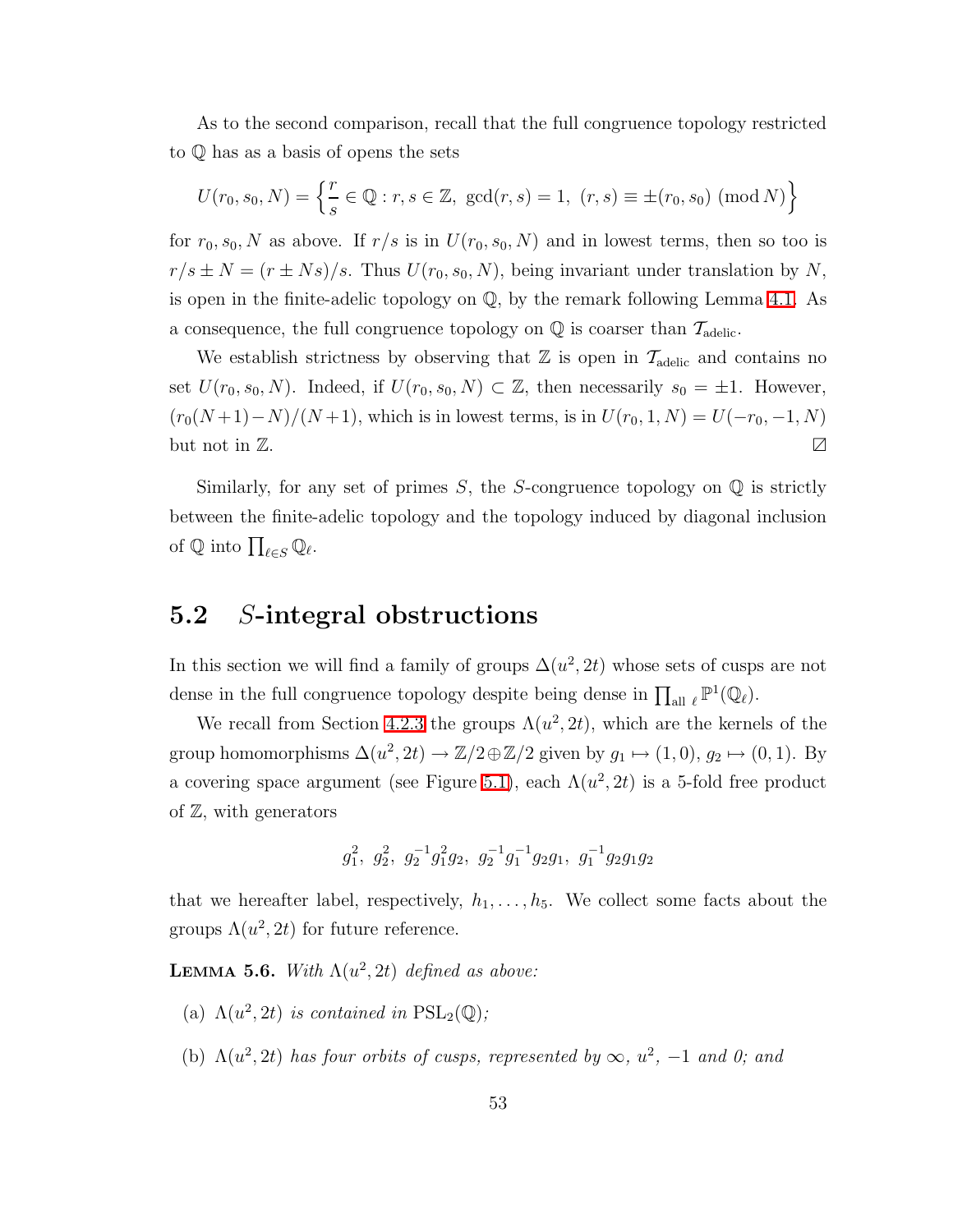

<span id="page-61-0"></span>Figure 5.1:  $(\mathbb{Z}/2)^2$ -cover X of  $S^1 \vee S^1$  with generators of  $\pi_1(X, p) \cong \Lambda(u^2, 2t)$ 

(c) if  $\Lambda(u^2, 2t)$  has more than four orbits in its action on  $\mathbb{P}^1(\mathbb{Q})$ , then  $\Delta(u^2, 2t)$ is neither pseudomodular nor arithmetic.

*Proof.* As to (a),  $g_1$  and  $g_2$  are represented by unimodular matrices of the form  $\sqrt{r}M$ where r is rational and M has rational entries. Each  $h_i$  is therefore in  $PSL_2(\mathbb{Q})$ .

As to (b), we have a 4-fold covering of compact Riemann surfaces  $\Lambda(u^2, 2t)\backslash \mathcal{H}^* \to$  $\Delta(u^2, 2t) \backslash \mathcal{H}^* =: X$ . This covering is unramified away from the cusp of X because  $\Delta(u^2, 2t)$  is free, and is unramified at the cusp of X because the stabilizer in  $\Delta(u^2, 2t)$  of  $\infty$ , generated by  $g_1 g_2^{-1} g_1^{-1} g_2$ , equals the stabilizer in  $\Lambda(u^2, 2t)$  of  $\infty$ . In particular,  $\Lambda(u^2, 2t)$  always has four orbits of cusps. Taking the images under  $\infty$ under each of the coset representatives 1,  $g_2$ ,  $g_1^{-1}$ ,  $g_1^{-1}g_2$  of  $\Lambda(u^2, 2t)$  in  $\Delta(u^2, 2t)$ , we find that the cusp orbits are represented by  $\infty$ ,  $u^2$ ,  $-1$  and 0.

Finally, (c) follows from (b): if  $\Lambda(u^2, 2t)$  has more than four orbits in its action on  $\mathbb{P}^1(\mathbb{Q})$ , then some rationals are not cusps, so by direct commensurability with  $\Delta(u^2, 2t)$ ,  $\Delta(u^2, 2t)$  is neither pseudomodular nor arithmetic.  $\Box$ 

We will show explicitly that the behavior described in part (c) occurs in the groups below.

To that end, let t be a prime integer and  $u^2 = m/p$  with p a prime distinct from t and m an integer with  $v_t(m) = 1$  and  $v_p(m) = 0$ . Set  $\Lambda := \Lambda(u^2, 2t)$ . We shall look at the image of  $\Lambda$  modulo pt, using that  $\Lambda \subset \text{PSL}_2(\mathbb{Q})$  and showing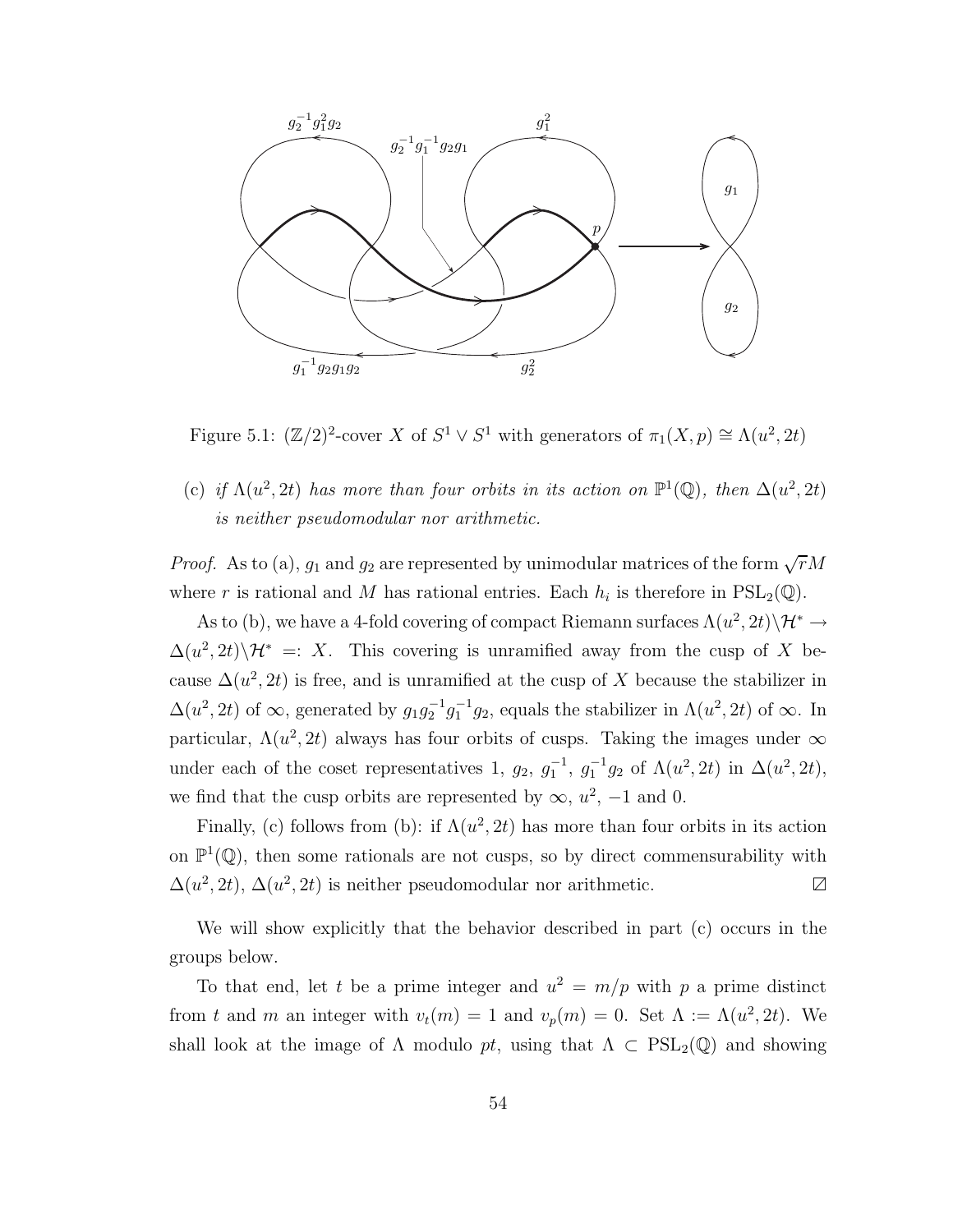along the way that the entries of the matrices  $h_i$  generating  $\Lambda$  are invertible modulo pt. For the following computations, we lift the  $h_i$  to matrices in  $SL_2(\mathbb{Q})$  using the representatives of the  $g_i$  given in  $(*)$  of Section [2.3.](#page-13-0) First,

$$
h_1 = g_1^2 = \frac{1}{-1+t-u^2} \begin{pmatrix} (t-1)^2 + u^2 & tu^2 \\ t & 1+u^2 \end{pmatrix}
$$
  
= 
$$
\frac{1}{-p+pt-m} \begin{pmatrix} p(t-1)^2 + m & tm \\ pt & p+m \end{pmatrix}
$$
  
= 
$$
-\frac{1}{p+m} \begin{pmatrix} p+m & tm \\ 0 & p+m \end{pmatrix}
$$
  
= 
$$
\begin{pmatrix} -1 & -tm/(p+m) \\ 0 & -1 \end{pmatrix}.
$$
 (mod *pt*)

Here  $p+m$  is invertible mod pt since  $p\nmid m$  and  $t\nmid p$ . Also,  $-tm/(p+m)$  is congruent to 0 mod t and  $-t$  mod p, whence

$$
h_1 \equiv \begin{pmatrix} -1 & -t \\ 0 & -1 \end{pmatrix} \text{ (mod } pt).
$$

Next,

$$
h_2 = g_2^2 = \frac{1}{-1+t-u^2} \begin{pmatrix} 1+u^2 & t \\ tu^{-2} & 1-2t+t^2u^{-2}+u^2 \end{pmatrix}
$$
  
= 
$$
\frac{1}{-p+pt-m} \begin{pmatrix} p+m & pt \\ tp^2m^{-1} & p-2pt+t^2p^2m^{-1}+m \end{pmatrix}
$$
  
= 
$$
-\frac{1}{p+m} \begin{pmatrix} p+m & 0 \\ \frac{p^2}{m/t} & p+\frac{p^2t}{m/t}+m \end{pmatrix}
$$
  
= 
$$
\begin{pmatrix} -1 & 0 \\ -\frac{p^2}{(p+m)m/t} & -1 \end{pmatrix}.
$$
 (mod pt)

The value  $m/t$  is invertible modulo p since  $p \nmid mt$ . It is also invertible modulo t, for since t is a prime exactly dividing  $m$ ,  $m/t$  and t are coprime integers. Therefore  $m/t$  is a unit modulo pt. The lower left entry of  $h_2$  is congruent to 0 mod p and  $-p/(m/t) \mod t$ , so

$$
h_2 \equiv \begin{pmatrix} -1 & 0 \\ \frac{-p}{m/t} & -1 \end{pmatrix} \pmod{pt}.
$$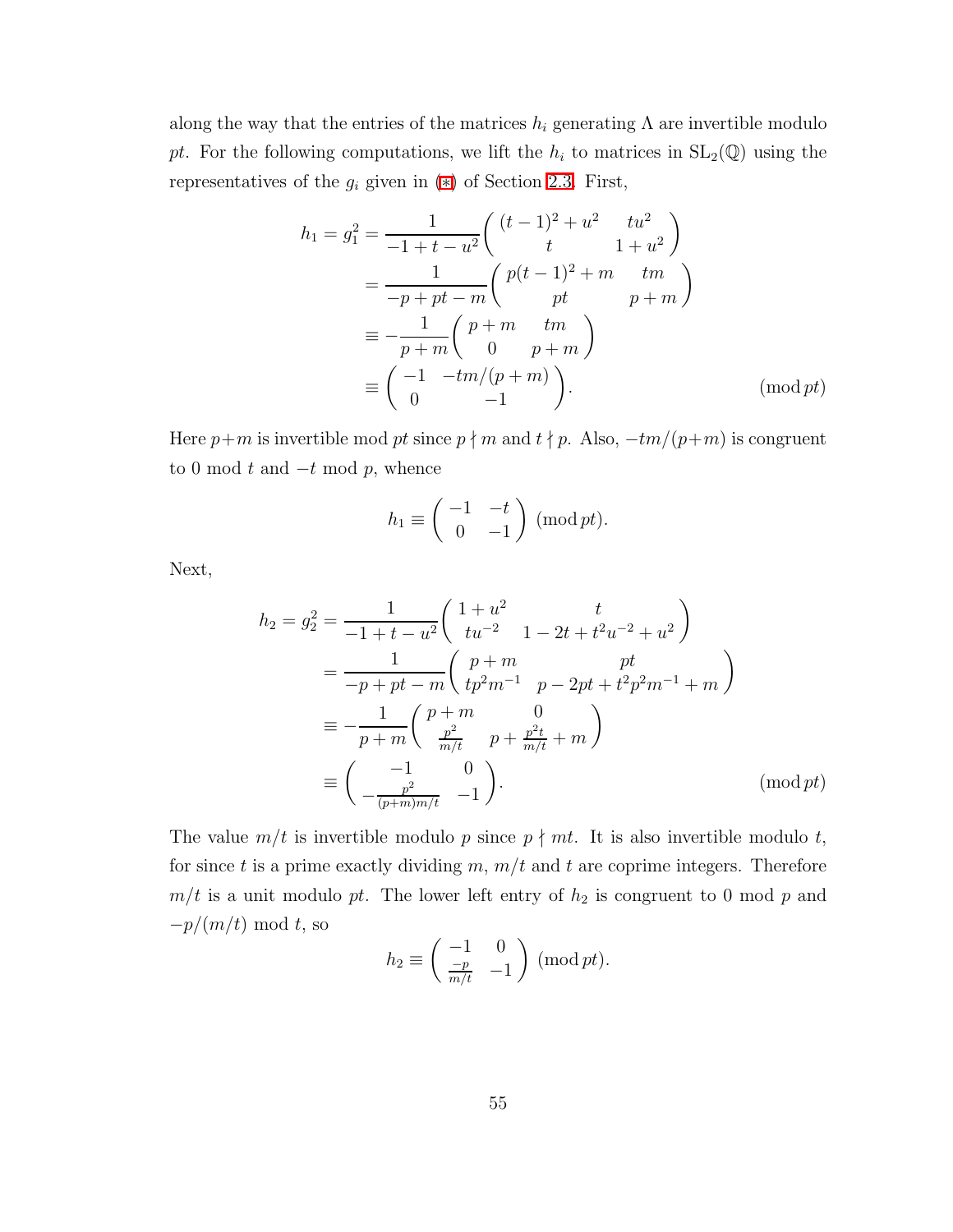Next,

$$
h_3 = g_2^{-1}g_1^2g_2 = \frac{1}{-1+t-u^2} \begin{pmatrix} 1+t^2+u^2 & t(2t-u^2) \\ -t & 1-2t+u^2 \end{pmatrix}
$$
  
= 
$$
\frac{1}{-p+pt-m} \begin{pmatrix} p+pt^2+m & t(2pt-m) \\ -pt & p-2pt+m \end{pmatrix}
$$
  
= 
$$
-\frac{1}{p+m} \begin{pmatrix} p+m & -tm \\ 0 & p+m \end{pmatrix}
$$
  
= 
$$
\begin{pmatrix} -1 & tm/(p+m) \\ 0 & -1 \end{pmatrix} \equiv h_1^{-1};
$$
 (mod *pt*)

$$
h_4 = g_2^{-1}g_1^{-1}g_2g_1 = \frac{1}{-1+t-u^2} \begin{pmatrix} 1-3t+u^2 & -2t \\ 2t & 1+t+u^2 \end{pmatrix}
$$
  
= 
$$
\frac{1}{-p+pt-m} \begin{pmatrix} p-3pt+m & -2pt \\ 2pt & p+pt+m \end{pmatrix}
$$
  
= 
$$
-\frac{1}{p+m} \begin{pmatrix} p+m & 0 \\ 0 & p+m \end{pmatrix} \equiv -I;
$$
 (mod *pt*)

$$
h_5 = g_1^{-1} g_2 g_1 g_2 = \frac{1}{-1+t-u^2} \begin{pmatrix} -1-u^2 & -t \\ 2t+tu^{-2} & -1+2t+t^2u^{-2}-u^2 \end{pmatrix}
$$
  
= 
$$
\frac{1}{-p+pt-m} \begin{pmatrix} -p-m & -pt \\ 2pt+tp^2m^{-1} & -p+2pt+t^2p^2m^{-1}-m \end{pmatrix}
$$
  
= 
$$
-\frac{1}{p+m} \begin{pmatrix} -p-m & 0 \\ \frac{p^2}{m/t} & -p+\frac{p^2t}{m/t}-m \end{pmatrix}
$$
  
= 
$$
\begin{pmatrix} 1 & 0 \\ -\frac{p^2}{(p+m)m/t} & 1 \end{pmatrix} \equiv -h_2^{-1}.
$$
 (mod pt)

Using these data and the fact that the  $h_i$  generate  $\Lambda$ , we find that the image  $\bar{\Lambda}$  of  $\Lambda$  in  $\mathrm{SL}_2(\mathbb{Z}/pt)/\{\pm I\}$  is the subgroup generated by

$$
\alpha = \begin{pmatrix} 1 & t \\ 0 & 1 \end{pmatrix}, \qquad \begin{pmatrix} 1 & 0 \\ \frac{p}{m/t} & 1 \end{pmatrix}.
$$

Since  $m/t$  is a unit mod pt, the second of these generators has order t and so we can replace it with  $\overline{ }$  $\overline{\phantom{a}}$ 

$$
\beta = \left(\begin{array}{cc} 1 & 0 \\ p & 1 \end{array}\right).
$$

In  $\mathrm{SL}_2(\mathbb{Z}/pt)/\{\pm I\}$ , the elements  $\alpha$  and  $\beta$  commute, so  $\bar{\Lambda}$  is isomorphic to  $\mathbb{Z}/p\times \mathbb{Z}/t$ through the homomorphism given by  $\alpha \mapsto (1,0)$  and  $\beta \mapsto (0,1)$ .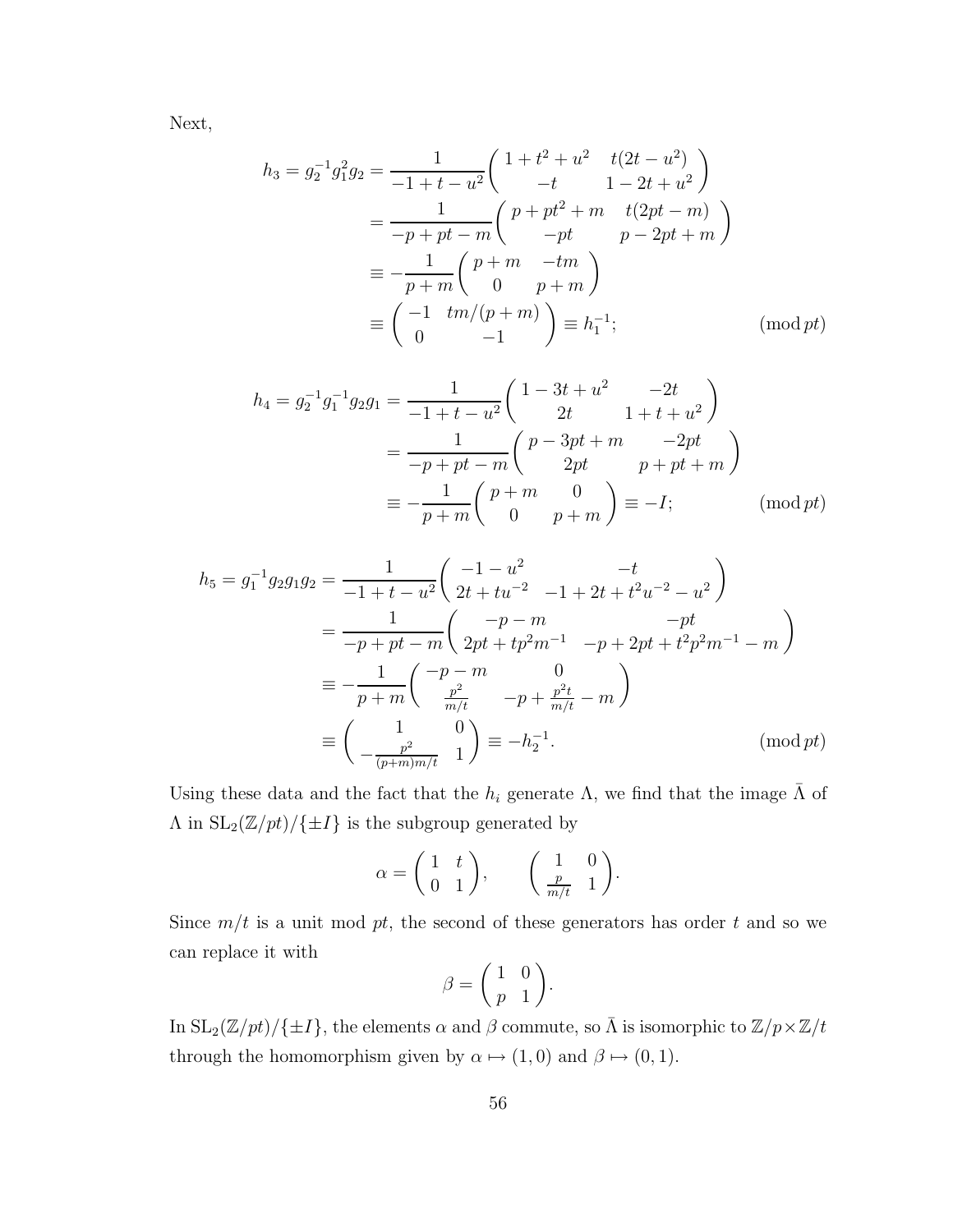For any subgroup K of  $(\mathbb{Z}/pt)^{\times}$  containing  $-1$ , the group  $SL_2(\mathbb{Z}/pt)/\{\pm I\}$ , and hence its subgroup  $\bar{\Lambda}$ , acts on  $P_K(pt)$  via

$$
\begin{pmatrix} a & b \ c & d \end{pmatrix} \cdot [r:s]_K = [ar+bs:cr+ds]_K,
$$

which is the usual action by fractional linear transformations modulo  $pt$ , considering the pairs in  $P_K(pt)$  as "fractions" or column vectors. We shall see how  $\Lambda$  interacts with the pt-congruence topology by analyzing the action of  $\overline{\Lambda}$  on the spaces  $P_K(pt)$ . First, we consider  $P_{-1}(pt)$ , as each  $P_K(pt)$  is a quotient of this space.

<span id="page-64-0"></span>**PROPOSITION 5.7.** The group  $\Lambda = \Lambda(u^2, 2t)$  has  $2(p-1)(t-1) = 2\phi(pt)$  orbits in its action on  $P_{-1}(pt)$ . Specifically, there are:

$$
- (p-1)(t-1)/2 \text{ orbits of size 1, consisting of } [r:s] \text{ with } t \mid r, p \mid s;
$$

$$
- (p-1)(t-1)/2 \text{ orbits of size } p, \text{ consisting of } [r:s] \text{ with } t \mid r, \ p \nmid s;
$$

-  $(p-1)(t-1)/2$  orbits of size t, consisting of  $[r:s]$  with  $t \nmid r, p \mid s$ ;

$$
- (p-1)(t-1)/2 \text{ orbits of size pt, consisting of } [r:s] \text{ with } t \nmid r, p \nmid s.
$$

*Proof.* The divisibility properties on  $r$  and  $s$  given in the statement are fixed under multiplication by units in  $\mathbb{Z}/pt$  and so give well-defined sets in  $P_{-1}(pt)$ . We consider the  $\Lambda$ -orbits, which are of course identical to the  $\Lambda$ -orbits.

Since  $|\bar{\Lambda}| = pt$  and p and t are distinct primes, the size of each  $\bar{\Lambda}$ -orbit in  $P_{-1}(pt)$ is either 1, p, t, or pt; respectively, the stabilizer of an element of the  $\Lambda$ -orbit is  $\Lambda$ ,  $\langle \beta \rangle$ ,  $\langle \alpha \rangle$ , 1. We identify and count stabilizers and orbits as follows.

First, for  $[r : s] \in P_{-1}(pt)$ ,  $\alpha$  sends  $[r : s]$  to  $[r + ts : s]$ , which is equal to  $[r : s]$ if and only if  $(r + ts, s) \equiv \pm (r, s) \pmod{pt}$ . If  $(r + ts, s) \equiv -(r, s)$  then, because  $s \equiv -s$ , one of these cases occurs:

(1) 
$$
s \equiv 0
$$
, (2)  $p = 2$  and  $s \equiv t$ ; (3)  $t = 2$  and  $s \equiv p$ .

If the first case holds, then  $-r \equiv r + ts \equiv r$ , so r must similarly be congruent to 0, p or t; regardless this contradicts that  $gcd(r, s, pt)$  must be 1. Should case (2) hold, then  $r + t^2 \equiv -r \pmod{2t}$ , which implies  $t \mid 2r$ . Since  $t \neq 2$ , this forces r and s to have a common divisor modulo  $pt$ , which cannot happen. Finally, if the third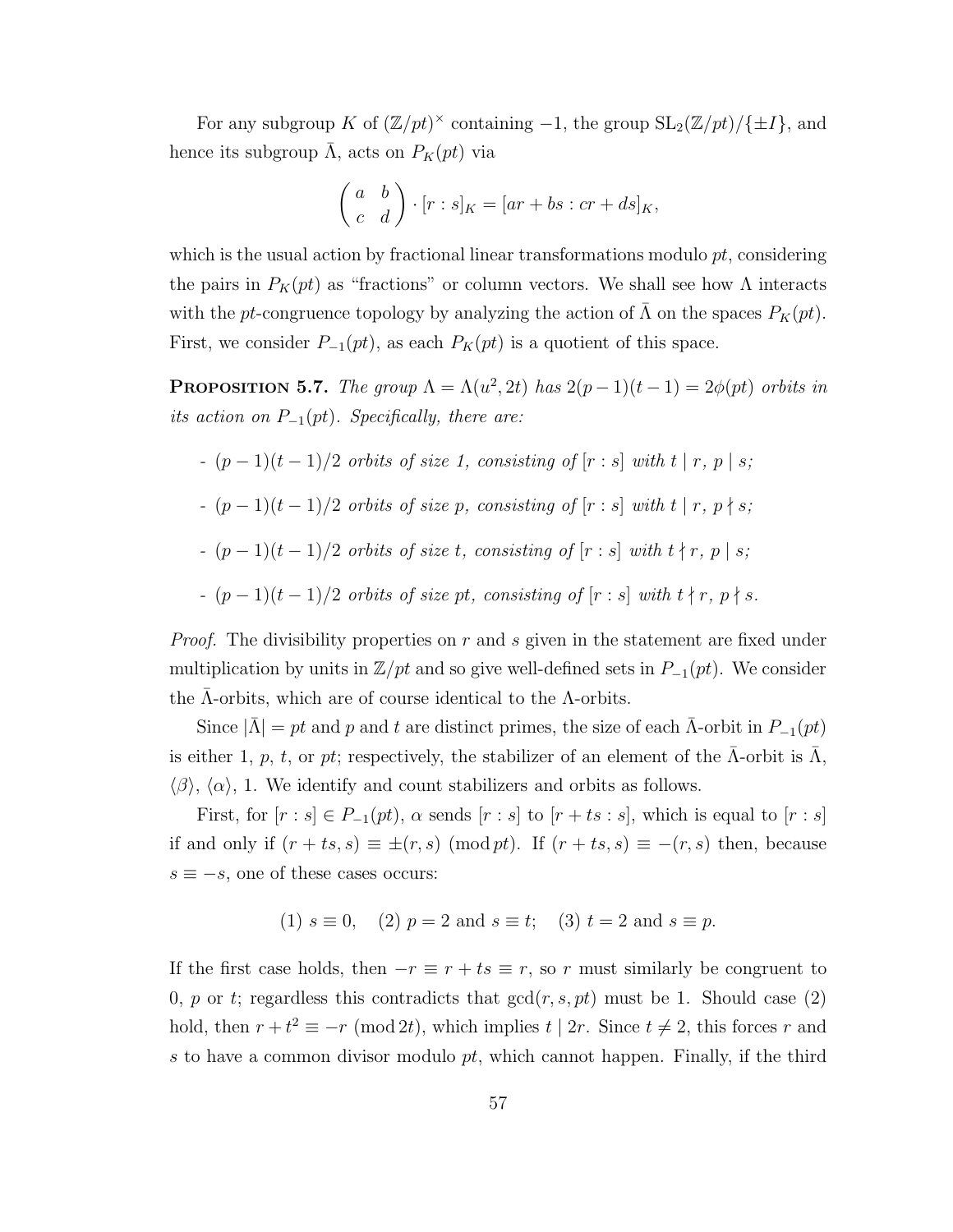case applies, then  $r \equiv -r \pmod{2p}$  so p must divide both r and s, forcing another contradiction. Therefore  $[r : s] = \alpha \cdot [r : s]$  if and only if  $(r + ts, s) \equiv (r, s)$  modulo pt, which in turn is true exactly when  $p$  divides  $s$ .

Similarly,  $\beta$  stabilizes those  $[r : s]$  with  $t \mid r$ . Using these facts, we now count the number of orbits by counting the number of elements stabilized by each subgroup of  $Λ$ .

First,  $\bar{\Lambda}$  fixes those  $[r : s]$  with  $t | r$  and  $p | s$ . There are p elements of  $\mathbb{Z}/pt$ divisible by t. Of these,  $p-1$  are not divisible by p and hence are valid r, since p | s and we require that  $gcd(r, s, pt)$  is 1. Likewise there are  $t-1$  choices for s. Therefore, taking identification under negation into account, there are  $(p-1)(t-1)/2$  elements of  $P_{-1}(pt)$  fixed by  $\Lambda$ . Each of these forms a  $\Lambda$ -orbit of size 1.

Next,  $\langle \alpha \rangle$  is the stabilizer of those  $[r : s]$  with p | s and  $t \nmid r$ . To count, first write  $[r : s] = [r : ps_0]$ . There are t possible choices for  $s_0$ . Since p divides s, it cannot also divide r, so r must be a unit mod pt. This enforces the condition  $gcd(r, s, pt) = 1$ , so the total number of elements whose stabilizer is  $\langle \alpha \rangle$  is  $t(p - 1)(t - 1)/2$ . Each of these lies in a  $\Lambda$ -orbit of size t, since  $\alpha$  has order p.

This argument is symmetric: the subgroup  $\langle \beta \rangle$  is the stabilizer of the [r : s] with  $p \nmid s$  and  $t \mid r$ . There are  $p(p-1)(t-1)/2$  such elements  $[r : s]$ , and each one lies in an orbit of size p.

Finally, those elements  $[r : s]$  with trivial stabilizer have  $p \nmid s$  and  $t \nmid r$ . Regardless of the choices of r and s, the GCD of r, s and pt is 1 since all nontrivial common divisors are eliminated by the divisibility conditions given. Thus we can choose r and s independently. There are  $p(t-1)$  choices for r and  $t(p-1)$  choices for s, so there are  $pt(t-1)(p-1)/2$  elements of  $P_{-1}(pt)$  with trivial stabilizer, each in a  $\Lambda$ -orbit of size  $pt$ .  $\Box$ 

Recall that whenever  $P_K(N)$  is defined and K contains  $-1$ , we have a welldefined projection  $\mathbb{P}^1(\mathbb{Q}) \to P_K(N)$  given by  $r/s \mapsto [r:s]_K \mod N$  where r and s are coprime integers. Also recall that if  $\Lambda = \Lambda(u^2, 2t)$  has more than four orbits on  $\mathbb{P}^1(\mathbb{Q})$ , then  $\Delta(u^2, 2t)$  is neither pseudomodular nor arithmetic. With these both in mind, we may hope that the result of the proposition above gives a lower bound for the number of  $\Lambda$ -orbits on  $\mathbb{P}^1(\mathbb{Q})$ .

Unfortunately, there is a complication, which we illustrate by example. Let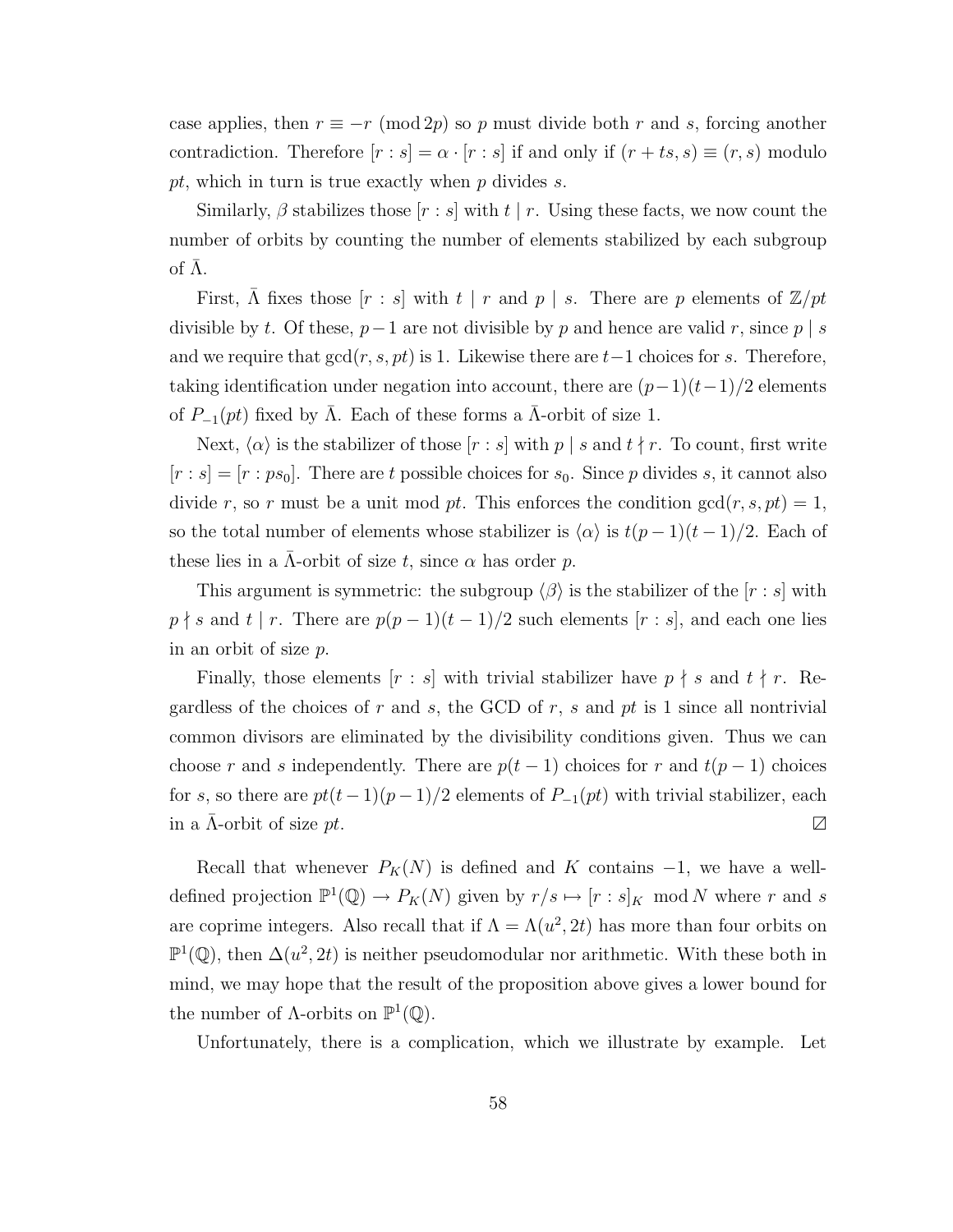$A =$  $\begin{pmatrix} p & 0 \\ 0 & 0 \end{pmatrix}$  $0 \quad p^{-1}$  $\overline{ }$ for some prime  $p$ . Choose a positive integer  $N$  coprime to  $p$  and have A act on  $\mathbb{P}^1(\mathbb{Q})$  and on  $P_{-1}(N)$  by fractional linear transformation. Suppose  $x = r/s$  in  $\mathbb{P}^1(\mathbb{Q})$  is in lowest terms with  $p \nmid s$ . Then  $Ax = (p^2r)/s$ . In  $P_{-1}(N)$ ,  $A \cdot [r : s] = [pr : qs]$  where q is the inverse of p mod N. Now Ax does not map to this tuple under the projection  $\mathbb{P}^1(\mathbb{Q}) \to P_{-1}(N)$ , as long as  $p \not\equiv \pm 1 \pmod{N}$ ; i.e., the actions do not together respect reduction mod  $N$ . The problem here is that the reduction modulo  $N$  is applied to numerator and denominator of the rational number written in lowest terms. When the fractional linear action is interpreted as matrix multiplication applied to column vectors, we interpret  $Ax$  as being represented by  $(pr, p^{-1}s)$ , which does project to  $[pr: qs]$  modulo N. The lowest terms representation  $(p^2r, s)$ , however, will not map to  $[pr: qs]$  in  $P_{-1}(N)$  since the only scalars giving the equivalence in  $P_{-1}(N)$  are  $\pm 1$ , neither of which is congruent to p mod N. A remedy to this problem (for the matrix  $A$ ) is to enlarge the set of permitted scalars by choosing a subgroup K of  $(\mathbb{Z}/N)^{\times}$  containing  $\bar{p}$  and using  $P_K(N)$ in place of  $P_{-1}(N)$ .

So armed, we let  $\Lambda = \Lambda(m/p, 2t)$  be as above and let  $H = \mathrm{PSL}_2(\mathbb{Z}[q^{-1}:q \nmid pt])$ with q ranging over primes. This H contains  $\Lambda$ . Since we can reduce elements of H modulo pt, it acts on  $\mathbb{P}^1(\mathbb{Q})$  and on  $P_K(pt)$  by fractional linear transformations as above. In order that the diagram

$$
\mathbb{P}^1(\mathbb{Q}) \xrightarrow{H-\text{action}} \mathbb{P}^1(\mathbb{Q})
$$
\n
$$
\downarrow \qquad \qquad \downarrow
$$
\n
$$
P_K(pt) \xrightarrow{H-\text{action}} P_K(pt)
$$

commutes when the H-action is restricted to  $\Lambda$ , it suffices to have  $K \subset (\mathbb{Z}/pt)^{\times}$ contain  $-1$  and all primes that occur in denominators of entries of matrices in  $\Lambda$ . Once we have that the  $\Lambda$ -actions on  $\mathbb{P}^1(\mathbb{Q})$  and  $P_K(pt)$  are equivariant with respect to the projection  $\mathbb{P}^1(\mathbb{Q}) \to P_K(pt)$ , we know that the number of  $\Lambda$ -orbits on  $\mathbb{P}^1(\mathbb{Q})$ is at least the number of  $\Lambda$ -orbits on  $P_K(pt)$ .

<span id="page-66-0"></span>So we can make use of this fact, we next compute the number of Λ-orbits on  $P_K(pt)$  for an arbitrary K containing  $-1$ .

**PROPOSITION** 5.8. Let  $K \subset (\mathbb{Z}/pt)^{\times}$  be a subgroup containing -1. Then the number of  $\Lambda$ -orbits on  $P_K(pt)$  is  $4(p-1)(t-1)/|K|$ , with  $(p-1)(t-1)/|K|$  each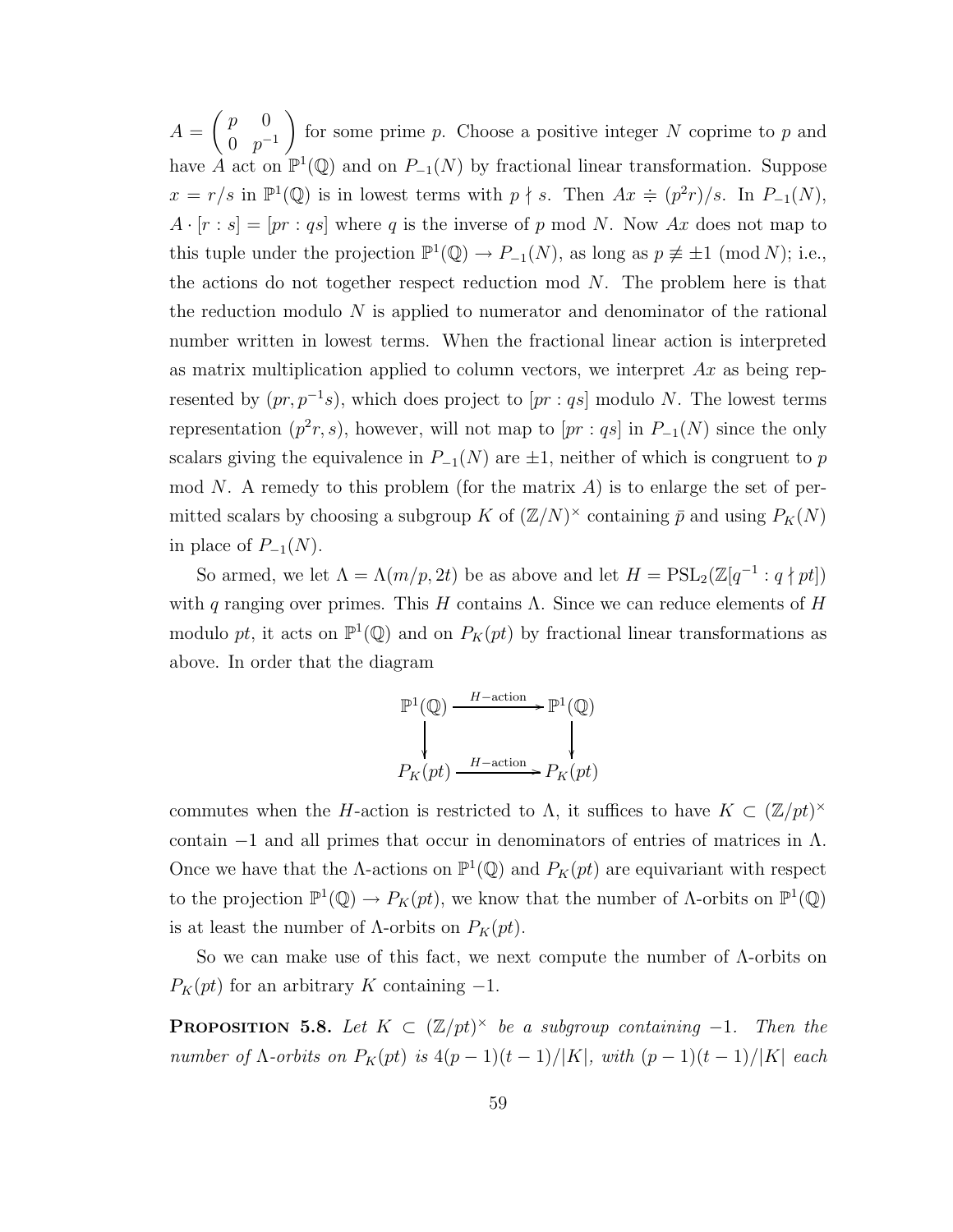#### of sizes 1, p, t and pt.

*Proof.* The set  $P_K(pt)$  is the quotient of  $P_{-1}(pt)$  by scalar multiplication by elements of  $K/\langle -1\rangle$ . Since scalar multiplication by units in  $\mathbb{Z}/pt$  preserves the divisibility properties with respect to  $p$  and  $t$  in the statement of Proposition [5.7,](#page-64-0) and because  $K/\langle -1 \rangle$  acts freely on  $P_{-1}(pt)$ , the quotient induces an n-to-1 map on  $\Lambda$ -orbits, where  $n = |K|/2$ .

So as to maximize the potential number of  $\Lambda$ -orbits on  $\mathbb{P}^1(\mathbb{Q})$ , we choose the minimal K such that we still get the  $\Lambda$ -equivariance described above. This K is the subgroup of  $(\mathbb{Z}/pt)^{\times}$  generated by  $-1$  and all primes that occur in denominators of entries of matrices in Λ. We so obtain an obstruction to pseudomodularity. We call it an S-integral obstruction since, in our computations above, we used the inclusion of  $\Lambda$  into some group  $PSL_2(\mathbb{Z}_S)$  where  $\mathbb{Z}_S$  is the ring of S-integers, i.e., those rational numbers that are integral at all primes outside (a finite set) S.

<span id="page-67-0"></span>PROPOSITION 5.9 (S-integral Obstruction I). Suppose t and p are distinct primes and  $u^2 = m/p$ , where m is coprime to p and  $v_t(m) = 1$ . Let K be the subgroup of  $(\mathbb{Z}/pt)^{\times}$  generated by -1 and all primes dividing denominators of entries of matrices in  $\Lambda := \Lambda(m/p, 2t) \subset \text{PSL}_2(\mathbb{Q})$ . If  $K \neq (\mathbb{Z}/pt)^{\times}$ , then  $\Delta(u^2, 2t)$  is neither pseudomodular nor arithmetic, and its set of cusps is not dense in  $\mathbb{K}_{pt}$ .

*Proof.* If K is a proper subgroup of  $(\mathbb{Z}/pt)^{\times}$ , then  $|K| < (p-1)(t-1) = \phi(pt)$ . Thus, by the preceding proposition, the number of  $\Lambda$ -orbits on  $P_K(pt)$  exceeds 4. By hypothesis on K,  $\Lambda$  respects the projection  $\pi : \mathbb{P}^1(\mathbb{Q}) \to P_K(pt)$ , so  $\Lambda$  also has more than 4 orbits in its action on  $\mathbb{P}^1(\mathbb{Q})$ . By Lemma [5.6](#page-60-1) (c),  $\Delta(u^2, 2t)$  is neither pseudomodular nor arithmetic.

As to the set of cusps not being dense in  $\mathbb{K}_{pt}$ , let N be the set of elements of  $P_K(pt)$  that are not in the  $\Lambda$ -orbits of  $\pi(\infty)$ ,  $\pi(u^2)$ ,  $\pi(0)$  and  $\pi(-1)$ . By Lemma [5.6](#page-60-1) (b),  $\pi^{-1}(\mathcal{N})$  is nonempty and contains no cusps. If we compose the continuous projection  $\mathbb{K}_{pt} \to P_{-1}(pt)$  given by the definition of  $\mathbb{K}_{pt}$  and the quotient map  $P_{-1}(pt) \to P_K(pt)$  to form the continuous mapping  $\theta : \mathbb{K}_{pt} \to P_K(pt)$ , we have that  $\theta^{-1}(\mathcal{N}) \cap \mathbb{P}^1(\mathbb{Q}) = \pi^{-1}(\mathcal{N}).$  Thus  $\pi^{-1}(\mathcal{N})$  is open in  $\mathbb{P}^1(\mathbb{Q})$  in the pt-congruence topology, and this completes the proof. ∠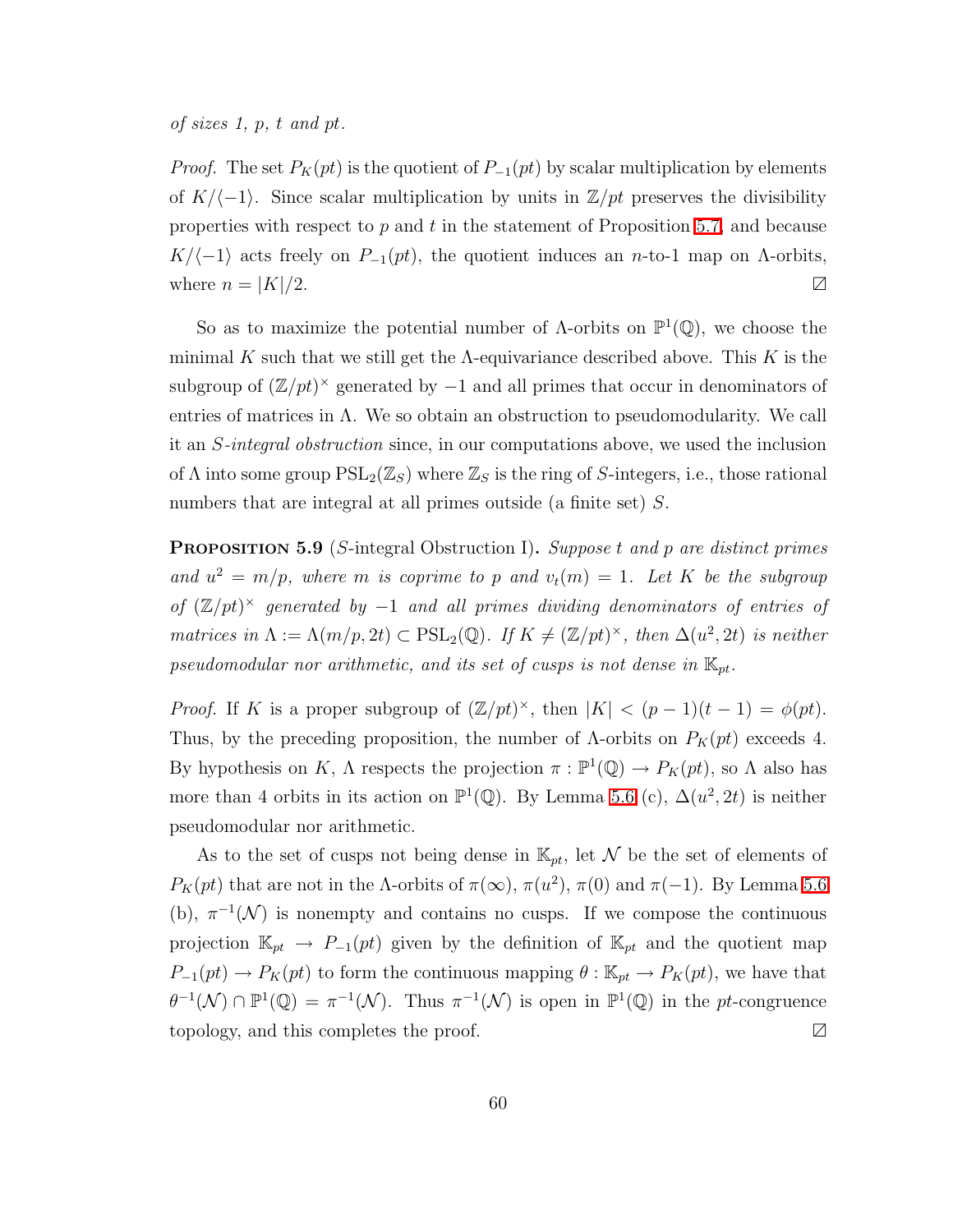Remark. The set  $\pi^{-1}(\pi(\infty))$  may contain points that are not in the orbit of  $\infty$ under  $\Lambda$  and are therefore not cusps. Thus we have not proved that the set of cusps is closed in the pt-congruence topology.

*Example.* Set  $(u^2, 2t) = (6/11, 6)$ . The group  $\Lambda(6/11, 6)$  lies in  $PSL_2(\mathbb{Z}[1/2])$ . The subgroup K of  $(\mathbb{Z}/33)^{\times}$  generated by -1 and 2 has order 10, less than  $\phi(33) = 20$ , since  $2^5 \equiv -1 \pmod{33}$ . Thus  $\mathcal{C}(\Delta(6/11, 6))$  is not dense in  $\mathbb{P}^1(\mathbb{Q})$  given the 33congruence topology.

Now we suppose  $v_t(m) > 1$  and otherwise leave unchanged the hypotheses on  $u^2$ and  $t$  above. We can still produce obstructions in a fashion analogous to that above, but since  $m/t$  is no longer a t-adic unit, our reductions modulo pt of the generators  $h_i$  of  $\Lambda = \Lambda(m/p, 2t)$  fail. However, we can still reduce mod p and obtain an action of  $\Lambda$  on  $P_{-1}(p)$ . By the computational work above, we find that the image  $\bar{\Lambda}$  of  $\Lambda$ in  $SL_2(\mathbb{Z}/p)/\{\pm I\}$  is the cyclic order-p subgroup generated by  $\begin{pmatrix} 1 & t \\ 0 & 1 \end{pmatrix}$ , and hence generated by  $\delta :=$  $\left(\begin{array}{cc} 1 & 1 \\ 0 & 1 \end{array}\right)$ , since  $p$  and  $t$  are distinct primes.

**PROPOSITION** 5.10. Let  $u^2$ , p, t be as above with  $p \neq 2$ . Then the group  $\Lambda =$  $\Lambda(u^2, 2t)$  has  $p-1$  orbits in its action on  $P_{-1}(p)$ . Specifically, there are:

-  $(p-1)/2$  orbits of size 1, consisting of  $[r:s]$  with  $s \equiv 0 \pmod{p}$ ;

-  $(p-1)/2$  orbits of size p, consisting of  $[r:s]$  with  $s \not\equiv 0 \pmod{p}$ .

If  $K \subset (\mathbb{Z}/p)^{\times}$  is a subgroup containing -1, then the number of  $\Lambda$ -orbits on  $P_K(p)$ is  $2(p-1)/|K|$ , with  $(p-1)/|K|$  each of sizes 1 and p.

*Proof.* The group  $\Lambda$  is simple, so stabilizers for the  $\Lambda$ -action are either trivial or  $\Lambda$ itself. We have that  $[r : s] = \delta \cdot [r : s] = [r + s : s]$  in  $P_{-1}(p)$  if and only if s is zero in  $\mathbb{Z}/p$ . There are  $(p-1)/2$  elements  $[r:s] \in P_{-1}(p)$  with  $s \equiv 0$ ; these constitute the singleton orbits. The cardinality of  $P_{-1}(p)$  is  $(p^2-1)/2$ , so there are  $p(p-1)/2$ elements  $[r : s]$  of  $P_{-1}(t)$  with  $s \neq 0$ . This completes the claimed identification of orbits.

The final claim follows immediately by the same arguments given in the proof of Proposition [5.8.](#page-66-0) ∠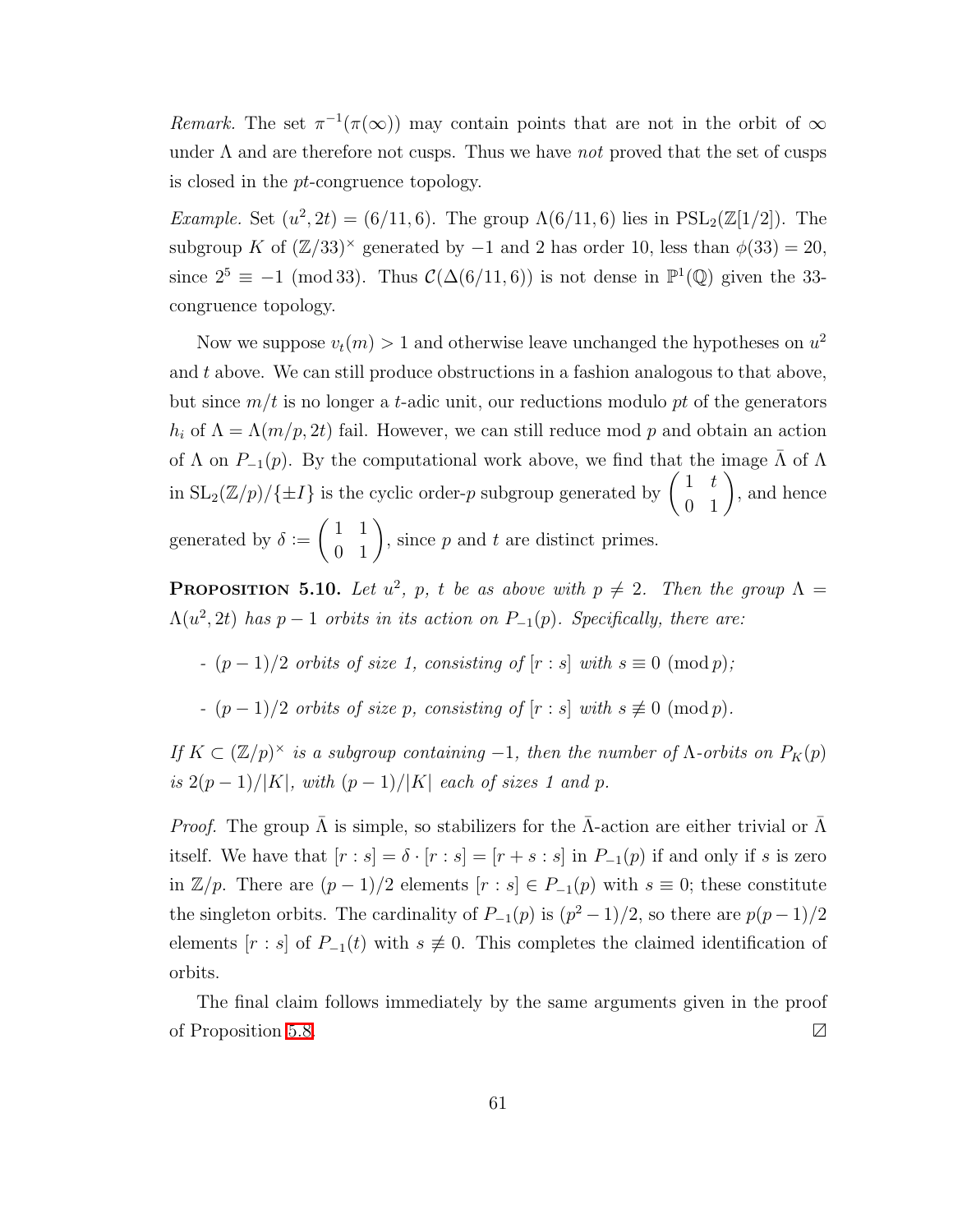Remark. If  $p = 2$ , then there are two  $\Lambda$ -orbits in  $P_{-1}(p)$ , namely  $\{[0:1]\}$  and its complement  $\{[1:0], [1:1]\}$ . The obstruction we produce below fails for this case as there are too few orbits.

As above we fix K to be the subgroup of  $(\mathbb{Z}/p\mathbb{Z})^{\times}$  generated by -1 and all primes in denominators of entries of matrices in  $\Lambda$ . This ensures that the projection  $\mathbb{P}^1(\mathbb{Q}) \to P_K(p)$  is  $\Lambda$ -equivariant. Consequently, if the number of  $\Lambda$ -orbits on  $P_K(p)$ exceeds 4, i.e., if  $|K| < (p-1)/2$  then  $\Delta(m/p, 2t)$  is neither pseudomodular nor arithmetic. However, we can tighten this bound by carefully tracking cusps, as in the proof of the following result.

<span id="page-69-0"></span>**PROPOSITION 5.11** (S-integral Obstruction II). Let t and p be distinct primes with p odd and  $u^2 = m/p$ , where m is coprime to p and  $v_t(m) > 1$ . Let K be the subgroup of  $(\mathbb{Z}/p)^\times$  generated by  $-1$  and all primes dividing denominators of entries of matrices in  $\Lambda := \Lambda(m/p, 2t) \subset \text{PSL}_2(\mathbb{Q})$ . If  $K \neq (\mathbb{Z}/p)^{\times}$ , then  $\Delta(u^2, 2t)$ is neither pseudomodular nor arithmetic, and its set of cusps is not dense in  $\mathbb{K}_p$ .

*Proof.* From Lemma [5.6,](#page-60-1) the four cusp orbits of  $\Lambda$  are represented by  $-1$ , 0,  $m/p$ and ∞. First,  $-1$  and 0 map to  $[-1:1]$  and  $[0:1]$  in  $P_{-1}(p)$ . Since the generator δ of  $Λ$  sends  $[-1:1]$  to  $[0:1]$ , the images of  $-1$  and 0 are in the same  $Λ$ -orbit in  $P_K(p)$ . Next, notice that the images  $[1:0]$  of  $\infty$  and  $[m:0]$  of  $m/p = u^2$  are fixed by  $\Lambda$  as elements of  $P_{-1}(p)$ . Thus the images of  $\infty$  and  $u^2$  are in the same  $\Lambda$ -orbit in  $P_K(p)$  if and only if  $\overline{m} \in K$  as a residue mod p.

If  $\overline{m} \in K$ , then the images of  $\Lambda$ -orbits of cusps in  $\mathbb{P}^1(\mathbb{Q})$  project to two  $\Lambda$ -orbits in  $P_K(p)$ . Hence the inequality  $2(p-1)/|K| > 2$ , or  $|K| < p-1$ , is sufficient to obstruct pseudomodularity.

When  $\overline{m}$  is not in K, the A-orbits of cusps project to three A-orbits in  $P_K(p)$ , in which case the inequality  $|K| < 2(p-1)/3$  suffices to obstruct pseudomodularity.

Since |K| divides  $p-1$ , either of these inequalities is equivalent to having K be a proper subgroup of  $(\mathbb{Z}/p\mathbb{Z})^{\times}$ . The density statement follows by an argument analogous to that in Proposition [5.9.](#page-67-0) ∠

Example. Set  $(u^2, 2t) = (4/17, 4)$ . The group  $\Lambda(4/17, 4)$  lies in  $PSL_2(\mathbb{Z}[1/26])$ . The subgroup K of  $(\mathbb{Z}/17)^{\times}$  generated by -1, 2 and 13 has order 8, less than  $\phi(17) = 16$ , since  $2^4 \equiv 13^2 \equiv -1 \pmod{17}$ . Thus  $\mathcal{C}(\Delta(4/17, 4))$  is not dense in the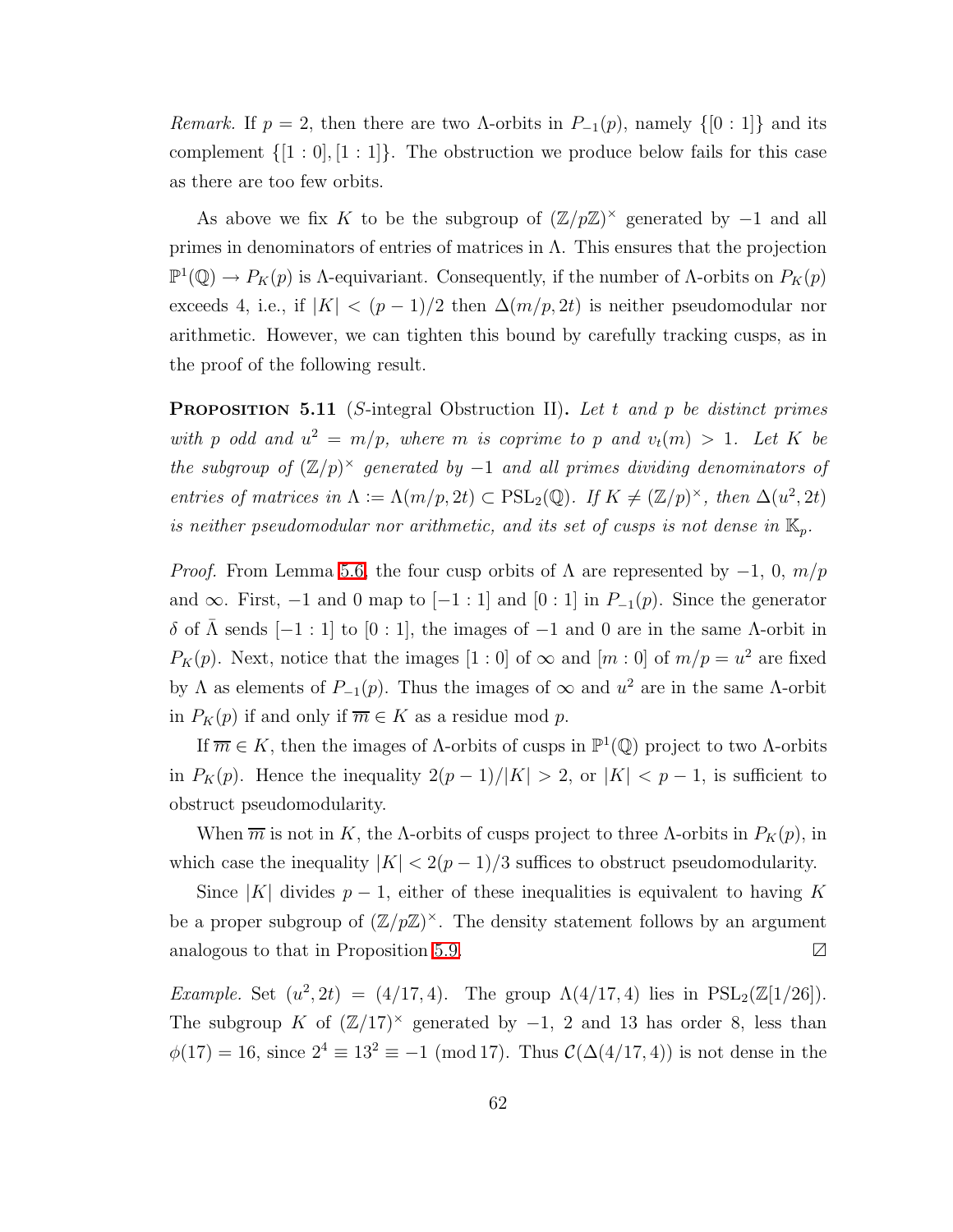17-congruence topology on  $\mathbb{P}^1(\mathbb{Q})$ . Note also that this shows that not all groups of the form  $\Delta(u^2, 4)$  where  $u^2$  has prime denominator have cusp set  $\mathbb{P}^1(\mathbb{Q})$ . Thus the pattern suggested by the entries of Table [A.1](#page-75-0) where  $u^2$  has prime denominator cannot hold in general.

Note that the groups to which Propositions [5.9](#page-67-0) and [5.11](#page-69-0) apply have cusp sets dense in  $\prod_{\text{all } \ell} \mathbb{P}^1(\mathbb{Q}_\ell)$  by Proposition [4.26.](#page-48-0) Therefore we have achieved a nontrivial extension of the obstructions of Section [4.2.](#page-26-0)

THEOREM 5.12. There exist Fricke groups with rational cusps whose sets of cusps are not dense in K but are nevertheless dense in  $\prod_{\text{all }\ell} \mathbb{P}^1(\mathbb{Q}_\ell)$ .

## 5.3 Other points of view

In this section we briefly describe the congruence topologies from some alternative points of view that may allow for more general definitions and investigations.

We can use congruence subgroups of  $SL_2(\mathbb{Z})$  to describe open sets in the congruence topology. Let  $\Gamma(N)$  denote the principal congruence subgroup of  $SL_2(\mathbb{Z})$  of level N.

**LEMMA 5.13.** Suppose  $r/s$  is in  $\mathbb{P}^1(\mathbb{Z})$  and let N be a positive integer such that  $gcd(r, s, N) = 1$ . Then  $U(r, s, N)$  is equal to the orbit  $\Gamma(N) \cdot (r/s)$ .

*Proof.* Basic computations imply that if  $r/s$  and  $r'/s'$  are in  $\mathbb{P}^1(\mathbb{Z})$ , then  $\Gamma(N)$ .  $(r/s) = \Gamma(N) \cdot (r'/s')$  if and only if  $(r, s) \equiv \pm (r', s')$  modulo N; see, e.g., Proposition 3.8.3 in [\[DS\]](#page-79-0). This completes the proof. ∠

Since  $U(r, s, N)$  is the inverse image under the projection  $\mathbb{P}^1(\mathbb{Q}) \to P_{-1}(N)$  of  $[r : s]$ , the above lemma identifies  $P_{-1}(N)$  with the  $\Gamma(N)$ -orbits on  $\mathbb{P}^1(\mathbb{Q})$ . Moreover, we find that for a set  $S$  of primes, the collection

$$
\{\Gamma(N)x : x \in \mathbb{P}^1(\mathbb{Q}), \ N \in I(S)\}
$$

is a basis of open sets in the S-congruence topology on  $\mathbb{P}^1(\mathbb{Q})$ .

Having translated the definition of the congruence topologies into a description in terms of subgroups of the modular group, we can easily generalize it by choosing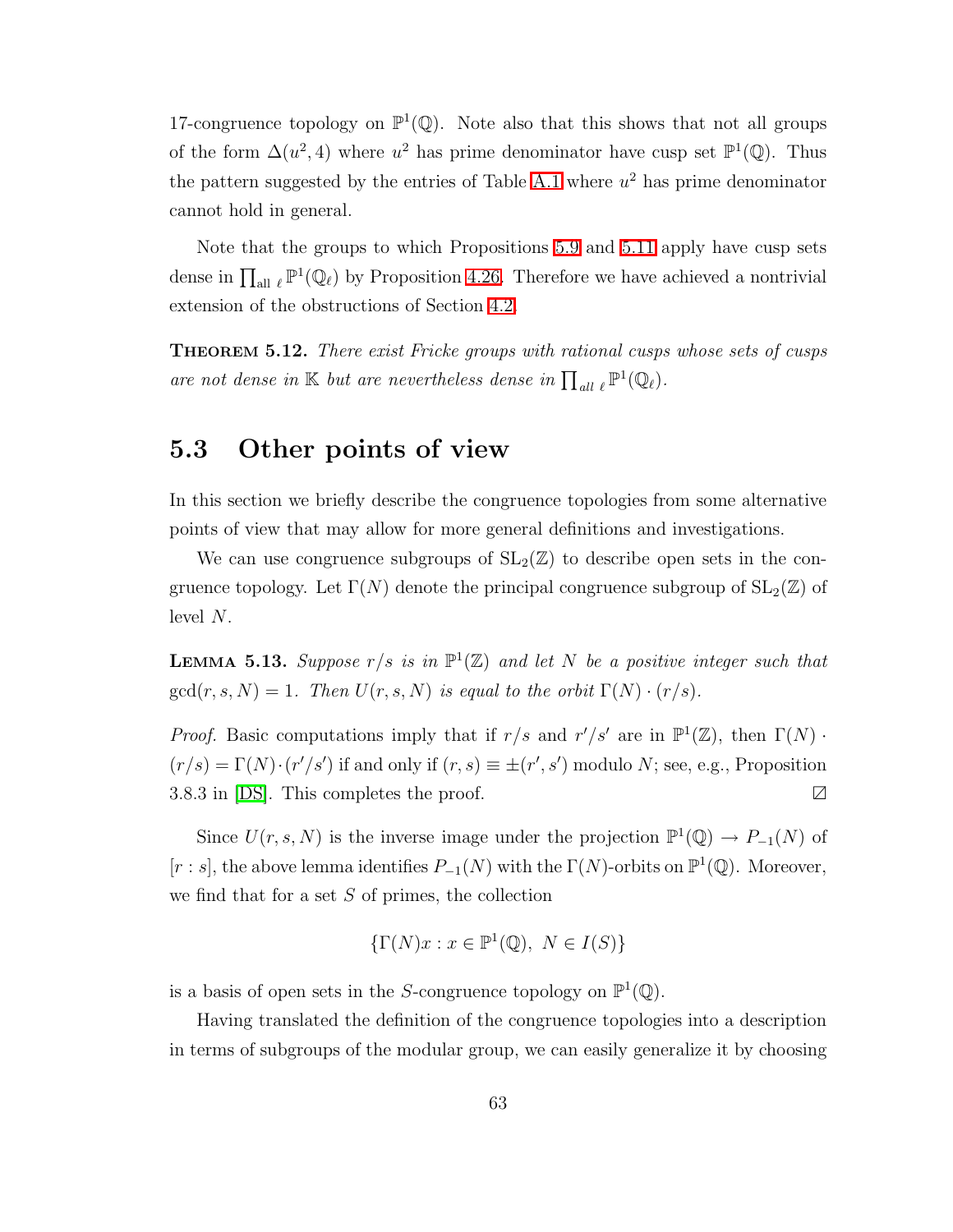different subgroups. Indeed, if we let  $\mathcal F$  be a family of finite-index subgroups of  $SL_2(\mathbb{Z})$ , then we can define a topology associated to  $\mathcal F$  by declaring that each set in the family

$$
\{\Gamma x : x \in \mathbb{P}^1(\mathbb{Q}), \ \Gamma \in \mathcal{F}\}
$$

is open. Equivalently, we can map  $\mathbb{P}^1(\mathbb{Q})$  to the projective limit  $\underline{\lim}_{\Gamma \in \mathcal{F}} \Gamma \backslash \mathbb{P}^1(\mathbb{Q})$ in which each  $\Gamma \backslash \mathbb{P}^1(\mathbb{Q})$  is given the discrete topology and endow  $\mathbb{P}^1(\mathbb{Q})$  with the weakest topology such that said map is continuous. If  $\mathcal F$  is the family of principal congruence subgroups of  $SL_2(\mathbb{Z})$ , then we recover the full congruence topology. Otherwise, we find other topologies on  $\mathbb{P}^1(\mathbb{Q})$  in which we can naturally ask if sets of cusps are dense.

Of particular note is that above, in our analysis of the action of  $\Lambda$  with respect to the pt-congruence topology, we are unable to work directly with the sets  $P_{-1}(pt)$ , since the projection  $\mathbb{P}^1(\mathbb{Q}) \to P_{-1}(pt)$  is not necessarily  $\Lambda$ -equivariant. In other words, though we have a homomorphism  $\rho$  from  $\Lambda$  to  $SL_2(\mathbb{Z}/pt)/\{\pm I\}$ , the diagram

$$
\mathbb{P}^{1}(\mathbb{Q}) \xrightarrow{g^{-}} \mathbb{P}^{1}(\mathbb{Q})
$$
\n
$$
\downarrow \qquad \qquad \downarrow
$$
\n
$$
\Gamma(pt) \backslash \mathbb{P}^{1}(\mathbb{Q}) \xrightarrow{\rho(g)^{-}} \Gamma(pt) \backslash \mathbb{P}^{1}(\mathbb{Q})
$$

does not commute for all  $g \in \Lambda$ . This diagram motivates one of our open questions below.

Our solution to this commutativity problem above is to use in place of  $P_{-1}(pt)$  =  $\Gamma(pt)\backslash \mathbb{P}^1(\mathbb{Q})$  the set  $P_K(pt)$  where K is the subgroup of  $(\mathbb{Z}/pt)^\times$  generated by  $-1$ and the set R of primes appearing in the denominators of entries of matrices in  $\Lambda$ . Denoting by  $\mathbb{Z}_R$  the ring  $\mathbb{Z}[\ell^{-1} : \ell \in R]$ , we claim that  $P_K(pt)$  is the set of  $\Gamma_R(pt)$ orbits on  $\mathbb{P}^1(\mathbb{Q})$ , where  $\Gamma_R(pt)$  is the principal congruence subgroup of  $SL_2(\mathbb{Z}_R)$  of level pt. Thus, our computations regarding  $\Lambda$  in Section [5.2](#page-60-0) above are less directly related to orbits of  $\Gamma(pt)$  than they are to  $\Gamma_R(pt)$ , which is notably not a Fuchsian group.

Using the inclusion  $\Lambda \hookrightarrow \mathrm{PSL}_2(\mathbb{Z}_R)$ , we may be tempted to use other finite-index, normal subgroups of  $SL_2(\mathbb{Z}_R)$  to produce density obstructions in a manner analogous to that above. However, by a result of Serre [\[Ser2\]](#page-80-3), every finite-index subgroup of  $SL_2(\mathbb{Z}_R)$  is a congruence subgroup, assuming that R is nonempty. Therefore, using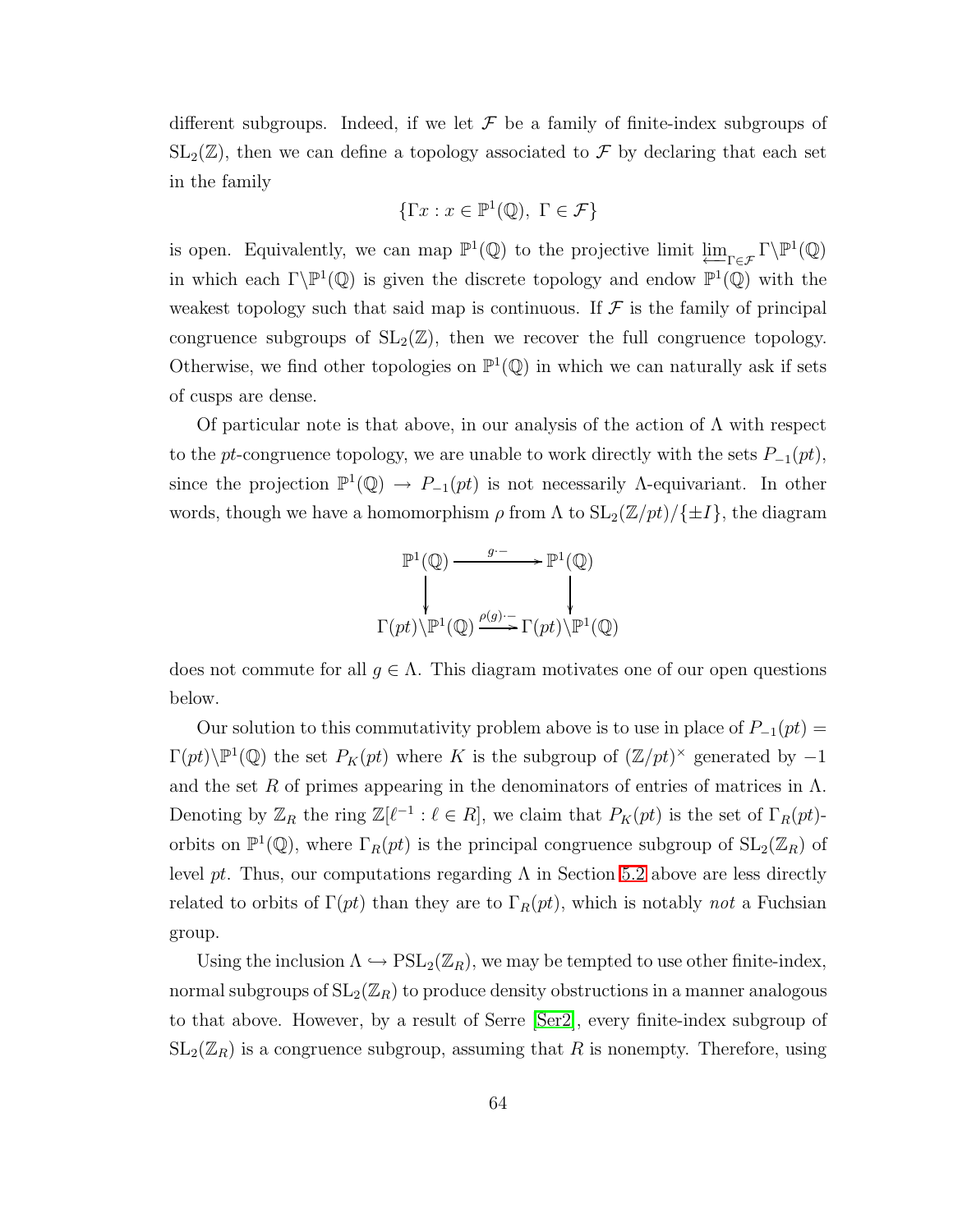finite-index subgroups of  $SL_2(\mathbb{Z}_R)$  in the above contexts is no more general than using congruence subgroups of  $SL_2(\mathbb{Z})$ .

## 5.4 Open questions

Finally, we collect some open questions motivated by the previous section and our earlier work. Any group  $\Delta(u^2, 2t)$  mentioned here is assumed to be nonarithmetic.

- (1) Is the density of the  $\mathcal{C}(\Delta(u^2, 2t))$  in K a sufficient condition for pseudomodularity? Equivalent to this density condition are the statements:
	- (a) For all integers N at least 2 and all  $(a, b) \in (\mathbb{Z}/N)^2$  with  $gcd(a, b, N) = 1$ , there is an  $r/s \in \mathcal{C}(\Delta(u^2, 2t))$ , written in lowest terms, such that  $(r, s)$ is congruent to  $(a, b)$  modulo N.
	- (b) Each set  $\Gamma(N)x$ , for N a positive integer and  $x \in \mathbb{P}^1(\mathbb{Q})$ , contains a cusp of  $\Delta(u^2, 2t)$ .
- (2) Suppose that for each (optionally normal) subgroup  $\Gamma$  of  $SL_2(\mathbb{Z})$  of finite-index and for each  $x \in \mathbb{P}^1(\mathbb{Q})$ , the set  $\Gamma x$  contains a cusp of  $\Delta(u^2, 2t)$ . Is  $\Delta(u^2, 2t)$ pseudomodular?
	- (a) If not, what if we allow  $\Gamma$  to range over all arithmetic Fuchsian groups that have cusps?
	- (b) More generally, fix a non-pseudomodular  $\Delta := \Delta(u^2, 2t)$  and let A be the commensurability class of an arbitrary Fricke group with rational cusps, chosen so that A does not contain  $\Delta$ . Is there an  $x \in \mathbb{P}^1(\mathbb{Q})$  and a  $\Gamma$  in A such that  $\Gamma x$  contains no cusps of  $\Delta$ ?
- (3) Suppose  $\Delta(u^2, 2t)$  is not pseudomodular. Is there a finite-index, normal subgroup  $\Gamma$  of  $\mathrm{PSL}_2(\mathbb{Z})$  and a homomorphism  $\rho$  from  $\Lambda(u^2, 2t)$  to  $\mathrm{PSL}_2(\mathbb{Z})/\Gamma$  such that  $|\Gamma \backslash \mathbb{P}^1(\mathbb{Q})| > 4$  and the diagram

$$
\mathbb{P}^1(\mathbb{Q}) \xrightarrow{g \cdot -} \mathbb{P}^1(\mathbb{Q})
$$
  

$$
\downarrow \qquad \qquad \downarrow
$$
  

$$
\Gamma \backslash \mathbb{P}^1(\mathbb{Q}) \xrightarrow{\rho(g) \cdot -} \Gamma \backslash \mathbb{P}^1(\mathbb{Q})
$$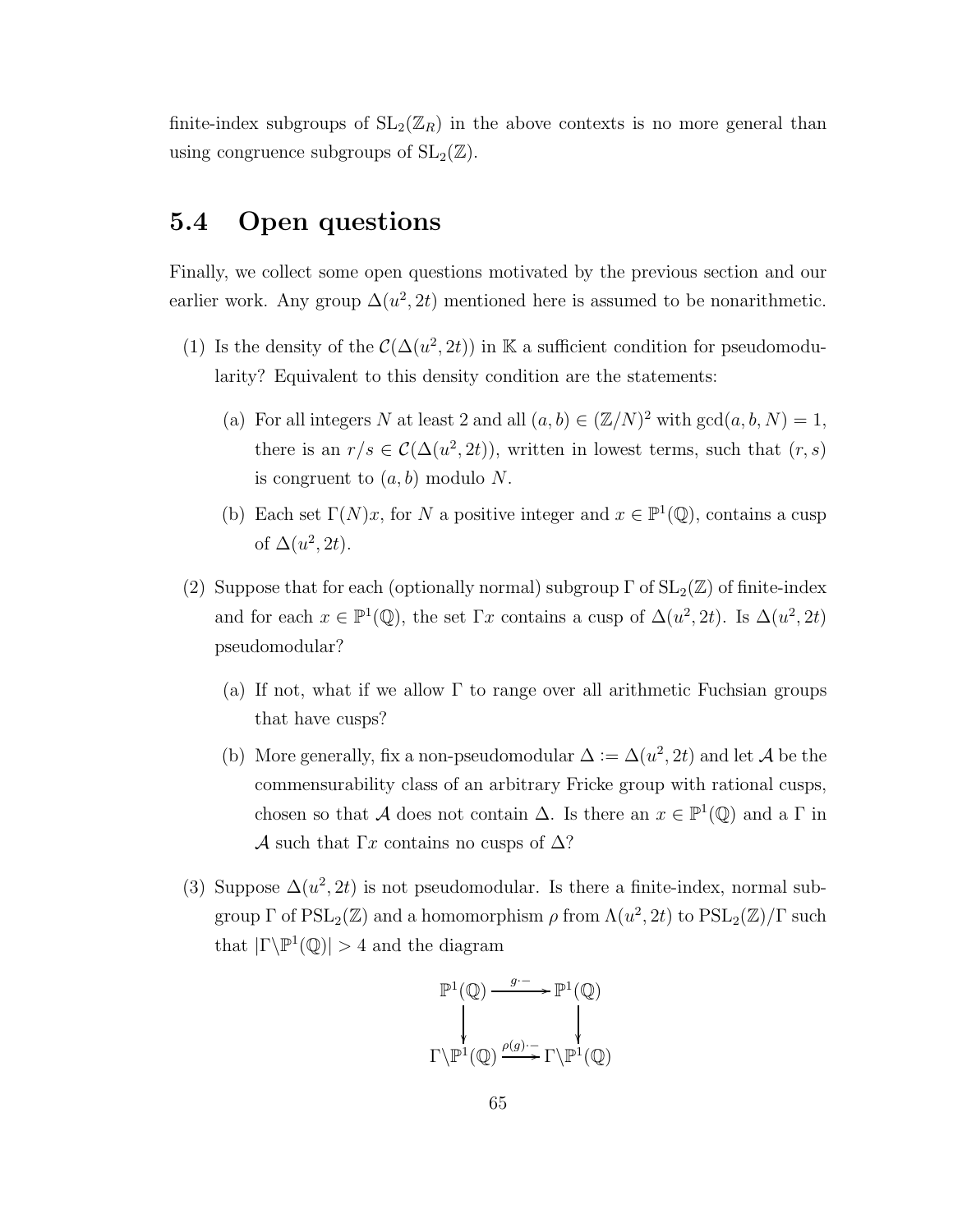commutes for all  $g\in \Lambda?$ 

(4) Can we effectively identify and enumerate all cases where the cusp set of  $\Delta(u^2, 2t)$  is not dense in  $\prod_{\text{all }\ell} \mathbb{P}^1(\mathbb{Q}_\ell)$ ? Are there groups  $\Delta(u^2, 2t)$  whose cusp sets are dense in every product  $\mathbb{P}^1(\mathbb{Q}_p) \times \mathbb{P}^1(\mathbb{Q}_q)$  but not dense in some product  $\mathbb{P}^1(\mathbb{Q}_p)\times \mathbb{P}^1(\mathbb{Q}_q)\times \mathbb{P}^1(\mathbb{Q}_r)$ ?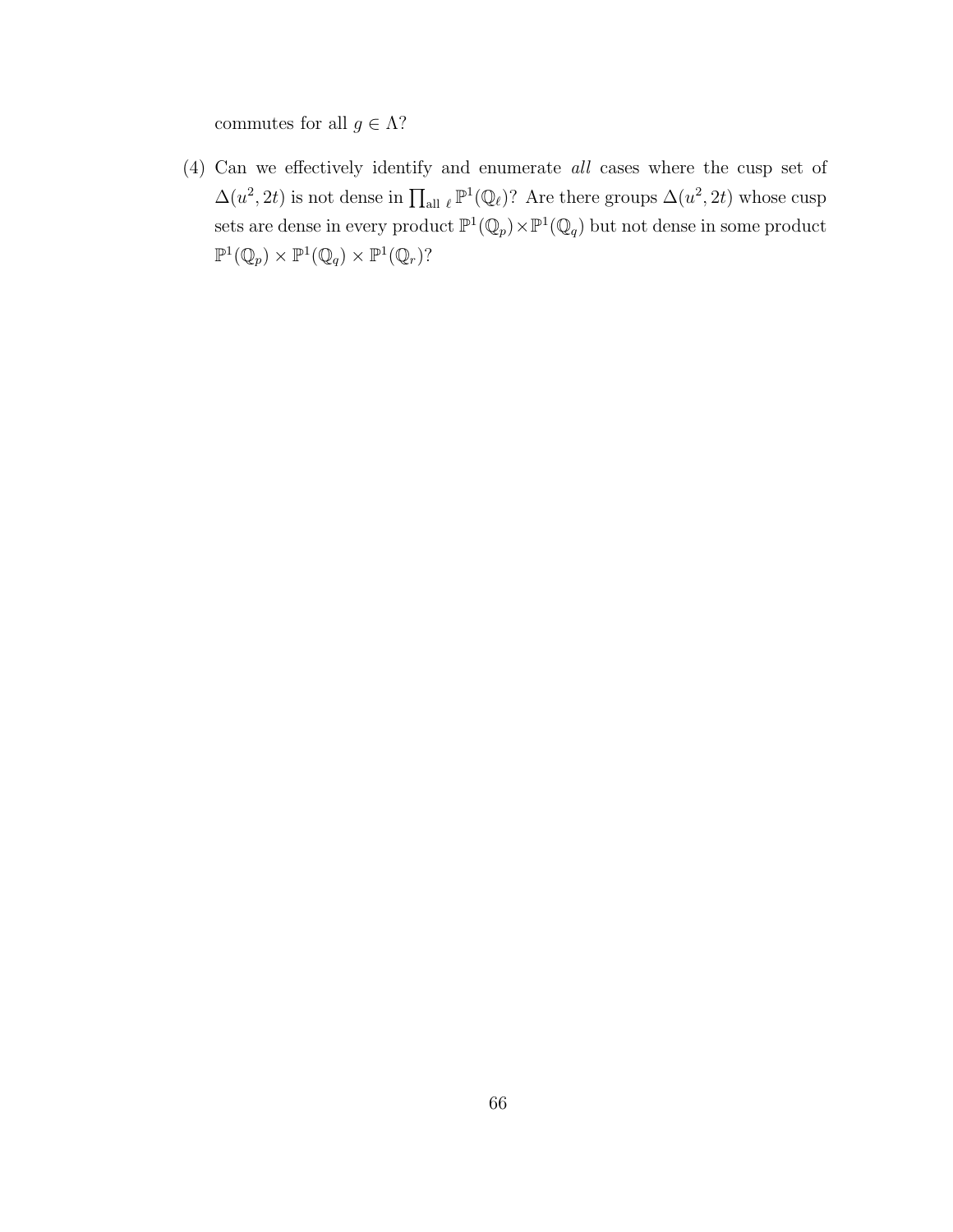## Appendix A

## Tabular Data

We reproduce the data of the Tables 5.1 and 5.2 of [\[LR1\]](#page-80-0) that list results about the cusps of  $\Delta(u^2, 2t)$  for  $t = 2, 3$  and  $u^2$  having small denominator. We also indicate the groups to which our results apply.

The "structure" column duplicates the data from Long and Reid's tables. The "obstruction" column gives the following data.

- Where a space X is given, the set of cusps of the group in question is not dense in X.
	- If the space is decorated with an asterisk, then the special (i.e., rational) fixed point given in the structure column is not a member of any of the invariant sets from our applicable results.
	- If a space  $\mathbb{K}_N$  is listed then additionally the set of cusps is dense in all products  $\prod_{\ell} \mathbb{P}^1(\mathbb{Q}_{\ell})$ ; i.e., none of our weaker obstructions apply.
- Where a hyphen is given, the set of cusps is known to be a proper subset of  $\mathbb{P}^1(\mathbb{Q})$  but is nevertheless dense in all products  $\prod_{\ell} \mathbb{P}^1(\mathbb{Q}_{\ell})$ . In these cases, the behavior of the cusp set with respect to the congruence topologies is yet unclear.
- Where the word "none" is given, the set of cusps is known to equal  $\mathbb{P}^1(\mathbb{Q})$ .

Since knowing the status of the cusp set of  $\Delta(u^2, 2t)$  with respect to the p-adic topologies is equivalent—by Proposition [3.6—](#page-22-0)to knowing that of  $\Delta(-1+t-u^2, 2t)$ , we omit the entries of Long and Reid's Table 5.1 having  $u^2 > 1/2$ .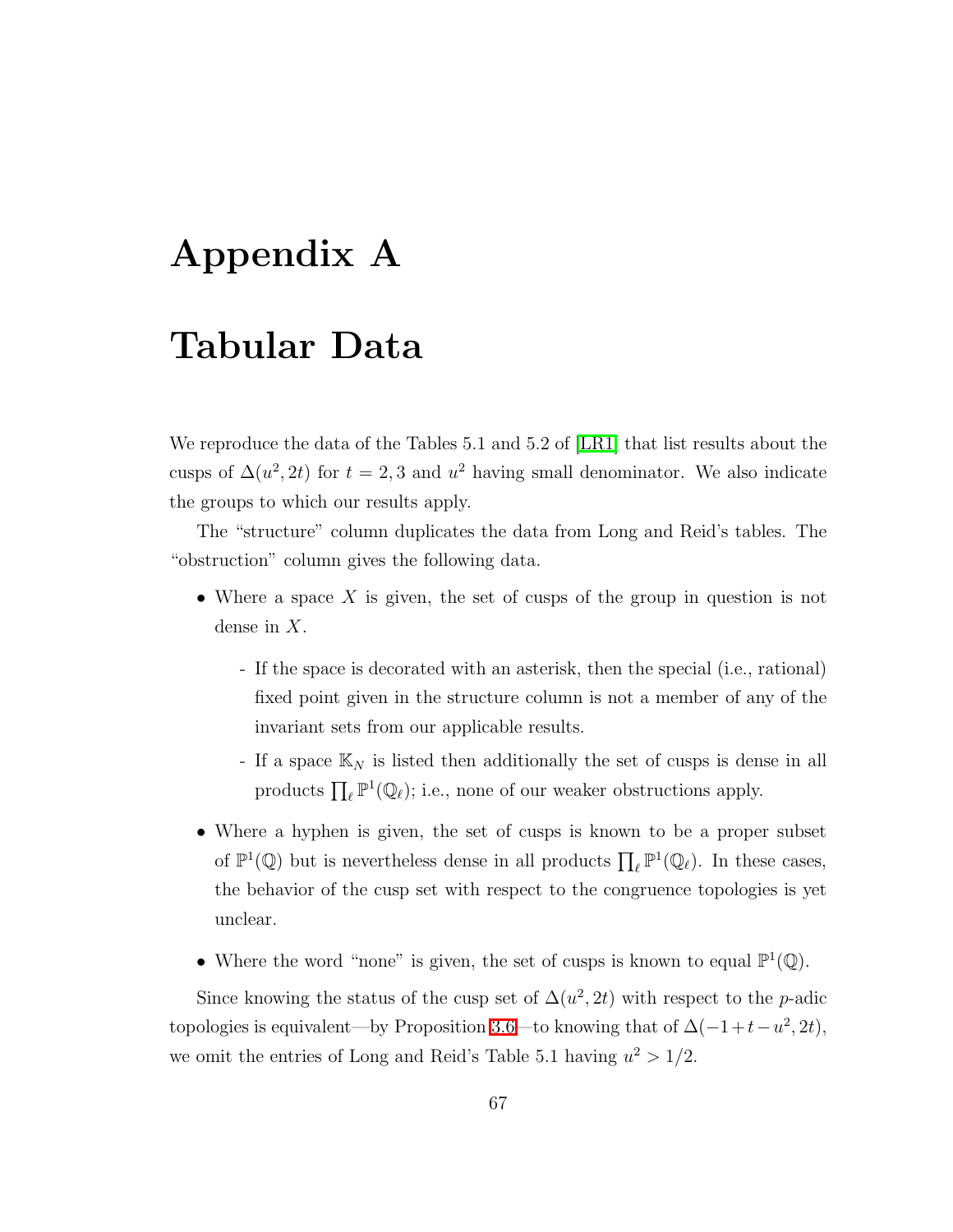The third table below compactly summarizes results from Sections [4.2](#page-26-0) and [4.3.](#page-46-0) There, the "obstruction" column serves the same purpose as that of the first two tables.

| $0 < u^2 \leq 1/2$ | structure [LR1]             | obstruction                                                   |
|--------------------|-----------------------------|---------------------------------------------------------------|
| 1/2                | arithmetic                  | none                                                          |
| 1/3                | arithmetic                  | none                                                          |
| 1/4                | special point $1/2$         | $\mathbb{P}^1(\mathbb{Q}_2)$                                  |
| 1/5                | arithmetic                  | none                                                          |
| $2/5$              | pseudomodular               | none                                                          |
| 1/6                | special point $3/2$         | $\mathbb{P}^1(\mathbb{Q}_2)\times \mathbb{P}^1(\mathbb{Q}_3)$ |
| 1/7                | conjecturally pseudomodular |                                                               |
| $2/7\,$            | conjecturally pseudomodular | $\overline{a}$                                                |
| 3/7                | pseudomodular               | none                                                          |
| 1/8                | special point $1/2$         | $\mathbb{P}^1(\mathbb{Q}_2)$                                  |
| 3/8                | special point $1/2$         | $\mathbb{P}^1(\mathbb{Q}_2)$                                  |
| 1/9                | special point $1/3$         | $\mathbb{P}^1(\mathbb{Q}_3)$                                  |
| 2/9                | special point $1/3$         | $\mathbb{P}^1(\mathbb{Q}_3)$                                  |
| 4/9                | special point $2/3$         | $\mathbb{P}^1(\mathbb{Q}_3)$                                  |
| 1/10               | special point $7/2$         | $\mathbb{P}^1(\mathbb{Q}_2)\times \mathbb{P}^1(\mathbb{Q}_5)$ |
| 3/10               | special point $1/5$         | $\mathbb{P}^1(\mathbb{Q}_2)\times\mathbb{P}^1(\mathbb{Q}_5)$  |
| 1/11               | conjecturally pseudomodular | $\overline{a}$                                                |
| 2/11               | conjecturally pseudomodular |                                                               |
| 3/11               | pseudomodular               | none                                                          |
| 4/11               | conjecturally pseudomodular |                                                               |
| 5/11               | conjecturally pseudomodular |                                                               |
| $\cdots$           | $\cdots$                    | .                                                             |
| 4/17               |                             | $\mathbb{K}_{17}$                                             |

Table A.1: Cusp set data for  $\Delta(u^2, 2t)$ ,  $t = 2$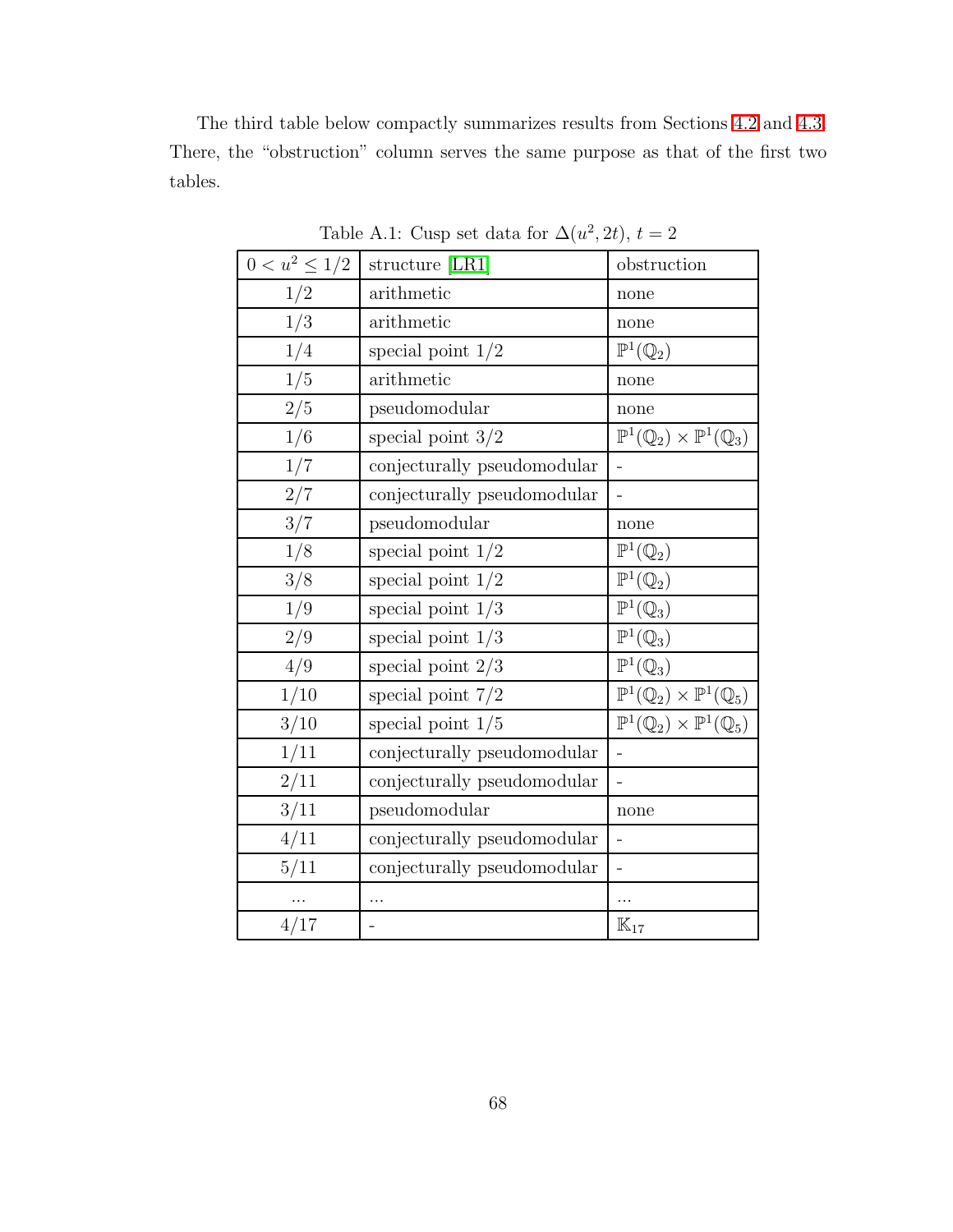| $0 < u^2 \leq 1$       | structure [LR1]             | obstruction                                                    |  |  |
|------------------------|-----------------------------|----------------------------------------------------------------|--|--|
| $\mathbf{1}$           | arithmetic                  | none                                                           |  |  |
| 1/2                    | arithmetic                  | none                                                           |  |  |
| 1/3                    | special point 1             | $\mathbb{P}^1(\mathbb{Q}_3)$                                   |  |  |
| 2/3                    | special point $1/3$         | $\mathbb{P}^1(\mathbb{Q}_3)$                                   |  |  |
| 1/4                    | special point $-5/8$        | $\mathbb{P}^1(\mathbb{Q}_2)$                                   |  |  |
| 3/4                    | special point $3/2$         | $\mathbb{P}^1(\mathbb{Q}_2)$                                   |  |  |
| 1/5                    | arithmetic                  | none                                                           |  |  |
| 2/5                    | special point $1/7$         | $\mathbb{P}^1(\mathbb{Q}_3)\times \mathbb{P}^1(\mathbb{Q}_5)$  |  |  |
| 3/5                    | conjecturally pseudomodular | $\frac{1}{2}$                                                  |  |  |
| 4/5                    | conjecturally pseudomodular | $\overline{a}$                                                 |  |  |
| 1/6                    | special point $-1/35$       | $\mathbb{P}^1(\mathbb{Q}_2)\times \mathbb{P}^1(\mathbb{Q}_3)$  |  |  |
| 5/6                    | special point $-17/24$      | $\mathbb{P}^1(\mathbb{Q}_2)\times \mathbb{P}^1(\mathbb{Q}_3)$  |  |  |
| 1/7                    | special point $-37/14$      | $\mathbb{P}^1(\mathbb{Q}_3)\times\mathbb{P}^1(\mathbb{Q}_7)^*$ |  |  |
| 2/7                    | conjecturally pseudomodular |                                                                |  |  |
| 3/7                    | special point $3/4$         |                                                                |  |  |
| 4/7                    | special point $2/7$         | $\mathbb{P}^1(\mathbb{Q}_3)\times \mathbb{P}^1(\mathbb{Q}_7)$  |  |  |
| 5/7                    | pseudomodular               | none                                                           |  |  |
| 6/7                    | special point $5/3$         |                                                                |  |  |
| 1/8                    | special point $1/14$        | $\mathbb{P}^1(\mathbb{Q}_2)$                                   |  |  |
| 3/8                    | special point $-15/2$       | $\mathbb{P}^1(\mathbb{Q}_2)$                                   |  |  |
| 5/8                    | special point $7/4$         | $\mathbb{P}^1(\mathbb{Q}_2)$                                   |  |  |
| 7/8                    | special point $1/2$         | $\mathbb{P}^1(\mathbb{Q}_2)$                                   |  |  |
| 1/9                    | special point $-100/117$    | $\mathbb{P}^1(\mathbb{Q}_3)^*$                                 |  |  |
| 2/9                    | special point $545/1521$    | $\mathbb{P}^1(\mathbb{Q}_3)^*$                                 |  |  |
| 4/9                    | special point $-52/9$       | $\mathbb{P}^1(\mathbb{Q}_3)^*$                                 |  |  |
| 5/9                    | special point $-5/16$       | $\mathbb{P}^1(\mathbb{Q}_3)^*$                                 |  |  |
| 7/9                    | special point $29/9$        | $\mathbb{P}^1(\mathbb{Q}_3)^*$                                 |  |  |
| 8/9                    | special point $-205/9$      | $\mathbb{P}^1(\mathbb{Q}_3)^*$                                 |  |  |
| continued on next page |                             |                                                                |  |  |

Table A.2: Cusp set data for  $\Delta(u^2, 2t)$ ,  $t = 3$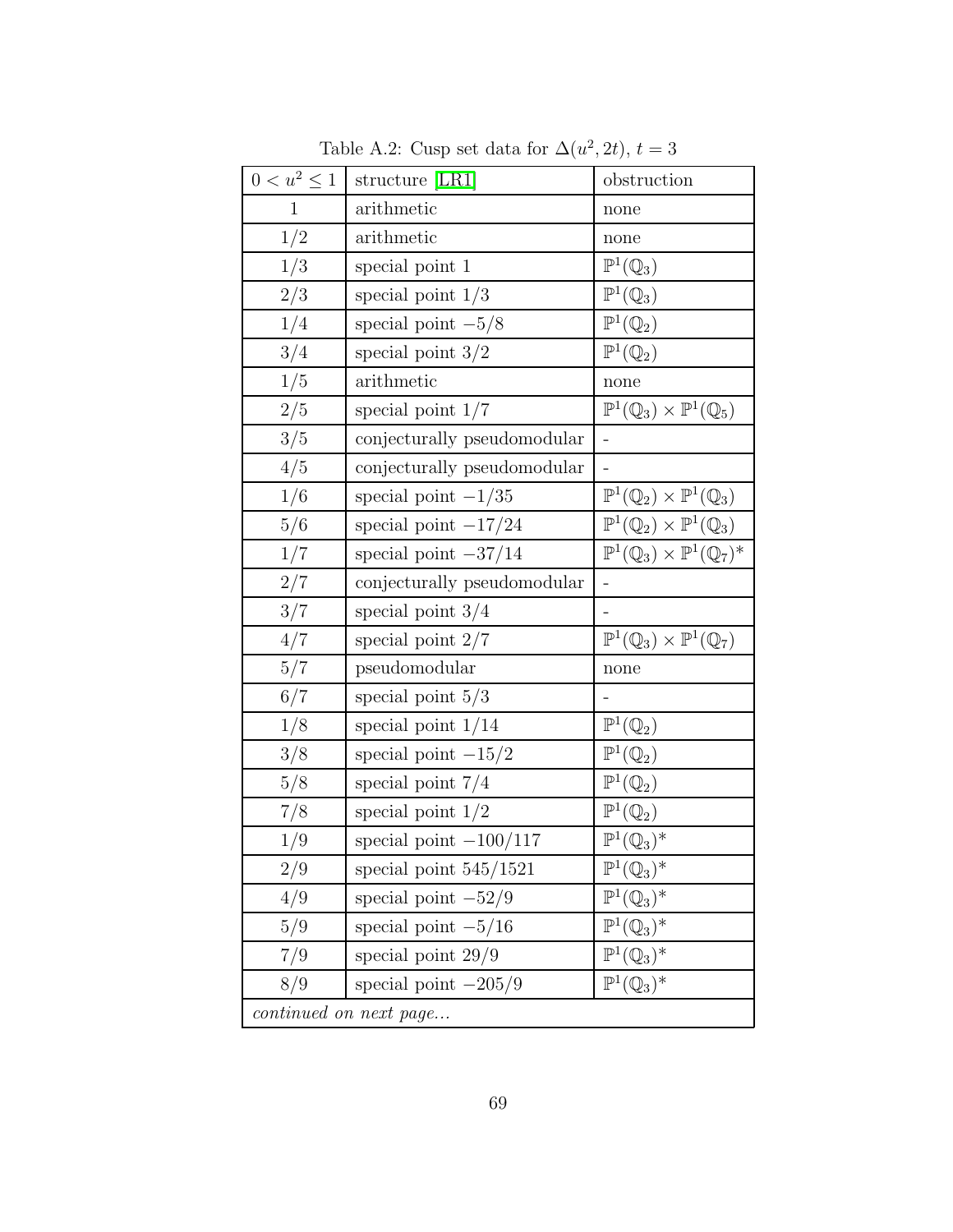| continued from previous page |                             |                                                                  |  |  |
|------------------------------|-----------------------------|------------------------------------------------------------------|--|--|
| $0 < u^2 \leq 1$             | structure [LR1]             | obstruction                                                      |  |  |
| 1/10                         | special point $5/52$        | $\mathbb{P}^1(\mathbb{Q}_2)\times \mathbb{P}^1(\mathbb{Q}_5)$    |  |  |
| 3/10                         | special point $1/2$         | $\mathbb{P}^1(\mathbb{Q}_2)\times\mathbb{P}^1(\mathbb{Q}_5)$     |  |  |
| 7/10                         | special point $1/2$         | $\mathbb{P}^1(\mathbb{Q}_2)\times \mathbb{P}^1(\mathbb{Q}_5)$    |  |  |
| 9/10                         | special point $6/5$         | $\mathbb{P}^1(\mathbb{Q}_2)\times \mathbb{P}^1(\mathbb{Q}_5)$    |  |  |
| 1/11                         | conjecturally pseudomodular |                                                                  |  |  |
| 2/11                         | special point $-266/4717$   | $\mathbb{P}^1(\mathbb{Q}_3)\times \mathbb{P}^1(\mathbb{Q}_{11})$ |  |  |
| 3/11                         | undecided                   |                                                                  |  |  |
| 4/11                         | special point $1/5$         |                                                                  |  |  |
| 5/11                         | special point $-1778/741$   | $\mathbb{P}^1(\mathbb{Q}_3)\times \mathbb{P}^1(\mathbb{Q}_{11})$ |  |  |
| 6/11                         | special point $69/11$       | $\mathbb{K}_{33}$                                                |  |  |
| 7/11                         | special point $149/136$     |                                                                  |  |  |
| 8/11                         | special point $-79/93$      | $\mathbb{P}^1(\mathbb{Q}_3)\times \mathbb{P}^1(\mathbb{Q}_{11})$ |  |  |
| 9/11                         | conjecturally pseudomodular |                                                                  |  |  |
| 10/11                        | special point $1/3$         |                                                                  |  |  |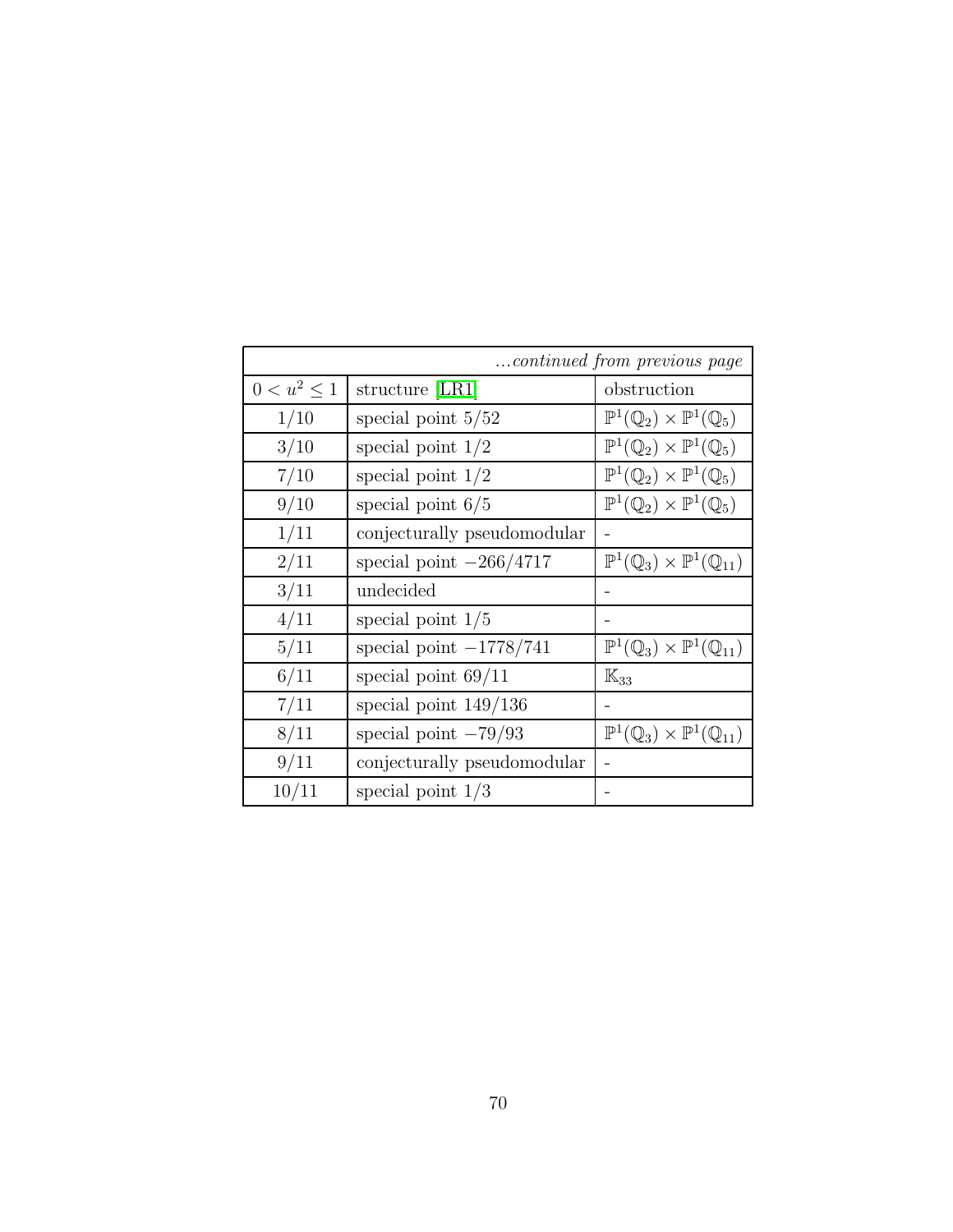| hypotheses                                                                                                                | $p$ -adic obstruction             | result                                  |
|---------------------------------------------------------------------------------------------------------------------------|-----------------------------------|-----------------------------------------|
| $v_p(t) \geq 2$                                                                                                           |                                   |                                         |
| • $v_p(u^2) = 2v_p(t) - 1$                                                                                                | $p$ -flip-borderline   Prop. 4.23 |                                         |
| • $2 \le v_n(u^2) \le 2v_n(t) - 2$                                                                                        |                                   | $\mathbb{P}^1(\mathbb{Q}_p)$ Prop. 4.20 |
| • $v_p(u^2) = 1$                                                                                                          |                                   |                                         |
| $\circ$ p odd                                                                                                             | $\mathbb{P}^1(\mathbb{Q}_p)$      | Prop. 4.21                              |
| $v_p(t) \geq 1$                                                                                                           |                                   |                                         |
| $\bullet \ \ v_n(u^2) \geq 1$                                                                                             |                                   |                                         |
| $\circ$ $t = p$ , $u^2$ with prime denom.                                                                                 | none                              | Prop. 4.26                              |
| • $v_n(u^2) = 1$                                                                                                          | $p$ -flip-borderline              | Prop. 4.23                              |
| • $v_n(u^2) = 0$                                                                                                          |                                   |                                         |
| $p > 3, u^2 \not\equiv -1 (p)$                                                                                            |                                   | $\mathbb{P}^1(\mathbb{Q}_p)$ Prop. 4.8  |
| $p = 3, u^2 \equiv 1$ (3)                                                                                                 | 3-borderline                      |                                         |
|                                                                                                                           | and 3-flip-borderline             | Prop. 4.24                              |
| $\circ$ $t = p$ , $u^2$ with prime denom., $u^2 \equiv -1$ (p)                                                            | none                              | Prop. 4.26                              |
| • $v_p(u^2) = -1$                                                                                                         |                                   |                                         |
| $\circ$ p odd                                                                                                             | $\mathbb{P}^1(\mathbb{Q}_p)$      | Prop. $4.6$                             |
| $v_p(t) \geq 0$                                                                                                           |                                   |                                         |
| • $v_p(u^2) = -1$                                                                                                         | $p$ -borderline                   |                                         |
| • $v_p(u^2) \leq -2$                                                                                                      | $\mathbb{P}^1(\mathbb{Q}_p)$      | Prop. 4.4                               |
| $v_p(t) < 0$                                                                                                              |                                   |                                         |
| • $v_n(u^2) = 2v_n(t) - 1$                                                                                                | $p$ -borderline                   |                                         |
| • $v_p(u^2) \leq 2v_p(t) - 2$                                                                                             | $\mathbb{P}^1(\mathbb{Q}_p)$      | Prop. $4.4$                             |
| Two-prime obstructions                                                                                                    |                                   |                                         |
| $\mathbb{P}^1(\mathbb{Q}_p)\times \mathbb{P}^1(\mathbb{Q}_q)$ Prop. 4.10<br>• <i>p</i> -borderline, <i>q</i> -borderline  |                                   |                                         |
| $\mathbb{P}^1(\mathbb{Q}_p)\times\mathbb{P}^1(\mathbb{Q}_q)$   Prop. 4.10<br>• $p$ -flip-borderline, $q$ -flip-borderline |                                   |                                         |

Table A.3: Summary of p-adic density obstructions of §[4.2](#page-26-0) and §[4.3](#page-46-0)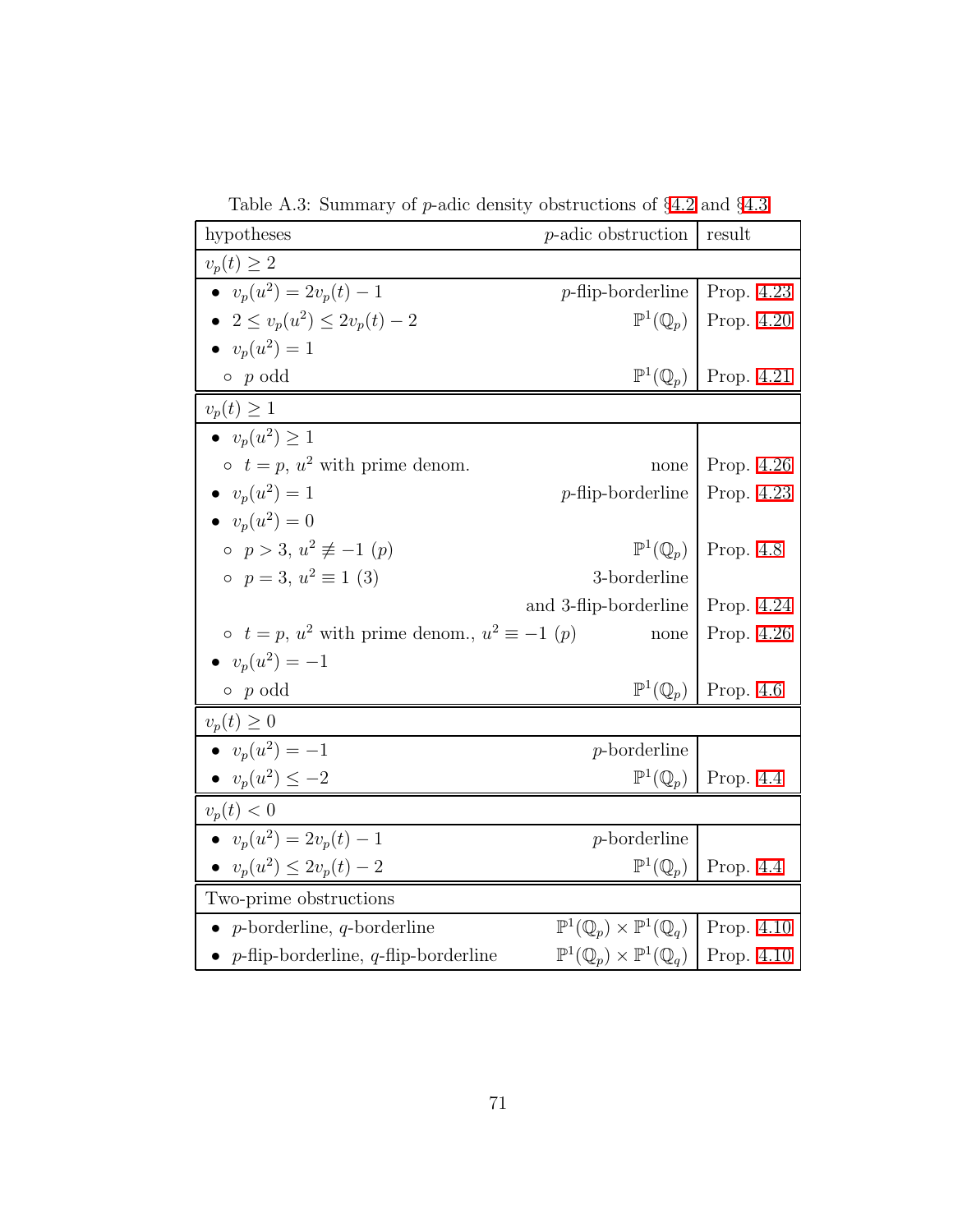## Bibliography

- [Abe] Ryuji Abe. On correspondences between once punctured tori and closed tori: Fricke groups and real lattices. Tokyo J. Math., 23(2):269–293, 2000.
- [Bea] Alan F. Beardon. The geometry of discrete groups, volume 91 of Graduate Texts in Mathematics. Springer-Verlag, New York, 1995. Corrected reprint of the 1983 original.
- [Cas] J. W. S. Cassels. Global fields. In Algebraic Number Theory (Proc. Instructional Conf., Brighton, 1965), pages 42–84. Thompson, Washington, D.C., 1967.
- [CLR] Ted Chinburg, Darren Long, and Alan W. Reid. Cusps of minimal noncompact arithmetic hyperbolic 3-orbifolds. Pure and Applied Math. Quarterly, special issue in honor of J.P. Serre's 80th birthday, to appear. Available at http://www.ma.utexas.edu/users/areid/cusps\_submit2.pdf.
- [CS] Marc Culler and Peter B. Shalen. Varieties of group representations and splittings of 3-manifolds. Ann. of Math. (2), 117(1):109–146, 1983.
- [DS] Fred Diamond and Jerry Shurman. A first course in modular forms, volume 228 of Graduate Texts in Mathematics. Springer-Verlag, New York, 2005.
- [Fit] David Fithian. Congruence obstructions to pseudomodularity of Fricke groups. Under revision for C. R. Math. Acad. Sci. Paris. arXiv:0707.4261v2 [math.NT].
- [FK] Robert Fricke and Felix Klein. *Vorlesungen über die Theorie der automor*phen Funktionen. Band 1: Die gruppentheoretischen Grundlagen. Band II: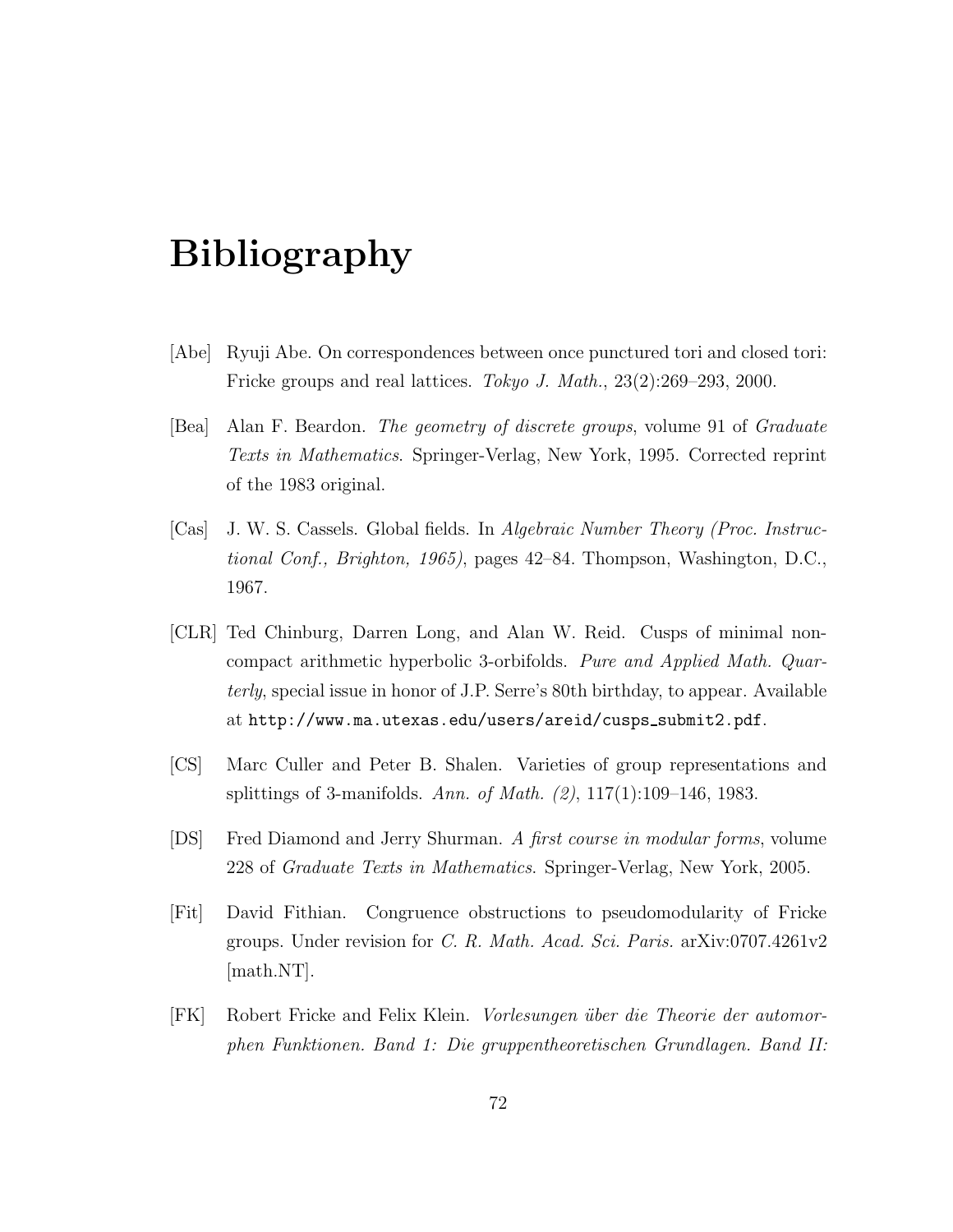Die funktionentheoretischen Ausführungen und die Andwendungen, volume 4 of Bibliotheca Mathematica Teubneriana, Bände 3. Johnson Reprint Corp., New York, 1965.

- [Kee] Linda Keen. On fundamental domains and the Teichmüller modular group. In Contributions to analysis (a collection of papers dedicated to Lipman Bers), pages 185–194. Academic Press, New York, 1974.
- [KM] Robion Kirby and Paul Melvin. Dedekind sums,  $\mu$ -invariants and the signature cocycle. Math. Ann., 299(2):231–267, 1994.
- [Lan] Serge Lang. Algebraic number theory, volume 110 of Graduate Texts in Mathematics. Springer-Verlag, New York, second edition, 1994.
- <span id="page-80-0"></span>[LR1] D. D. Long and A. W. Reid. Pseudomodular surfaces. J. Reine Angew. Math., 552:77–100, 2002.
- [LR2] D. D. Long and A. W. Reid. Generalized Dedekind sums. In *Proceedings of* the Casson Fest, volume 7 of Geom. Topol. Monogr., pages 205–212 (electronic). Geom. Topol. Publ., Coventry, 2004.
- [Men] J. Mennicke. On Ihara's modular group. Invent. Math., 4:202–228, 1967.
- [MR] Colin Maclachlan and Alan W. Reid. The arithmetic of hyperbolic 3 manifolds, volume 219 of Graduate Texts in Mathematics. Springer-Verlag, New York, 2003.
- [Ser1] Caroline Series. The modular surface and continued fractions. J. London Math. Soc. (2), 31(1):69–80, 1985.
- [Ser2] Jean-Pierre Serre. Le probl`eme des groupes de congruence pour SL2. Ann. of Math. (2), 92:489–527, 1970.
- [Shi] Goro Shimura. Introduction to the arithmetic theory of automorphic functions, volume 11 of Publications of the Mathematical Society of Japan. Princeton University Press, Princeton, NJ, 1994. Reprint of the 1971 original, Kano Memorial Lectures, 1.